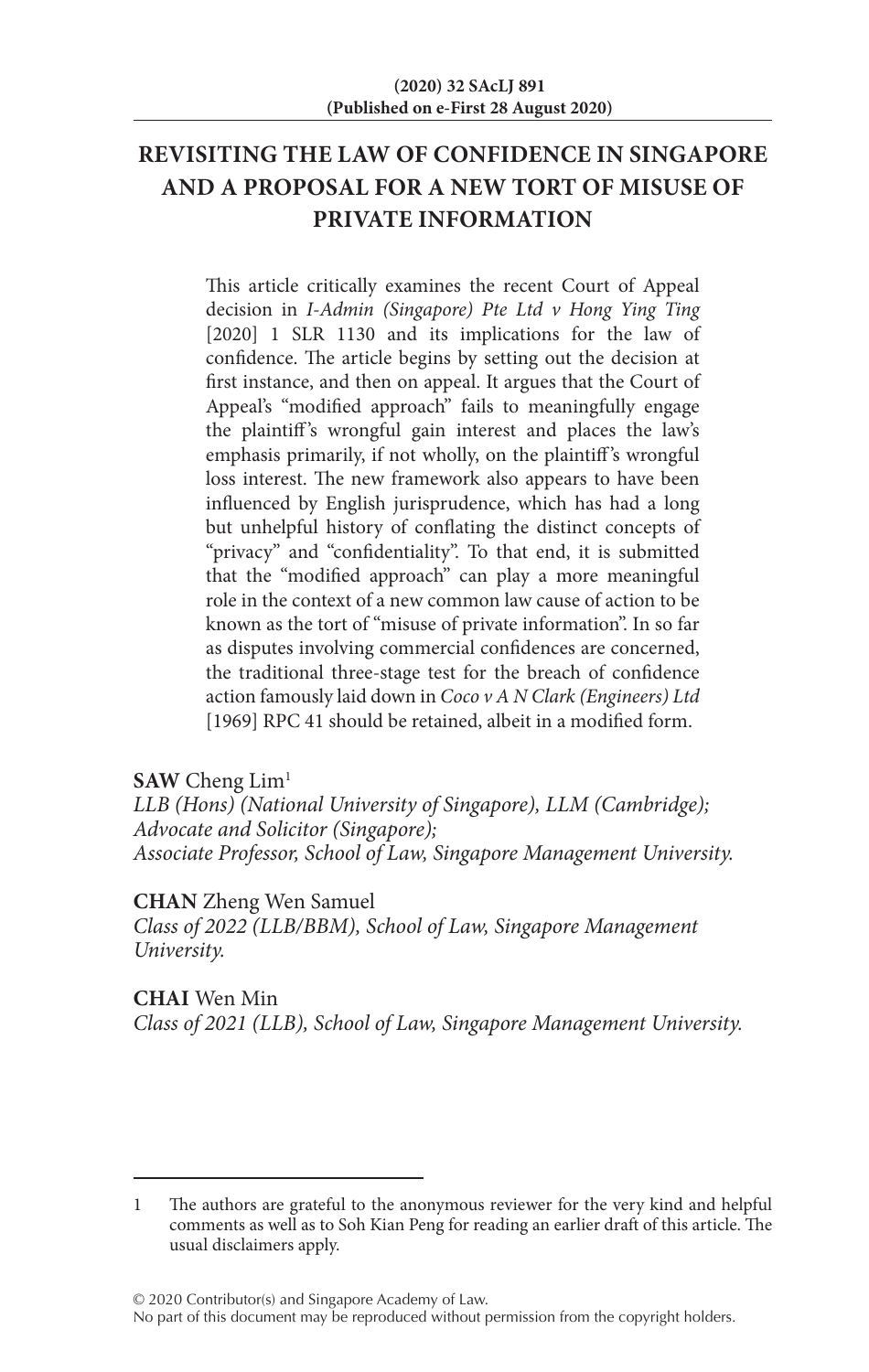*The secret is of value only so long as it remains a secret.*[2]

#### **I. Introduction**

1 As much as the circuit breaker which the Government implemented on 7 April 2020 was unprecedented with numerous farreaching consequences, the same can arguably be said of *I-Admin (Singapore) Pte Ltd v Hong Ying Ting*<sup>3</sup> ("*I-Admin (CA)*") – a decision of the Court of Appeal delivered just a day earlier – in relation to the authors' understanding and the future application of the law of confidence in Singapore. *I-Admin (CA)* unquestionably marked a watershed for Singapore as the decision significantly modified the analytical framework and test which had hitherto been employed to establish the equitable action for breach of confidence.<sup>4</sup> In essence, the "modified approach" in the court's judgment<sup>5</sup> introduced a legal presumption in favour of the plaintiff but, in the process, also jettisoned the need for the plaintiff to prove the third requirement<sup>6</sup> embodied in Megarry J's oft-cited test in *Coco v A N Clark (Engineers) Ltd<sup>7</sup> ("Coco")*, a decision which has been cited with glowing approval by the Singapore courts for very many years.<sup>8</sup>

2 In an action for breach of confidence, the plaintiff – pursuant to the traditional *Coco* formulation – must establish three elements: (a) the information concerned is confidential in nature; (b) it was imparted in circumstances importing an obligation of confidence; and

<sup>2</sup> *Microbiological Research Corp v Muna* 625 P 2d 690 at 696 (Utah, 1981), *per* Maughan CJ. Contrariwise, "[t]he secret, as a secret, had ceased to exist": *O Mustad & Son v Dosen* [1964] 1 WLR 109 at 111, *per* Lord Buckmaster.

<sup>3</sup> [2020] 1 SLR 1130.

<sup>4</sup> As a caveat, the reader should note that the focus of this article is on the common law action for breach of confidence that is rooted in equity. Breaches of confidentiality between parties to a contract and arising from express contractual provisions that stipulate the parties' confidentiality obligations are therefore beyond the scope of discussion.

<sup>5</sup> *I-Admin (Singapore) Pte Ltd v Hong Ying Ting* [2020] 1 SLR 1130 at [61].

<sup>6</sup> *Ie*, "there must be an unauthorised use of the information to the detriment of the person communicating it": see *Coco v A N Clark (Engineers) Ltd* [1969] RPC 41 at 48.

<sup>7 [1969]</sup> RPC 41 at 47.<br>8 See, eg, *X Pte Ltd v* C

<sup>8</sup> See, *eg*, *X Pte Ltd v CDE* [1992] 2 SLR(R) 575 at [27]; *Stratech Systems Ltd v Guthrie Properties (S) Pte Ltd* [2001] SGHC 77 at [33]; *Vestwin Trading Pte Ltd v Obegi Melissa* [2006] 3 SLR(R) 573 at [34]; *QB Net Co Ltd v Earnson Management (S) Pte Ltd* [2007] 1 SLR(R) 1 at [65]; *PH Hydraulics & Engineering Pte Ltd v Intrepid Offshore Construction Pte Ltd* [2012] 4 SLR 36 at [55]; *Invenpro (M) Sdn Bhd v JCS Automation Pte Ltd* [2014] 2 SLR 1045 at [129]; *Clearlab SG Pte Ltd v Ting Chong Chai* [2015] 1 SLR 163 at [64]; *ANB v ANC* [2015] 5 SLR 522 at [17]; *Adinop Co Ltd v Rovithai Ltd* [2018] SGHC 129 at [54]; [2019] 2 SLR 808 (CA) at [41]; and *LVM Law Chambers LLC v Wan Hoe Keet* [2020] 1 SLR 1083 at [15].

No part of this document may be reproduced without permission from the copyright holders.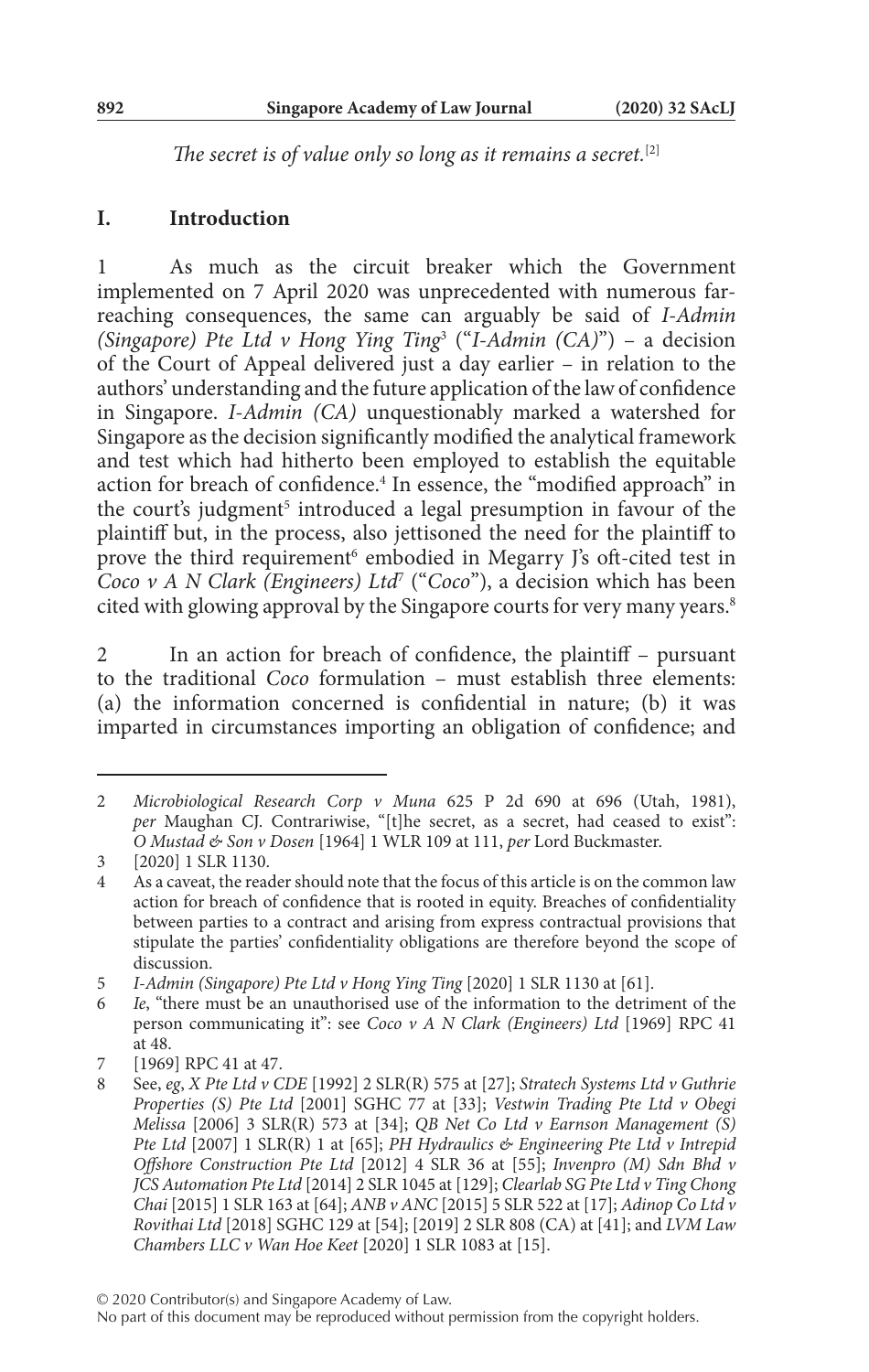(c) unauthorised use was made of that information to the detriment of the plaintiff. Following *I-Admin (CA)*, however, a plaintiff is now only required to prove the first two elements of the action, whereupon a breach of confidence is *presumed* and the defendant, in turn, bears the burden of showing that his conscience has not been affected. To say that the Rubicon has been crossed might therefore be no understatement. Indeed, to some segments of society, the decision in *I-Admin (CA)* is to be warmly welcomed since it reflects a marked shift towards the legal protection of confidences, particularly in an age where information can easily be abused, copied and exploited *en masse*. 9 Nevertheless, for reasons which will become clear later, the authors are of the view that the law of confidence in Singapore remains in a state of flux. It is also the case that *I-Admin (CA)* itself, with respect, raises several questions of its own that call for greater sensitivity in their treatment by the courts.

3 The objectives of this article are relatively straightforward. Although the authors have set out in the first instance to critically examine the judgment of the Court of Appeal in *I-Admin*, this article is much *more* than just a comment on that decision. It aims to unravel the various doctrinal difficulties and uncertainties inherent in the "old fashioned"10 cause of action for breach of confidence – by, *inter alia*, (a) transporting the reader back to the roots of the action;<sup>11</sup> (b) understanding the two distinct, but related, interests (namely, "privacy" and "confidentiality") that the action is capable of protecting and the various limitations and inadequacies of the action in trying to protect privacy interests in information; as well as (c) proposing a modification of the third requirement in the *Coco* framework.

More importantly, the authors take this opportunity to sound the clarion call for a new common law action in Singapore (existing alongside, but operating independently of, the traditional cause of action for breach of confidence) to more effectively safeguard the individual's informational privacy in the modern world – through the proposed tort for "misuse of private information". A *bifurcated* approach can then be adopted, with *Coco* (albeit modified) applying to cases where commercial confidences are concerned and the new tort applying to cases involving private or personal information. The discussion, however, first begins with

<sup>9</sup> See *I-Admin (Singapore) Pte Ltd v Hong Ying Ting* [2020] 1 SLR 1130 at [3].

<sup>10</sup> See Paul Stanley, *The Law of Confidentiality: A Restatement* (Hart Publishing, 2008) at p 6.

<sup>11</sup> The law of confidence has been developed by the Courts of Chancery from at least the 18th century. For a historical survey of English case law that traces the evolution of the law of confidence, see *Imerman v Tchenguiz* [2010] EWCA Civ 908; [2011] 2 WLR 592 at [54] *ff* as well as *I-Admin (Singapore) Pte Ltd v Hong Ying Ting* [2020] 1 SLR 1130 at [46] *ff*.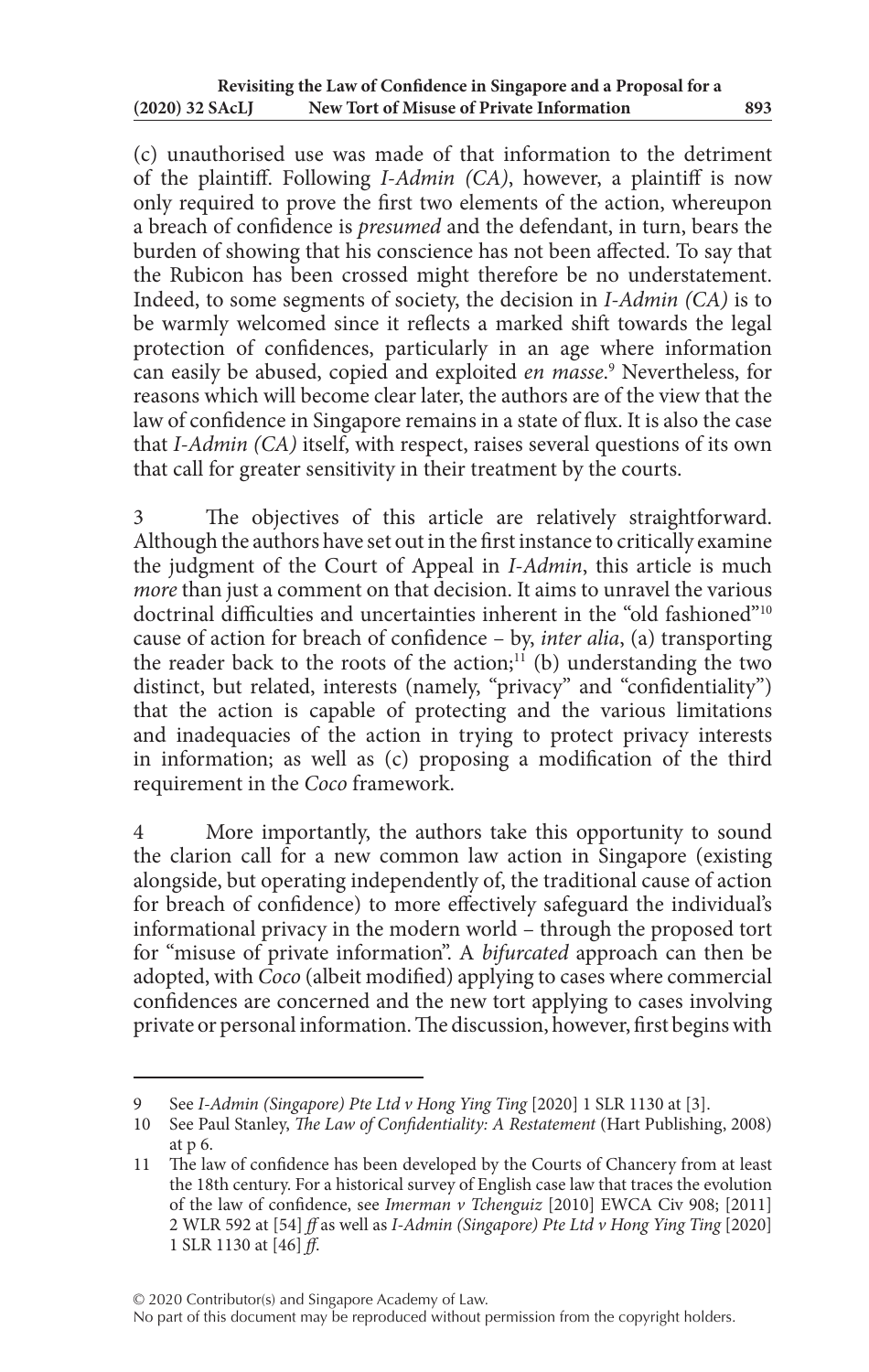an outline of the background facts and the judgments of the High Court and Court of Appeal in *I-Admin*.

## **II. Background facts and judgments of the High Court and Court of Appeal in** *I-Admin*

The facts are as follows. The plaintiff, I-Admin (Singapore) Pte Ltd ("I-Admin"), is a Singapore-incorporated company in the business of providing outsourcing services and systems software, primarily in the areas of payroll and human resource management.<sup>12</sup> The first defendant, Hong, was previously employed by the plaintiff, while the second and fifth defendants, Liu and Tan, were previously employed by the plaintiff 's subsidiaries.13 All three defendants resigned within the space of two months,<sup>14</sup> after which they started working for the third defendant, Nice Payroll Pte Ltd ("Nice Payroll"), a Singapore-incorporated company that was also in the business of providing similar services.15 Nice Payroll was formed earlier (in 2011) by Hong, together with the fourth defendant, Li. An agreement was also reached whereby Li, Liu and Hong would share equal ownership of the company.16

In 2013, however, I-Admin discovered the existence of Nice Payroll, including the fact that Hong and Liu were the directors of the company.17 I-Admin then sought and obtained an Anton Piller order against the defendants, pursuant to which certain materials belonging to I-Admin were found on Nice Payroll's premises.18 I-Admin then sued the defendants for copyright infringement, breach of confidence, conspiracy, breach of contract and inducement thereof.19 For present purposes, the authors will only focus on the parts of the case pertaining to the law of confidence. It was argued, in relation to the claim for breach of confidence, that the breach manifested itself in four instances, namely:

> (a) the defendants' reproduction of I-Admin's confidential material;

> (b) the use of I-Admin's source codes and databases to generate Nice Payroll's payroll reports;

© 2020 Contributor(s) and Singapore Academy of Law.

<sup>12</sup> *I-Admin (Singapore) Pte Ltd v Hong Ying Ting* [2020] 3 SLR 615 at [3].

<sup>13</sup> *I-Admin (Singapore) Pte Ltd v Hong Ying Ting* [2020] 3 SLR 615 at [7]–[9].

<sup>14</sup> *I-Admin (Singapore) Pte Ltd v Hong Ying Ting* [2020] 3 SLR 615 at [12].

<sup>15</sup> *I-Admin (Singapore) Pte Ltd v Hong Ying Ting* [2020] 3 SLR 615 at [4].

<sup>16</sup> *I-Admin (Singapore) Pte Ltd v Hong Ying Ting* [2020] 3 SLR 615 at [11].

<sup>17</sup> *I-Admin (Singapore) Pte Ltd v Hong Ying Ting* [2020] 3 SLR 615 at [13].

<sup>18</sup> *I-Admin (Singapore) Pte Ltd v Hong Ying Ting* [2020] 3 SLR 615 at [14].

<sup>19</sup> *I-Admin (Singapore) Pte Ltd v Hong Ying Ting* [2020] 3 SLR 615 at [17]–[21].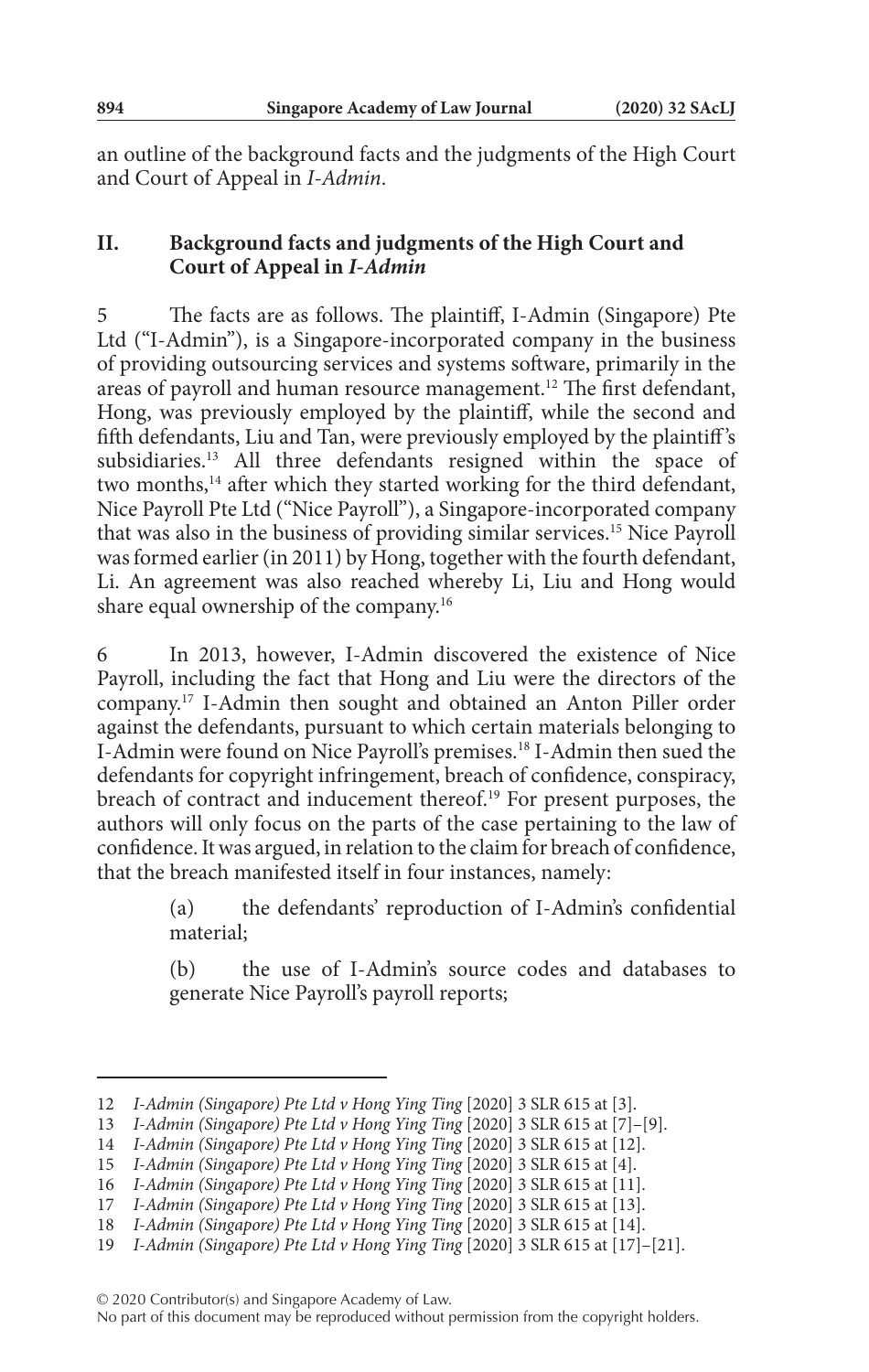(c) Hong's access to and use of I-Admin's demonstration platform; and

(d) Hong's disclosure to I-Admin's clients (HSBC Bank Ltd and ADP International Services BV) that their client data was in Nice Payroll's possession.20

# *A. The High Court judgment*

7 At first instance, Aedit Abdullah J in *I-Admin (Singapore) Pte Ltd v Hong Ying Ting*21 ("*I-Admin (HC)*") substantially found in favour of the defendants, except for a claim involving breach of contract.<sup>22</sup> In particular, where copyright infringement was concerned, the court found that substantial copying was not proved in relation to the plaintiff 's source codes, databases and other materials.23

The claims for breach of confidence also failed for several reasons. First, with respect to the argument that the defendants had reproduced, copied, adapted and/or referenced I-Admin's materials<sup>24</sup> in developing Nice Payroll's products, the court held that it was not proved that any copying or reproduction had occurred.25 In any event, it was found that mere copying alone "[could] not amount to actual use"<sup>26</sup> for the purposes of establishing unauthorised use. In reaching this conclusion, Abdullah J distinguished the earlier decision of the High Court in *Clearlab SG Pte Ltd v Ting Chong Chai*27 ("*Clearlab*"). I-Admin ultimately failed to show that the defendants had in fact used its confidential materials when developing their own products.<sup>28</sup>

Second, with respect to the claim that the defendants had used I-Admin's payroll software to generate Nice Payroll's internal payroll reports,<sup>29</sup> the court found that it was unlikely that the defendants had actually installed and utilised the plaintiff 's software simply to process internal payroll reports when less taxing alternatives were available to them. More crucially, however, there was no forensic evidence to show actual use - that the plaintiff's software had actually been run.<sup>30</sup> The same

<sup>20</sup> *I-Admin (Singapore) Pte Ltd v Hong Ying Ting* [2020] 3 SLR 615 at [18].

<sup>21</sup> [2020] 3 SLR 615.

<sup>22</sup> *I-Admin (Singapore) Pte Ltd v Hong Ying Ting* [2020] 3 SLR 615 at [140] and [172].

<sup>23</sup> *I-Admin (Singapore) Pte Ltd v Hong Ying Ting* [2020] 3 SLR 615 at [106].

<sup>24</sup> These were the source codes, systems, database structures and client materials.

<sup>25</sup> *I-Admin (Singapore) Pte Ltd v Hong Ying Ting* [2020] 3 SLR 615 at [116].

<sup>26</sup> *I-Admin (Singapore) Pte Ltd v Hong Ying Ting* [2020] 3 SLR 615 at [117].

<sup>27</sup> [2015] 1 SLR 163.

<sup>28</sup> *I-Admin (Singapore) Pte Ltd v Hong Ying Ting* [2020] 3 SLR 615 at [123].

<sup>29</sup> *I-Admin (Singapore) Pte Ltd v Hong Ying Ting* [2020] 3 SLR 615 at [126].

<sup>30</sup> I*-Admin (Singapore) Pte Ltd v Hong Ying Ting* [2020] 3 SLR 615 at [129].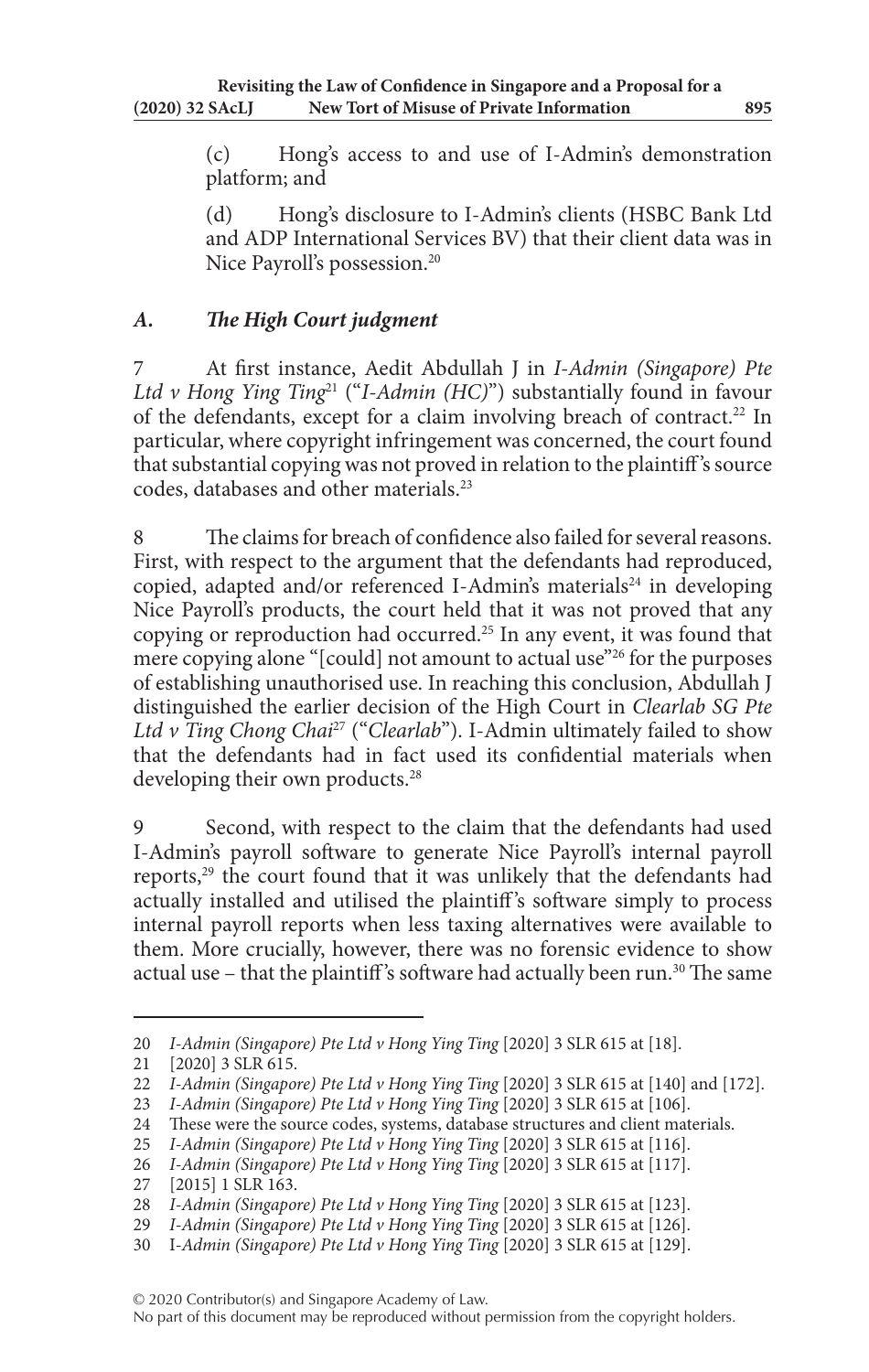defect plagued I-Admin's third claim that Hong had accessed and utilised confidential information hosted on the plaintiff 's online demonstration platform. While forensic evidence showed that a file was downloaded from the server,<sup>31</sup> I-Admin could not give further details as to how the defendants had made unauthorised use of that particular file.<sup>32</sup> Merely gaining access to the confidential information alone was insufficient to establish unauthorised use.<sup>33</sup>

10 Finally, in so far as I-Admin argued that the defendants had breached confidence by disclosing that they had confidential client data in possession, the court held that this merely confused the client data with the fact that such data was in the defendants' possession. Although the defendants could not make use of the data, it did not follow that they could not also disclose the fact that they had come into possession of such data to the plaintiff's clients.<sup>34</sup> As such, the fourth claim also failed.

# *B. The Court of Appeal judgment*

11 On appeal, the apex court agreed that I-Admin's claim for copyright infringement had been correctly rejected.35

12 With respect to the claim for breach of confidence, the issue was whether the mere access to or possession or referencing of confidential information would suffice to complete the action for breach of confidence.36 The court first noted that the *Coco* three-stage framework traditionally required a plaintiff to prove unauthorised use of information (including detriment). However, there were often situations where a defendant would wrongfully access or acquire confidential information without further using or disclosing the same.37 The present case was no different; there was indeed access and reference made to I-Admin's materials. Such acts on the defendants' part, in the court's view, had undermined I-Admin's desire "to maintain the confidentiality of its materials".38

13 More pertinently, however, the Court of Appeal queried whether the existing law of confidence was sufficiently broad to encompass the myriad of ways in which the confidentiality of information could be

© 2020 Contributor(s) and Singapore Academy of Law.

<sup>31</sup> *I-Admin (Singapore) Pte Ltd v Hong Ying Ting* [2020] 3 SLR 615 at [131].

<sup>32</sup> *I-Admin (Singapore) Pte Ltd v Hong Ying Ting* [2020] 3 SLR 615 at [134].

<sup>33</sup> *I-Admin (Singapore) Pte Ltd v Hong Ying Ting* [2020] 3 SLR 615 at [134].

<sup>34</sup> *I-Admin (Singapore) Pte Ltd v Hong Ying Ting* [2020] 3 SLR 615 at [137].

<sup>35</sup> *I-Admin (Singapore) Pte Ltd v Hong Ying Ting* [2020] 1 SLR 1130 at [42].

<sup>36</sup> *I-Admin (Singapore) Pte Ltd v Hong Ying Ting* [2020] 1 SLR 1130 at [44].

<sup>37</sup> *I-Admin (Singapore) Pte Ltd v Hong Ying Ting* [2020] 1 SLR 1130 at [43].

<sup>38</sup> *I-Admin (Singapore) Pte Ltd v Hong Ying Ting* [2020] 1 SLR 1130 at [44].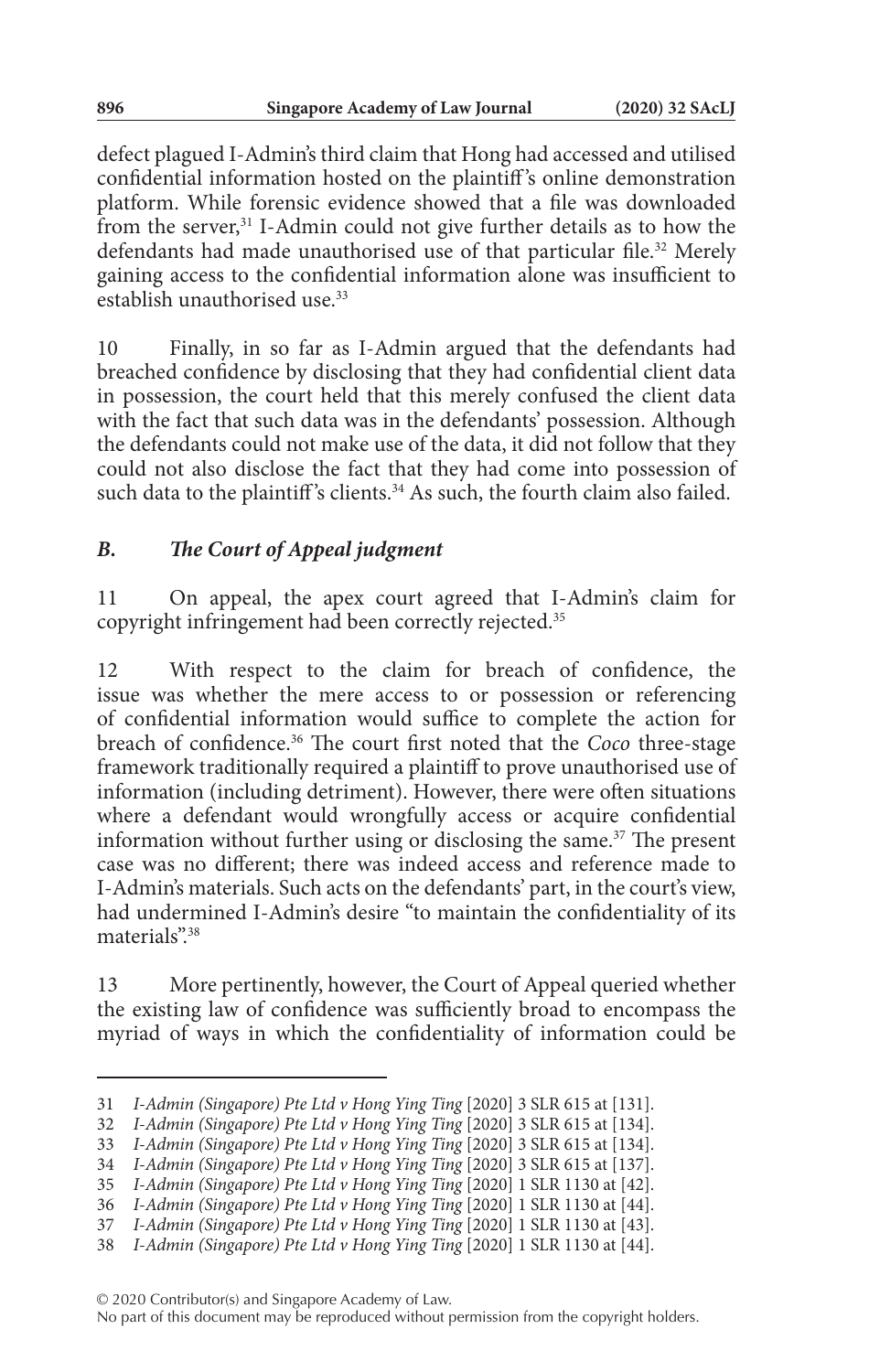undermined.39 The court opined that there were three factors to consider: namely (a) the interests protected by breach of confidence; (b) the nature of the threat to those interests; and (c) the remedies available when such interests were infringed.40

14 Addressing the first factor, the Court of Appeal found that the requirement of unauthorised use and consequential detriment to the plaintiff pointed to the protection of a specific interest, namely the plaintiff's "interest in preventing wrongful gain or profit from [the] confidential information" ("wrongful gain interest"). $41$  However, the court noted that the earlier English authorities concerning breach of confidence had omitted any mention of detriment, thereby suggesting that the policy objectives behind confidence could have extended beyond protecting the plaintiff 's wrongful gain interest.42 Citing *Smith Kline & French Laboratories (Australia) Ltd v Secretary, Department of Community Services and Health*43 ("*Smith Kline*") for the proposition that the obligation of confidence was not merely "to refrain from causing detriment" but to also "respect the confidence [of the relevant information]",<sup>44</sup> the Court of Appeal further concluded that there was a second distinct interest protected by the law of confidence, namely the plaintiff's "interest to avoid wrongful loss" ("wrongful loss interest").<sup>45</sup> This interest would be affected if the defendant's conscience was impacted in the breach of the obligation of confidentiality, $46$  or more specifically, whenever there was "any kind of improper threat to the confidentiality"<sup>47</sup> of the relevant information.

15 In addressing the second and third factors, the Court of Appeal found that "a more robust response"<sup>48</sup> was needed to protect a plaintiff 's wrongful loss interest. First, given the huge advances in modern technology, it was now "significantly"<sup>49</sup> easier to access, copy and disseminate vast amounts of confidential information. In the present case, although it was not proven that the defendants had directly profited from their access to and referencing of the plaintiff 's materials, the fact remained that they had "knowingly acquired and circulated"<sup>50</sup>

<sup>39</sup> *I-Admin (Singapore) Pte Ltd v Hong Ying Ting* [2020] 1 SLR 1130 at [45].

<sup>40</sup> *I-Admin (Singapore) Pte Ltd v Hong Ying Ting* [2020] 1 SLR 1130 at [45].

<sup>41</sup> *I-Admin (Singapore) Pte Ltd v Hong Ying Ting* [2020] 1 SLR 1130 at [50].

<sup>42</sup> *I-Admin (Singapore) Pte Ltd v Hong Ying Ting* [2020] 1 SLR 1130 at [50].

<sup>(1990) 17</sup> IPR 545 at 584.

<sup>44</sup> *I-Admin (Singapore) Pte Ltd v Hong Ying Ting* [2020] 1 SLR 1130 at [51].

<sup>45</sup> *I-Admin (Singapore) Pte Ltd v Hong Ying Ting* [2020] 1 SLR 1130 at [53].

<sup>46</sup> *I-Admin (Singapore) Pte Ltd v Hong Ying Ting* [2020] 1 SLR 1130 at [53].

<sup>47</sup> *I-Admin (Singapore) Pte Ltd v Hong Ying Ting* [2020] 1 SLR 1130 at [51] and [59].

<sup>48</sup> *I-Admin (Singapore) Pte Ltd v Hong Ying Ting* [2020] 1 SLR 1130 at [54] and [58].

<sup>49</sup> *I-Admin (Singapore) Pte Ltd v Hong Ying Ting* [2020] 1 SLR 1130 at [55].

<sup>50</sup> *I-Admin (Singapore) Pte Ltd v Hong Ying Ting* [2020] 1 SLR 1130 at [54].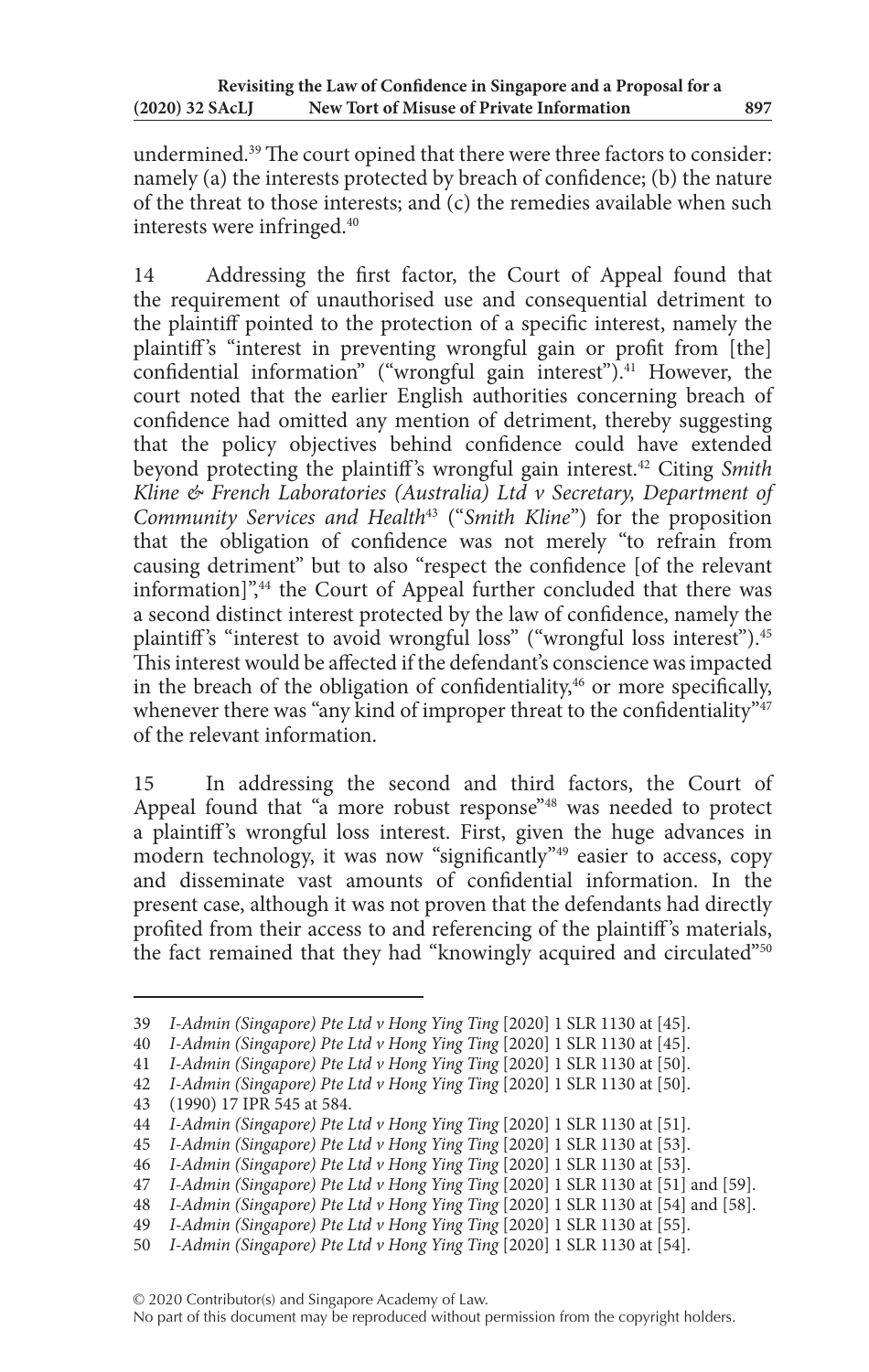those materials without consent. This represented a "significant" and "unchecked" threat to the plaintiff's wrongful loss interest.<sup>51</sup> Second, mere infringement of the plaintiff 's wrongful loss interest (or the dissipation of the information's confidential character) did not always immediately translate into monetary terms or quantifiable detriment. This meant that even a simple claim for damages would not necessarily succeed for such infringements.<sup>52</sup>

16 Accordingly, a "modified approach" for breach of confidence claims was adopted. The first two *Coco* requirements have been preserved under the new framework, with the third discarded. Henceforth, in any action for breach of confidence, the court will only consider whether:<sup>53</sup>

> … the information in question 'has the necessary quality of confidence about it' and if it has been 'imparted in circumstances importing an obligation of confidence'. An obligation of confidence will also be found where confidential information has been accessed or acquired without a plaintiff's knowledge or consent. *Upon the satisfaction of these prerequisites, an action for breach of confidence is presumed.* This might be displaced where, for instance, the defendant came across the information by accident or was unaware of its confidential nature or believed there to be a strong public interest in disclosing it. Whatever the explanation, *the burden will be on the defendant to prove that its conscience was unaffected* [emphasis added].

The Court of Appeal observed that the modified approach would place greater emphasis on the wrongful loss interest without undermining the protection of the wrongful gain interest.<sup>54</sup> The shift in the burden of proof was based on the notion that a putative defendant would be better positioned to account for any suspected wrongdoing as compared to owners of confidential information. Such owners, the court reasoned, would often be unaware of any breach of confidence, and thus face "practical"55 and evidentiary difficulties in bringing claims of this nature. Finally, the court took the view that the new approach would also be in line with that taken in other Commonwealth jurisdictions, such as in the decision of *Imerman v Tchenguiz*56 ("*Imerman*") where the English Court of Appeal held that the very act of "looking at" documents could in itself be a breach of confidence.<sup>57</sup>

© 2020 Contributor(s) and Singapore Academy of Law.

<sup>51</sup> *I-Admin (Singapore) Pte Ltd v Hong Ying Ting* [2020] 1 SLR 1130 at [55].

<sup>52</sup> *I-Admin (Singapore) Pte Ltd v Hong Ying Ting* [2020] 1 SLR 1130 at [57].

<sup>53</sup> *I-Admin (Singapore) Pte Ltd v Hong Ying Ting* [2020] 1 SLR 1130 at [61].

<sup>54</sup> *I-Admin (Singapore) Pte Ltd v Hong Ying Ting* [2020] 1 SLR 1130 at [61].

<sup>55</sup> *I-Admin (Singapore) Pte Ltd v Hong Ying Ting* [2020] 1 SLR 1130 at [62].

<sup>56</sup> *Imerman v Tchenquiz* [2010] EWCA Civ 908; [2011] 2 WLR 592 at [68].

<sup>57</sup> *I-Admin (Singapore) Pte Ltd v Hong Ying Ting* [2020] 1 SLR 1130 at [59].

No part of this document may be reproduced without permission from the copyright holders.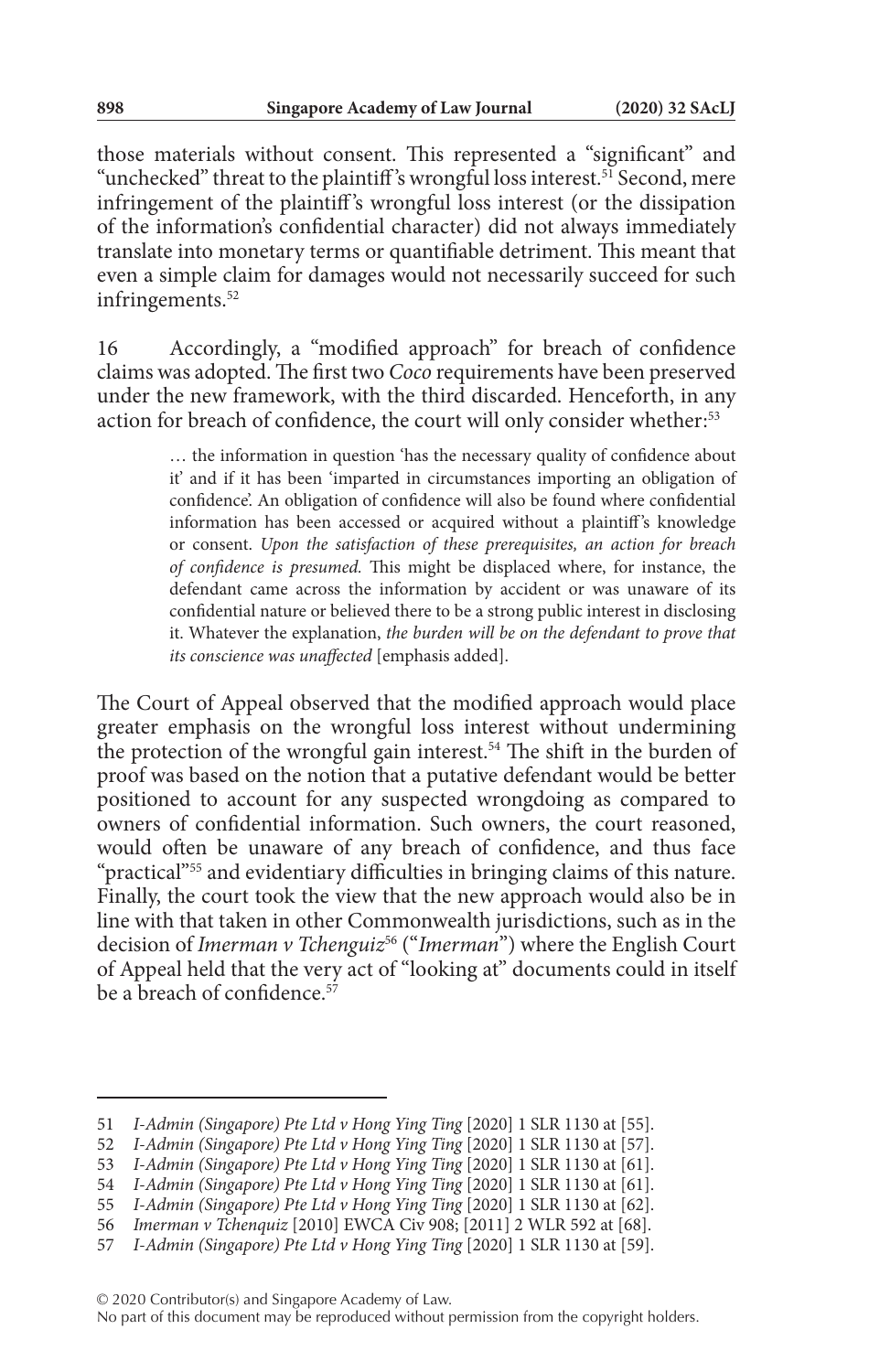17 Applying the modified approach, the Court of Appeal held that the defendants were liable for breach. First, it was undisputed that I-Admin's materials were confidential in nature. Second, the defendants were under an obligation to preserve the confidentiality of the materials. In turn, this obligation of confidence was *prima facie* breached when the defendants acquired, circulated and referenced I-Admin's materials without permission.58 No evidence was proffered to displace the rebuttable presumption that the defendants' conscience had been negatively affected. Unsurprisingly, the court held that the defendants' possession and referencing of the plaintiff 's confidential materials were sufficient to constitute acts in breach of confidence.<sup>59</sup> The same analysis applied to Hong's downloading of files from I-Admin's online server; that too, in conjunction with the use of confidential login details, was a breach of confidence.60 Finally, the defendants' mere possession of client data was also found to constitute a breach.<sup>61</sup>

18 Turning to the question of remedies, the court held that neither an injunction nor an order for delivery up of confidential information was appropriate as any benefit from the referencing of I-Admin's materials had presumably been extracted.<sup>62</sup> As such, equitable damages were awarded instead, with the precise measure being left to the lower court to determine.<sup>63</sup>

## **III. Revisiting the law of confidence and critique of** *I-Admin (CA)*

19 Before examining the *I-Admin (CA)* decision in any detail, the authors would like to briefly address one specific aspect of the case. In the context of erstwhile employer–employee relationships, it is important to bear in mind the need for the law to strike an appropriate balance between two competing policy concerns.<sup>64</sup> On the one hand, the law seeks to protect trade secrets and other commercially valuable confidential information belonging to the employer. This objective is particularly pertinent in today's context as technological advances would have rendered confidential information increasingly fragile.<sup>65</sup> On a broader scale, it is also important to provide the certainty and security necessary for individuals and entities to engage in research and development

© 2020 Contributor(s) and Singapore Academy of Law.

<sup>58</sup> *I-Admin (Singapore) Pte Ltd v Hong Ying Ting* [2020] 1 SLR 1130 at [63].

<sup>59</sup> *I-Admin (Singapore) Pte Ltd v Hong Ying Ting* [2020] 1 SLR 1130 at [64].

<sup>60</sup> *I-Admin (Singapore) Pte Ltd v Hong Ying Ting* [2020] 1 SLR 1130 at [65].

<sup>61</sup> *I-Admin (Singapore) Pte Ltd v Hong Ying Ting* [2020] 1 SLR 1130 at [66].

<sup>62</sup> *I-Admin (Singapore) Pte Ltd v Hong Ying Ting* [2020] 1 SLR 1130 at [69]–[70].

<sup>63</sup> *I-Admin (Singapore) Pte Ltd v Hong Ying Ting* [2020] 1 SLR 1130 at [79].

<sup>64</sup> See *Tang Siew Choy v Certact Pte Ltd* [1993] 1 SLR(R) 835 at [2] and [34].

<sup>65</sup> See *I-Admin (Singapore) Pte Ltd v Hong Ying Ting* [2020] 1 SLR 1130 at [55].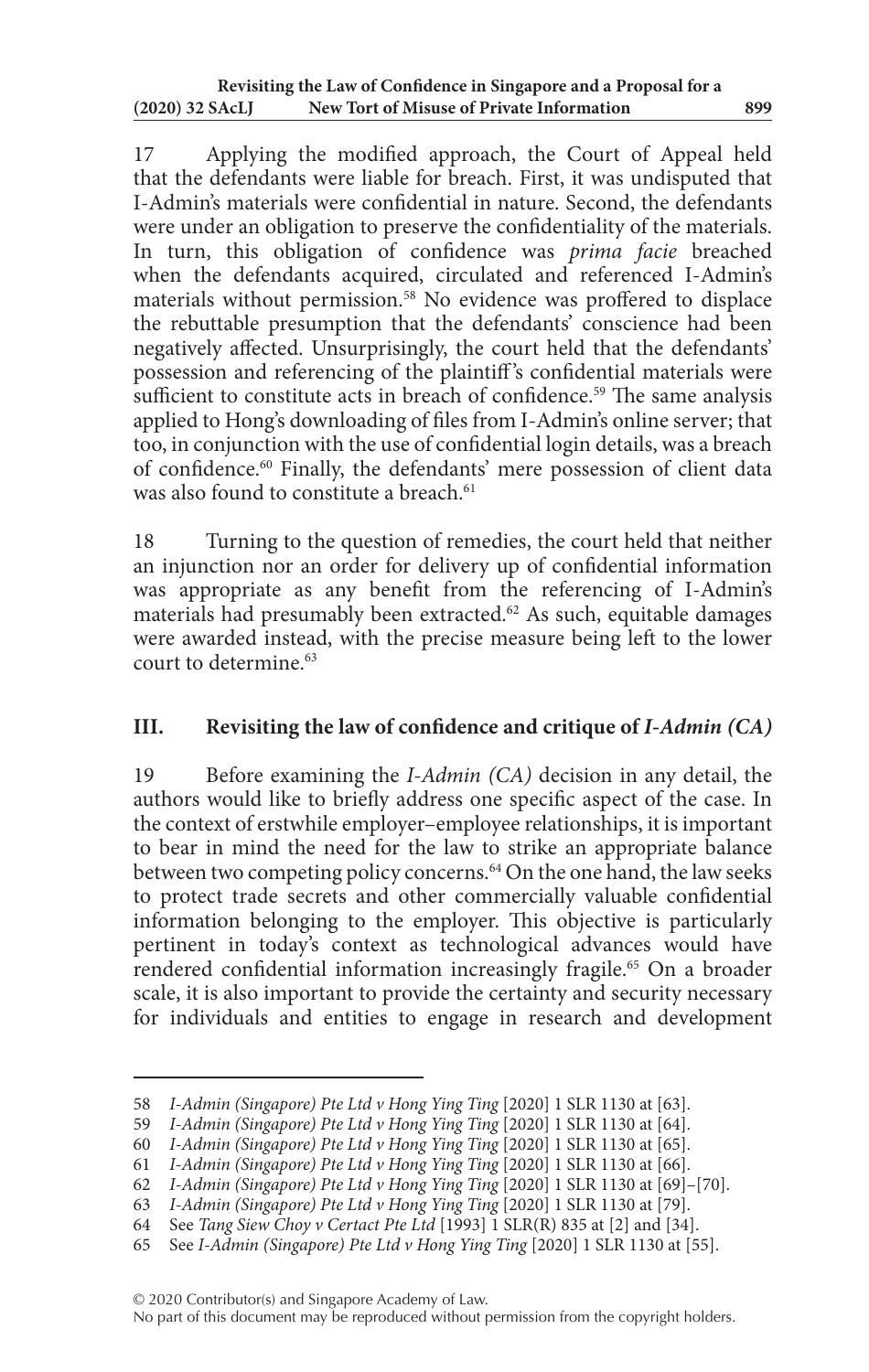in the commercial world.66 Yet, on the other hand, the law must be careful not to unreasonably inhibit competition in the marketplace.<sup>67</sup> Ex-employees should be allowed to make full use of the knowledge, skills and experience they have gained from their previous employment to contribute meaningfully to their new jobs.<sup>68</sup> This would ensure a higher degree of labour mobility within the industry, which in turn promotes healthy and productive competition to fuel innovation and growth.<sup>69</sup>

20 A brief survey of the jurisprudence in this area reveals that, in the absence of express covenants, the law has sought to achieve the right balance by *limiting* the scope of the obligation of confidence imposed upon ex-employees to only trade secrets or their equivalent.<sup>70</sup> In other words, only highly confidential information belonging to the ex-employer will be protected post-employment.<sup>71</sup> This approach has generally required the courts to judiciously examine whether each piece of information alleged to be confidential embodies a sufficiently high degree of confidentiality as to amount to a trade secret.72

21 While the courts in *I-Admin (HC)* and *I-Admin (CA)* did recognise the importance of protecting confidential information belonging to the former employer,73 it appears, with respect, that a careful consideration of the countervailing interests of the former employees featured much less prominently in the analyses.74 In the authors' respectful view, it might be prudent for the courts, going forward, to exercise greater sensitivity to the nuances and policy concerns which underlie the *narrower* scope of the obligation of confidence that is imposed upon former employees.

<sup>66</sup> See *MVF3 APS v Bestnet Europe Ltd* [2013] UKSC 31; [2013] RPC 33 at [44].

<sup>67</sup> See *Tang Siew Choy v Certact Pte Ltd* [1993] 1 SLR(R) 835 at [34].

<sup>68</sup> See *Faccenda Chicken Ltd v Fowler* [1985] 1 All ER 724 at 731.

<sup>69</sup> See Tanya Aplin *et al*, *Gurry on Breach of Confidence – The Protection of Confidential Information* (Oxford University Press, 2nd Ed, 2012) at paras 12.07, 12.08 and 12.178.

<sup>70</sup> See, *eg*, *Faccenda Chicken Ltd v Fowler* [1985] 1 All ER 724 at 731; *Tang Siew Choy v Certact Pte Ltd* [1993] 1 SLR(R) 835 at [16]–[17].

<sup>71</sup> See *Faccenda Chicken Ltd v Fowler* [1985] 1 All ER 724 at 731. See also Tanya Aplin *et al*, *Gurry on Breach of Confidence – The Protection of Confidential Information* (Oxford University Press, 2nd Ed, 2012) at para 12.173.

<sup>72</sup> In carrying out this assessment, the courts have developed several guidelines: see, *eg*, *Faccenda Chicken Ltd v Fowler* [1987] 1 Ch 117 at 137–138; *Force India Formula One Team Ltd v 1 Malaysia Racing Team Sdn Bhd* [2012] EWHC 616 (Ch); [2012] RPC 29 at [237]–[238].

<sup>73</sup> See, *eg*, *I-Admin (Singapore) Pte Ltd v Hong Ying Ting* [2020] 1 SLR 1130 at [55] and [62].

<sup>74</sup> See, *eg*, *I-Admin (Singapore) Pte Ltd v Hong Ying Ting* [2020] 3 SLR 615 at [163] where, in the context of the tort of conspiracy by unlawful means, Aedit Abdullah J briefly recognised the reality for most employees to explore further opportunities for themselves post-employment.

No part of this document may be reproduced without permission from the copyright holders.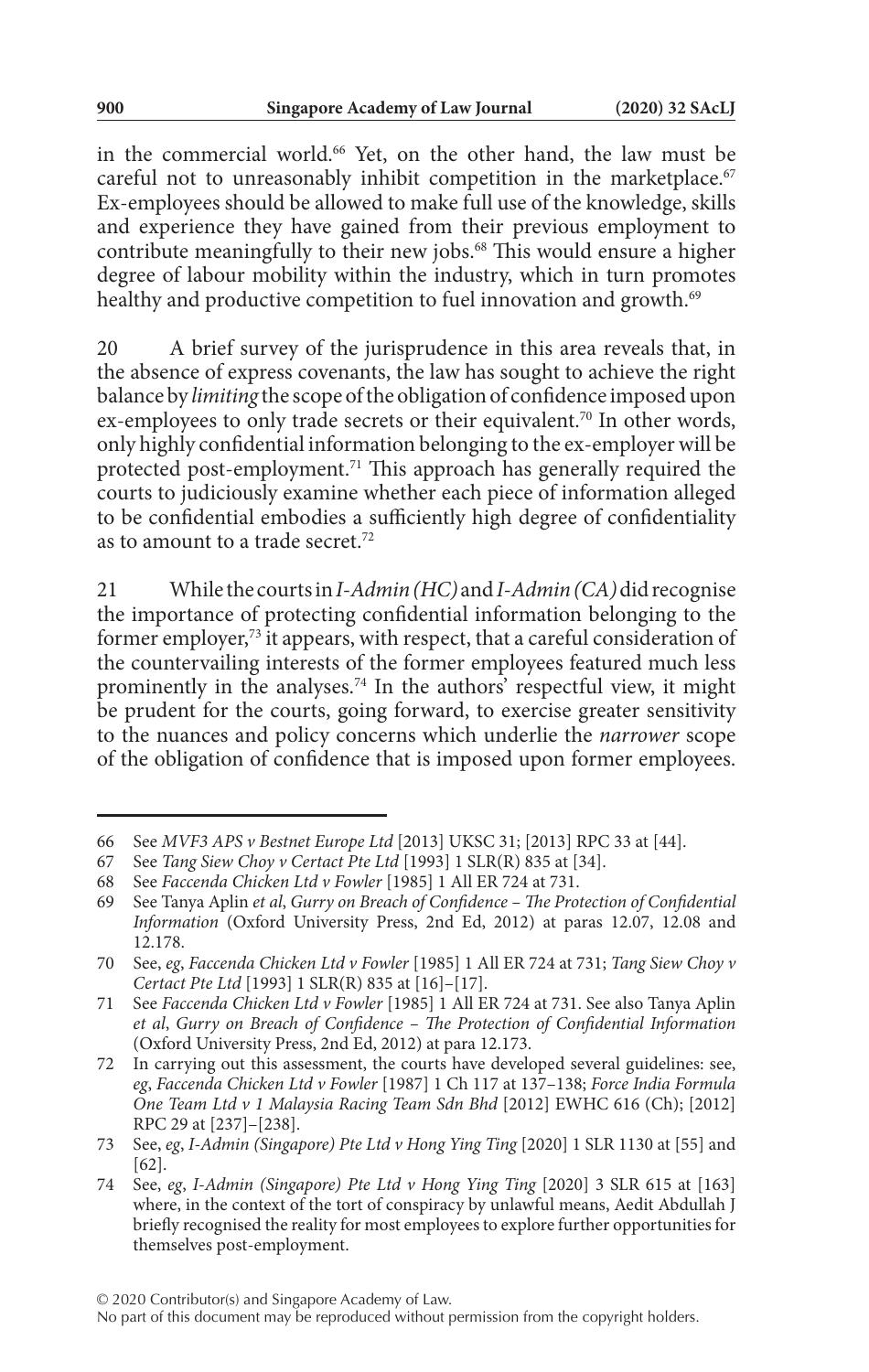A detailed consideration of this specific segment of the law of confidence is, unfortunately, beyond the scope of this article but the authors do intend to undertake this exercise on a future occasion.

# *A. The Court of Appeal's "modified approach": Two preliminary observations*

22 Two preliminary observations will first be made about the modified approach laid down by the Court of Appeal in *I-Admin*. 75 The first concerns the shifting of the burden of proof onto the defendant upon the satisfaction of the first two *Coco* requirements and the raising of a presumption of breach of confidence in the plaintiff 's favour. In particular, does the modified approach involve a shift of the legal or evidential burden of proof? Second, if it is the legal burden of proof that shifts, under what circumstances can a defendant displace the presumption and discharge this burden?

23 It may be helpful, at the outset, to lay out the differences between the legal burden of proof and the evidential burden of proof. This issue was carefully addressed by the Court of Appeal in *Britestone Pte Ltd v Smith & Associates Far East, Ltd*76 ("*Britestone*") where the court said:77

> The term 'burden of proof' is more properly used with reference to the obligation to prove. There are in fact two kinds of burden in relation to the adduction of evidence. The first, designated the legal burden of proof, is, properly speaking, a burden of proof, for it describes the obligation to persuade the trier of fact that, in view of the evidence, the fact in dispute exists. This obligation never shifts in respect of any fact, and only 'shifts' in a manner of loose terminology when a legal presumption operates. The second is a burden of proof only loosely speaking, for it falls short of an obligation to prove that a particular fact exists. It is more accurately designated the evidential burden to produce evidence since, whenever it operates, the failure to adduce some evidence, whether in propounding or rebutting, will mean a failure to engage the question of the existence of a particular fact or to keep this question alive. As such, this burden can and will shift.

In other words, the legal burden of proof refers to the obligation to convince the court – on a balance of probabilities in all civil claims – that a particular fact or issue is made out. This burden lies with the party who affirms the fact or issue in question, and not the party denying it.<sup>78</sup> The legal burden has also been described as a permanent and enduring

<sup>75</sup> See *I-Admin (Singapore) Pte Ltd v Hong Ying Ting* [2020] 1 SLR 1130 at [61].

<sup>76 [2007] 4</sup> SLR(R) 855.<br>77 Resident Pte Ltd v S

*Britestone Pte Ltd v Smith & Associates Far East, Ltd* [2007] 4 SLR(R) 855 at [58].

<sup>78</sup> This is based upon the general rule *ei qui affirmat non ei equi negat incumbit probatio* (*ie*, proof rests on he who affirms, not he who denies). See *Constantine Line v (cont'd on the next page)*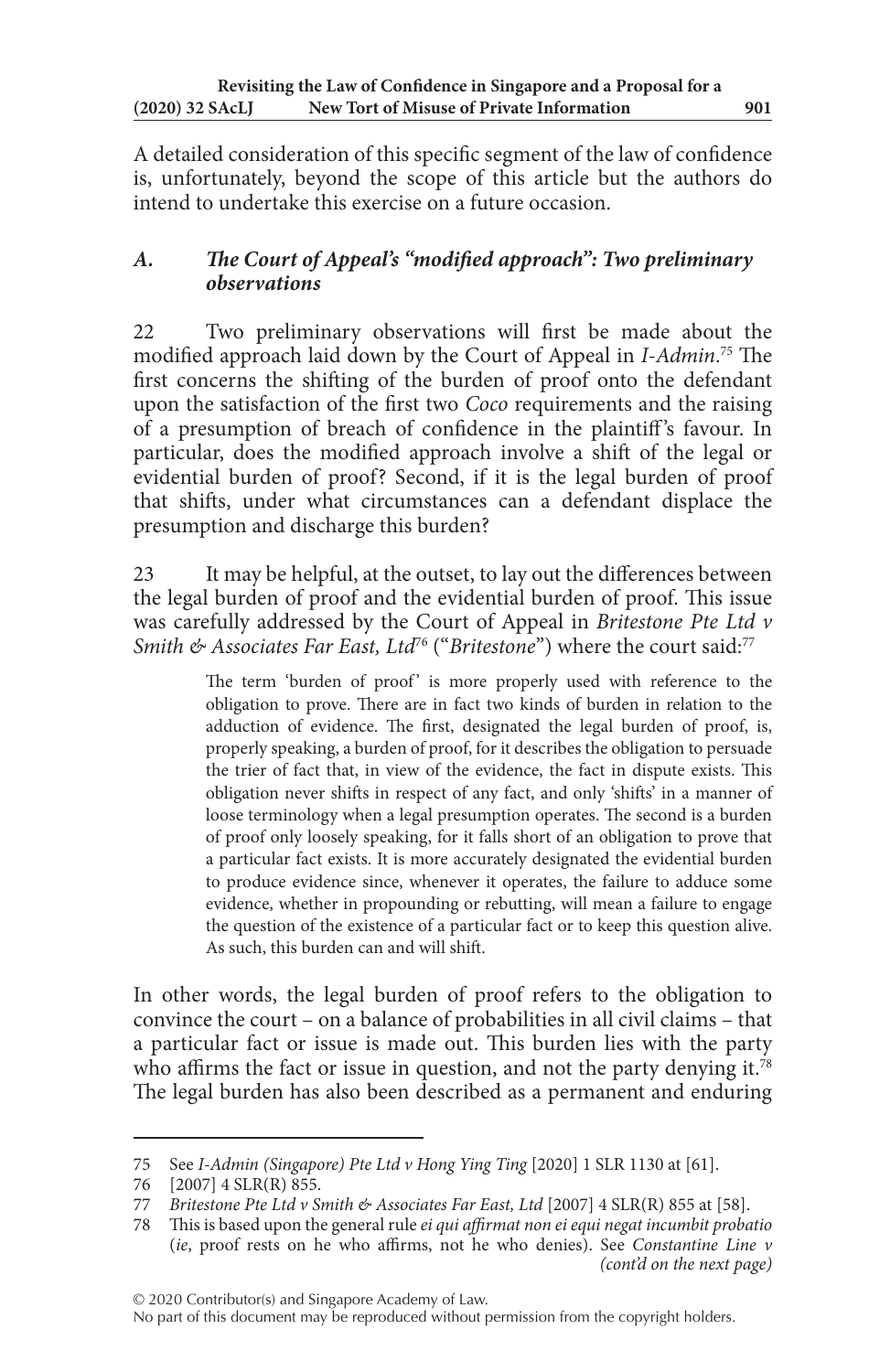burden which does not shift.<sup>79</sup> As such, the legal burden always rests on the plaintiff.80 Even where a legal presumption operates, it would be largely inaccurate to describe the legal burden as having shifted to the defendant. Instead, the better view is that a *separate* issue has been engaged, for which the opposite party now bears the legal burden of proof.<sup>81</sup>

24 On the other hand, the evidential burden of proof has been described as "the tactical onus to contradict, weaken or explain away the evidence that has been led".82 This burden typically falls on the plaintiff at the start of his case to adduce evidence in support of his assertion(s) that a fact or issue is made out.<sup>83</sup> Upon the adduction of sufficient evidence to raise the inference that the fact or issue is made out, the evidential burden then shifts to the defendant to adduce evidence in rebuttal.<sup>84</sup> The defendant may discharge this burden by adducing further evidence of his own, in which case the evidential burden shifts back to the plaintiff. The evidential burden of proof will therefore shift back and forth between the plaintiff and defendant in the course of the proceedings until one party fails to discharge this burden. If it is the defendant who ultimately fails to satisfy the evidential burden, then the law regards the legal burden of proof in establishing the fact or issue in question as having been discharged by the plaintiff.<sup>85</sup>

25 Having outlined the distinction between the legal and evidential burdens of proof, the discussion returns to the modified approach in *I-Admin (CA)*. The Court of Appeal did not expressly indicate whether the burden which shifts to the defendant to prove that his conscience was unaffected (and thereby displace the presumption) was a legal burden or an evidential one. It was also not explicitly stated if the presumption of "an action for breach of confidence",<sup>86</sup> which arises upon the plaintiff's satisfaction of the first two *Coco* requirements, refers to a legal presumption

*Imperial Smelting Corp* [1942] AC 154 at 174 and *Lee Tso Fong v Kwok Wai Sun* [2008] 4 HKC 36 at [22].

80 See *Cristian Priwisata Yacob v Wibowo Boediono* [2017] SGHC 8 at [23].

<sup>79</sup> See *Britestone Pte Ltd v Smith & Associates Far East, Ltd* [2007] 4 SLR(R) 855 at [60].

<sup>81</sup> See *Britestone Pte Ltd v Smith & Associates Far East, Ltd* [2007] 4 SLR(R) 855 at [60].

<sup>82</sup> *Britestone Pte Ltd v Smith & Associates Far East, Ltd* [2007] 4 SLR(R) 855 at [59].

<sup>83</sup> See *Britestone Pte Ltd v Smith & Associates Far East, Ltd* [2007] 4 SLR(R) 855 at [60].

<sup>84</sup> See *Norbrook Laboratories Ltd v Bomac Laboratories Ltd* [2006] UKPC 25 at [31] and *Wade v British Sky Broadcasting Ltd* [2016] EWCA Civ 1214 at [3].

<sup>85</sup> See *Britestone Pte Ltd v Smith & Associates Far East, Ltd* [2007] 4 SLR(R) 855 at [60].

<sup>86</sup> *I-Admin (Singapore) Pte Ltd v Hong Ying Ting* [2020] 1 SLR 1130 at [61].

No part of this document may be reproduced without permission from the copyright holders.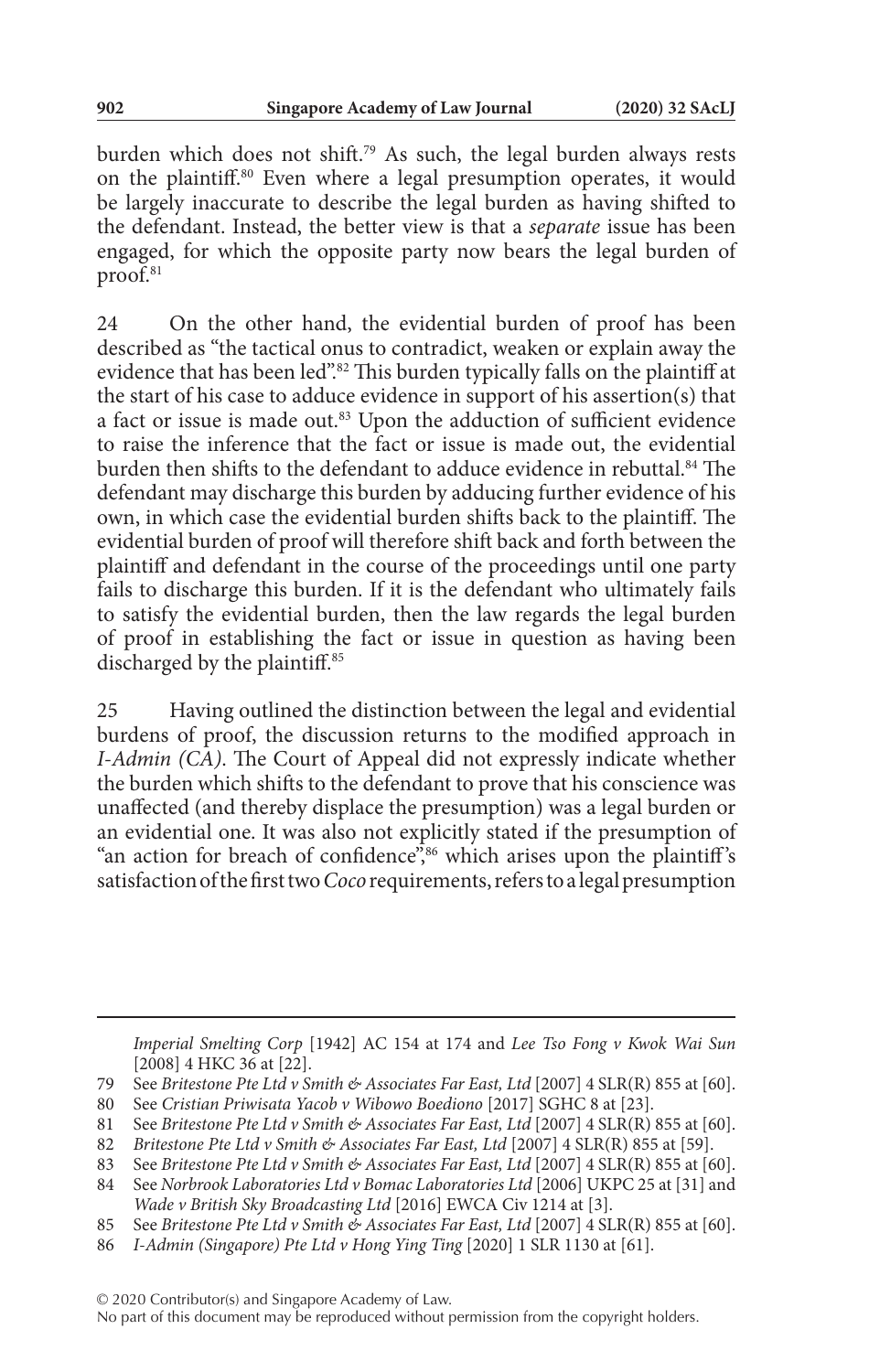or an evidential presumption (although, in the authors' view, it is likely to be the former).<sup>87</sup>

26 At first blush, it seems that the Court of Appeal intended for a shift of the *legal* burden of proof to the defendant. First, as set out in *Britestone*, the term "burden of proof" has been recognised as more accurately, and commonly, describing the legal burden of proof.<sup>88</sup> This is supported by the fact that the term "proof", where it appears in the Evidence Act, $89$  refers to the legal burden of proof. $90$  Second, the language employed by the Court of Appeal in *I-Admin*, namely that the burden is on the defendant "to prove that [his] conscience was unaffected",<sup>91</sup> hints at a more stringent obligation to persuade the court of this fact and also suggests that an issue *separate* from proof of the first two *Coco* requirements has now been engaged.92 This therefore points away from any indication of a mere "tactical onus" on the defendant to adduce evidence to "contradict, weaken or explain away the evidence that has been led" by the plaintiff.<sup>93</sup>

27 With this in mind, the authors will proceed to consider, as the second preliminary observation, the three specific instances provided by the Court of Appeal through which the court said this burden placed upon the defendant may be discharged.<sup>94</sup> These examples will be addressed in turn. From the analysis below, it remains unclear (a) whether the court was actually referring to a shift of the legal or evidential burden of proof; and (b) under which of the enumerated circumstances (apart from the third) can a defendant successfully discharge this burden.

28 The first example provided concerns a defendant who came across the plaintiff 's confidential information by accident. With respect, it is somewhat puzzling how the coming across of confidential information by accident can, in itself, be sufficient to displace the presumption that a breach of confidence has occurred. According to conventional wisdom, the equitable action for breach of confidence no longer distinguishes between the different ways in which a defendant may come across

<sup>87</sup> See *Britestone Pte Ltd v Smith & Associates Far East, Ltd* [2007] 4 SLR(R) 855 at [58], which affirms the existence of legal presumptions. *Cf Lee Tso Fong v Kwok Wai Sun* [2008] 4 HKC 36 at [22] which states that presumptions are rules of evidence.

<sup>88</sup> See *Britestone Pte Ltd v Smith & Associates Far East, Ltd* [2007] 4 SLR(R) 855 at [58]. See also *Brady v Group Lotus Car Companies plc* (1987) 60 TC 359 at 376–377, which referred to the legal burden of proof as the "basic burden of proof ".

<sup>89</sup> Cap 97, 1997 Rev Ed.

<sup>90</sup> See *Britestone Pte Ltd v Smith & Associates Far East, Ltd* [2007] 4 SLR(R) 855 at [59].

<sup>91</sup> *I-Admin (Singapore) Pte Ltd v Hong Ying Ting* [2020] 1 SLR 1130 at [61].

<sup>92</sup> See *Britestone Pte Ltd v Smith & Associates Far East, Ltd* [2007] 4 SLR(R) 855 at [60].

<sup>93</sup> *Britestone Pte Ltd v Smith & Associates Far East, Ltd* [2007] 4 SLR(R) 855 at [59].

<sup>94</sup> See *I-Admin (Singapore) Pte Ltd v Hong Ying Ting* [2020] 1 SLR 1130 at [61].

No part of this document may be reproduced without permission from the copyright holders.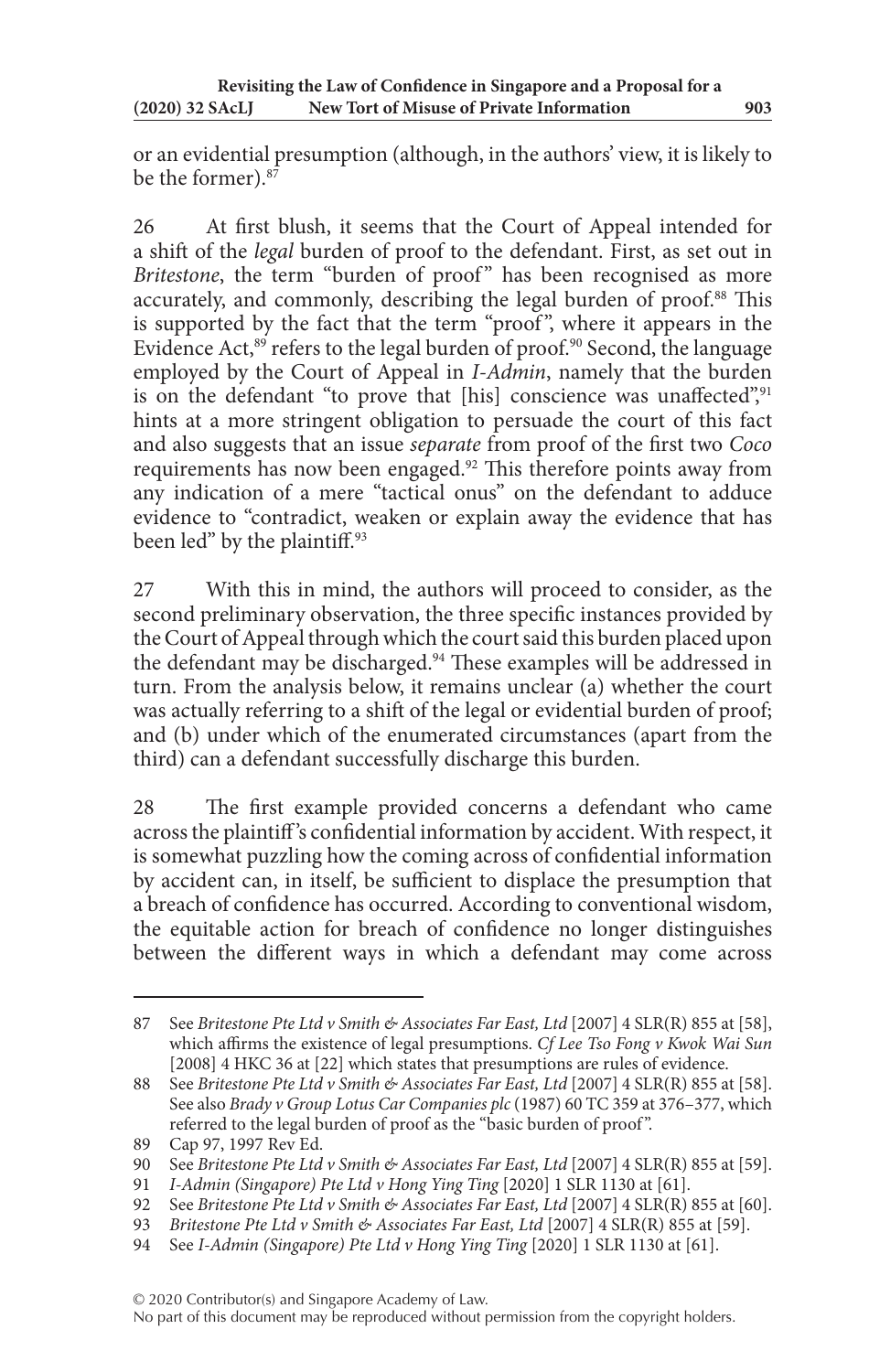confidential information for the purposes of imposing the obligation of confidence upon him, thereby binding his conscience. This is clearly illustrated in Lord Goff 's oft-cited speech in *Attorney-General v Guardian Newspapers Ltd (No 2)*. 95 In that decision, Lord Goff recognised that a duty of confidence may distinctly arise with respect to direct and indirect recipients of confidential information as well as adventitious finders who come upon confidential information by accident.<sup>96</sup> More pertinently, in relation to the latter, Lord Goff observed that a duty of confidence arises when "an obviously confidential document is wafted by an electric fan out of a window into a crowded street, or where an obviously confidential document, such as a private diary, is dropped in a public place, and is then picked up by a passer-by".97 Clearly, the critical factor which determines whether or not a duty of confidence arises is not the manner in which the defendant comes upon the information, but rather the *knowledge* possessed by the defendant that the information in question is confidential. Thus, if the defendant possesses actual or constructive knowledge of, or is wilfully blind to, the confidentiality of the information, an obligation of confidence will certainly bind his conscience in equity.<sup>98</sup> It cannot therefore be the case that a defendant who simply comes across confidential information by accident is capable, by this fact alone, of displacing the presumption that a breach of confidence has occurred. It is respectfully submitted that regardless of how the defendant came into possession of the information, it is still necessary to consider whether the defendant did possess the requisite *knowledge* of the confidentiality of the information concerned.

29 This leads nicely to the second example provided by the Court of Appeal which involves a situation where the defendant was unaware of the confidential nature of the information. As explained above,<sup>99</sup> the absence of the requisite knowledge of the information's confidential nature should rightly leave the defendant's conscience unaffected in equity since the obligation of confidence should not be imposed on him under such circumstances.<sup>100</sup> Curiously, in respect of the second example, why should the defendant's lack of knowledge of the confidentiality of the information concerned be at all relevant in displacing the presumption?

<sup>95</sup> [1990] 1 AC 109.

<sup>96</sup> See *Attorney-General v Guardian Newspapers Ltd (No 2)* [1990] 1 AC 109 at 281.

<sup>97</sup> *Attorney-General v Guardian Newspapers Ltd (No 2)* [1990] 1 AC 109 at 281.

<sup>98</sup> See, *eg*, *Force India Formula One Team Ltd v 1 Malaysia Racing Team Sdn Bhd* [2012] EWHC 616 (Ch); [2012] RPC 29 at [224]; *Attorney-General v Guardian Newspapers Ltd (No 2)* [1990] 1 AC 109 at 281; *Wade v British Sky Broadcasting Ltd* [2014] EWHC 634 at [48]; and *Coco v A N Clark (Engineers) Ltd* [1969] RPC 41 at 48.

<sup>99</sup> See para 28 above.

<sup>100</sup> See, *eg*, *Force India Formula One Team Ltd v 1 Malaysia Racing Team Sdn Bhd* [2012] EWHC 616 (Ch); [2012] RPC 29 at [224].

No part of this document may be reproduced without permission from the copyright holders.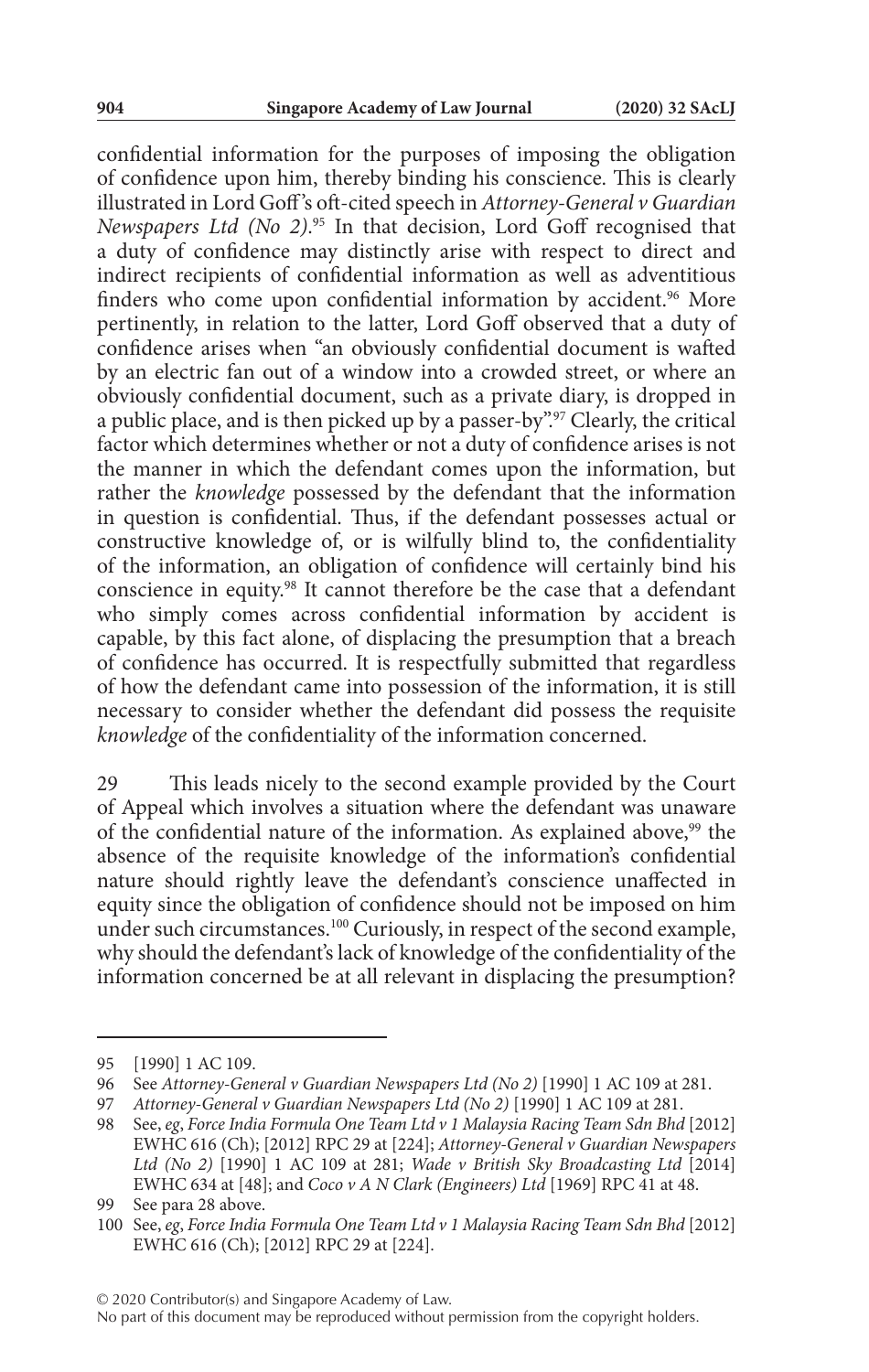Even assuming that the defendant was truly unaware of the confidential nature of the information, the only occasion when he can be expected to adduce evidence in support of this fact is during the court's consideration of the second *Coco* requirement. It is noted, in this regard, that the legal burden of proof in establishing the second *Coco* requirement, namely that the information was imparted in circumstances importing an obligation of confidence, falls squarely on the plaintiff, under both the traditional *Coco* framework and the modified approach. As such, the defendant can only be expected to adduce evidence to show that he was unaware of the information's confidential nature if, and when, the plaintiff has adduced sufficient evidence to raise an inference that the second *Coco* requirement has been made out. This then shifts the evidential burden of proof to the defendant,<sup>101</sup> whereupon the absence of knowledge would be sufficient to satisfy the defendant's evidential burden and result in a failure by the plaintiff to discharge his legal burden of proof in establishing the second Coco requirement on a balance of probabilities.<sup>102</sup>

30 Following the above analysis, the authors wish to point out that the discharge of the defendant's evidential burden *vis-à-vis* the second *Coco* requirement must logically occur *prior to* the raising of the presumption under the modified approach.<sup>103</sup> In fact, if the defendant can successfully discharge his evidential burden for the second *Coco* requirement (which he is very likely to if he were to be unaware of the confidentiality of the information), then the said presumption should not even be raised at all in the first instance. In other words, there would be no shifting of the legal burden to the defendant where the plaintiff, in the discharge of his legal burden, is unable to successfully establish the second *Coco* requirement. The authors therefore take the view that the defendant's lack of knowledge of the confidential nature of the information concerned appears better suited to the discharge of the defendant's *evidential* burden of proof *vis-à-vis* the second *Coco* requirement, rather than to have any bearing whatsoever on the defendant's attempts at displacing the said presumption. Accordingly, the authors do not, with respect, share the court's view that the presumption of a breach of confidence (already raised in favour of the plaintiff) can be displaced where the defendant was unaware of the confidentiality of the information in question.

<sup>101</sup> See *Norbrook Laboratories Ltd v Bomac Laboratories* [2006] UKPC 25 at [31] and *Wade v British Sky Broadcasting Ltd* [2016] EWCA Civ 1214 at [3].

<sup>102</sup> See *Force India Formula One Team Ltd v 1 Malaysia Racing Team Sdn Bhd* [2012] EWHC 616 (Ch); [2012] RPC 29 at [224] and *Attorney-General v Guardian Newspapers Ltd (No 2)* [1990] 1 AC 109 at 281.

<sup>103</sup> See *I-Admin (Singapore) Pte Ltd v Hong Ying Ting* [2020] 1 SLR 1130 at [61].

No part of this document may be reproduced without permission from the copyright holders.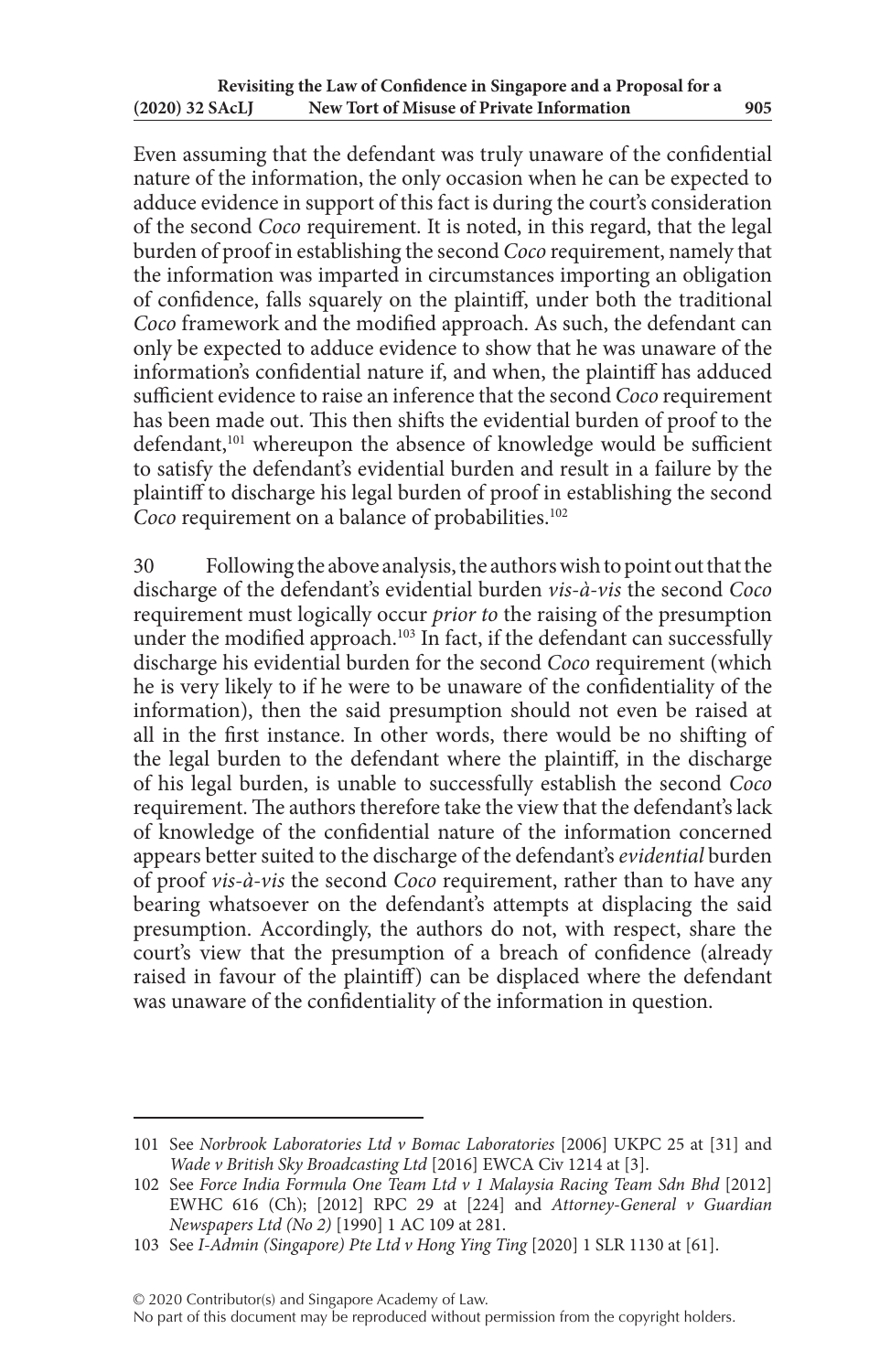31 Turning now to the third example with which the authors respectfully agree, the presumption of a breach of confidence might well be displaced where the defendant believed that there was a strong public interest in disclosing the information. In the authors' view, this provides a useful example of how a defendant may successfully discharge his burden of proof in displacing the presumption. After all, the public interest defence is a familiar exception to liability in the law of confidence104 where the need to balance the public interest in preserving and protecting confidences against any countervailing public interest in favour of disclosure is very well established.<sup>105</sup>

32 The allusion to a public interest defence as illustrative of how a defendant may rebut the presumption of a breach of confidence also suggests that the burden which has since shifted to the defendant must refer to the *legal* burden of proof. This would be consistent with the traditional understanding that the legal burden of proving a defence rests solely on the proponent of the defence.106 Also, unlike the scenario featured in the second example above, a public interest defence should, in law, be treated as a *separate* issue engaged and asserted by the defendant, on whom the legal burden now rests.<sup>107</sup>

33 Apart from the three examples provided by the Court of Appeal, there is a possibility of a fourth on account of the recent decision of the High Court in *iVenture Card Ltd v Big Bus Singapore Sightseeing Pte Ltd*<sup>108</sup> ("*iVenture*"), which was decided after *I-Admin (CA)*. Choo Han Teck J in *iVenture*, by recognising that the three-limb test in *Coco* "had been approved in its entirety (until very recently) by the courts in Singapore",<sup>109</sup> must be taken to have alluded to the modified approach laid down by the Court of Appeal in *I-Admin*. On the facts, his Honour concluded that even if the first two *Coco* requirements were made out, the defendants had not misused the plaintiff's confidential information or "acted unconscionably in any other way" as the defendants' competing product was found to have been independently developed.110 This, in the authors' view, hints at the possibility that the absence of any misuse of confidential

© 2020 Contributor(s) and Singapore Academy of Law.

<sup>104</sup> See *Lion Laboratories Ltd v Evans* [1985] QB 526 at 544, 546 and 550 and *Francome v Mirror Group Newspapers Ltd* [1984] 1 WLR 892 at 899.

<sup>105</sup> See *Attorney-General v Guardian Newspapers Ltd (No 2)* [1990] 1 AC 109 at 282 (in particular, Lord Goff 's "third limiting principle" stipulated therein).

<sup>106</sup> See *Cooperatieve Centrale Raiffeisen-Boerenleenbank BA, Singapore Branch v Motorola Electronics Pte Ltd* [2011] 2 SLR 63 at [31]; *iTronic Holdings Pte Ltd v Tan Swee Leon* [2016] 3 SLR 663 at [61]; and *Currie v Dempsey* [1967] 2 NSWR 532 at 539.

<sup>107</sup> *Cf Britestone Pte Ltd v Smith & Associates Far East, Ltd* [2007] 4 SLR(R) 855 at [60]. 108 [2020] SGHC 109.

<sup>109</sup> *iVenture Card Ltd v Big Bus Singapore Sightseeing Pte Ltd* [2020] SGHC 109 at [26].

<sup>110</sup> *iVenture Card Ltd v Big Bus Singapore Sightseeing Pte Ltd* [2020] SGHC 109 at [27].

No part of this document may be reproduced without permission from the copyright holders.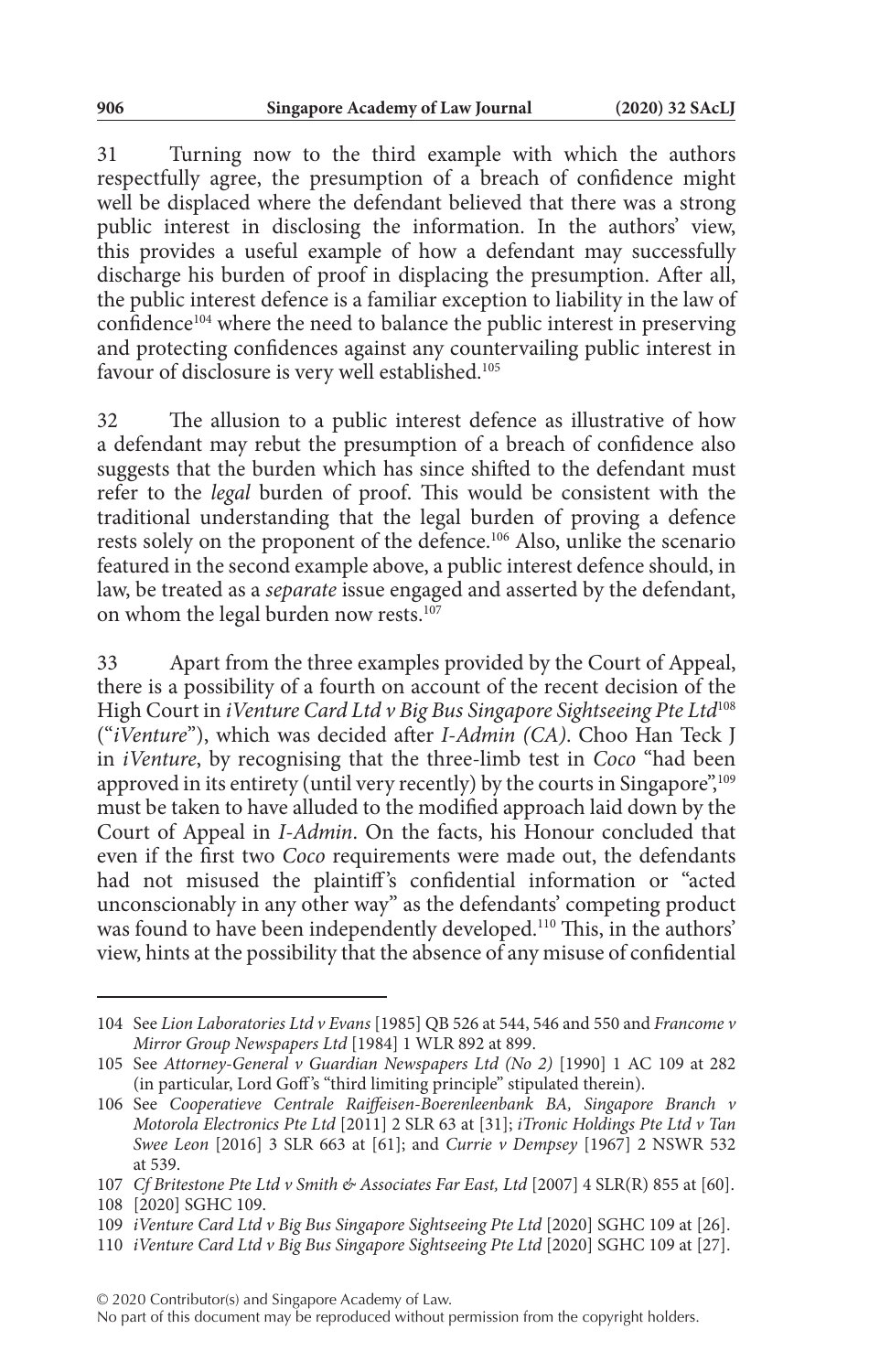information by the defendant may well constitute probative evidence that the defendant's conscience has not been affected and be sufficient to enable the defendant to displace the *prima facie* presumption. If this proposition is accepted, then arguably, the introduction and impact of the modified approach would simply be to *reverse* the legal burden of proof at the third stage of the *Coco* framework – from the plaintiff (to prove misuse) to the defendant (to disprove misuse after the presumption has been raised). Such an interpretation of Choo J's decision, which in the authors' view is not entirely implausible, may in fact be bolstered by the Court of Appeal's expressed concern of plaintiffs having to overcome the "evidential back-foot" which they used to encounter when establishing the third *Coco* requirement under the old framework.<sup>111</sup>

34 Be that as it may, the authors recognise that the outcome of the appeal in *I-Admin* – to the effect that the duty of confidence imposed on the defendants (who were found on the facts to have only possessed and referenced the plaintiff 's confidential information)112 may extend *beyond* their refraining from acts of unauthorised use or disclosure<sup>113</sup> - means that the absence of misuse, in and of itself, is *insufficient* to discharge the defendants' legal burden of proof in displacing the presumption. It may, however, be contemplated that the reasoning in *I-Admin (CA)* should really be confined to the specific facts of that decision, concerned as it was with surreptitious takers of confidential information.<sup>114</sup> Perhaps in alternative scenarios involving mere recipients or accidental finders of information (whose conduct is less likely to amount to "wrongdoing"), a court might come to the view that the absence of misuse may well be sufficient to establish that a defendant's conscience was unaffected in equity. Despite this, the authors would respectfully disagree with such an approach – namely, that it is for the defendant to bear the legal burden of disproving misuse. In the authors' respectful view, as a matter of equity and fairness and also for other reasons which will be elaborated upon below, the legal burden of proof ought to rest squarely on the *plaintiff* to satisfy the third *Coco* requirement of misuse (albeit in a modified fashion, a proposal to which the authors shall return later in this article).<sup>115</sup>

<sup>111</sup> *I-Admin (Singapore) Pte Ltd v Hong Ying Ting* [2020] 1 SLR 1130 at [62].

<sup>112</sup> See *I-Admin (Singapore) Pte Ltd v Hong Ying Ting* [2020] 1 SLR 1130 at [64].

<sup>113</sup> See *I-Admin (Singapore) Pte Ltd v Hong Ying Ting* [2020] 1 SLR 1130 at [51].

<sup>114</sup> See *I-Admin (Singapore) Pte Ltd v Hong Ying Ting* [2020] 1 SLR 1130 at [55] and [63]–[64].

<sup>115</sup> See paras 101–118 below.

No part of this document may be reproduced without permission from the copyright holders.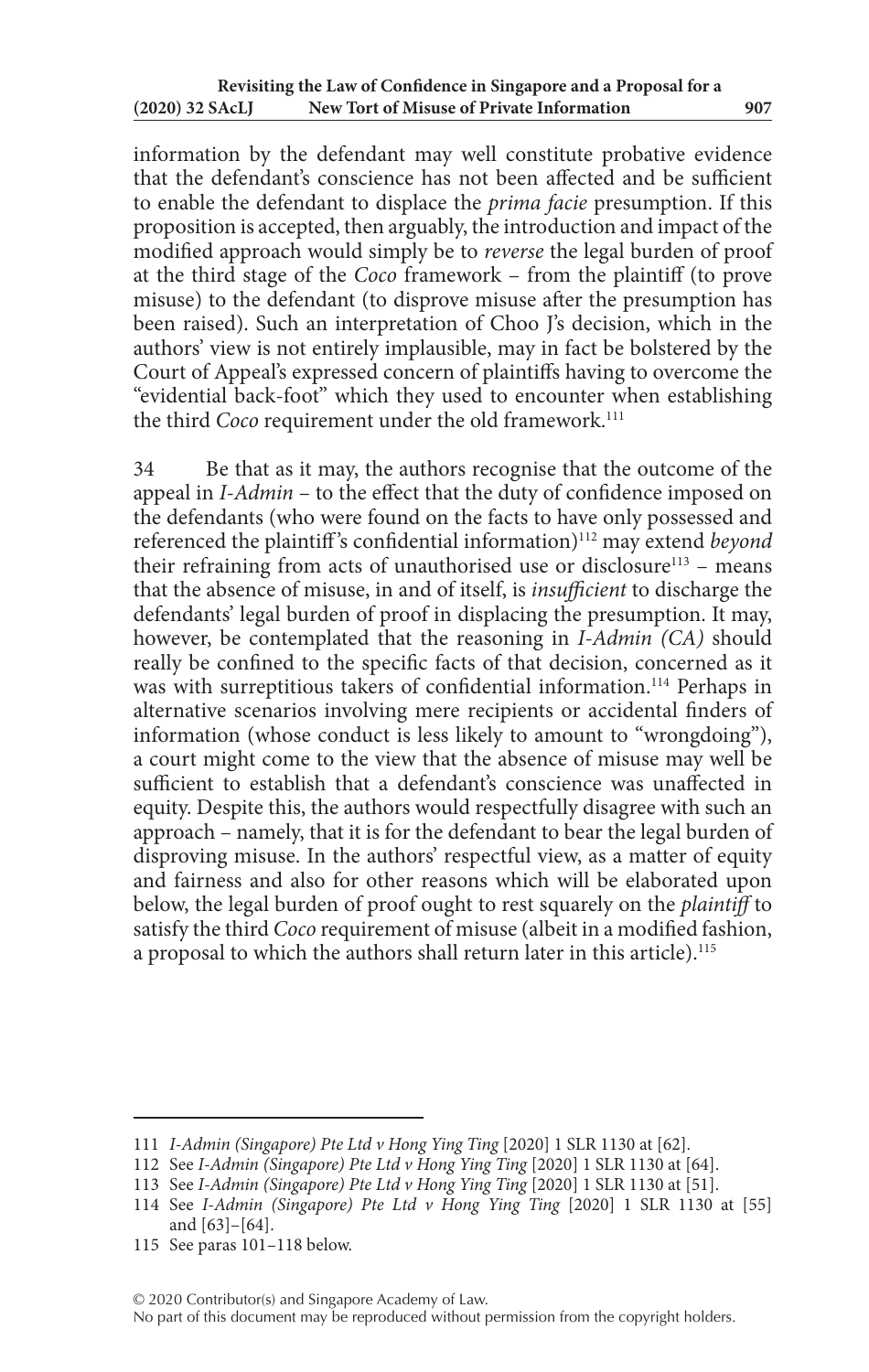35 In summary, while it appears that the modified approach in *I-Admin (CA)* involves a shifting of the legal burden of proof after the presumption of breach of confidence is triggered, the second example given by the court curiously hints at the need for the defendant to satisfy an evidential burden of proof, rather than a legal one (albeit at a different stage of the analysis). In addition, it is not entirely clear in which of the scenarios provided by the Court of Appeal (except the third) would a defendant be able to discharge his burden of proof and displace the presumption – given that the first example on its own is ambivalent and the circumstances inherent in the second example have the likely effect of preventing the legal burden from shifting to the defendant (since the presumption in favour of the plaintiff should *not* even be triggered in the first instance). Finally, the authors are of the view that the recent decision of the High Court in *iVenture* has raised the further question whether the absence of misuse of confidential information, particularly in cases where the defendant did not come upon the information through clandestine or underhanded means, may be sufficient to enable him to displace the presumption. It is hoped that further judicial clarification and guidance on all these matters will be forthcoming.

## *B. "Wrongful gain interest" versus "Wrongful loss interest" under the "modified approach"*

36 The Court of Appeal stated at the outset of its judgment that because the current framework for the law of confidence did not "adequately safeguard the interests of those who own confidential information", it was timely to review the scope of the action for breach of confidence, particularly in light of the challenges faced in protecting such information against misuse in a digitised society.<sup>116</sup> In determining whether a "modern approach" should be implemented for the breach of confidence framework in Singapore, the court thought it relevant to ask, *inter alia*, what "interests" were sought to be protected by this cause of action.117 It was in this context that the Court of Appeal introduced two types of interests – namely, "wrongful gain interest" and "wrongful loss interest" – which, as far as the authors can tell, appear to be original catchphrases aptly coined by the court.

© 2020 Contributor(s) and Singapore Academy of Law.

<sup>116</sup> See *I-Admin (Singapore) Pte Ltd v Hong Ying Ting* [2020] 1 SLR 1130 at [3].

<sup>117</sup> *I-Admin (Singapore) Pte Ltd v Hong Ying Ting* [2020] 1 SLR 1130 at [45].

No part of this document may be reproduced without permission from the copyright holders.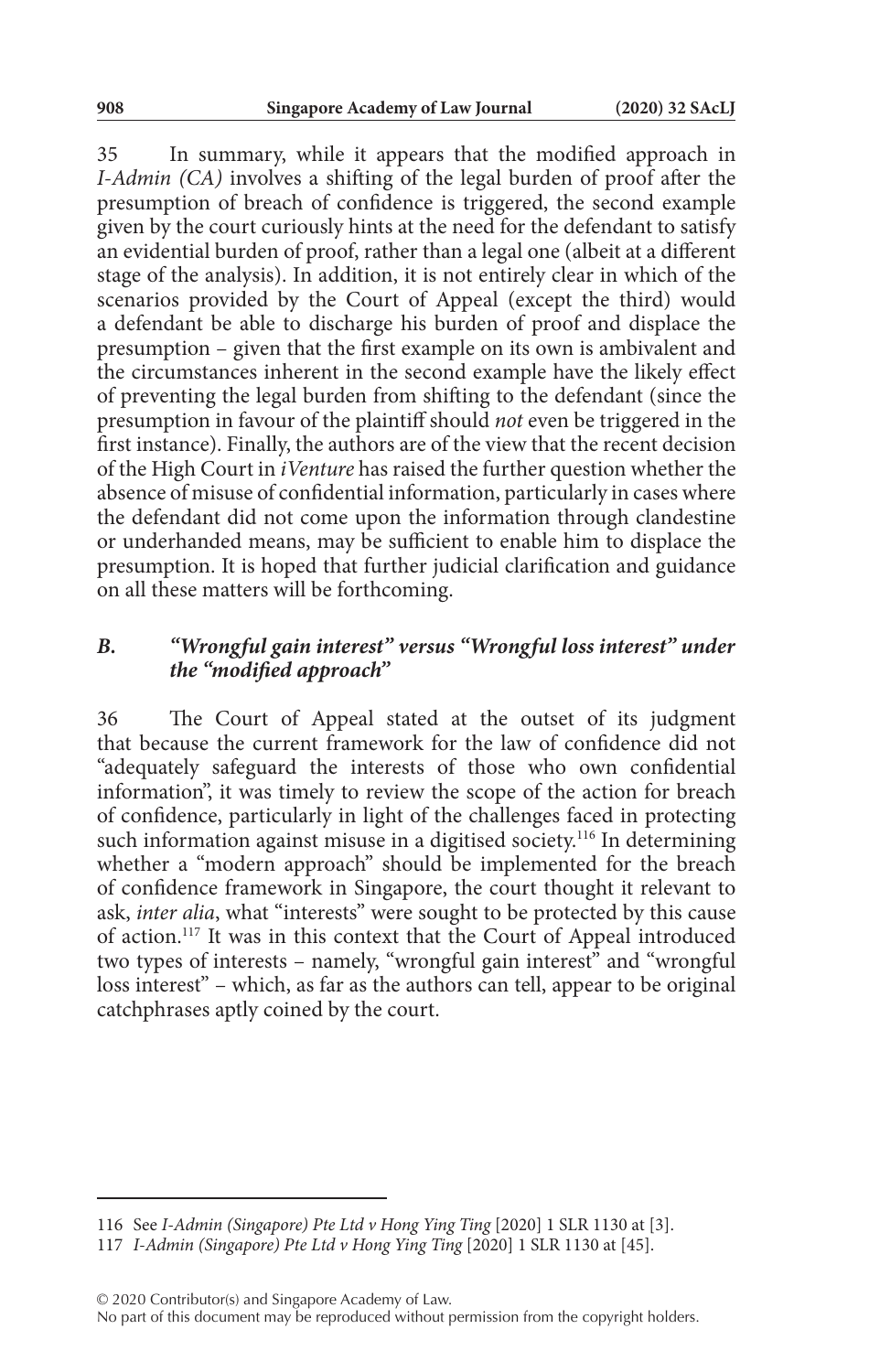# *(1) Wrongful gain interest*

37 Drawing on *dicta* in *Saltman Engineering Co Ltd v Campbell Engineering Co Ltd*, <sup>118</sup> *Seager v Copydex Ltd*119 and *Coco*, 120 it seemed clear to the Court of Appeal – from the judicial language of taking "unfair advantage" of information received in confidence and the requirement of unauthorised "use" and consequential "detriment" (or "prejudice") – that the equitable action for breach of confidence is, in this regard, envisaged to protect a plaintiff's interest in "preventing wrongful gain or profit from [the] confidential information", otherwise known as the plaintiff 's "wrongful gain interest".121

38 This observation is hardly surprising and indeed uncontroversial as the aforementioned cases were all set in the *commercial* context and concerned with *commercially valuable* information (or information of a "commercially exploitable character"),<sup>122</sup> such as trade secrets and secret processes of manufacture. Therefore, when mention is made of safeguarding a plaintiff's wrongful gain interest, it makes eminent sense for a court to have regard to the *conduct* of the defendant. This is where the defendant, who is in prior possession of the plaintiff 's confidential information (whether in the shoes of a recipient or surreptitious taker), is shown to have taken unfair advantage of such information and wrongfully gained (or profited) at the plaintiff 's expense.123 It follows that in so far as the wrongful gain interest is concerned, there must also be evidence of

<sup>118</sup> (1948) 65 RPC 203 at 213: so long as a defendant *uses* "confidential information directly or indirectly obtained from a plaintiff, without [their express or implied consent], he will be guilty of an infringement of the plaintiff 's rights".

<sup>119</sup> [1967] 1 WLR 923 at 931: "[t]he law on this subject … depends on the broad principle of equity that he who has received information in confidence shall not *take unfair advantage* of it. He must not *make use* of it to the *prejudice* of him who gave it without obtaining his consent" [emphasis added].

<sup>120</sup> *Coco v AN Clark (Engineers) Ltd* [1969] RPC 41 at 48: "there must be an *unauthorised use* of the information to the *detriment* of the person communicating it" [emphasis added].

<sup>121</sup> *I-Admin (Singapore) Pte Ltd v Hong Ying Ting* [2020] 1 SLR 1130 at [50]; see also para 14 above. For further examples in the case law which have engaged the plaintiff 's wrongful gain interest, see *Morison v Moat* (1851) 68 ER 492; *Terrapin Ltd v Builders' Supply Co (Hayes) Ltd* [1967] RPC 375; *OBG Ltd v Allan* [2008] 1 AC 1; *Clearlab SG Pte Ltd v Ting Chong Chai* [2015] 1 SLR 163; *Adinop Co Ltd v Rovithai Ltd* [2019] 2 SLR 808.

<sup>122</sup> This formulation appears in the English Law Commission's report: Law Commission of England and Wales (Law Com No 110), *Breach of Confidence: Report on a Reference under Section 3(1)(e) of the Law Commissions Act 1965* (Cmnd 8388, 1981) at pp 80, 126, 133 and 153.

<sup>123</sup> See, *eg*, *Coco v AN Clark (Engineers) Ltd* [1969] RPC 41 at 50 where Megarry J spoke of a "duty" – in cases involving "industry and commerce" – not to use confidential information "without paying a reasonable sum for it".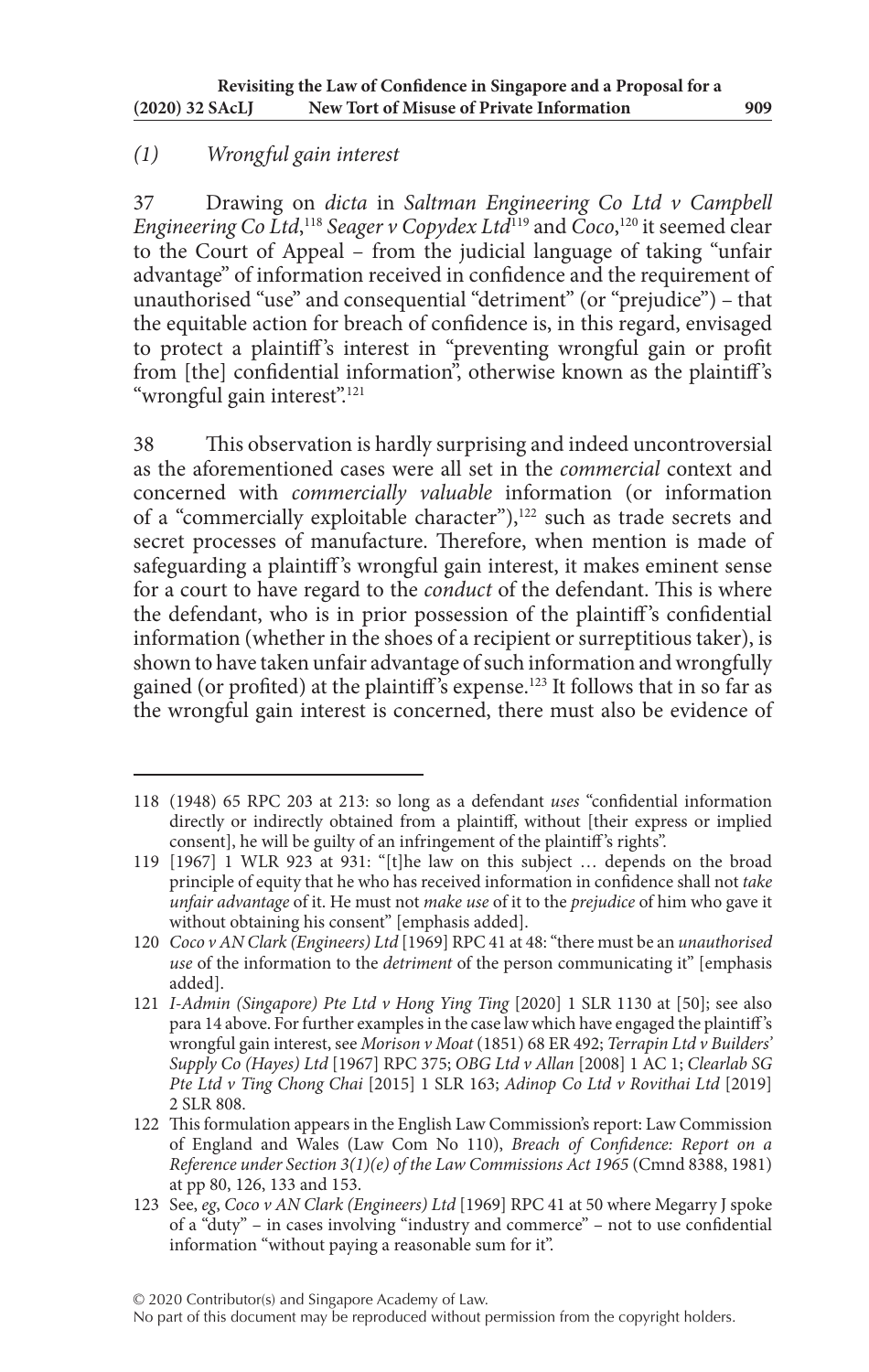actual (or at least threatened)<sup>124</sup> misuse on the defendant's part<sup>125</sup> which may, in turn, result in detriment or prejudice to the plaintiff (depending on the facts at hand). It bears repeating, however, that the main focus of this interest – which is akin to the notion of unjust enrichment – is on the conduct of the defendant who must be shown to have wrongfully benefited in some way at the plaintiff 's expense, even if there is no direct evidence of economic harm or any prejudice suffered by the plaintiff.

39 Accordingly, when examined in this light, it is submitted that the proper protection of a plaintiff's wrongful gain interest ought to be effected through the application and satisfaction of the third *Coco* requirement – namely, unauthorised use or disclosure (or the element of "misuse" for short). In the absence of any misuse by the defendant of the plaintiff 's confidential information, it is difficult to ascertain how the plaintiff 's wrongful gain interest can be compromised.

# *(2) Wrongful loss interest*

40 *I-Admin (CA)*, however, identified a second, distinct interest that the breach of confidence action is capable of protecting – a plaintiff 's interest "to avoid wrongful loss ('wrongful loss interest'), which is suffered so long as a defendant's conscience has been impacted in the breach of the obligation of confidentiality".126 Thus defined, it is understandable that when addressing the plaintiff 's wrongful loss interest, the Court of Appeal was naturally influenced by judicial language – employed particularly in "the early law of confidence"<sup>127</sup> – that hinged on the word .<br>"conscience"<sup>128</sup>

<sup>124</sup> It is submitted that the plaintiff 's wrongful gain interest is broad enough to encompass not just instances of actual misuse by the defendant but to also include the notion of "threatened" misuse, which will be explained in greater detail at paras 105–110 below.

<sup>125</sup> *Cf* the "springboard" doctrine espoused in *Terrapin Ltd v Builders' Supply Co (Hayes) Ltd* [1967] RPC 375 at 391 which seeks to prevent a defendant from using the plaintiff 's confidential information as a springboard to gain an unfair head-start over other trade competitors.

<sup>126</sup> *I-Admin (Singapore) Pte Ltd v Hong Ying Ting* [2020] 1 SLR 1130 at [53].

<sup>127</sup> *I-Admin (Singapore) Pte Ltd v Hong Ying Ting* [2020] 1 SLR 1130 at [50].

<sup>128</sup> See, *eg*, *Tipping v Clarke* (1843) 2 Hare 383 at 393 ("the Court interposes to prevent a positive wrong"); *Prince Albert v Strange* (1849) 41 ER 1171 ("*Prince Albert*") at 1179 ("to prevent what this court considers and treats as a wrong … arising from a … breach of … confidence"); *Morison v Moat* (1851) 68 ER 492 at [255] ("the Court fastens the obligation on the conscience of the party"); *Pollard v Photographic Co* (1888) 40 Ch D 345 at 354 ("the Defendant is wholly in the wrong" and endorsing *Prince Albert* at 1179); *Saltman Engineering Co Ltd v Campbell Engineering Co Ltd* (1948) 65 RPC 203 at 211; *Moorgate Tobacco Co Ltd v Philip Morris Ltd* (1984) 156 CLR 414 at 438; *Smith Kline & French Laboratories (Australia) Ltd v Secretary, Department of Community Services and Health* (1990) 17 IPR 545 at 584 ("obligation *(cont'd on the next page)*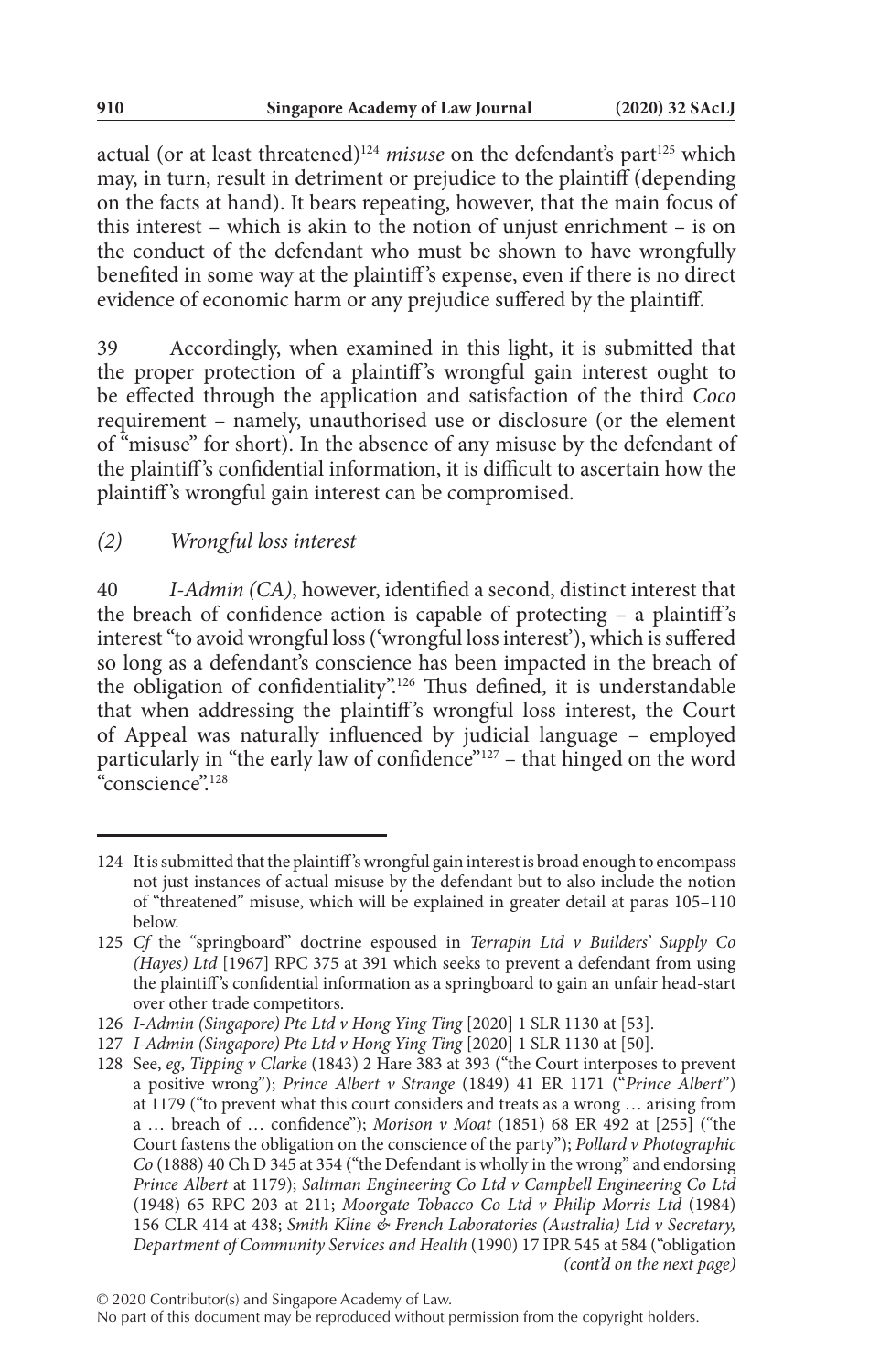41 Three observations are to be made in this regard. First, "the policy objectives behind the early law of confidence [that] may have extended beyond safeguarding against wrongful gain"129 to also include "wrongful loss" may plausibly be explained on the basis that a number of the early cases concerned the protection of information that was essentially *private* or *personal* in nature – for example, the proposed publication of a catalogue containing descriptions of (surreptitiously obtained) private etchings of the Royal Family<sup>130</sup> and the unauthorised disclosure of a photograph bearing a lady's likeness.<sup>131</sup>

42 In respect of the former example and in granting an injunction restraining publication because the defendant's (unconscionable) conduct amounted to an unlawful invasion of the plaintiff's "privacy" rights, Knight Bruce VC observed that this was:<sup>132</sup>

> … an unbecoming and unseemly intrusion … offensive to that inbred sense of propriety natural to every man – if intrusion, indeed, fitly describes a sordid spying into the *privacy* of domestic life – into the home (a word hitherto sacred among us), the home of a family whose life and conduct form an acknowledged title, though not their only unquestionable title, to the most marked respect in this country [emphasis added].

On appeal, Lord Cottenham LC also noted the "private character" of the plaintiff 's etchings and that "[i]n the present case, where *privacy* is the right invaded, postponing the injunction would be equivalent to denying it altogether" [emphasis added].<sup>133</sup>

43 In the authors' respectful view, it makes eminent sense to speak of "conscience" or for a court to have regard to the *conscience* of the defendant in addressing the plaintiff 's wrongful loss interest – as did the Court of Appeal in *I-Admin*134 – where there is ample evidence of prejudice to the *privacy* (that is, beyond "confidentiality") interests of the claimant. Indeed, the breach of confidence action in the early cases was precisely premised on the defendant's conscience having been adversely affected by an equitable "wrong"<sup>135</sup> and was used, in effect, to vindicate

of conscience is to respect the confidence"). See also, generally, *Attorney-General v Guardian Newspapers Ltd (No 2)* [1990] 1 AC 109 (where the word "conscience" was used fairly extensively).

<sup>129</sup> *I-Admin (Singapore) Pte Ltd v Hong Ying Ting* [2020] 1 SLR 1130 at [50].

<sup>130</sup> *Prince Albert v Strange* (1849) 41 ER 1171. *Cf*, albeit of tangential relevance, *Pope v Curl* (1741) 26 ER 608.

<sup>131</sup> *Pollard v Photographic Co* (1888) 40 Ch D 345.

<sup>132</sup> See *Prince Albert v Strange* (1849) 2 De G & SM 293 at 313.

<sup>133</sup> See *Prince Albert v Strange* (1849) 41 ER 1171 at 1178–1179.

<sup>134</sup> See *I-Admin (Singapore) Pte Ltd v Hong Ying Ting* [2020] 1 SLR 1130 at [51].

<sup>135</sup> See, *eg*, *Tipping v Clarke* (1843) 2 Hare 383 at 393; *Prince Albert v Strange* (1849) 41 ER 1171 at 1179; *Pollard v Photographic Co* (1888) 40 Ch D 345 at 354.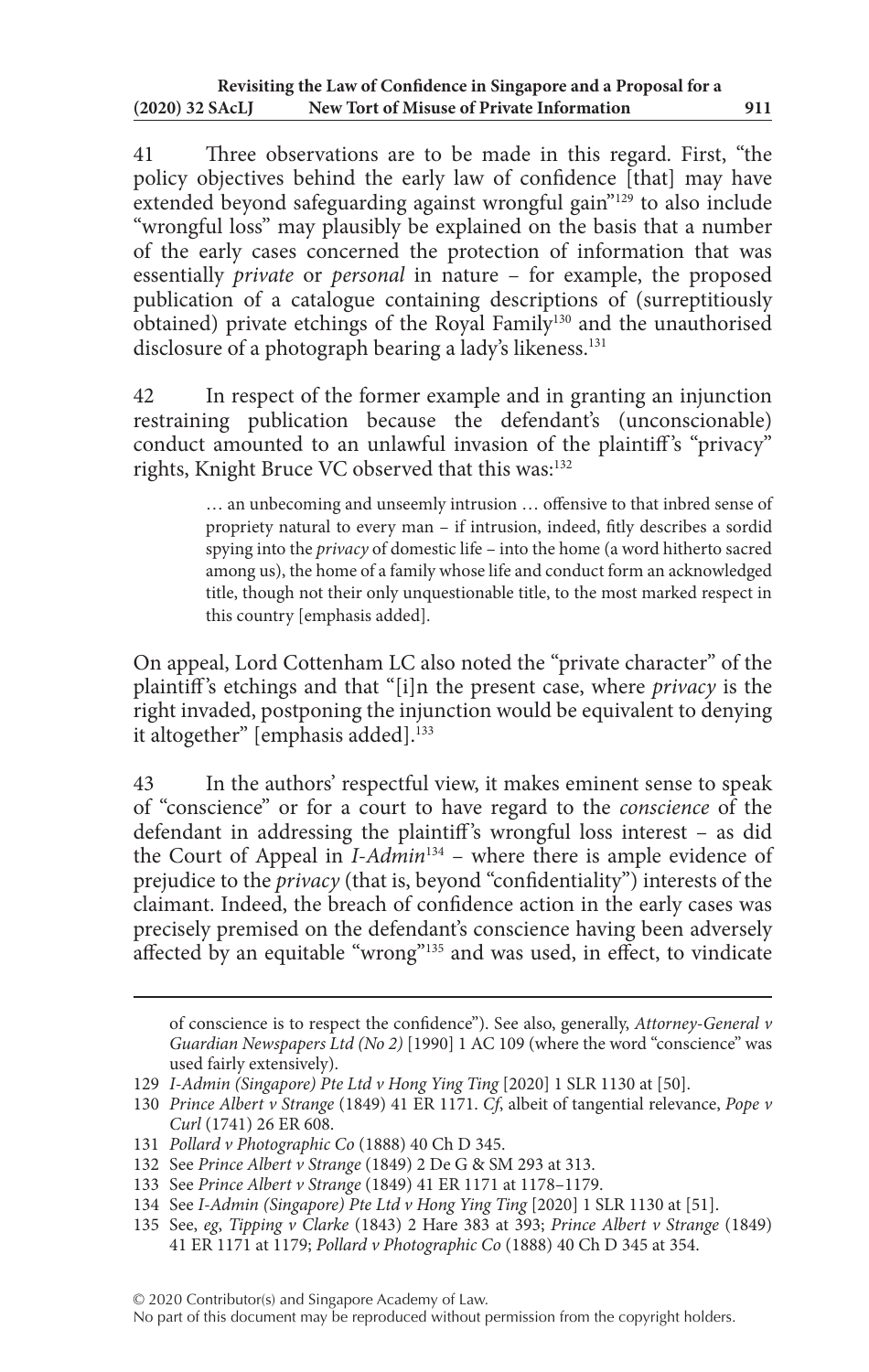the plaintiff 's "privacy" rights in what was essentially *private/personal* information.136 On the facts of *Prince Albert v Strange*, 137 the defendant simply could not explain why he was improperly found in *possession* of the plaintiff 's private etchings and this fact alone was sufficient to entitle the plaintiff to immediate injunctive relief.138 Megarry J in *Coco* appears, in *obiter*, to have also drawn a distinction between a *stricter* form of duty (which ought to apply to cases that concern private/personal information in particular and may also suggest that the courts are more wary of such information entering the public domain) and a *less strict* one (which ought to be applicable in the realm of industry and commerce):<sup>139</sup>

> If the duty is a duty not to use the information without consent, then it may be the proper subject of an injunction restraining its use, even if there is an offer to pay a reasonable sum for that use. If, on the other hand, the duty is merely a duty not to use the information without paying a reasonable sum for it, then no such injunction should be granted. … [Here,] the essence of the duty seems more likely to be that of not using without paying, rather than of not using at all. It may be that *in fields other than industry and commerce* (and I have in mind the *Argyll* case)<sup>[140]</sup> the duty may exist in the *more stringent* form; but in the circumstances present in this case I think that the less stringent form is the more reasonable. [emphasis added]

44 From a general survey of the case law ever since the celebrated decision of *Prince Albert v Strange*, it would therefore appear that the law of confidence readily attaches the "obligation of conscience"<sup>141</sup> on the defendant to prevent misuse of (especially) private/personal information – such as intimate, sensitive or embarrassing information.142 This is to

<sup>136</sup> See Lord Hoffmann in *Campbell v MGN Ltd* [2004] 2 AC 457 at [43] (in relation to *Prince Albert v Strange* (1849) 2 De G & SM 293): "the equitable action for breach of confidence … has long been recognised as capable of being used to protect privacy".

<sup>137</sup> See *Prince Albert v Strange* (1849) 41 ER 1171 at 1179. *Cf*, by analogy, *Imerman v Tchenguiz* [2010] EWCA Civ 908; [2011] 2 WLR 592; and *ANB v ANC* [2015] 5 SLR 522.

<sup>138</sup> Indeed, *Prince Albert v Strange* (1849) 2 De G & SM 293; (1849) 41 ER 1171 was an early case that arguably stood as potential authority for the protection of "informational privacy": see generally Samuel D Warren & Louis D Brandeis, "The Right of Privacy" (1890) 4 Harv L Rev 193.

<sup>139</sup> *Coco v A N Clark (Engineers) Ltd* [1969] RPC 41 at 50. See also *A v B plc* [2002] EWCA Civ 337; [2003] QB 195 at [11(ii)].

<sup>140</sup> *Duchess of Argyll v Duke of Argyll* [1967] Ch 302 – a case which involved confidential communications of private information between husband and wife during the currency of a marriage (*ie*, marital confidences).

<sup>141</sup> *Moorgate Tobacco Co Ltd v Philip Morris Ltd* (1984) 156 CLR 414 at 438; *Smith Kline & French Laboratories (Australia) Ltd v Secretary, Department of Community Services and Health* (1990) 17 IPR 545 at 584.

<sup>142</sup> See, *eg*, *Prince Albert v Strange* (1849) 41 ER 1171; *Pollard v Photographic Co* (1888) 40 Ch D 345; *Duchess of Argyll v Duke of Argyll* [1967] Ch 302; *Francome v Mirror Group Newspapers Ltd* [1984] 1 WLR 892; *Stephens v Avery* [1988] Ch 449; *X Pte Ltd v CDE* [1992] 2 SLR(R) 575; *Hellewell v Chief Constable of Derbyshire* [1995] *(cont'd on the next page)*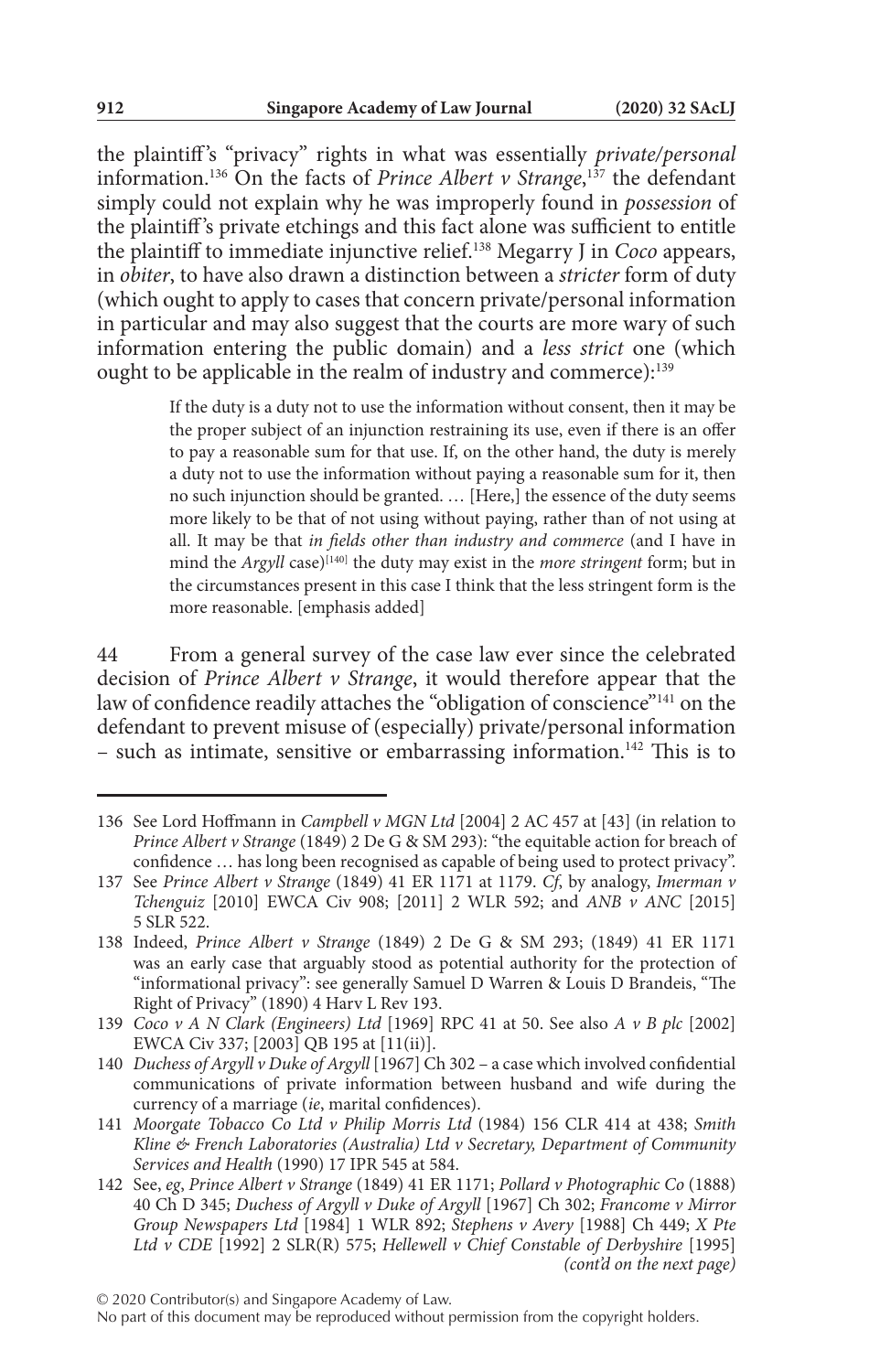more effectively safeguard the plaintiff's wrongful loss interest in the specific context of his *privacy* (and not merely his "confidentiality") interests.

45 An analysis of the privacy-confidentiality dichotomy will be undertaken later in this article.<sup>143</sup> Suffice to say, for present purposes, that a plaintiff arguably suffers wrongful loss – or a plaintiff 's wrongful loss interest would arguably have been compromised – the moment information, particularly of a private/personal character, comes into the (unlawful) *possession* of the defendant, whether an indirect recipient or a surreptitious taker of information.

46 As regards the second observation, while it has been acknowledged in the preceding paragraphs that the breach of confidence action was historically used to safeguard a plaintiff 's wrongful loss interest in what was essentially private/personal information, it is apparent from a broad survey of the case law that the ambit of the action is not so confined and can also extend to protect a plaintiff against wrongful loss where the subject matter of the dispute pertains to *commercially valuable* information (or information of a *commercially exploitable* character).<sup>144</sup> This is where an appreciation of the plaintiff 's wrongful loss interest is apposite. The wrongful loss interest within the breach of confidence framework simply refers to the plaintiff's interest to protect (or prevent) the information in question from *losing* its "confidential" character.<sup>145</sup> In other words, this specific interest serves to safeguard the plaintiff 's "confidentiality" interests in the particularised information, which can obviously extend to *both* information encountered in the commercial context as well as to private/personal information.

<sup>1</sup> WLR 804; *Barrymore v News Group Newspapers Ltd* [1997] FSR 600; *A v B plc* [2002] EWCA Civ 337; [2003] QB 195; *Associated Newspapers Ltd v HRH Prince of Wales* [2006] EWCA Civ 1776; [2007] 2 All ER 139; *Mosley v News Group Newspapers Ltd* [2008] EWHC 1777 (QB); *White v Withers LLP* [2009] EWCA Civ 1122; *Imerman v Tchenguiz* [2010] EWCA Civ 908; [2011] 2 WLR 592; *ANB v ANC* [2015] 5 SLR 522; *ZXC v Bloomberg LP* [2020] EWCA Civ 611. See also George Wei, "Milky Way and Andromeda: Privacy, Confidentiality and Freedom of Expression" (2006) 18 SAcLJ 1 (especially at 42–43, para 62).

<sup>143</sup> See paras 57–76 below.

<sup>144</sup> See, *eg*, *Morison v Moat* (1851) 68 ER 492 at [255]; *Saltman Engineering Co Ltd v Campbell Engineering Co Ltd* (1948) 65 RPC 203 at 211; *Smith Kline & French Laboratories (Australia) Ltd v Secretary, Department of Community Services and Health* (1990) 17 IPR 545 at 584; *Adinop Co Ltd v Rovithai Ltd* [2019] 2 SLR 808 at [88]–[89].

<sup>145</sup> See *I-Admin (Singapore) Pte Ltd v Hong Ying Ting* [2020] 1 SLR 1130 at [51] (to protect plaintiffs from "improper [threats] to the confidentiality of their information"), [57] ("the wrongful loss suffered, meaning the dissipation of the confidential character of the information") and [59] (the wrongful loss interest reflects "a plaintiff 's right to preserve the confidentiality of [the] information").

No part of this document may be reproduced without permission from the copyright holders.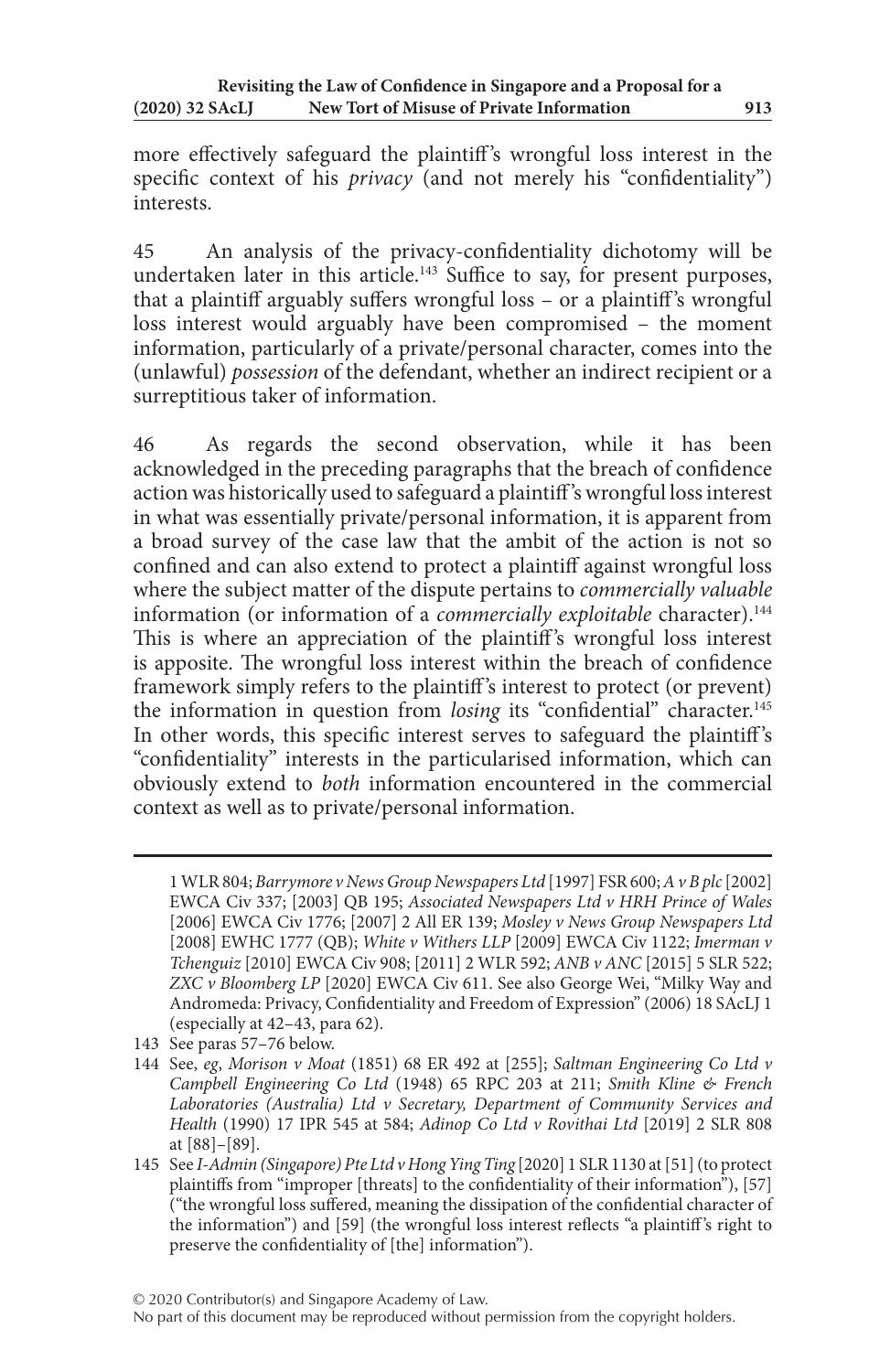47 Third, regardless of the nature of the information in question (that is, private/personal secrets or commercial confidences), it is observed that the judicial use of the word "conscience" – to more effectively protect the plaintiff against wrongful loss – has consistently surfaced in the course of the court's determination of whether an equitable obligation of confidence ought to be imposed on the defendant, pursuant to the *second* requirement of the *Coco* formulation. This, it is submitted, follows logically from the authors' understanding of the plaintiff's wrongful loss interest. So as to protect the information in question from losing its confidential character and thereby preserve the confidentiality of the information, the plaintiff's wrongful loss interest necessitates that whenever a defendant comes upon confidential information (either as a recipient or surreptitious taker), equity ought to impose upon him, in appropriate circumstances, an obligation of confidentiality and bind his conscience (to ensure that he observes the duty and respects the confidence).

48 Accordingly, in answering the question of when a defendant's conscience is bound by the equitable duty of confidentiality, it is necessary for the court to examine, through the eyes of the "reasonable man", "the notion of an obligation of conscience arising from the *circumstances* in or through which the information was communicated or obtained" [emphasis added].146 In this regard, it is trite law that equity will impose an obligation of confidence on the defendant whenever circumstances reveal that the recipient or surreptitious taker of information has the requisite *knowledge* or *notice* that the information in question is confidential.<sup>147</sup> To put it another way, equity will regard the defendant's conscience as having been bound whenever he receives or obtains information which he knows (or ought to know) is confidential in nature and must be kept secret<sup>148</sup>

49 By way of illustration, Belinda Ang Saw Ean J for the Court of Appeal in *Adinop Co Ltd v Rovithai Ltd*,<sup>149</sup> when addressing the second *Coco* requirement, recognised that "an obligation of confidence in equity may arise [on an objective test] by applying principles of good

© 2020 Contributor(s) and Singapore Academy of Law.

<sup>146</sup> *Moorgate Tobacco Co Ltd v Philip Morris Ltd* (1984) 156 CLR 414 at 438, *per* Deane J.

<sup>147</sup> See, *eg*, the oft-cited *dicta* of Lord Goff in *Attorney-General v Guardian Newspapers Ltd (No 2)* [1990] 1 AC 109 at 281.

<sup>148</sup> See *Stephens v Avery* [1988] Ch 449 at 456 ("It is the acceptance of the information on the basis that it will be kept secret that affects the conscience of the recipient of the information") and *Douglas v Hello! Ltd* [2001] QB 967 at [65] ("If information is accepted on the basis that it will be kept secret, the recipient's conscience is bound by that confidence, and it will be unconscionable for him to break his duty of confidence by publishing the information to others").

<sup>149</sup> [2019] 2 SLR 808.

No part of this document may be reproduced without permission from the copyright holders.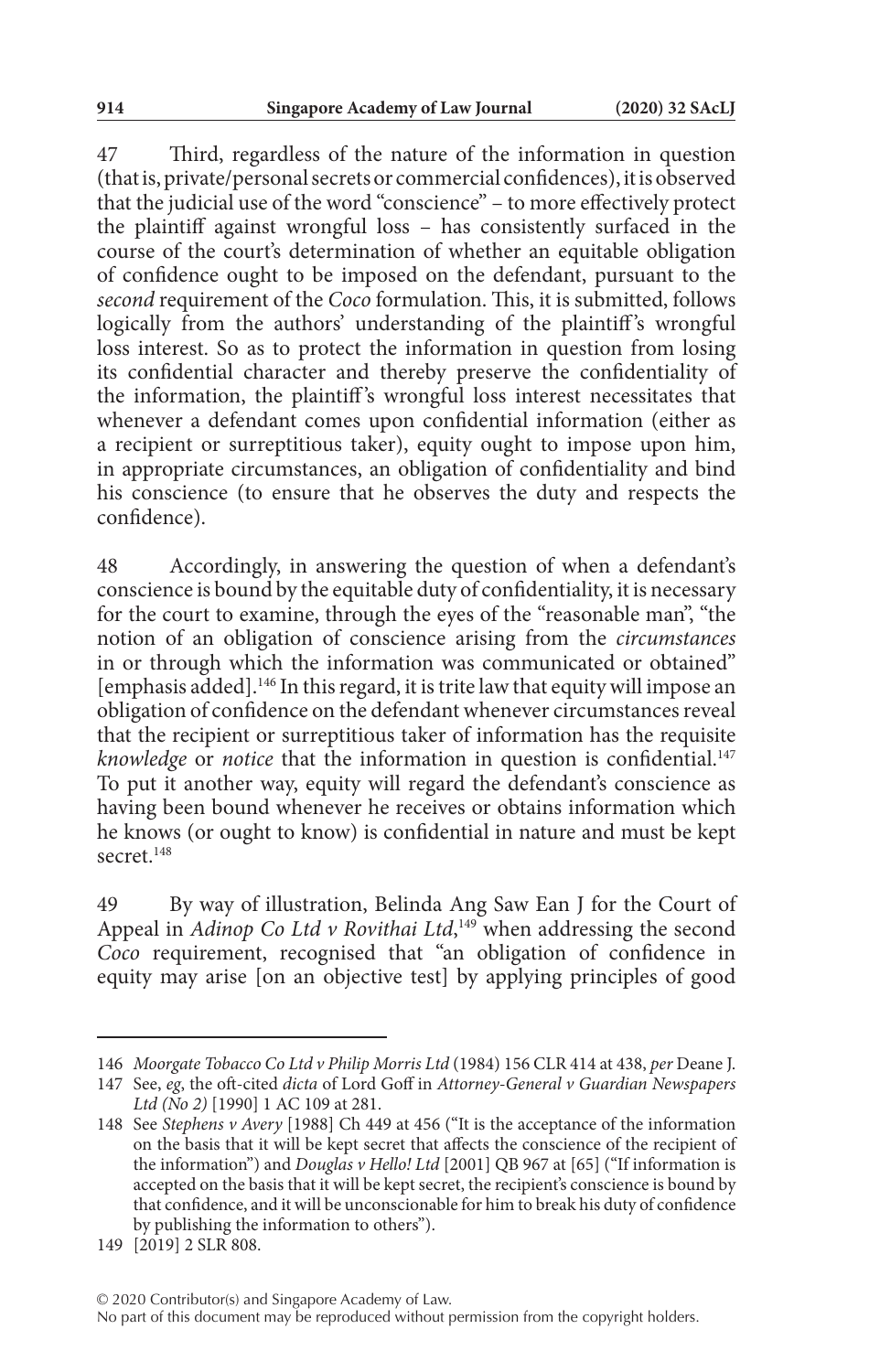faith and conscience"<sup>150</sup> and that "[t]he intervention of equity ultimately depends on conscience".151 On the facts, the Court of Appeal held that Rovithai Ltd's conscience was bound because the *circumstances* of its receipt of confidential information "were part of the context affecting its conscience".152

50 In light of the foregoing analysis, the authors are therefore of the view that the breach of confidence action is indeed capable of protecting a plaintiff 's wrongful loss interest through a judicious application (and satisfaction) of the second *Coco* requirement.

# *(3) Wrongful loss interest* versus *wrongful gain interest*

51 Relevantly, it is in this context that the authors respectfully disagree with the Court of Appeal's observation in *I-Admin* that "[t]he elements of breach of confidence set out in *Coco* explicitly protect the wrongful gain interest".<sup>153</sup> As the authors have sought to explain above,<sup>154</sup> the underlying objectives of the second and third *Coco* requirements are quite different. Whereas the former requirement serves the targeted purpose of protecting a plaintiff's wrongful loss interest, the latter is *prima facie* concerned with protecting his wrongful gain interest.<sup>155</sup>

52 Furthermore, in response to the Court of Appeal's thinking that "it may not always be the case that a defendant's conduct will affect both the wrongful gain and wrongful loss interests",<sup>156</sup> the authors venture to suggest that:

> (a) once it is established that the defendant's conscience is bound by the equitable obligation of confidentiality pursuant to the second *Coco* requirement, the plaintiff's wrongful loss interest is at once engaged and protected, but not his wrongful gain interest *unless* the element of "misuse" (actual or threatened) on the part of the defendant is *also* satisfied pursuant to the third *Coco* requirement; and

<sup>150</sup> *Adinop Co Ltd v Rovithai Ltd* [2019] 2 SLR 808 at [88]. See also [40]: "… equity may step in to impose a duty of confidence, where, for instance, '[the] contract does not necessarily assuage conscience, and equity may yet give force to conscience' …".

<sup>151</sup> *Adinop Co Ltd v Rovithai Ltd* [2019] 2 SLR 808 at [89].

<sup>152</sup> *Adinop Co Ltd v Rovithai Ltd* [2019] 2 SLR 808 at [89].

<sup>153</sup> *I-Admin (Singapore) Pte Ltd v Hong Ying Ting* [2020] 1 SLR 1130 at [54].

<sup>154</sup> See paras 37–50 above.

<sup>155</sup> After all, a plaintiff's wrongful gain interest is clearly referable to the gains/profits made by the defendant at his expense and can only be meaningfully spoken of where the defendant has made an *unauthorised use or disclosure* of the plaintiff 's confidential information.

<sup>156</sup> *I-Admin (Singapore) Pte Ltd v Hong Ying Ting* [2020] 1 SLR 1130 at [54].

No part of this document may be reproduced without permission from the copyright holders.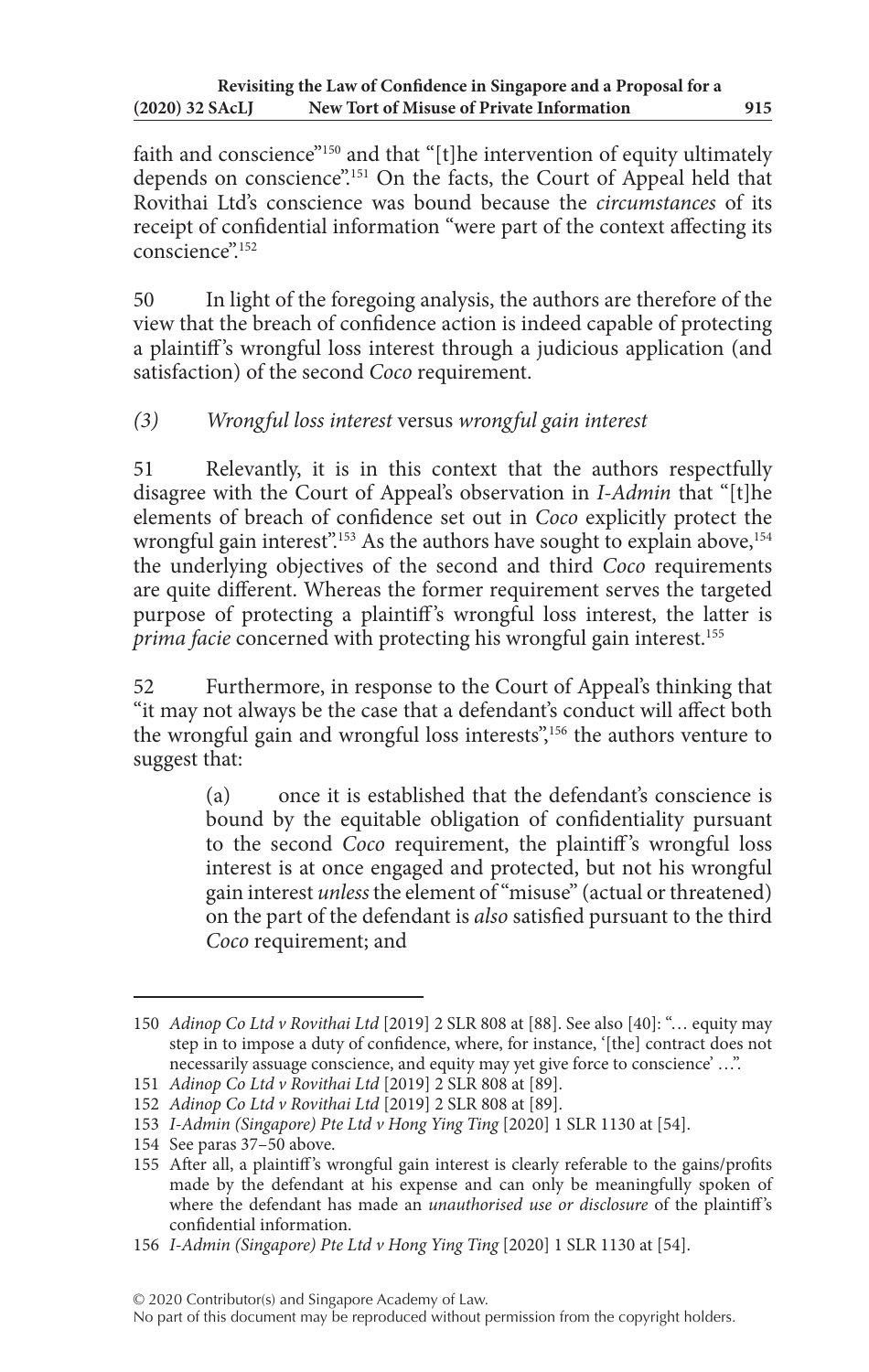(b) in circumstances where the plaintiff's wrongful gain interest has been adversely affected by the defendant's conduct (in light of the defendant's *misuse* of the plaintiff 's confidential information), it *must* follow that his wrongful loss interest would also have been correspondingly compromised: because the defendant's *breach* of his duty of confidentiality – which results in his conscience being negatively impacted – would have *eroded* or *destroyed* the confidential character of the plaintiff's information.157

It therefore appears, from the latter observation in the preceding paragraph, that the element of "misuse" enshrined in the third *Coco* requirement conduces to protecting not only a plaintiff 's wrongful gain interest but also, when properly understood, his wrongful loss interest as well. As such, the authors are also unable to agree with the Court of Appeal's observation that "[t]he requirement of unauthorised use and detriment has held back the development of the law by overemphasising the wrongful gain interest at the expense of the wrongful loss interest".<sup>158</sup>

#### *(4) Is the wrongful gain interest still relevant under the "modified approach"?*

53 Relying on lucid considerations of policy,159 the Court of Appeal chose to re-formulate the breach of confidence action – which, in the court's view, hitherto did not adequately safeguard the plaintiff 's wrongful loss interest<sup>160</sup> – in the following manner:<sup>161</sup>

> Once the plaintiff has established the first two *Coco* requirements, a *prima facie* presumption of breach of confidence arises and the legal burden shifts to the defendant to prove that his conscience has not been affected.

The Court of Appeal was of the view that "this modified approach places greater focus on the wrongful loss interest without undermining

<sup>157</sup> One possible exception to this proposition is perhaps where equity's darling (the *bona fide* purchaser of information for value without notice) is involved – see *Attorney-General v Guardian Newspapers Ltd (No 2)* [1990] 1 AC 109 at 177, where Sir John Donaldson MR said: "Since the right to have confidentiality maintained is an equitable right, it will (in legal theory and practical effect if the aid of the court is invoked) 'bind the conscience' of third parties, unless they are *bona fide* purchasers for value without notice …". To similar effect, see *Imerman v Tchenguiz* [2010] EWCA Civ 908; [2011] 2 WLR 592 at [74].

<sup>158</sup> *I-Admin (Singapore) Pte Ltd v Hong Ying Ting* [2020] 1 SLR 1130 at [58].

<sup>159</sup> See *I-Admin (Singapore) Pte Ltd v Hong Ying Ting* [2020] 1 SLR 1130 at [55] and [62].

<sup>160</sup> See *I-Admin (Singapore) Pte Ltd v Hong Ying Ting* [2020] 1 SLR 1130 at [58].

<sup>161</sup> See *I-Admin (Singapore) Pte Ltd v Hong Ying Ting* [2020] 1 SLR 1130 at [61].

No part of this document may be reproduced without permission from the copyright holders.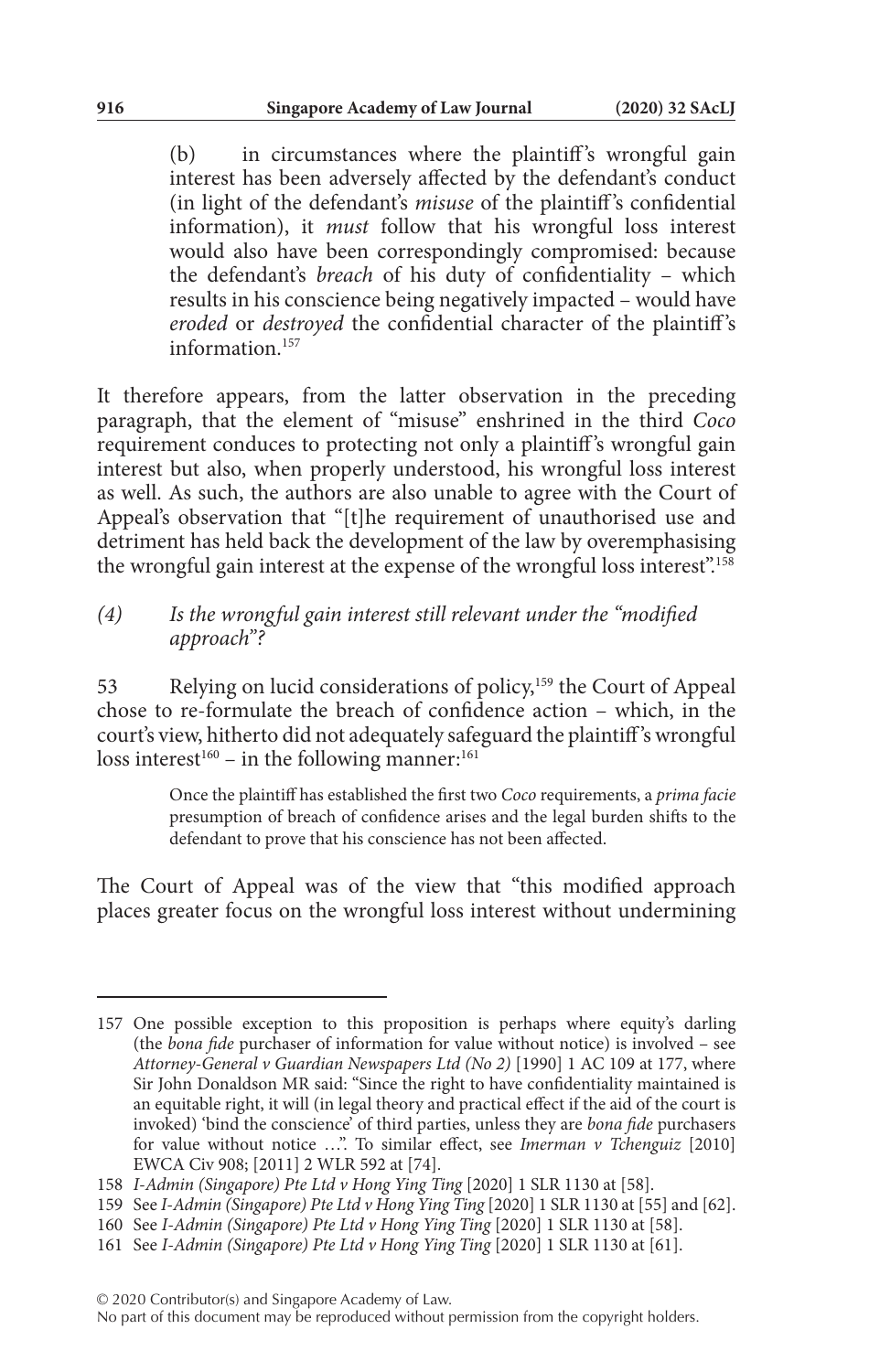the protection of the wrongful [gain] interest".<sup>162</sup> Again, the authors respectfully disagree.

54 The Court of Appeal's modified approach, in the authors' view, primarily (perhaps wholly) gives effect to the wrongful loss interest of the plaintiff and leaves very little room, if any, for the engagement of his wrongful gain interest. If the foregoing analysis of the plaintiff 's wrongful loss and wrongful gain interests is correct, this must be the logical consequence of the *eradication* of the third *Coco* requirement from the modified framework for the breach of confidence action. This will be explained below.

55 A plaintiff who initiates a breach of confidence action will naturally take advantage of the presumption and bear the legal burden, under the modified approach, to prove that the information in question "has the necessary quality of confidence about it" and that it has been "imparted in circumstances importing an obligation of confidence". This alone is sufficient to trigger the presumption in the plaintiff 's favour and, in the process, engage the plaintiff 's wrongful loss interest (because it has been established, pursuant to the second *Coco* requirement, that the defendant's conscience has been bound by the equitable obligation of confidentiality). In raising the presumption, however, it matters not whether, on the facts, the plaintiff's wrongful gain interest has also been engaged (let alone compromised) because it is not at all incumbent on the plaintiff to show that the defendant has taken unfair advantage of such information and wrongfully gained (or profited) at his expense from the breach. Actual or threatened misuse of confidential information on the defendant's part is beside the point since the presumption of breach of confidence is automatically triggered without proof by the plaintiff of the third *Coco* requirement. Indeed, the Court of Appeal was adamant that once the defendant's conscience is found to have been bound in equity, possession by the defendant of the plaintiff's confidential information *per se* amounts to a *prima facie* breach of confidence.<sup>163</sup> Under such circumstances, it is difficult to see how the plaintiff 's wrongful gain interest can ever be engaged (or even considered) under the modified approach.164

© 2020 Contributor(s) and Singapore Academy of Law.

<sup>162</sup> *I-Admin (Singapore) Pte Ltd v Hong Ying Ting* [2020] 1 SLR 1130 at [61].

<sup>163</sup> See *I-Admin (Singapore) Pte Ltd v Hong Ying Ting* [2020] 1 SLR 1130 at [63]–[66] (especially at [64] and [66]).

<sup>164</sup> It may also be asked whether the modified approach could have tilted the balance of equities too far in favour of the plaintiff (in light of the irrelevance of the third *Coco* requirement and the corresponding superfluousness of the wrongful gain interest), particularly in situations that do not involve surreptitious takers of information.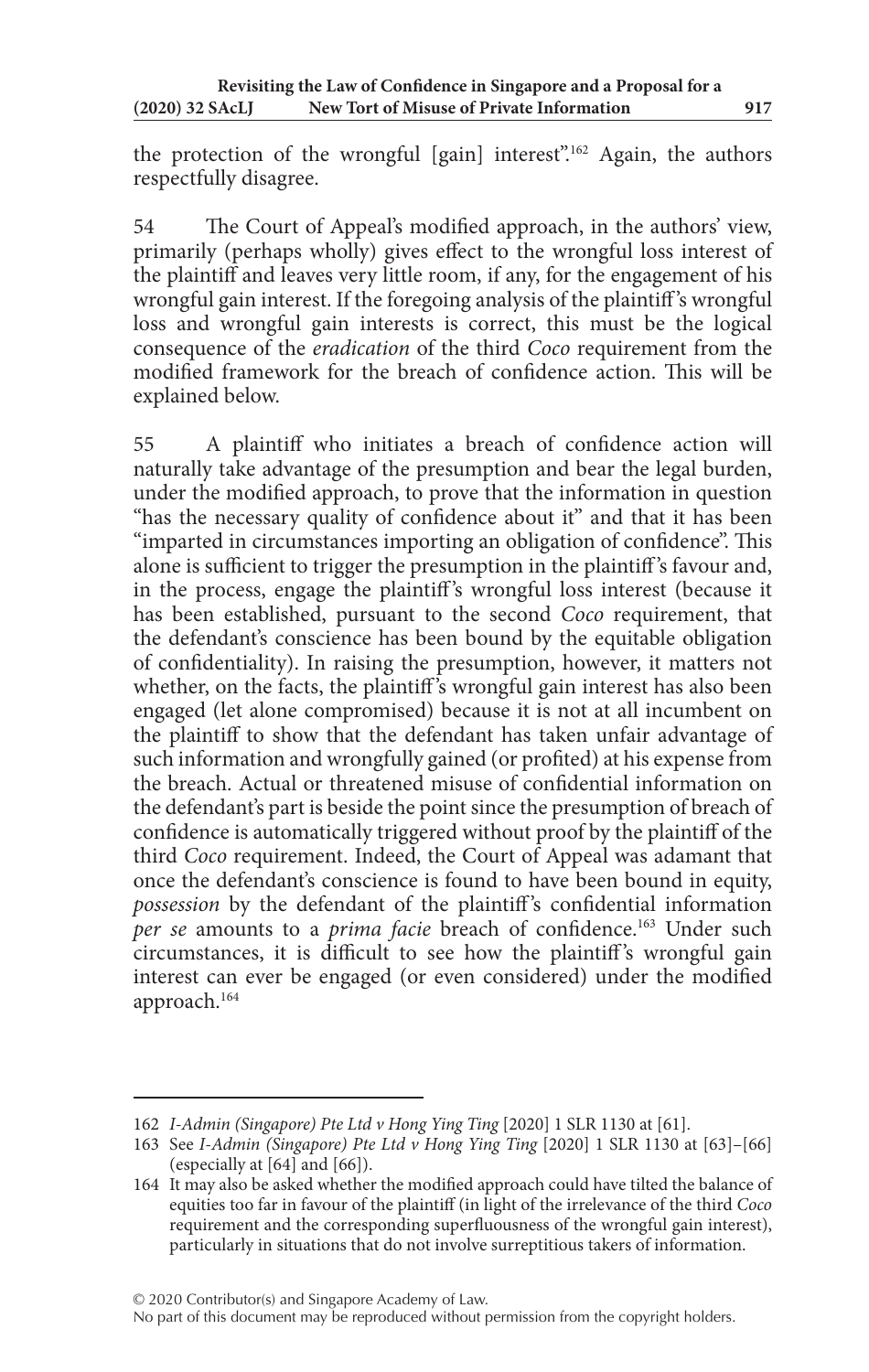56 Be that as it may, it is respectfully submitted that the element of "misuse" enshrined in the third *Coco* requirement – and the associated wrongful gain interest of the plaintiff – should continue to have a meaningful role to play in the analytical framework for the breach of confidence action. This is principally because it is information that is "confidential" in nature (and not *per se* "private/personal") that the cause of action seeks to protect. It is therefore appropriate, at this juncture, to turn the present discussion to the importance of the privacyconfidentiality distinction.

## *C. The privacy-confidentiality distinction*

57 There are, of course, myriad ways in which the confidentiality of information might be undermined. In this regard, the Court of Appeal was of the view that "where defendants wrongfully access or acquire confidential information but *do not use or disclose* the same", "their actions [nevertheless] compromise the *confidentiality* of the information in question" [emphasis added].165 Even assuming *arguendo* that a plaintiff would have suffered wrongful loss as a result of "the dissipation of the confidential character of the information",<sup>166</sup> the relevant question for the purposes of this article is whether a defendant's "mere possession" of and act of "referring to" the plaintiff 's confidential materials – in the absence of any misuse on his part – "is sufficient to complete the cause of action for breach of confidence"<sup>167</sup>

58 In the authors' respectful view, the short answer is "no". It is submitted at the outset that whereas it is perfectly conceivable for a claimant's *privacy* interests in information to have been compromised by the defendant's mere possession of the information in question, this argument becomes less defensible (and is in fact rather undesirable as a matter of policy) where the former's *confidentiality* interests in such information are concerned. It is also posited that a rational distinction should be drawn between the law's protection of private/personal information on the one hand and commercially valuable information (or information of a commercially exploitable character) on the other.

© 2020 Contributor(s) and Singapore Academy of Law.

<sup>165</sup> *I-Admin (Singapore) Pte Ltd v Hong Ying Ting* [2020] 1 SLR 1130 at [43].

<sup>166</sup> *I-Admin (Singapore) Pte Ltd v Hong Ying Ting* [2020] 1 SLR 1130 at [57].

<sup>167</sup> *I-Admin (Singapore) Pte Ltd v Hong Ying Ting* [2020] 1 SLR 1130 at [44]. See also [63]–[66].

No part of this document may be reproduced without permission from the copyright holders.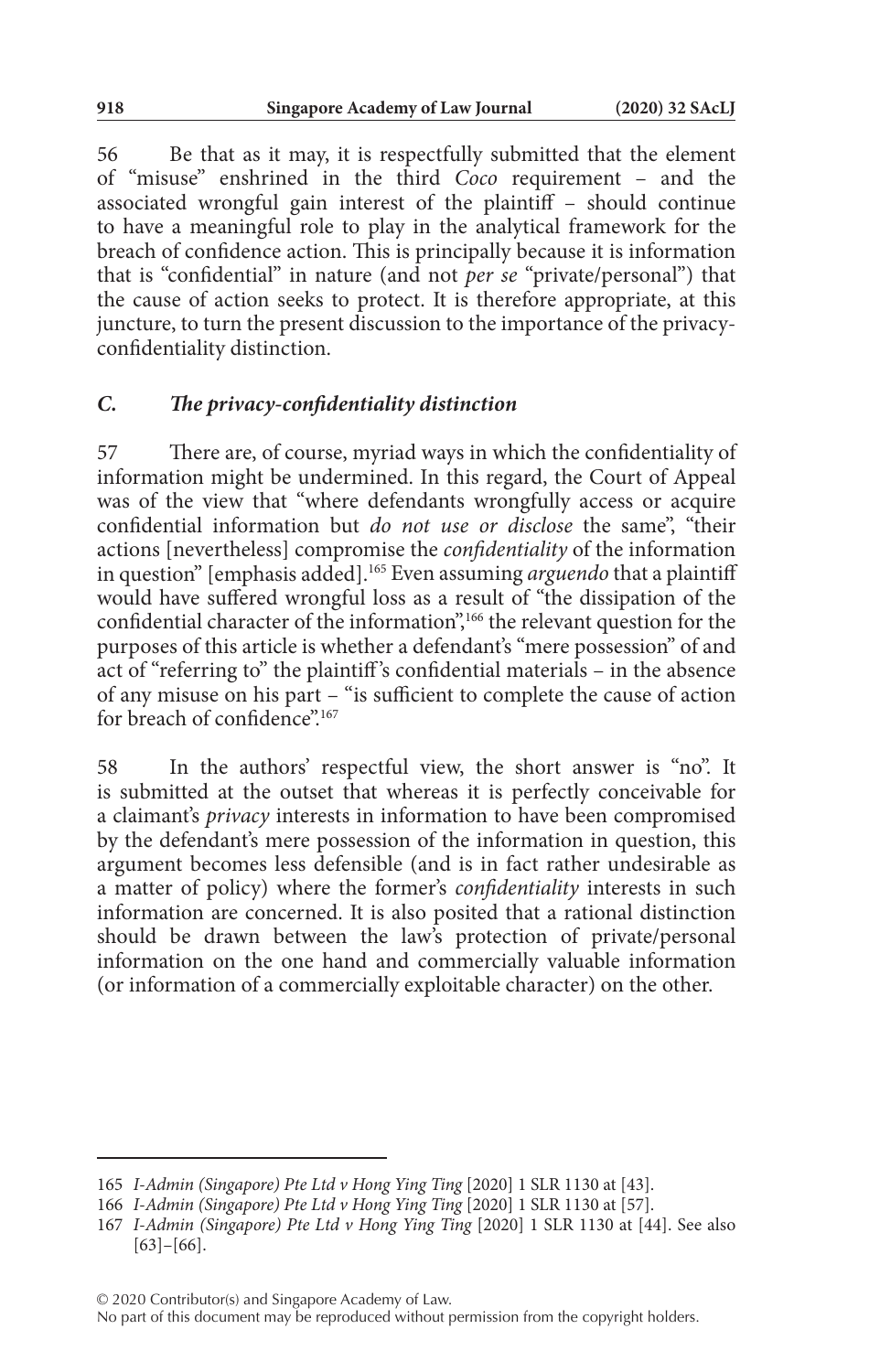## *(1) Privacy interests*

59 The article first considers what it takes for someone's action(s) to compromise the *privacy* of the information in question.<sup>168</sup> The word "privacy" has existed in the judicial vocabulary since at least the middle of the 19th century. For instance, Knight Bruce VC in *Prince Albert v Strange* gave an illustration of how an individual's privacy may be undermined in the following terms:<sup>169</sup>

> [A]n intrusion – an unbecoming and unseemly intrusion … offensive to that inbred sense of propriety natural to every man – if, intrusion, indeed, fitly describes a *sordid spying into the privacy of domestic life* – into the home … [emphasis added].

60 A more contemporary interpretation – in deference to Art 8(1) of the Convention for the Protection of Human Rights and Fundamental Freedoms<sup>170</sup> ("ECHR") which recognises the need to respect one's "private and family life" in the European context – focuses on whether the defendant's conduct has "[interfered] with the personal autonomy of the individual".171 In simpler terms, the question may be put thus: does the defendant's conduct amount to a form of *disrespect* for an individual's "informational privacy" (which broadly concerns any information about an individual's private life<sup>172</sup> and in which he has a "reasonable expectation of privacy")?<sup>173</sup>

<sup>168</sup> The genesis of the American tort of privacy can arguably be traced to two seminal articles, namely Samuel D Warren & Louis D Brandeis, "The Right of Privacy" (1890) 4 Harv L Rev 193 and William L Prosser, "Privacy" (1960) 48 Cal L Rev 383. In the latter article, Prosser identified four distinct privacy torts, including the "public disclosure of embarrassing private facts about the plaintiff" (at 389). It is this specific tort that the present article – in its discourse on informational privacy – is chiefly concerned with. However, an in-depth analysis of the law of privacy in America is beyond the purview of this article.

<sup>169</sup> *Prince Albert v Strange* (1849) 2 De G & SM 293 at 313.

<sup>170</sup> Convention for the Protection of Human Rights and Fundamental Freedoms 213 UNTS 221 (4 November 1950; entry into force 3 September 1953) (hereinafter "European Convention on Human Rights").

<sup>171</sup> *Per* Simon LJ in *ZXC v Bloomberg LP* [2020] EWCA Civ 611 at [46]. See also Sedley LJ in *Douglas v Hello! Ltd* [2001] QB 967 at [126], Lord Hoffmann in *Campbell v MGN Ltd* [2004] 2 AC 457 at [50]–[51] and Eady J in *Mosley v News Group Newspapers Ltd* [2008] EWHC 1777 (QB) at [7].

<sup>172</sup> *Per* Lord Phillips MR in *Douglas v Hello! Ltd (No 3)* [2005] EWCA Civ 595; [2006] QB 125 at [83]:

What is the nature of 'private information'? It seems to us that it must include information that is personal to the person who possesses it and that he does not intend shall be imparted to the general public. The nature of the information, or the form in which it is kept, may suffice to make it plain that the information satisfies these criteria.

<sup>173</sup> See, *eg*, *Campbell v MGN Ltd* [2004] 2 AC 457 at [21], [85] and [134]–[135].

No part of this document may be reproduced without permission from the copyright holders.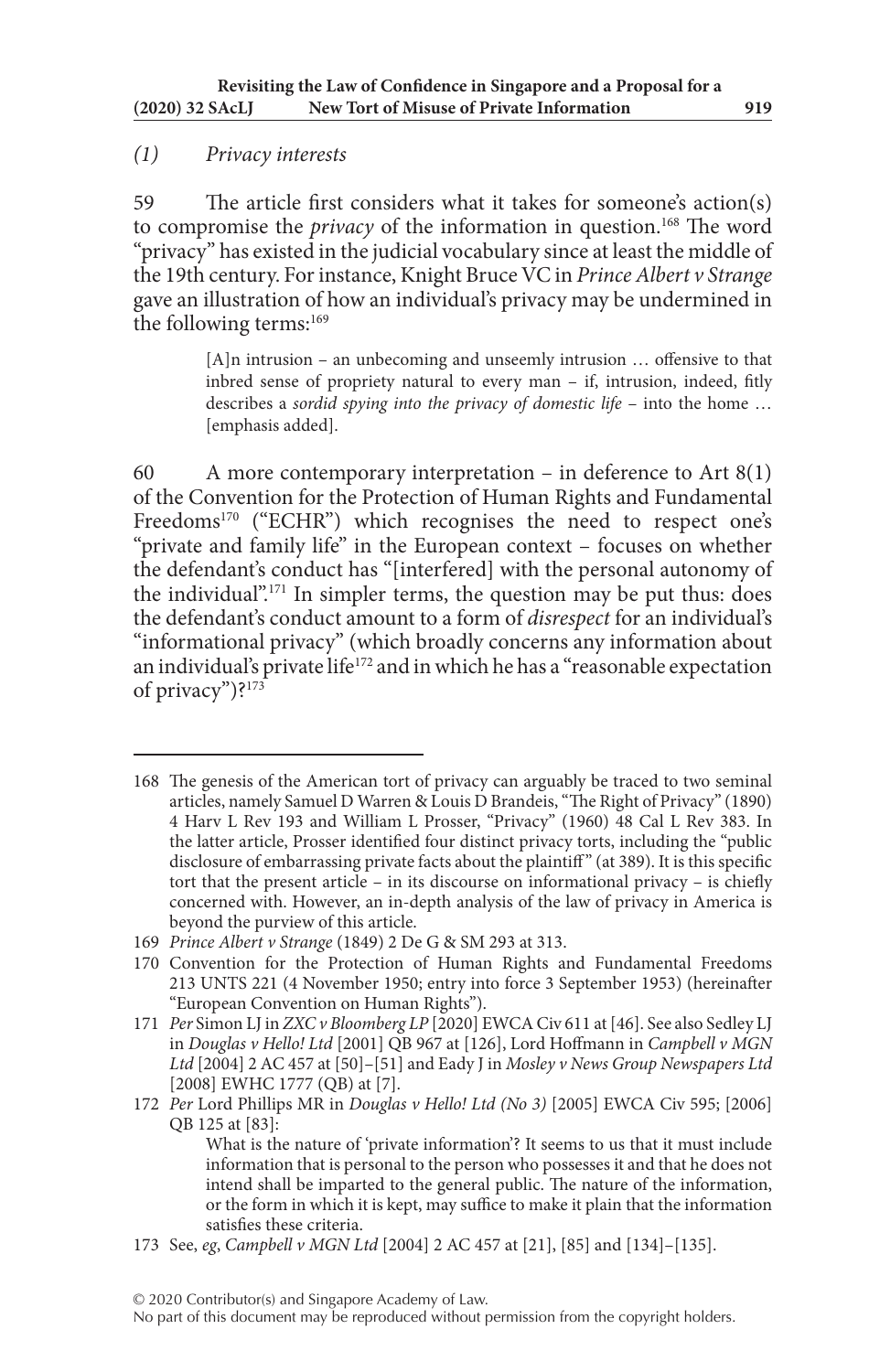61 In the modern world, there is clearly a heightened need for individuals to be able to "control the dissemination of information about one's private life" and retain "the right to the esteem and respect of other people".174 An unwarranted intrusion into an individual's private life – for instance, through *unwanted attention* – will, in all likelihood, cause alarm, offence, embarrassment, "dreadful unhappiness and distress",175 *even in the absence of any misuse of private information*. 176 The authors are of the view that the unauthorised possession (including unauthorised access, acquisition, referencing and reviewing) of private/ personal information *per se* is sufficient to constitute an affront to human dignity and an individual's self-esteem and hence an unlawful invasion of informational privacy. Such unconscionable conduct on the part of the defendant, to use a familiar catchphrase, sufficiently compromises the plaintiff 's wrongful loss interest in the specific context of his *privacy* (but *not* his "confidentiality") interests in the relevant information. This is particularly so where highly intimate, sensitive and/or embarrassing information is concerned<sup>177</sup> and it seems that this is precisely when a "more stringent form" of duty ought to be imposed on the wrongdoer.<sup>178</sup>

62 Some examples of how an individual's privacy interests may be infringed even where there is no clear breach of his confidentiality interests are briefly canvassed:

> (a) A famous actor lies in hospital after suffering serious head injuries in a car accident (which is unreported in the media). Whilst recovering from brain surgery, two "fans" of his surreptitiously gain access to his hospital bed and take multiple photographs of him without consent for their personal keepsake. Assume that there is no further misuse of these photographs but the actor is obviously very upset.<sup>179</sup>

<sup>174</sup> *Per* Lord Hoffmann in *Campbell v MGN Ltd* [2004] 2 AC 457 at [51].

<sup>175</sup> See Sir Richard Henriques's report titled "An Independent Review of the Metropolitan Police Service's Handling of Non-recent Sexual Offence Investigations Alleged against Persons of Public Prominence" (31 October 2016) at para 1.67 – as cited in *Khuja v Times Newspapers Ltd* [2019] AC 161 at [51]. In other words, harm in the form of emotional and psychological damage.

<sup>176</sup> See *A v B plc* [2002] EWCA Civ 337; [2003] QB 195 at [11(x)].

<sup>177</sup> For some examples in the case law, see n 142 above.

<sup>178</sup> See *Coco v A N Clark (Engineers) Ltd* [1969] RPC 41 at 50.

<sup>179</sup> Facts adapted from *Kaye v Robertson* [1991] FSR 62. See also Tom Bingham, "Should There Be a Law to Protect Rights of Personal Privacy?" (1996) European Human Rights L Rev 455 at 457:

It has also been suggested, to my mind more ingeniously than persuasively, that the action could have successfully been based on a breach of confidence. *My own view is that a claim for breach of confidence could not have been successfully made, at any rate without doing impermissible violence to the principles upon which that cause of action is founded*: the complaint in this case was not that *(cont'd on the next page)*

No part of this document may be reproduced without permission from the copyright holders.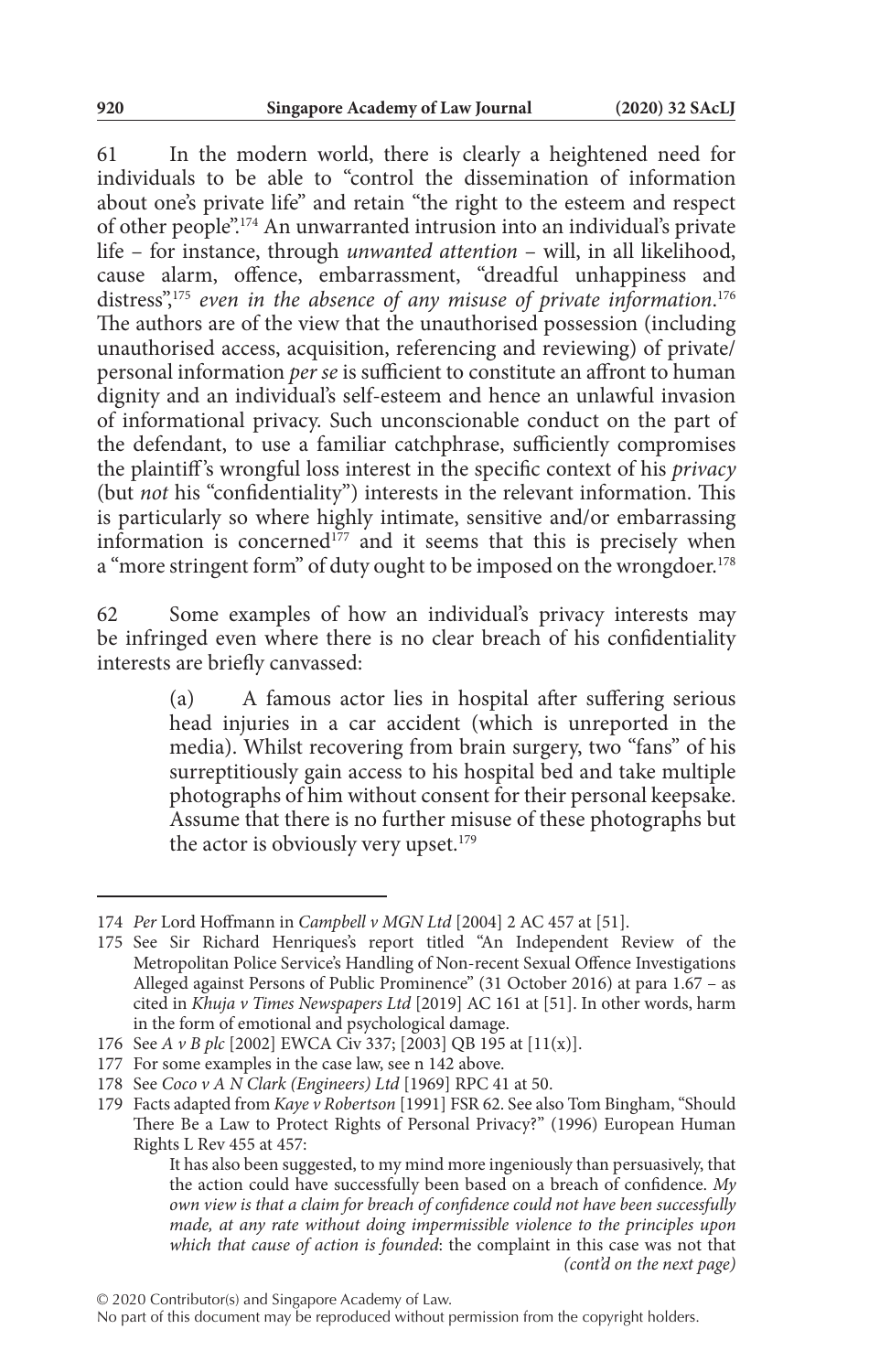(b) A photographer with a telephoto lens takes from a distance and without consent pictures of *X* (a married man) who is engaged in some "private act" with *Y* (who is not his spouse). Assume that there is no further misuse of these photographs but *X* subsequently finds out about them.180

(c) A supermodel tells the world in media interviews that she does not take drugs. Alas, she is subsequently caught standing on a public road just outside the premises of Narcotics Anonymous several times each week and is surreptitiously photographed by a photojournalist. Assume that there is no further misuse of these photographs but the supermodel is somehow aware of (and highly distressed by) the "transgression".<sup>181</sup>

63 Although there is often a considerable degree of overlap between these two forms of interests, it is apparent from the foregoing illustrations<sup>182</sup> that an individual's privacy interests in information are not coterminous with his confidentiality interests therein. It is important to reiterate that a person's informational privacy may well be undermined simply on the basis that the information concerned is already "out there" in the know of someone who has not been authorised by the plaintiff. Crucially, for the purposes of this article, the privacy-confidentiality distinction has also been expressly recognised in the case law – such as in England, New Zealand and here in this jurisdiction. The following extracts from the pool of relevant judgments are but some examples:

> (a) "I cannot, however, exclude the possibility that the trial judge might find … that the photographer was an intruder with whom no relationship of trust or confidence had been established. In that event the court would have to explore the law

- 181 Facts adapted from *Campbell v MGN Ltd* [2004] 2 AC 457.
- 182 The authors recognise that all these illustrations involve photographs but (a) "[s]pecial considerations attach to photographs in the field of privacy"; and (b) "[a]s a means of invading privacy, a photograph is particularly intrusive" (*Douglas v Hello! Ltd (No 3)* [2005] EWCA Civ 595; [2006] QB 125 at [84], *per* Lord Phillips MR).

information obtained or imparted in confidence was about to be misused, but that Mr Kaye's *privacy had been the subject of a monstrous invasion* but for which the interview would never have been obtained at all. [emphasis added]

<sup>180</sup> Facts adapted from Laws J's illustration in *Hellewell v Chief Constable of Derbyshire* [1995] 1 WLR 804 at 807. *Cf* also *Douglas v Hello! Ltd (No 3)* [2005] EWCA Civ 595; [2006] QB 125 at [105] as well as the facts in *Mosley v News Group Newspapers Ltd* [2008] EWHC 1777 (QB) regarding the intrusive nature of photography and clandestine filming/recording in the context of sexual activities (albeit unconventional) on private property. See further Arye Schreiber, "Confidence Crisis, Privacy Phobia: Why Invasion of Privacy Should Be Independently Recognized in English Law" [2006] IPQ 161 at 182; Alistair Wilson & Victoria Jones, "Photographs, Privacy and Public Spaces" [2007] EIPR 357 at 359.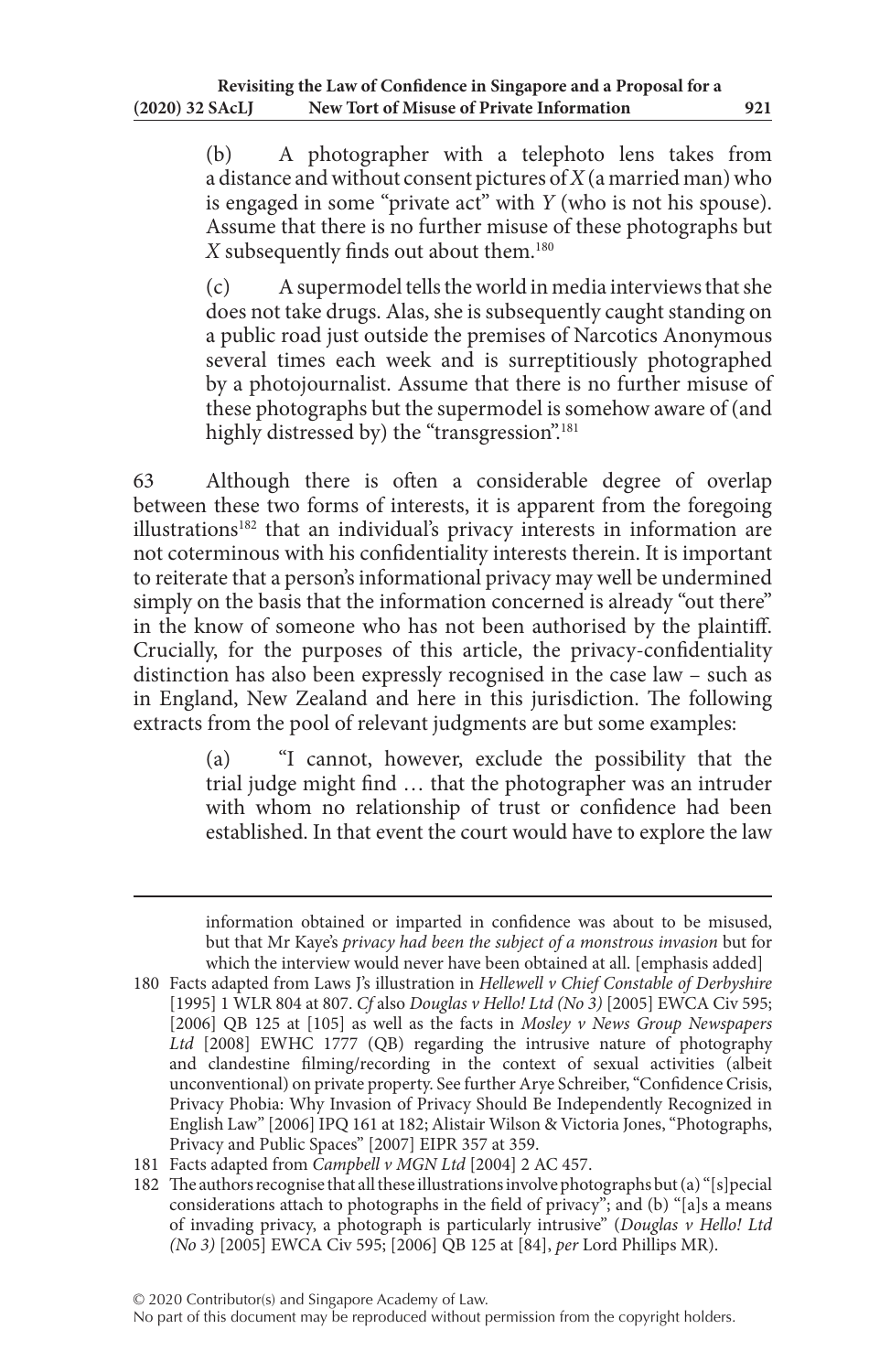relating to privacy when it is not bolstered by considerations of confidence.<sup>5</sup>183

(b) "The continuing use of the phrase 'duty of confidence' and the description of the information as 'confidential' is not altogether comfortable. Information about an individual's private life would not, in ordinary usage, be called 'confidential'. The more natural description today is that such information is private. The essence of the tort is better encapsulated now as misuse of private information."184

(c) "Privacy and confidence are different concepts. To press every case calling for a remedy for unwarranted exposure of information about the private lives of individuals into a cause of action having as its foundation trust and confidence will be to confuse those concepts."185

(d) "As the law has developed, breach of confidence, or misuse of confidential information, now covers two distinct causes of action, protecting two different interests: privacy, and secret ('confidential') information. It is important to keep these two distinct<sup>"186</sup>

(e) "We thus disagreed with the Judge's rigid application of the test in *Coco* to the facts of this case in dealing with whether there was a serious question of a breach of confidence to be tried. In doing so, the Judge failed to consider English (and other) jurisprudence which has, under the confidentiality *genus*, developed 'different features' for cases involving the protection

<sup>183</sup> *Douglas v Hello! Ltd* [2001] QB 967 at [59].

<sup>184</sup> *Campbell v MGN Ltd* [2004] 2 AC 457 at [14], *per* Lord Nicholls. See also *Campbell v MGN Ltd* [2004] 2 AC 457 at [45]–[46], *per* Lord Hoffmann; *Campbell v MGN Ltd* [2002] EWCA Civ 1373, [2003] QB 633 at [70], *per* Lord Phillips MR; and *McKennitt v Ash* [2006] EWCA Civ 1714, [2008] QB 73 at [8(iii)], *per* Buxton LJ.

<sup>185</sup> *Hosking v Runting* [2005] 1 NZLR 1 at [48]. See also [246]: "It therefore seems to me, with respect to those who do not share this view, that it is more jurisprudentially straightforward and easier of logical analysis to recognise that confidence and privacy, while capable of overlapping, are essentially different concepts."

<sup>186</sup> *OBG Ltd v Allan* [2008] 1 AC 1 at [255], *per* Lord Nicholls, whose view of the matter was accepted as "obviously correct" by the English Court of Appeal in *Google Inc v Vidal-Hall* [2015] EWCA Civ 311 at [25]. See also *OBG Ltd v Allan* [2008] 1 AC 1 at [118], *per* Lord Hoffmann and Law Commission of England and Wales (Law Com No 110), *Breach of Confidence: Report on a Reference under Section 3(1)(e) of the Law Commissions Act 1965* (Cmnd 8388, 1981) at para 2.4 ("It is important to bear in mind the essentially different nature of the two kinds of right"). For a more recent consideration and endorsement of the privacy-confidentiality distinction in the UK, see *PJS v News Group Newspapers Ltd* [2016] UKSC 26; [2016] AC 1081.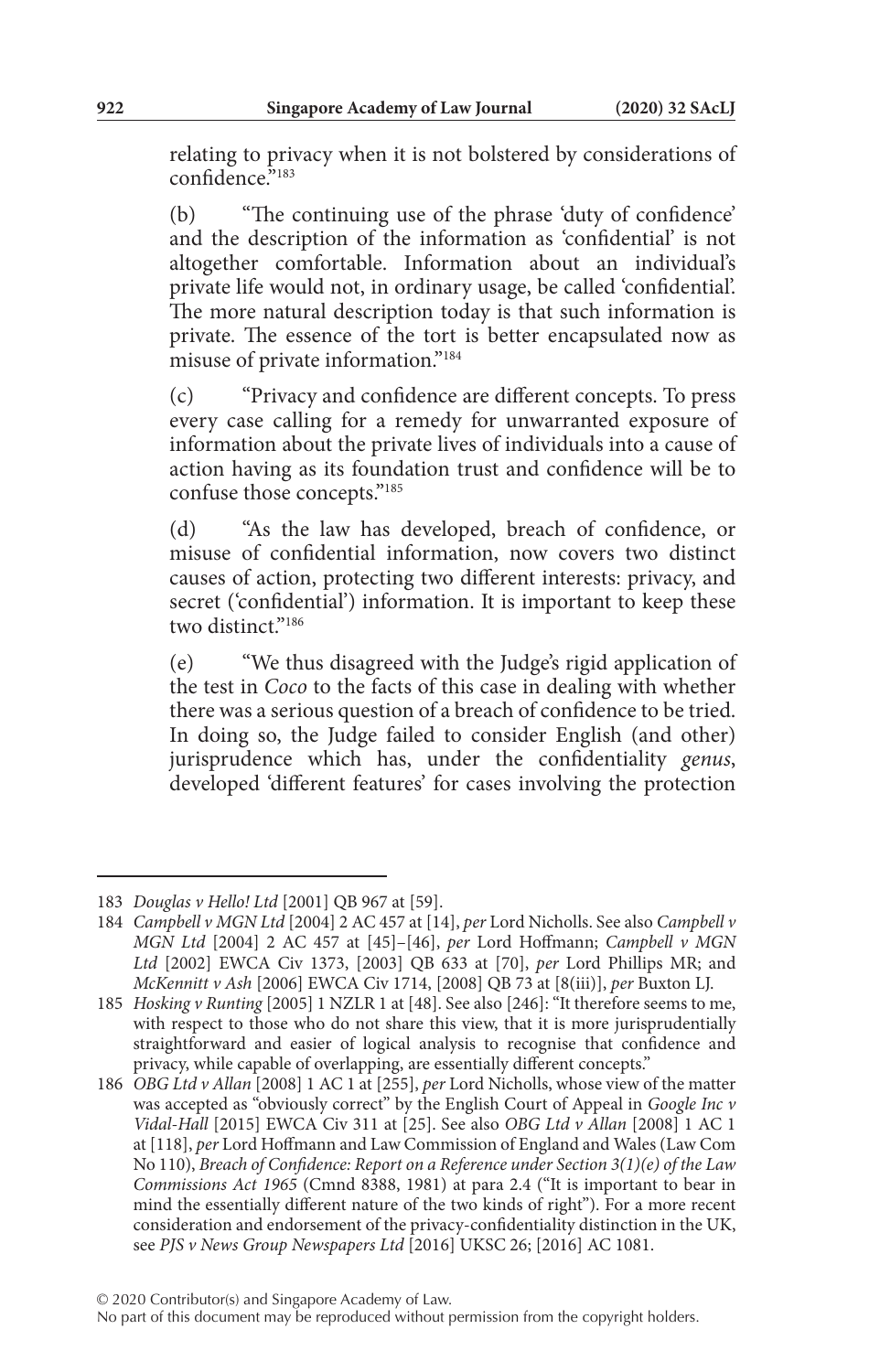of private information in contrast to the 'old fashioned breach of confidence' cases ..." [emphasis in original]<sup>187</sup>

It is submitted that this snapshot of *obiter dicta* reveals strong judicial support, at least from a doctrinal perspective, for a clear demarcation in the respective causes of action for the protection of private/personal secrets on the one hand and commercial confidences on the other.<sup>188</sup> In other words, there are dangers in conflating the developing law of informational privacy and the traditional/"old fashioned" law of confidence, to which the discussion now turns.

# *(2) Confidentiality interests*

64 The reasons why a third party's unlawful possession of private/ personal information is sufficient to compromise the affected individual's privacy interests have been set out above.<sup>189</sup> By contrast, the authors do not think that a defendant's mere "possession and referencing of the [plaintiff 's] confidential materials constituted acts in breach of confidence"<sup>190</sup> that could have amounted to "improper [threats]" to the "confidentiality" of the plaintiff's information.<sup>191</sup> To understand why, it would be apt to consider how protected information may lose its *confidential* character (or how an individual's confidentiality interests in information may be undermined).

65 First, the information in question – to be capable of protection – must be "confidential" in nature or must possess the "necessary quality of confidence about it".<sup>192</sup> Notably, the protection of confidential information is not at all dependent on the private/personal character of the information<sup>193</sup> (trade secrets being archetypal) and, according to trite law, confidential information retains its confidentiality so long as the information is not in the "public domain" (or is generally inaccessible

<sup>187</sup> *ANB v ANC* [2015] 5 SLR 522 at [19].

<sup>188</sup> For strong academic support to similar effect, see Arye Schreiber, "Confidence Crisis, Privacy Phobia: Why Invasion of Privacy Should Be Independently Recognized in English Law" [2006] IPQ 161 (especially at 168 *ff*).

<sup>189</sup> See paras 59–63 above (especially para 61).

<sup>190</sup> *I-Admin (Singapore) Pte Ltd v Hong Ying Ting* [2020] 1 SLR 1130 at [64].

<sup>191</sup> *I-Admin (Singapore) Pte Ltd v Hong Ying Ting* [2020] 1 SLR 1130 at [51].

<sup>192</sup> See *Saltman Engineering Co Ltd v Campbell Engineering Co Ltd* (1948) 65 RPC 203 at 215 and *Coco v A N Clark (Engineers) Ltd* [1969] RPC 41 at 47.

<sup>193</sup> As Simon LJ correctly said in *ZXC v Bloomberg LP* [2020] EWCA Civ 611 at [90], "[n]ot all confidential information is private information, and not all confidential documents contain private information …". Given this, the law of confidence will protect private/personal information only to the extent of "preserving the confidentiality" of such information: see Lord Hoffmann's *dicta* in *Campbell v MGN Ltd* [2004] 2 AC 457 at [44].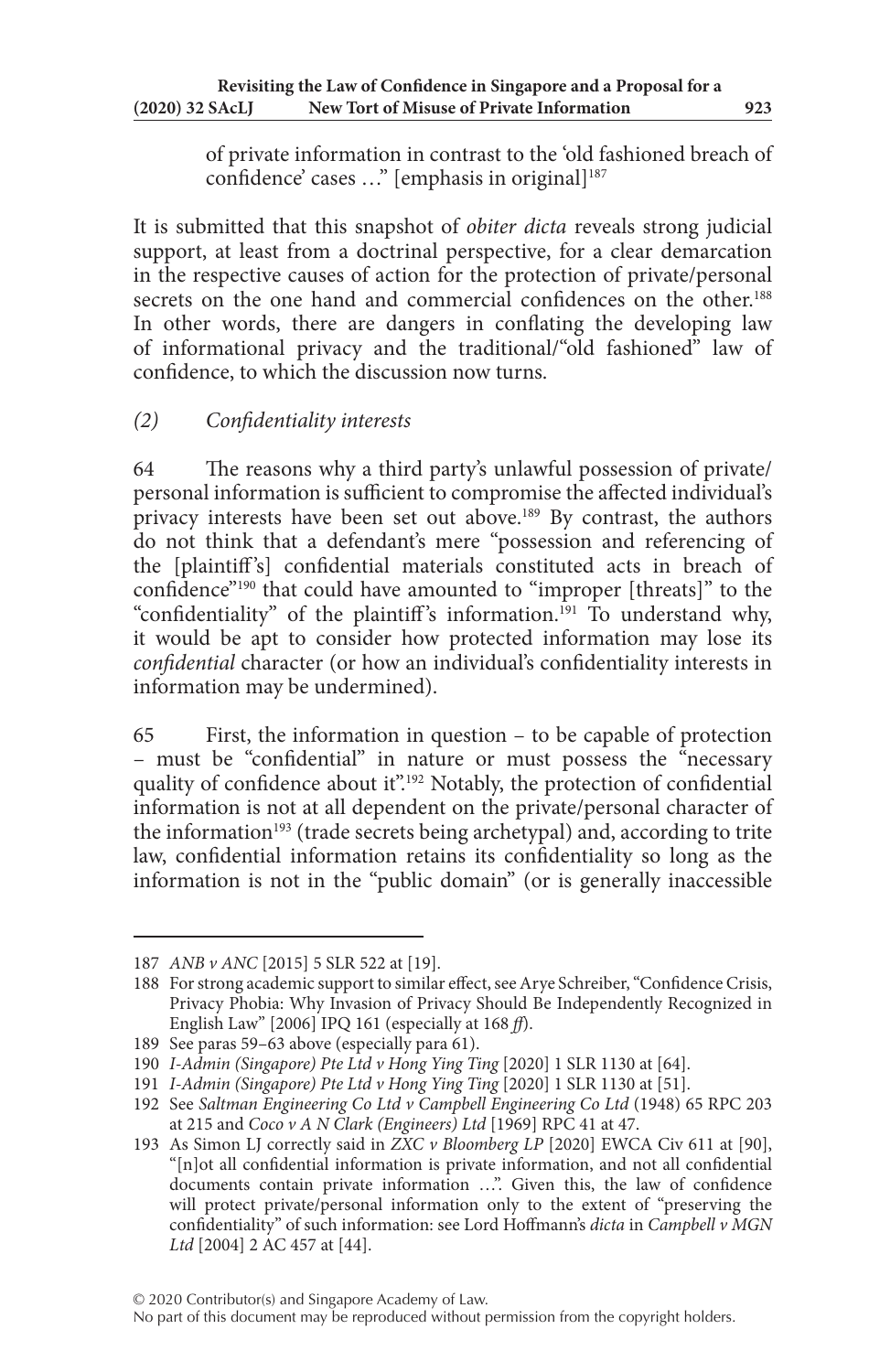to the public).194 In short, the law of confidence serves to protect and preserve the confidentiality of the information and, in the process, gives effect to the plaintiff 's wrongful loss interest.

66 It should be borne in mind, however, that confidentiality interests in information are not so easily compromised despite the Court of Appeal's expressed concern over the "fragility" of such information.<sup>195</sup> For instance, it has been argued that the "springboard" doctrine famously associated with Roxburgh J's decision in *Terrapin Ltd v Builders' Supply Co (Hayes) Ltd*196 is, in principle, not inconsistent with the "public domain" requirement:197

> The purpose of the 'springboard doctrine' is to protect the plaintiff, not to punish the defendant; and we think that the interest of the plaintiff which the doctrine seeks to protect can be protected by a *qualification* of, or perhaps more accurately by a *gloss* on, the 'public domain' principle. [emphasis added]

67 The notion of "relative secrecy" (or "residual confidentiality") which the law recognises further demonstrates that confidentiality is not an absolute concept. It has been said that "[i]nformation only ceases to be capable of protection as confidential when it is in fact known to a *substantial* number of people" [emphasis added].198 It has also been said that "information will be confidential if it is available to one person (or a group of people) and not generally available to others, provided that the person (or group) who possesses the information does not intend that it should become available to others".199 But it is, in the authors' view, Cross J's *dicta* in *Franchi v Franchi* that best illustrates the concept:<sup>200</sup>

<sup>194</sup> According to Lord Greene MR in *Saltman Engineering Co Ltd v Campbell Engineering Co Ltd* (1948) 65 RPC 203 at 215, "it must not be something which is public property and public knowledge".

<sup>195</sup> See *I-Admin (Singapore) Pte Ltd v Hong Ying Ting* [2020] 1 SLR 1130 at [55].

<sup>196</sup> *Terrapin Ltd v Builders' Supply Co (Hayes) Ltd* [1967] RPC 375 at 391. See also the fascinating analogy of a secret recipe for a "sparkling tomato cold soup" provided by George Wei JC (as he then was) in *Invenpro (M) Sdn Bhd v JCS Automation Pte Ltd* [2014] 2 SLR 1045 at [137].

<sup>197</sup> See the Law Commission of England and Wales (Law Com No 110), *Breach of Confidence: Report on a Reference under Section 3(1)(e) of the Law Commissions Act 1965* (Cmnd 8388, 1981) at para 6.70. See also *Force India Formula One Team Ltd v 1 Malaysia Racing Team Sdn Bhd* [2012] EWHC 616 (Ch); [2012] RPC 29 at [219].

<sup>198</sup> *Stephens v Avery* [1988] Ch 449 at 454.

<sup>199</sup> *Douglas v Hello! Ltd (No 3)* [2005] EWCA Civ 595; [2006] QB 125 at [55].

<sup>200</sup> *Franchi v Franchi* [1967] RPC 149 at 152–153. Citing this case, Sir John Donaldson MR in *Attorney-General v Guardian Newspapers Ltd (No 2)* [1990] 1 AC 109 at 177 said: As a general proposition, that which has no character of confidentiality because it has already been communicated to the world, i.e., made generally available to the relevant public, cannot thereafter be subjected to a right of confidentiality … However, this will *not* necessarily be the case if the information has previously *(cont'd on the next page)*

No part of this document may be reproduced without permission from the copyright holders.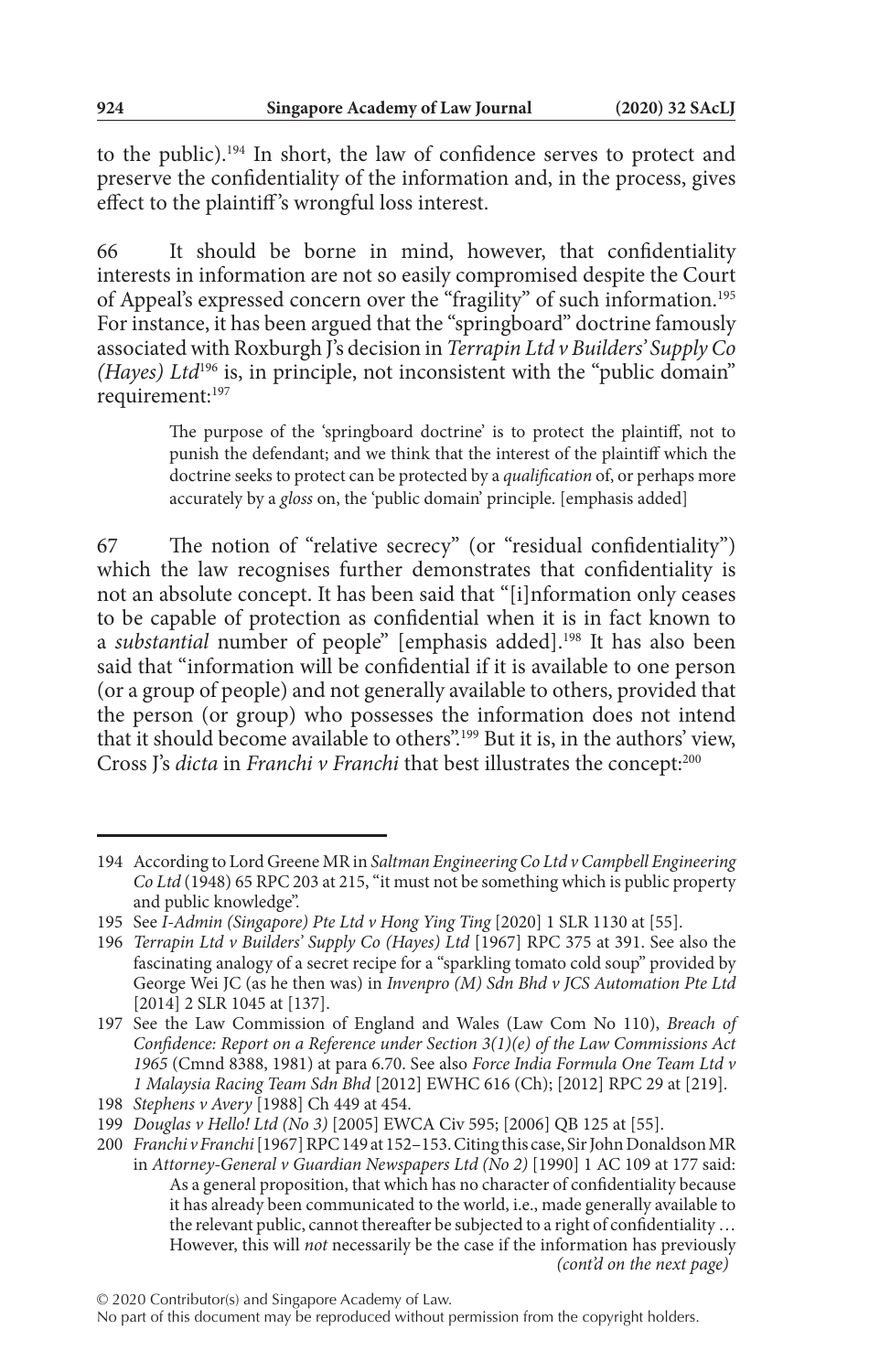Clearly a claim that the disclosure of some information would be a breach of confidence is not to be defeated simply by proving that *there are other people in the world who know the facts in question* besides the man as to whom it is said that his disclosure would be a breach of confidence and those to whom he has disclosed them. … It must be a question of degree depending on the particular case, but if *relative secrecy* remains, the plaintiff can still succeed. [emphasis added]

68 To prove the point that absolute secrecy is not necessary to establish the confidentiality of the information, the claimant (Prince Charles) in *Associated Newspapers Ltd v HRH Prince of Wales*<sup>201</sup> was successful in restraining the publication of extracts from his private diaries despite the fact that he had circulated parts of them amongst all his private secretaries (indeed, the evidence also suggested that those to whom Prince Charles' journals had been sent totalled 50 to 75, including politicians, media people, journalists and actors).<sup>202</sup>

69 Clearly, confidentiality in information is but a relative concept. The touchstone for determining when information can be said to have lost its confidential character (or when an individual's confidentiality interests in information may have been undermined) is to ask whether "the information in question is so generally accessible [in the public domain] that, in all the circumstances, it cannot be regarded as confidential".203 Much depends on the general inaccessibility of the information in question (which is always a matter of degree), but, crucially for the purposes of this article, the fact that information is already known to a limited number of people does *not* rob the information of its confidentiality.

70 In light of this analysis, it is difficult to accept that a defendant's mere "possession" and "referencing" of the plaintiff's confidential materials will, *ipso facto*, result in the information losing its confidential character and compromise the plaintiff 's wrongful loss interest in the

only been disclosed to a *limited* part of that public. It is a question of degree … [emphasis added].

See also *Schering Chemicals Ltd v Falkman Ltd* [1982] QB 1 as well as the *dicta* of Lord Toulson (dissenting) in *PJS v News Group Newspapers Ltd* [2016] UKSC 26; [2016] AC 1081 at [86]: "Confidentiality in a meaningful sense can survive a certain amount of leakage, and every case must be decided on its own facts …".

<sup>201</sup> [2006] EWCA Civ 1776; [2008] Ch 57.

<sup>202</sup> See *Associated Newspapers Ltd v HRH Prince of Wales* [2006] EWCA Civ 1776; [2008] Ch 57 and *HRH Prince of Wales v Associated Newspapers Ltd* [2007] EWHC 1685 (Ch). See also *A v B plc* [2002] EWCA Civ 337; [2003] QB 195 and *Mosley v News Group Newspapers Ltd* [2008] EWHC 687 (QB).

<sup>203</sup> *Attorney-General v Guardian Newspapers (No 2)* [1990] AC 109 at 282.

No part of this document may be reproduced without permission from the copyright holders.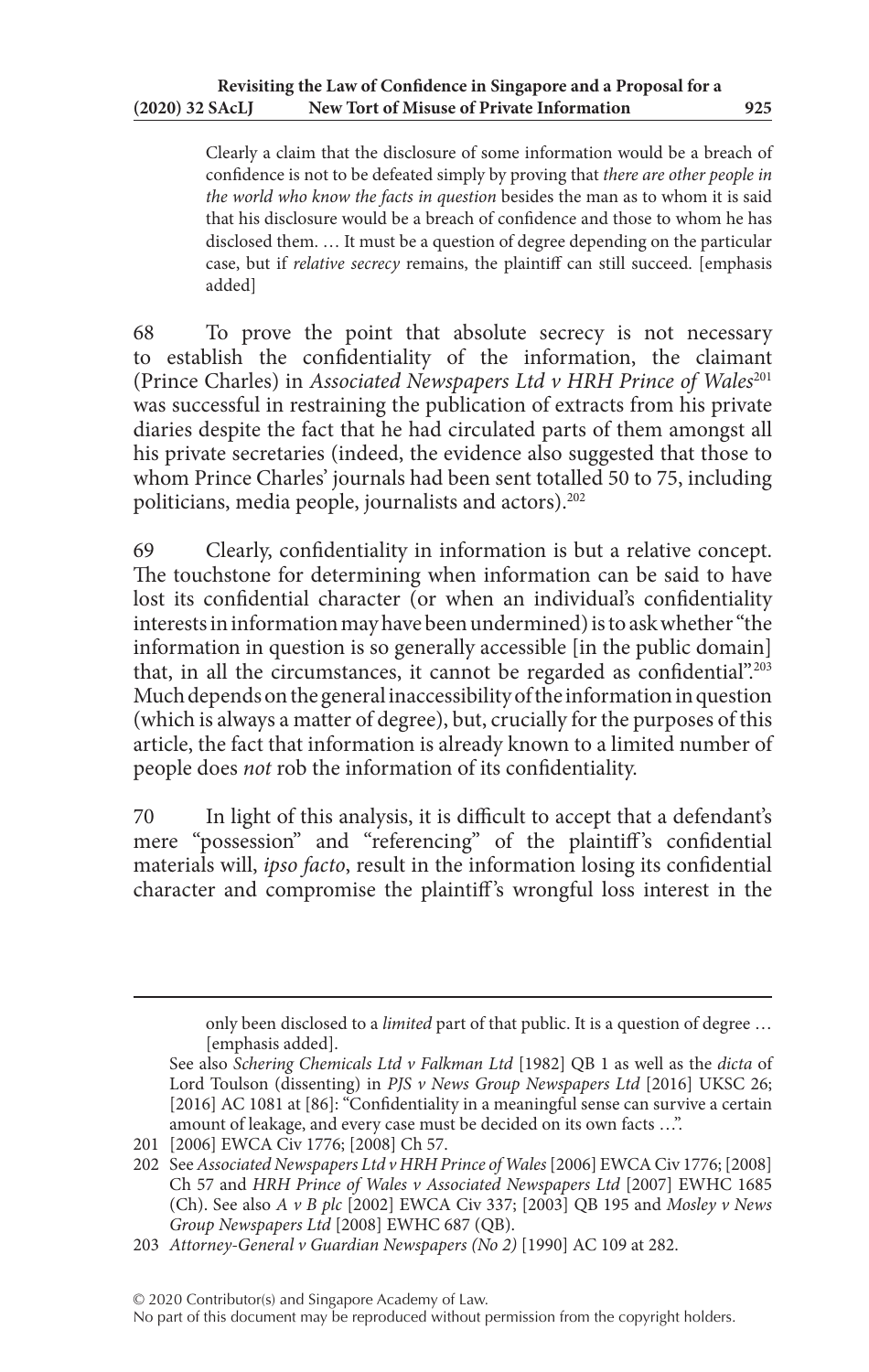process, a concern expressed by the Court of Appeal in *I-Admin*. 204 With respect, the authors are of the view that to "complete the cause of action for breach of confidence"205 *after* the defendant's conscience has been bound by the equitable obligation of confidentiality (pursuant to the second *Coco* requirement), the plaintiff must further prove that the defendant has done (or at least threatened to do) something more to put the confidential information "out there".206 The defendant, in the authors' view, must be shown to have *breached* the plaintiff 's confidence through the *misuse* of confidential information. This is the subject of the discussion in the next section.

#### *(3) Confidentiality and breach: the relevance of "misuse"*

71 As canvassed above,207 once the second *Coco* requirement is established, the defendant's conscience is bound in equity by the obligation of confidentiality and the plaintiff 's wrongful loss interest is thereby engaged. However, because the *raison d'être* for the law of confidence is to preserve the "confidentiality" (and *not* the "privacy") of information, the action for breach of confidence can only be successfully brought against a defendant if his conduct – however unconscionable – has indeed *compromised the plaintiff's confidentiality interests* and caused the information in question to *lose its confidential character*. It is submitted that this is only possible where the defendant's conscience is impacted (or negatively affected) by a further *breach* of the aforementioned obligation of confidentiality, and unless and until this breach on the defendant's part has occurred, there can be no threat to (and undermining of) the plaintiff 's wrongful loss interest. Indeed, in the absence of tangible evidence of breach, it may be argued that any such threat to the wrongful loss interest is purely illusory.

72 This position is fortified by the carefully articulated views expressed in the English Law Commission's report on *Breach of Confidence*, 208 with which the authors wholeheartedly agree. Notably, the English Law Commission explicitly recognised the "distinction between

<sup>204</sup> See, *eg*, *I-Admin (Singapore) Pte Ltd v Hong Ying Ting* [2020] 1 SLR 1130 at [43] and [44].

<sup>205</sup> *I-Admin (Singapore) Pte Ltd v Hong Ying Ting* [2020] 1 SLR 1130 at [44].

<sup>206</sup> *Cf* Cross J's *dicta* in *Printers & Finishers v Holloway* [1965] RPC 239 at 255.

<sup>207</sup> See paras 47–50 above.

<sup>208</sup> Law Commission of England and Wales (Law Com No 110), *Breach of Confidence: Report on a Reference under Section 3(1)(e) of the Law Commissions Act 1965* (Cmnd 8388, 1981).

No part of this document may be reproduced without permission from the copyright holders.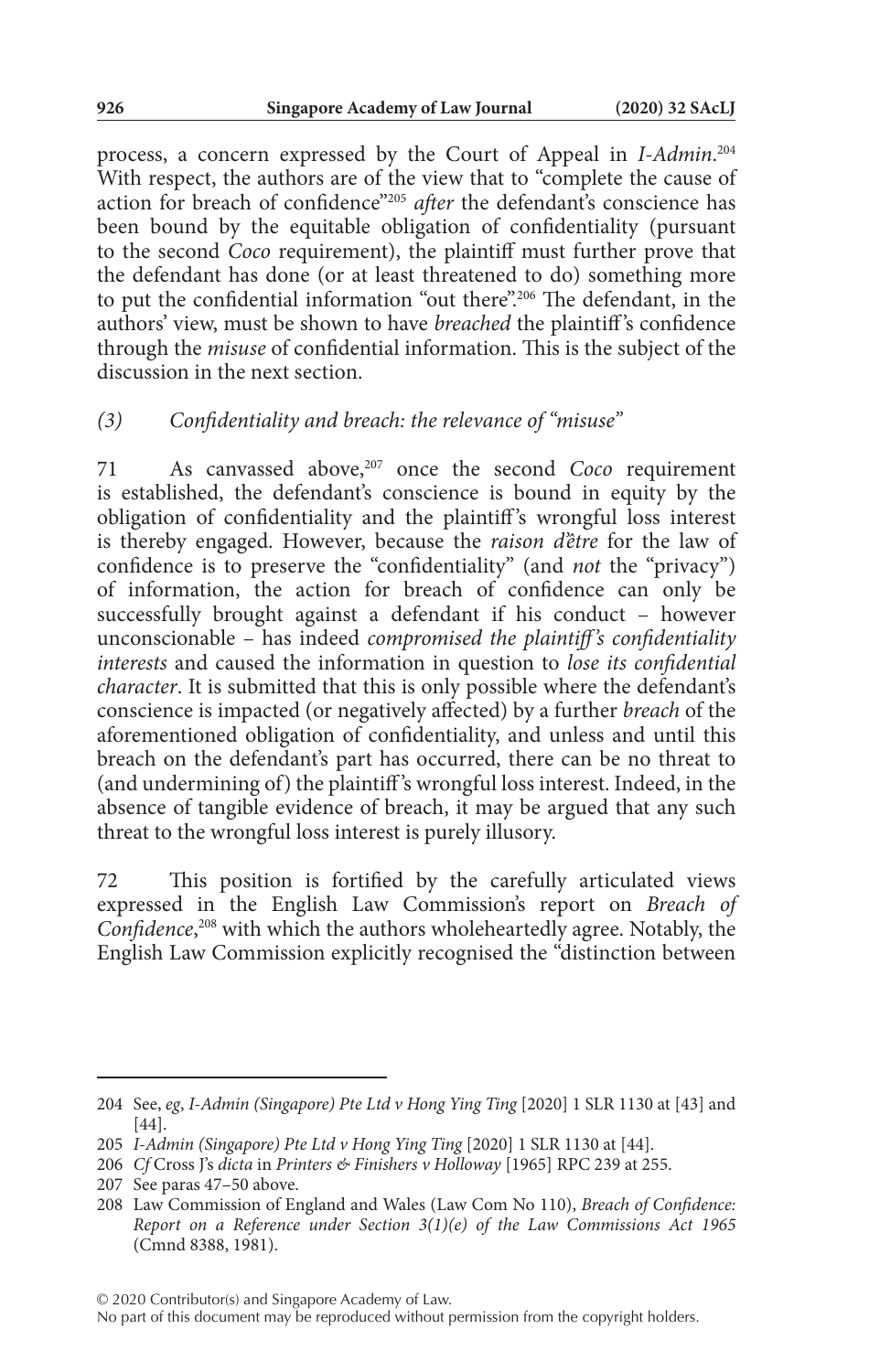[the protection of] privacy and confidence".<sup>209</sup> In emphasising the essentially different nature of the two kinds of right and causes of action (namely, for breach of confidence and the infringement of a privacy right in relation to the information itself), it was perceptively observed that:<sup>210</sup>

> … a person who is under a duty of confidence in respect of information will *not* incur liability for breach of confidence *unless he discloses or uses the information*. By contrast, the very *acquisition*, by certain means or in certain circumstances, of information categorised as *private* would constitute an infringement of a right of privacy relating to the information if there were such a right. Under the recommendations in this report, on the other hand, concerned as it is solely with the law concerning confidence, *no liability will arise merely from the acquisition of information* by any of the reprehensible methods that we list, since a *breach* of confidence would be committed only by a *subsequent disclosure or use of such information* [emphasis added].

It is therefore respectfully submitted – contrary to the Court of Appeal's modified approach211 – that to *breach* the duty of confidence and undermine the plaintiff 's wrongful loss interest, the defendant must have *misused* (and not merely possess or make reference to) the plaintiff 's confidential information.<sup>212</sup> Once actual or threatened misuse has been established,<sup>213</sup> the plaintiff's wrongful gain interest can then be meaningfully engaged and, depending on the facts, may also be compromised as a result: if, for instance, the defendant has wrongfully gained/profited from the unauthorised use or disclosure of the information at the plaintiff's expense. For the avoidance of doubt, the authors reiterate the earlier argument that the defendant's mere possession or acquisition of *private/*

<sup>209</sup> Law Commission of England and Wales (Law Com No 110), *Breach of Confidence: Report on a Reference under Section 3(1)(e) of the Law Commissions Act 1965* (Cmnd 8388, 1981) Part II(A) at pp 5–7.

<sup>210</sup> See the Law Commission of England and Wales (Law Com No 110), *Breach of Confidence: Report on a Reference under Section 3(1)(e) of the Law Commissions Act 1965* (Cmnd 8388, 1981) at para 2.6. See also para 6.56.

<sup>211</sup> As to which, see *I-Admin (Singapore) Pte Ltd v Hong Ying Ting* [2020] 1 SLR 1130 at [61].

<sup>212</sup> As to what amounts to a breach by wrongful disclosure, Lord Hoffmann went so far as to say that it was not essential for the defendant, in breach of confidence, to "have intended widespread publication" since "[c]ommunication to a *single unauthorised person* would have been enough" [emphasis added]: see *Campbell v MGN Ltd* [2004] 2 AC 457 at [45]. This principle seems to accord with the position under the law of patents, where, as to whether any piece of information has been "made available to the public" and therefore formed part of the state of the art, it is sufficient if the information in question has been made available to "at least one member of the public who was free in law and equity to use it": see *Fomento Industrial SA v Mentmore Manufacturing Co Ltd* [1956] RPC 87 at 99–100; *PLG Research Ltd v Ardon International Ltd* [1993] FSR 197 at 226; *First Currency Choice Pte Ltd v Main-Line Corporate Holdings Ltd* [2008] 1 SLR(R) 335 at [38]; *Dien Ghin Electronic (S) Pte Ltd v Khek Tai Ting* [2011] 3 SLR 227 at [29].

<sup>213</sup> See the discussion in paras 105–110 below.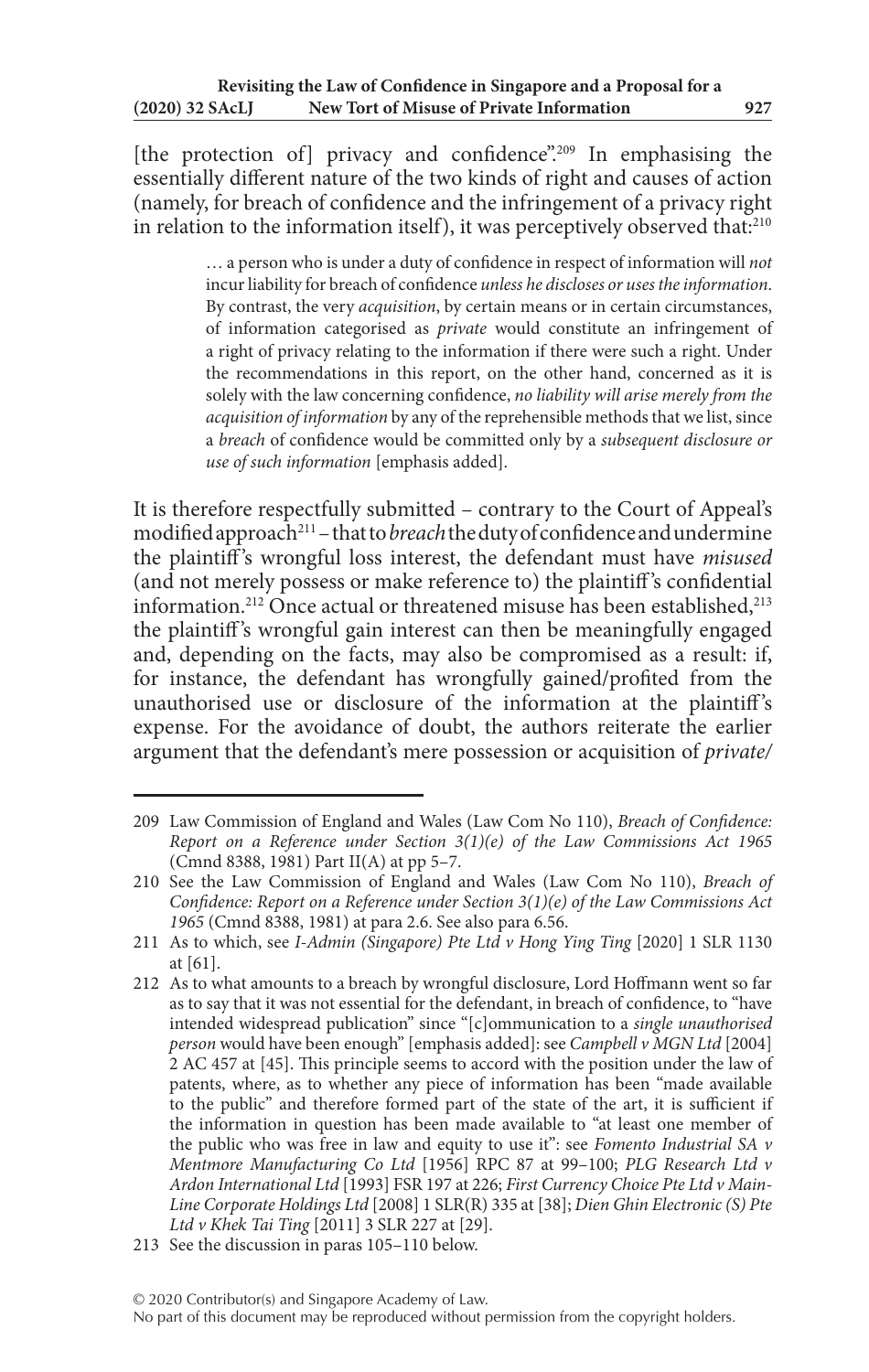*personal* information may, in appropriate circumstances, amount to an infringement of a *distinct* right of "privacy" in relation to such information if there were such a right.

73 Finally, the authors posit that the "misuse" requirement in the context of *breach* of confidence is particularly appealing from a policy angle. Surreptitious takers of information aside (whose conduct is in any event presumed to be unconscionable),<sup>214</sup> the position of mere *recipients*/ *finders* of information – whether it be a direct recipient (or confidant), an indirect recipient (or third party) or indeed an adventitious finder of information (who is much "beloved of law teachers") – should also be considered<sup>215</sup>

74 Who, it may be asked, would ever be willing to stand in the shoes of a confidant and lend the confider a listening ear if, by the very possession of confidential information with attendant knowledge, he were to be presumed – under the modified approach in *I-Admin (CA)*<sup>216</sup> that is applicable *regardless of who the defendant is* – to have acted in breach of confidence? Should the confidant (whose conscience has clearly been bound in equity) be made to bear the legal burden to prove that his conscience was not affected by the mere receipt of confidential information? No doubt, common sense dictates that no confider would, as a practical matter, ever contemplate suing the confidant (and relying on the presumption) under such circumstances.

75 But what about the indirect recipient of information? Is it desirable as a matter of policy for the third party to bear the burden of displacing the *prima facie* presumption and showing that his conscience had been unaffected in view of his receipt of confidential information with attendant knowledge from the confidant (who had clearly acted in breach)?<sup>217</sup> Should the indirect recipient of information – who may be equally innocent for having lent his ear to the (hitherto innocent) confidant – be in any worse-off a position than confidants generally, in the absence of any misuse of confidential information on his part? *A fortiori*,

<sup>214</sup> See *I-Admin (Singapore) Pte Ltd v Hong Ying Ting* [2020] 1 SLR 1130 at [55], [62] and [71]. But *cf Invenpro (M) Sdn Bhd v JCS Automation Pte Ltd* [2014] 2 SLR 1045 at [181], *Attorney-General v Guardian Newspapers (No 2)* [1990] AC 109 at 270 and 277 (where Lord Griffiths appeared to have taken the view that the law of confidence and the remedy of an injunction in particular have been "fashioned to protect the confider [and] not to punish the confidant") and *Ocular Sciences Ltd v Aspect Vision Care Ltd* [1997] RPC 289 at 401 and 403.

<sup>215</sup> *Attorney-General v Guardian Newspapers (No 2)* [1990] AC 109 at 281, *per* Lord Goff.

<sup>216</sup> See *I-Admin (Singapore) Pte Ltd v Hong Ying Ting* [2020] 1 SLR 1130 at [61].

<sup>217</sup> See also the discussion in *Invenpro (M) Sdn Bhd v JCS Automation Pte Ltd* [2014] 2 SLR 1045 at [135].

No part of this document may be reproduced without permission from the copyright holders.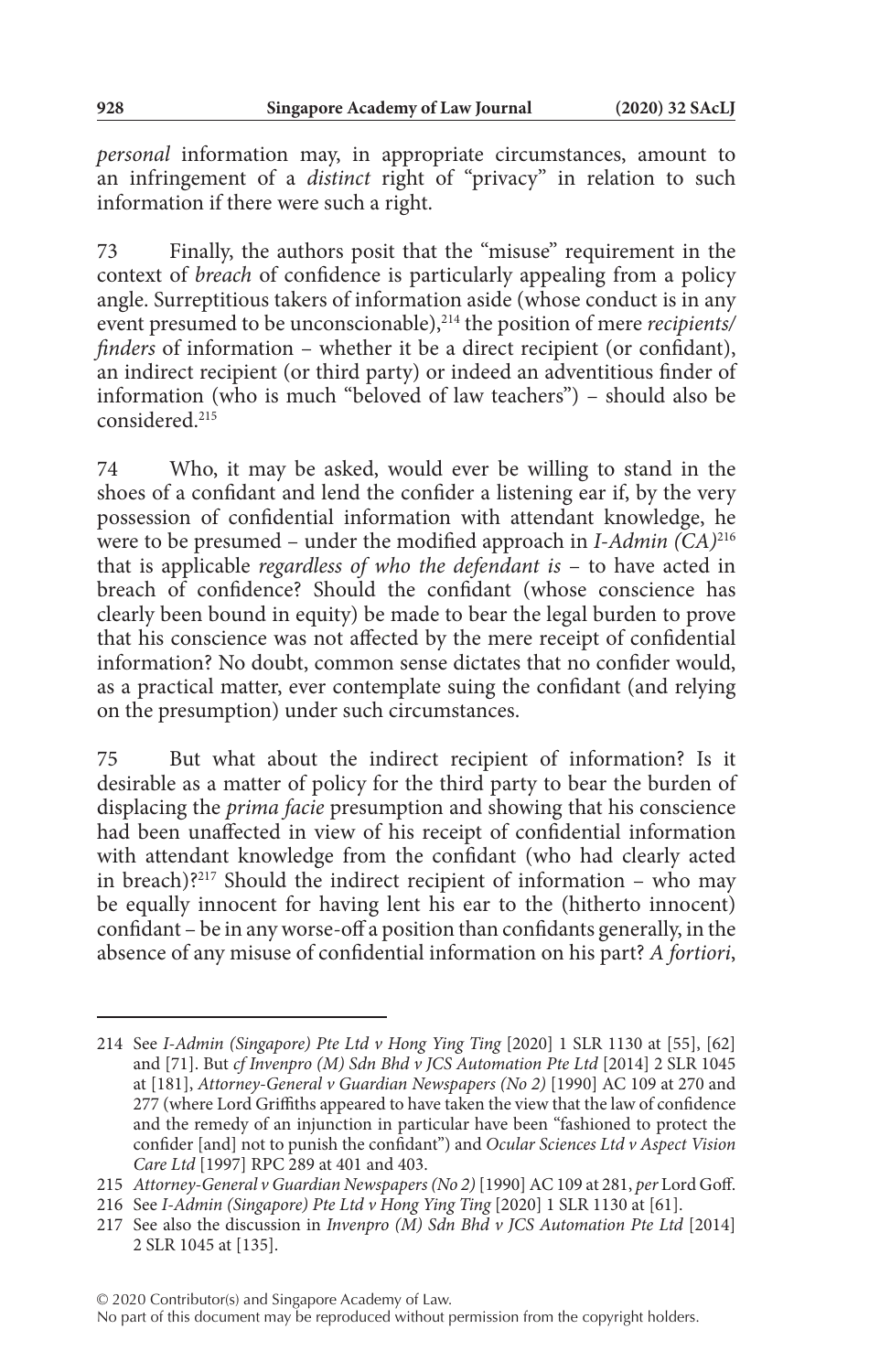to what extent is this policy consideration pertinent where accidental finders are concerned – that is, those who come upon (and simply remain in possession of) confidential information in the most innocent of circumstances? Why should the accidental finder of confidential information with attendant knowledge also be made to explain the state of his conscience?

76 In short, between "innocent" recipients/finders of confidential information and alleged "wrongdoers" who use reprehensible means to purloin such information, where should the balance of equities lie *sans* misuse? Respectfully, the raising of the presumption of breach of confidence – introduced in *I-Admin (CA)'s* modified approach – is not the answer because it does not differentiate between the various kinds of defendants contemplated in the preceding sentence. The answer, short of the law's attempt at drawing distinctions on culpability between recipients/finders of confidential information on the one hand and surreptitious takers on the other, must lie in the utility of the "misuse" requirement. Because once it transpires that there is *misuse* (or "egregious" conduct)218 on the defendant's part giving rise to a *breach* of the obligation of confidentiality, it is then clear – in the absence of good reason to the contrary – that the defendant's conscience has been impacted (or negatively affected) to such an extent that equity ought to timeously intervene to aid the plaintiff.

# *(4) Did the defendants in* I-Admin *breach confidentiality?*

77 On the facts of *I-Admin*, the trial judge (Abdullah J) found that the defendants had not misused the plaintiff's confidential information<sup>219</sup> and this finding was not disturbed on appeal.

78 In distinguishing the facts in *Clearlab* on the point of misuse, Abdullah J held that "copying of information alone does not constitute breach of confidence"<sup>220</sup> and the evidence on the whole fell short of establishing, on a balance of probabilities, that the defendants in *I-Admin* had used or embodied the plaintiff's confidential information in a competing business and/or to create competing products.<sup>221</sup> Given the evidence, *inter alia*, that payitems were "common knowledge" in

<sup>218</sup> *I-Admin (Singapore) Pte Ltd v Hong Ying Ting* [2020] 3 SLR 615 at [125].

<sup>219</sup> See *I-Admin (Singapore) Pte Ltd v Hong Ying Ting* [2020] 3 SLR 615 at [107] and [117]  $f$  (especially at [123]).

<sup>220</sup> *I-Admin (Singapore) Pte Ltd v Hong Ying Ting* [2020] 3 SLR 615 at [119]. See also [117]: "I took the view, however, that mere copying did not amount to actual use for the purposes of making out the breach of confidence claim."

<sup>221</sup> *I-Admin (Singapore) Pte Ltd v Hong Ying Ting* [2020] 3 SLR 615 at [27] and [123].

No part of this document may be reproduced without permission from the copyright holders.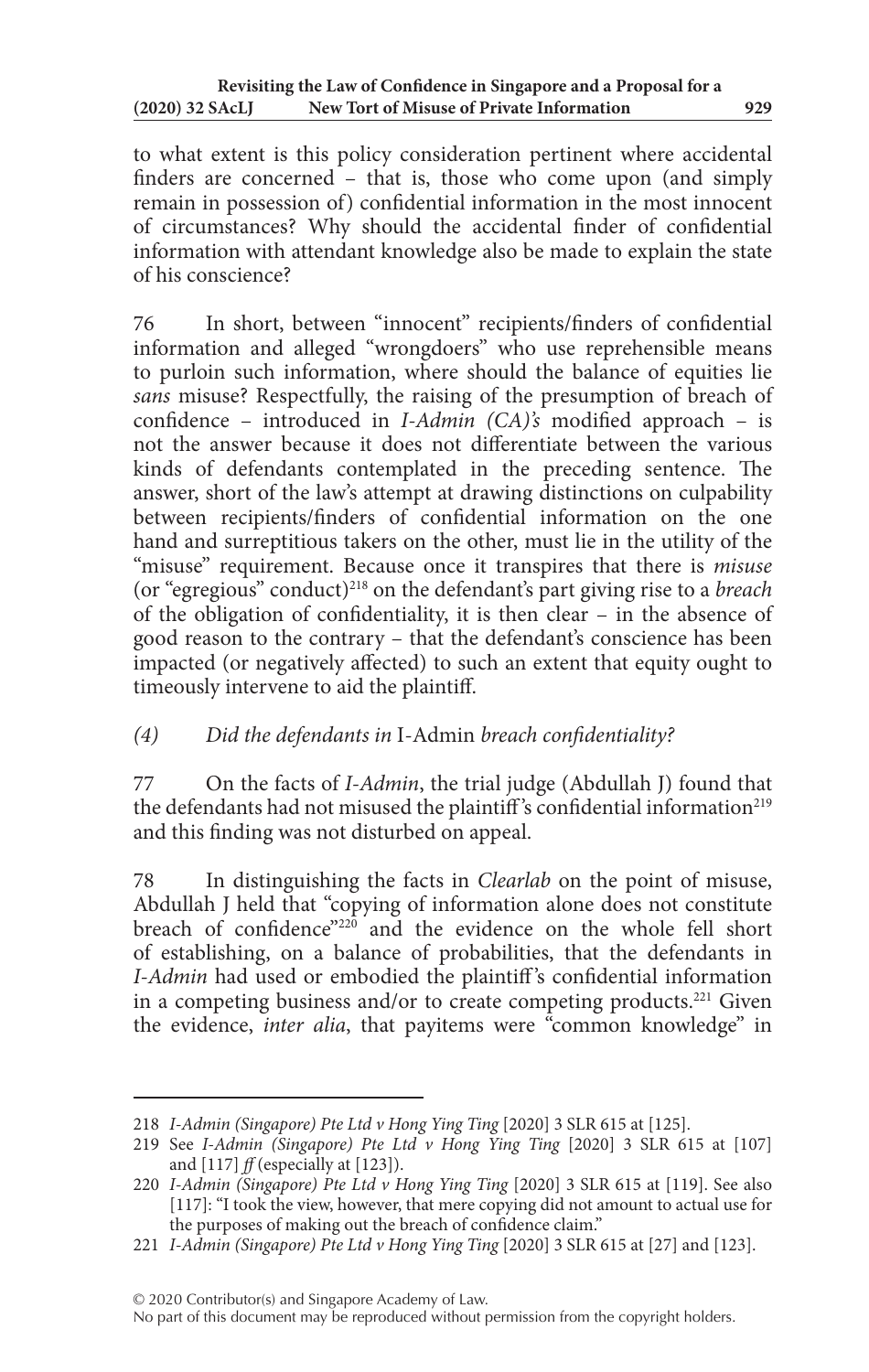the payitem industry,222 the judge found that the defendants' competing products were indeed independently derived from information in the public domain<sup>223</sup> and were "ultimately dissimilar".<sup>224</sup> Crucially, this lack of a *causal link* – which would otherwise have given rise to evidence of misuse (albeit always a question of fact in each case) $225 -$  between the plaintiff's confidential information and the defendants' resulting conduct in producing the derivative products in question proved *fatal* to the plaintiff 's breach of confidence claim under the *Coco* framework. This is notwithstanding Abdullah J's findings that the defendants had indeed referenced and reviewed the plaintiff's confidential materials prior to developing their own derivative products.<sup>226</sup>

79 The authors venture to suggest, however, that this is not at all a surprising outcome. Numerous other cases in Singapore and England have also been decided in similar fashion, with plaintiffs failing to surmount the "misuse" hurdle in their breach of confidence claims.<sup>227</sup>

<sup>222</sup> *I-Admin (Singapore) Pte Ltd v Hong Ying Ting* [2020] 3 SLR 615 at [119].

<sup>223</sup> *Cf Saltman Engineering Co Ltd v Campbell Engineering Co Ltd* (1948) 65 RPC 203 at 215; *Seager v Copydex Ltd* [1967] 1 WLR 923 at 931; *Invenpro (M) Sdn Bhd v JCS Automation Pte Ltd* [2014] 2 SLR 1045 at [136] *ff* (especially at [170] *ff*).

<sup>224</sup> *I-Admin (Singapore) Pte Ltd v Hong Ying Ting* [2020] 3 SLR 615 at [121]. *Cf* also the court's findings in *Wade v British Sky Broadcasting Ltd* [2014] EWHC 634 (Ch) at [121] and [123] (upheld on appeal: [2016] EWCA Civ 1214). Interestingly, it was observed that the first defendant in *I-Admin (Singapore) Pte Ltd v Hong Ying Ting* [2020] 1 SLR 1130 at [7] "found the [plaintiff's] software, in particular its payroll calculation engine, flawed and inadequate for the tasks it had to perform" and sometime later, "the first [defendant] expressed his frustrations to the second [defendant], who shared his desire to design a better payroll software".

<sup>225</sup> For guidelines as to the sort of evidence that could give rise to a reasonable inference of misuse, see Laddie J's decision (albeit at the interlocutory injunction stage) in *CMI-Centers for Medical Innovation GmbH v Phytopharm plc* [1999] FSR 235 at [61].

<sup>226</sup> See *I-Admin (Singapore) Pte Ltd v Hong Ying Ting* [2020] 3 SLR 615 at [123]. *Cf* also Laddie J's decision in *Ocular Sciences Ltd v Aspect Vision Care Ltd* [1997] RPC 289 at 401 and 404. On the importance of establishing a causal link, Laddie J said this (at 404): "It is not every derived product, process or business which should be treated as a camouflaged embodiment of the confidential information". A derived/ derivative product is one made from or with the assistance of information which is still confidential but where it does not itself directly disclose or incorporate the information (see 396 and 401). Relevantly, where the confidential information has (by way of referencing it) contributed towards the making of a derivative product, the contribution must be sufficiently "significant" and have made a difference to the latter in terms of "content, time to produce or use" (at 404).

<sup>227</sup> See, *eg*, *Coco v A N Clark (Engineers) Ltd* [1969] RPC 41 at 51; *Force India Formula One Team Ltd v 1 Malaysia Racing Team Sdn Bhd* [2012] EWHC 616 (Ch) at [267] and [338] *ff* (especially at [339]–[340]) (upheld on appeal: [2013] EWCA Civ 780 at [94]); *Invenpro (M) Sdn Bhd v JCS Automation Pte Ltd* [2014] 2 SLR 1045 at [170] *ff* (especially at [199]); *Wade v British Sky Broadcasting Ltd* [2014] EWHC 634 (Ch) at [123] (upheld on appeal: [2016] EWCA Civ 1214); *iVenture Card Ltd v Big Bus Singapore City Sightseeing Pte Ltd* [2020] SGHC 109 at [27].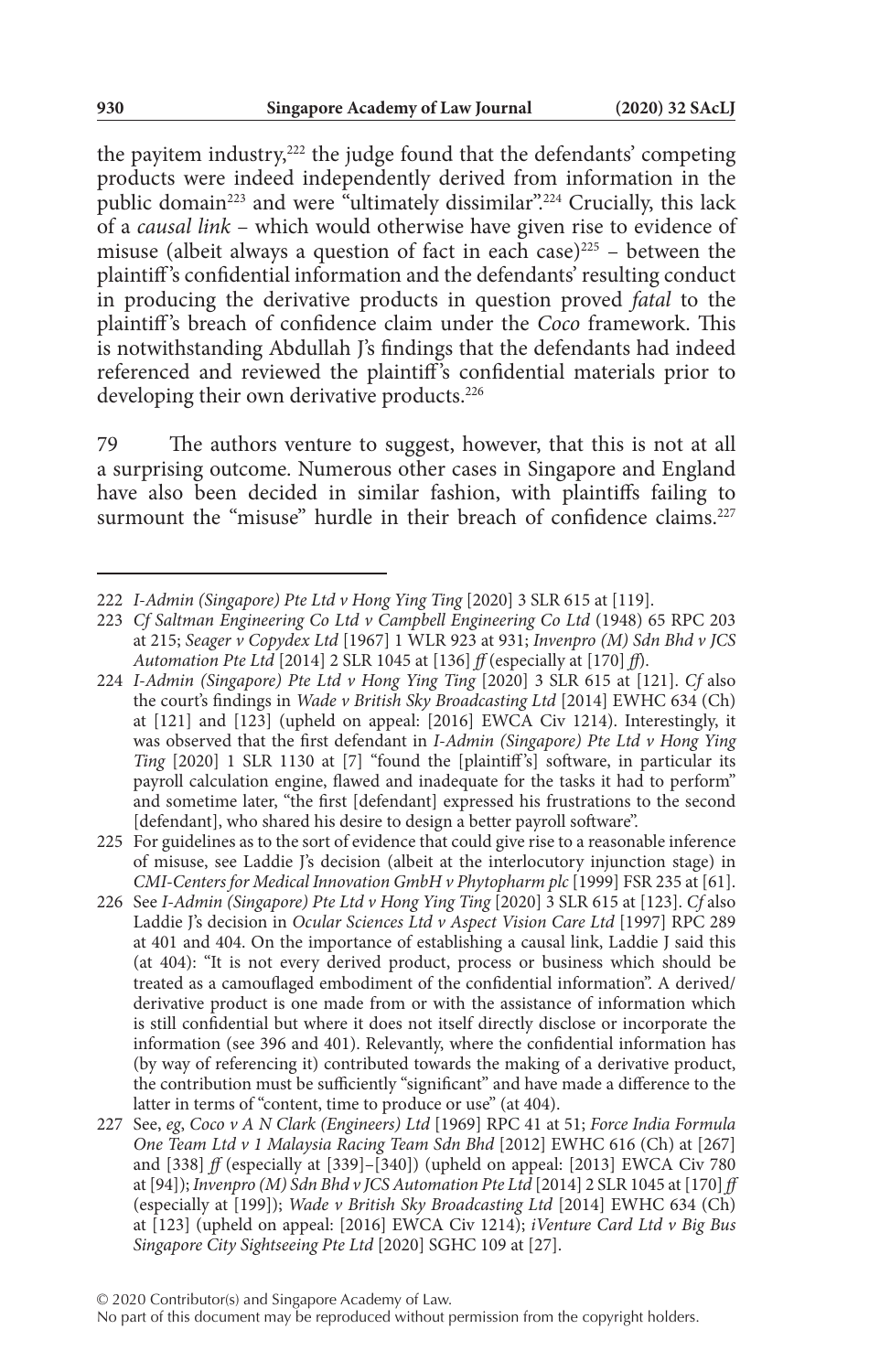For instance, Birss J in *Wade v British Sky Broadcasting Ltd*228 found that even though there were similarities in ideas and features between the defendant's TV programme and the plaintiff 's original format for a music talent show, the inference of copying (from tell-tale indications) was insufficient to constitute probative evidence of the requisite *causal link* and hence of any misuse by the defendant of the plaintiff 's confidential information.229 Instead, it was decided that the defendant's competing product was created or derived "entirely independently" of the plaintiff's ideas (that is, without either deliberate or sub-conscious copying) and the breach of confidence claim must therefore fail. What is also noteworthy for the purposes of this article is the court's conclusion that there was no misuse and breach of confidence on the defendant's part notwithstanding the judge's observation that the defendant's employees were likely to have not only possessed, but also reviewed and made reference to, the plaintiff's confidential ideas.<sup>230</sup> Birss J's decision was upheld on appeal.<sup>231</sup>

80 Similarly, Choo J on home ground found that the defendants in *iVenture* had not misused the plaintiffs' confidential information, principally because the defendants' competing product (the HiPPO Singapore Pass) was part of an integrated IT system which had been independently developed. As such, irrespective of whether the first two limbs of the *Coco* test had been made out, the plaintiffs' claim for breach of confidence could not succeed<sup>232</sup>

81 Given the tenor of the discussion above, the authors are in complete agreement with Abdullah J's conclusion that the plaintiff's breach of confidence claims against the defendants ought to have been dismissed on the basis of the plaintiff 's failure to establish the "misuse" requirement and hence any *breach* of confidentiality on the part of the defendants, even under the "expansive approach" alluded to in *Clearlab* (which will be examined below).233 The authors do, of course, recognise that the thesis in this article is at odds with the outcome of the appeal in

<sup>228</sup> [2014] EWHC 634 (Ch).

<sup>229</sup> *Wade v British Sky Broadcasting Ltd* [2014] EWHC 634 (Ch) at [123].

<sup>230</sup> See *Wade v British Sky Broadcasting Ltd* [2014] EWHC 634 (Ch) at [106]: "… although Mr Gray and Mr Murphy genuinely believe they never read the deck, perhaps they are mistaken. Perhaps one of them did skim it, the key ideas lodged in their mind and went on to influence the development of Must Be The Music."

<sup>231</sup> See *Wade v British Sky Broadcasting Ltd* [2016] EWCA Civ 1214 and *cf* also *Invenpro (M) Sdn Bhd v JCS Automation Pte Ltd* [2014] 2 SLR 1045 at [184] *ff* (especially at [195]).

<sup>232</sup> See *iVenture Card Ltd v Big Bus Singapore City Sightseeing Pte Ltd* [2020] SGHC 109 at [27].

<sup>233</sup> See *I-Admin (Singapore) Pte Ltd v Hong Ying Ting* [2020] 3 SLR 615 at [124]–[125], citing *Clearlab SG Pte Ltd v Ting Chong Chai* [2015] 1 SLR 163 at [205]–[207]. See further paras 106–108 below.

No part of this document may be reproduced without permission from the copyright holders.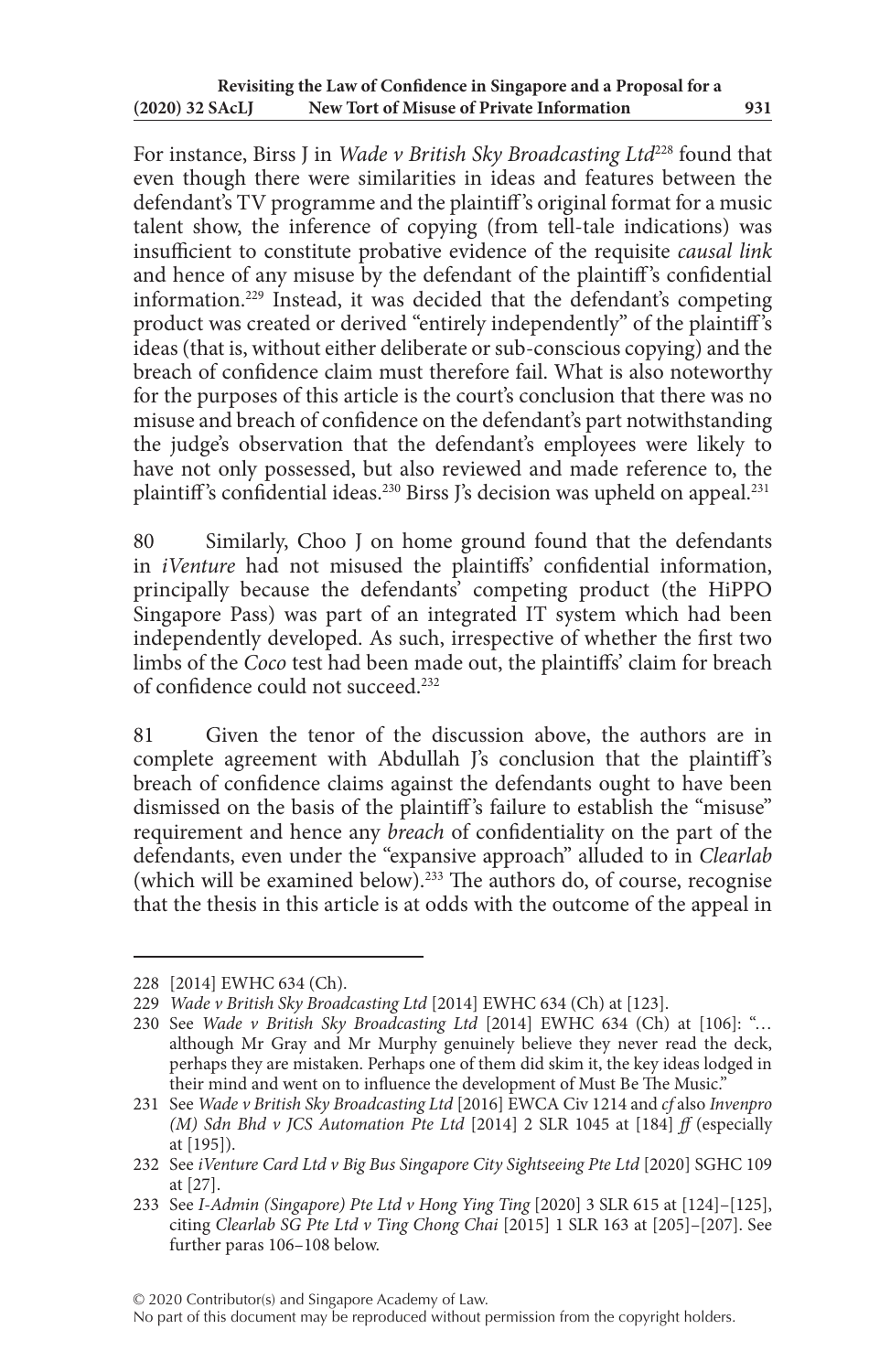*I-Admin* and to that extent, the authors would respectfully disagree with the Court of Appeal's modified approach for the breach of confidence action in Singapore.234

### *(5) A word on* Imerman

82 It appears that the Court of Appeal in *I-Admin* was rather influenced by the decision of the English Court of Appeal in *Imerman*, 235 a case that also involved the surreptitious taking of information.236 So much is clear from the Court of Appeal's reliance on *Imerman* in framing its modified approach for the breach of confidence action to redress the perceived imbalance arising from the law's failure to give adequate effect to a plaintiff's wrongful loss interest.<sup>237</sup>

83 Therefore, in line with the English court's reasoning that the mere "looking at [or examining of] documents" – which one knows to be confidential or knows the claimant can reasonably expect to be kept private – is itself a breach of confidence (or "capable of constituting an actionable wrong"),238 the Court of Appeal in *I-Admin* came to the same conclusion that the defendant's "possession and referencing" of the plaintiff's confidential materials also constituted acts in breach of confidence.<sup>239</sup> However, as explained above,<sup>240</sup> while it is arguable that a plaintiff 's *privacy* interests in information may well be compromised by the defendant's mere possession of (and "looking at") the information in question, it is rather more doubtful if the same argument can extend to an individual's *confidentiality* interests in the same. In other words, it might seem like a stretch of the imagination to suggest that the "confidential" (as opposed to the "private") character of the information contained in a secret document would have been compromised simply upon a visual examination of the document without consent.<sup>241</sup>

<sup>234</sup> As to which, see *I-Admin (Singapore) Pte Ltd v Hong Ying Ting* [2020] 1 SLR 1130 at [61].

<sup>235</sup> *Imerman v Tchenguiz* [2010] EWCA Civ 908; [2011] 2 WLR 592.

<sup>236</sup> Lord Neuberger MR described *Imerman v Tchenguiz* [2010] EWCA Civ 908; [2011] 2 WLR 592 as "an extreme case of wrongful access to confidential material" and that "[w]hat happened in this case was an invasion of privacy in an underhand way and on an indiscriminate scale": see [144].

<sup>237</sup> See *I-Admin (Singapore) Pte Ltd v Hong Ying Ting* [2020] 1 SLR 1130 at [59].

<sup>238</sup> See *Imerman v Tchenguiz* [2010] EWCA Civ 908; [2011] 2 WLR 592 at [68] and [69]. 239 *I-Admin (Singapore) Pte Ltd v Hong Ying Ting* [2020] 1 SLR 1130 at [64], and see

generally [44] and [63]–[66]. 240 See paras 59–63 above.

<sup>241</sup> With respect, the authors are unable to agree with Lord Neuberger MR when he said that "a claimant who establishes a right of confidence in certain information contained in a document should be able to restrain any threat by an unauthorised defendant to look at … the contents of the document" because "the information *(cont'd on the next page)*

No part of this document may be reproduced without permission from the copyright holders.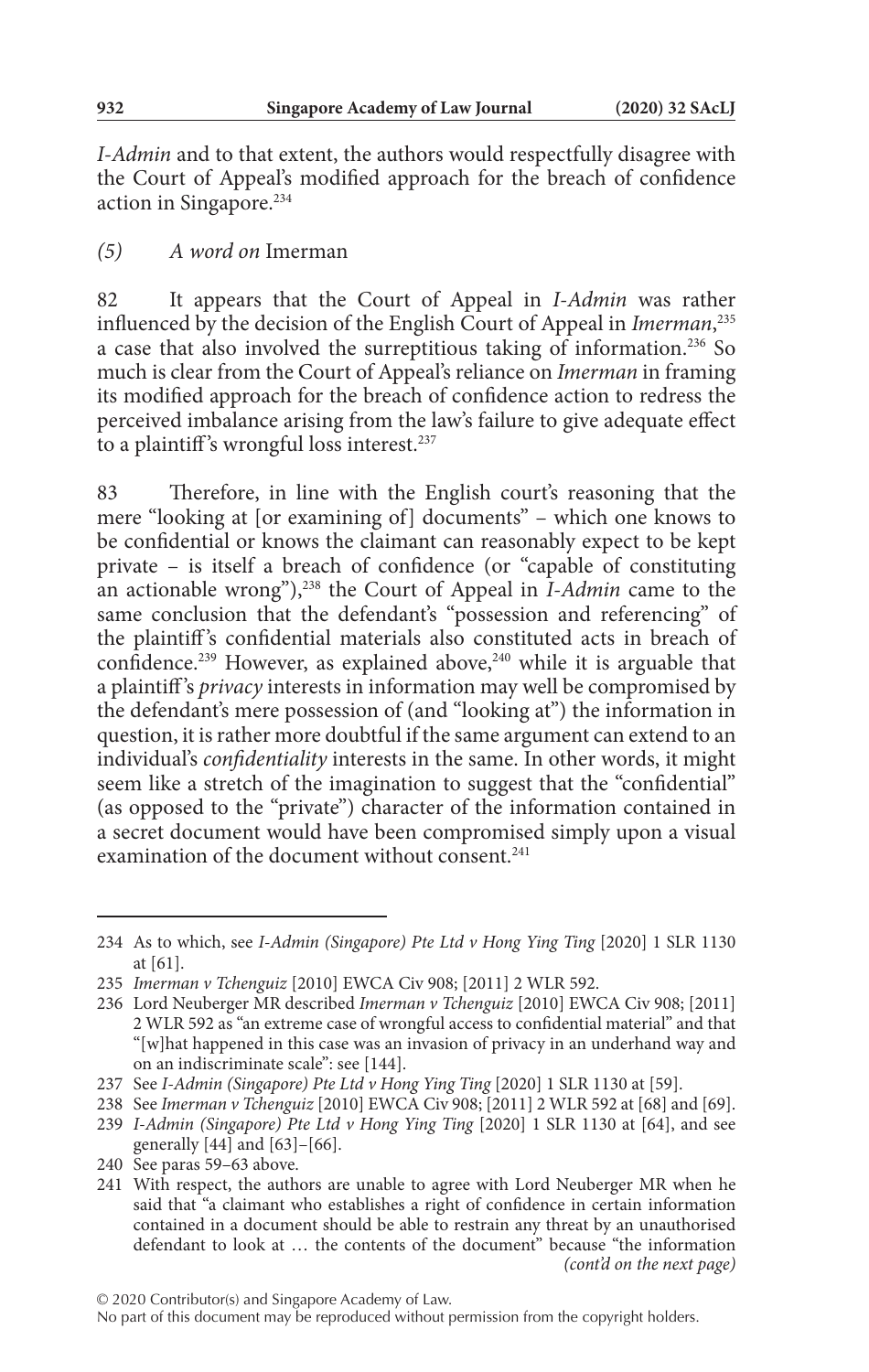84 In any event, it is submitted that the *Imerman* decision and the English court's use of the "confidence"/"confidential" nomenclature must be understood in context, as *Imerman* was a case that dealt with the defendant's surreptitious taking of *private/personal* information<sup>242</sup> (that is, information in which the claimant had a "reasonable expectation of privacy").243 This is clearly evidenced by the following *dicta* where Lord Neuberger MR (as he then was) rather unhelpfully conflated the two distinct interests, namely "confidentiality" on the one hand and informational "privacy" on the other:<sup>244</sup>

> It would seem to us to follow that intentionally obtaining such information, secretly and knowing that the claimant reasonably expects it to be *private*, is itself a breach of *confidence*. [emphasis added]

With respect, the unfortunate obfuscation of these concepts is repeated by his Lordship throughout his judgment.<sup>245</sup>

85 Indeed, it has been rightly pointed out by the learned authors of *Gurry on Breach of Confidence* that "[w]hat is confusing about *Imerman* … is that the court veered between the terminology of the 'old' and the 'new'" and the court "couched most of its reasoning in 'old-fashioned' confidence terminology with the discussion of Articles 8 and 10 being largely implicit".<sup>246</sup> In this regard, it would have been preferable for Lord Neuberger MR to have *abandoned* the language of "confidence" altogether on the facts of the case before him, as did Lord Nicholls in

- 243 *Campbell v MGN Ltd* [2004] 2 AC 457 at [21], *per* Lord Nicholls, [85], *per* Lord Hope, and [134], *per* Baroness Hale. This point was explicitly recognised by Lee Seiu Kin J in *Clearlab SG Pte Ltd v Ting Chong Chai* [2015] 1 SLR 163 at [203].
- 244 *Imerman v Tchenguiz* [2010] EWCA Civ 908; [2011] 2 WLR 592 at [68] (and *cf* also, to similar effect, Lord Woolf CJ's *dicta* in *A v B plc* [2002] EWCA Civ 337; [2003]  $QB$  195 at  $[11(ix)]$ ). With respect, this unhelpful conflation of doctrinally distinct concepts (accompanied by Lord Neuberger MR's loose and unfortunate use of the word "confidential" for what, in the authors' view, should have been the word "private") was repeated at [72]. And *cf* [77].
- 245 See, *eg*, *Imerman v Tchenguiz* [2010] EWCA Civ 908; [2011] 2 WLR 592 at [79] and [89].
- 246 See Tanya Aplin *et al*, *Gurry on Breach of Confidence The Protection of Confidential Information* (Oxford University Press, 2nd Ed, 2012) at para 7.155. The authors also noted therein that the language of "confidence" rather than "privacy" dominated Lord Neuberger MR's judgment.

will, through the unauthorised act of the defendant, either lose its confidential character, or will at least be at risk of doing so": see *Imerman v Tchenguiz* [2010] EWCA Civ 908; [2011] 2 WLR 592 at [69].

<sup>242</sup> Involving electronic copies of the claimant's e-mails and other documents (detailing his personal finances and business dealings) stored on his computer server that were likely to be used in separate divorce proceedings concerning an ex-wife's application for ancillary financial relief.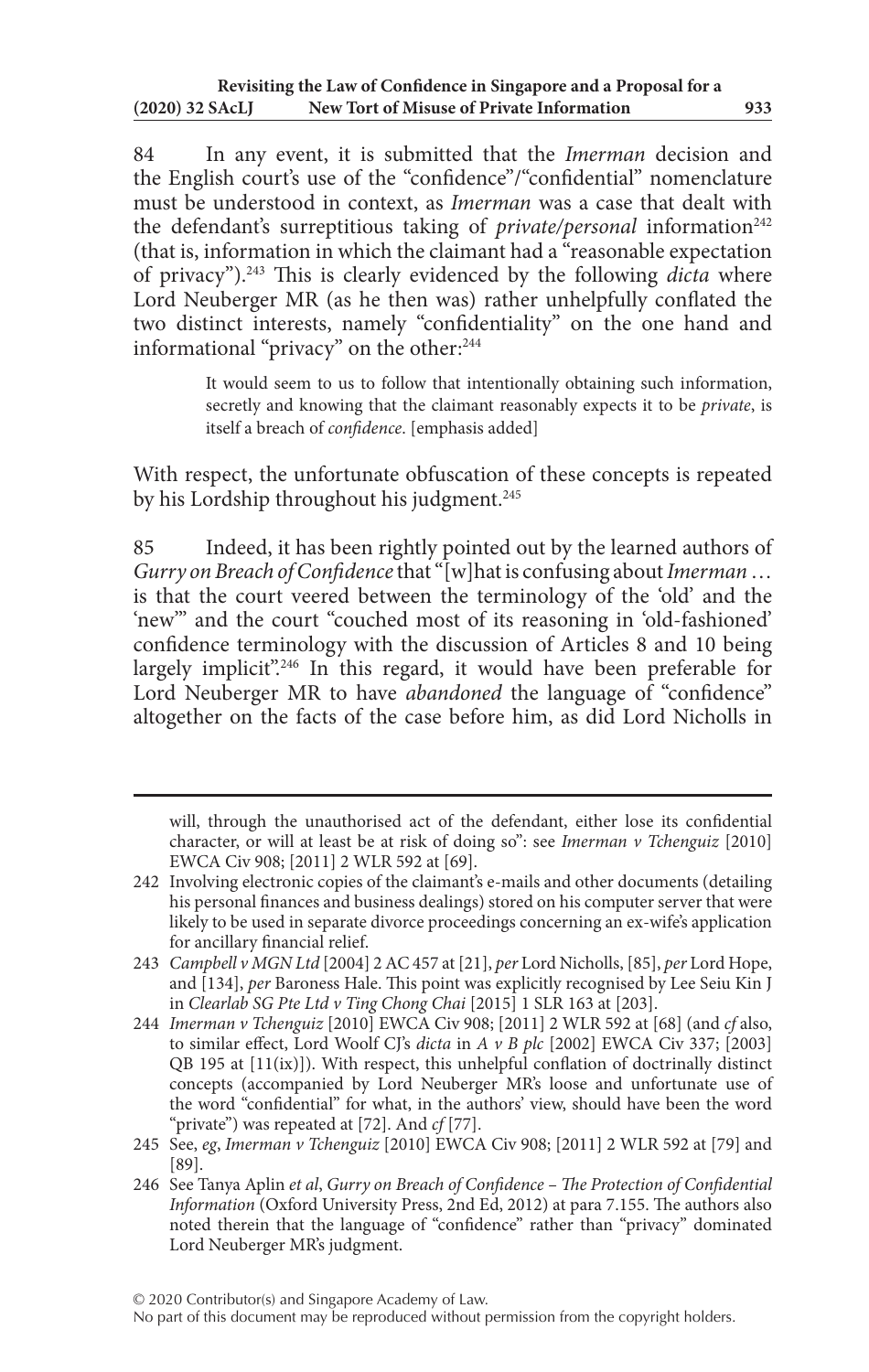*Campbell v MGN Ltd*247 ("*Campbell*") where his Lordship candidly acknowledged that:248

> … [t]he continuing use of the phrase 'duty of confidence' and the description of the information as 'confidential' is not altogether comfortable. Information about an individual's private life would not, in ordinary usage, be called 'confidential'. The more natural description today is that such information is private. The essence of the tort is better encapsulated now as misuse of private information.

86 Nevertheless, when examined in this light, it is perhaps understandable why Lord Neuberger MR in the English Court of Appeal adopted the view that mere possession and referencing of an individual's *private/personal* information – even without any evidence of misuse on the defendant's part – may be sufficient to complete the cause of action for breach of confidence and grant the claimant equitable relief (in the absence of good reason otherwise) in the English context.<sup>249</sup> This line of thinking is, in any event, consistent with the views expressed above.<sup>250</sup> However, it would not have been appropriate, in the authors' respectful view, for the Court of Appeal to have also taken the same approach on the specific facts of *I-Admin*, which did *not* concern (confidential) private/ personal information. After all, as Lord Phillips CJ stated:<sup>251</sup>

> … [i]nformation received in confidence may not be of such a nature as to engage Article 8. A trade secret [or commercial confidences in general] will not necessarily do so.

87 Be that as it may, there are two other aspects of Lord Neuberger MR's judgment that the authors would like to critique. First, as regards the relationship between the law of confidence and the contemporary protection afforded to informational privacy under English law, his Lordship was of the opinion thus:<sup>252</sup>

> However, given that the domestic law on confidentiality had already started to encompass privacy well before the 1998 Act came into force, and that, with the 1998 Act now in force, privacy is still classified as part of the confidentiality *genus*, the law should be developed and applied consistently and coherently in

<sup>247</sup> [2004] 2 AC 457.

<sup>248</sup> *Campbell v MGN Ltd* [2004] 2 AC 457 at [14].

<sup>249</sup> *Imerman v Tchenguiz* [2010] EWCA Civ 908; [2011] 2 WLR 592 ("*Imerman*") was clearly a case where an English court had to give effect to the claimant's right to privacy under Art 8 of the European Convention on Human Rights: see *Imerman* at [76]–[77] and [154].

<sup>250</sup> See paras 59–63 above.

<sup>251</sup> *Associated Newspapers Ltd v HRH Prince of Wales* [2006] EWCA Civ 1776 at [29]. The reference to Art 8 is that of the European Convention on Human Rights.

<sup>252</sup> *Imerman v Tchenguiz* [2010] EWCA Civ 908; [2011] 2 WLR 592 at [67].

<sup>© 2020</sup> Contributor(s) and Singapore Academy of Law.

No part of this document may be reproduced without permission from the copyright holders.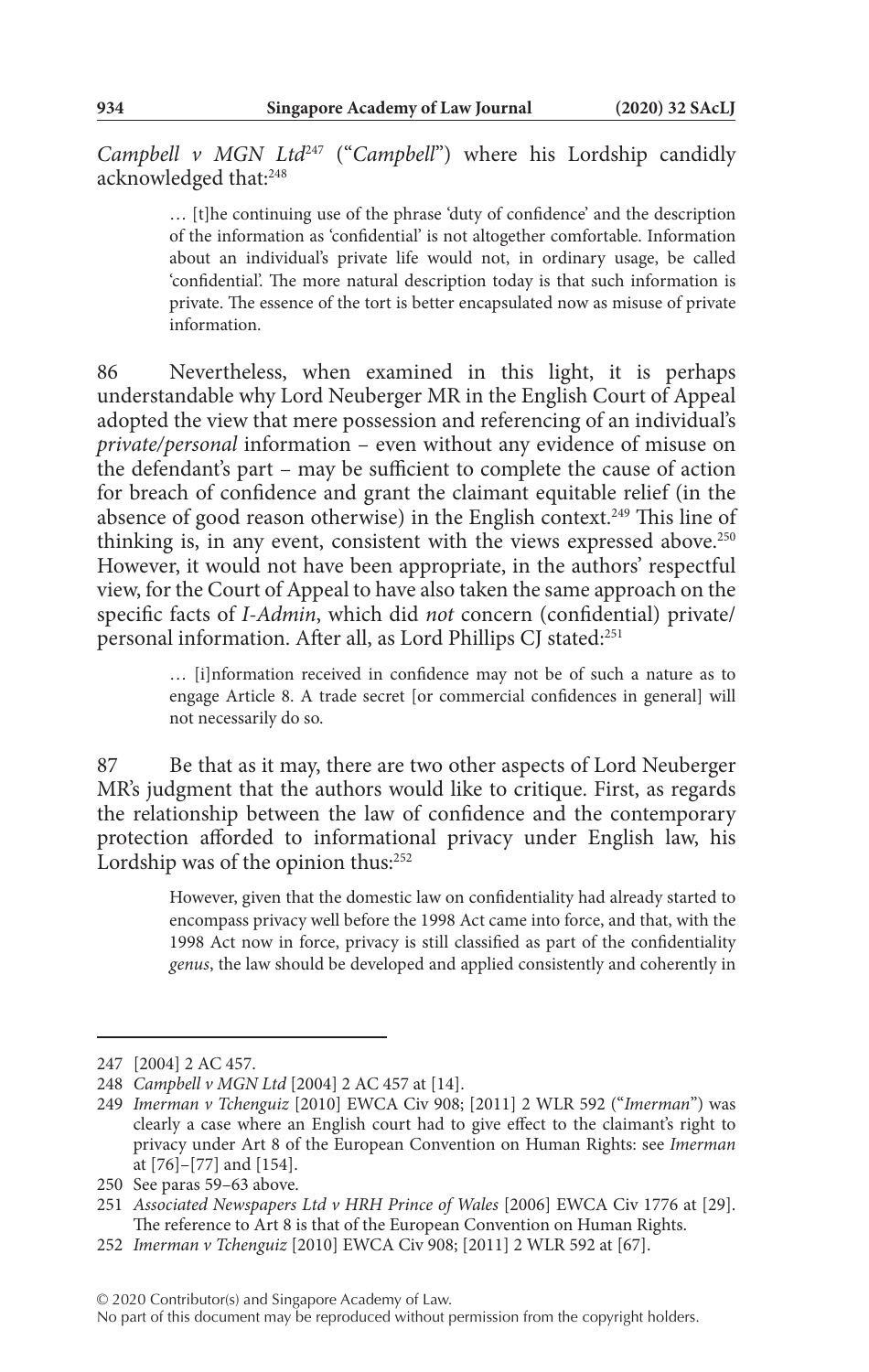*both* privacy and 'old fashioned confidence' cases, *even if they sometimes may have different features*. [emphasis in original; other emphasis added]

88 If, by these remarks, Lord Neuberger MR meant to conflate the developing law of informational privacy and the traditional law of confidence (inherently "different features" notwithstanding), the authors respectfully disagree and caution against adopting such an approach given the views expressed above on the significance of the privacyconfidentiality distinction.<sup>253</sup> Further, it appears somewhat ironic that his Lordship would have followed this line of reasoning (no doubt in the name of "consistency" and "coherence")<sup>254</sup> when, having referred to the unease in "shoe-horning" a claim based upon the tort of misuse of private information into the "old fashioned" cause of action for breach of confidence,<sup>255</sup> it was expressly pointed out in his judgment that there were "dangers" in taking this precise path.256

89 Relevantly, it also appears that Lord Neuberger MR's *dicta* – in finding it acceptable to further develop the law's protection of informational privacy under the umbrella of the "old fashioned" breach of confidence action – is out of step with judicial guidance emanating from the jurisprudence of the apex court in the UK. It is apposite to reiterate Lord Hoffmann's advice in *OBG Ltd v Allan<sup>257</sup>* that it is "necessary" to distinguish between privacy claims under Art 8 of the ECHR and "old fashioned" breach of confidence claims for breach of commercial confidences:258

> It is first necessary *to avoid being distracted by the concepts of privacy and personal information*. In recent years, English law has adapted the action for breach of confidence to provide a remedy for the unauthorized disclosure of personal information: see *Campbell v MGN Ltd* [2004] 2 AC 457. This development has been mediated by the analogy of the right to privacy conferred by article 8 of the European Convention on Human Rights and has required a balancing of that right against the right to freedom of expression conferred by article 10. *But this appeal is not concerned with the protection of privacy.* Whatever may have been the position of the Douglases, who, as I mentioned, recovered damages for an invasion of their privacy, *OK!'s* claim is to protect *commercially confidential information* and nothing more. So your Lordships need not be concerned with

# © 2020 Contributor(s) and Singapore Academy of Law.

No part of this document may be reproduced without permission from the copyright holders.

<sup>253</sup> See paras 59–70 above.

<sup>254</sup> *Imerman v Tchenguiz* [2010] EWCA Civ 908; [2011] 2 WLR 592 at [67].

<sup>255</sup> See *Douglas v Hello! Ltd (No 3)* [2005] EWCA Civ 595; [2006] QB 125 at [96], *per* Lord Phillips MR. See also [53]: "*We cannot pretend that we find it satisfactory* to be required to *shoe-horn* within the cause of action of *breach of confidence* claims for publication of unauthorised photographs of a *private* occasion" [emphasis added].

<sup>256</sup> *Imerman v Tchenguiz* [2010] EWCA Civ 908; [2011] 2 WLR 592 at [66].

<sup>257</sup> [2008] 1 AC 1. *Cf* also his Lordship's *dicta* in *Campbell v MGN Ltd* [2004] 2 AC 457 at [51]–[52].

<sup>258</sup> *OBG Ltd v Allan* [2008] 1 AC 1 at [118].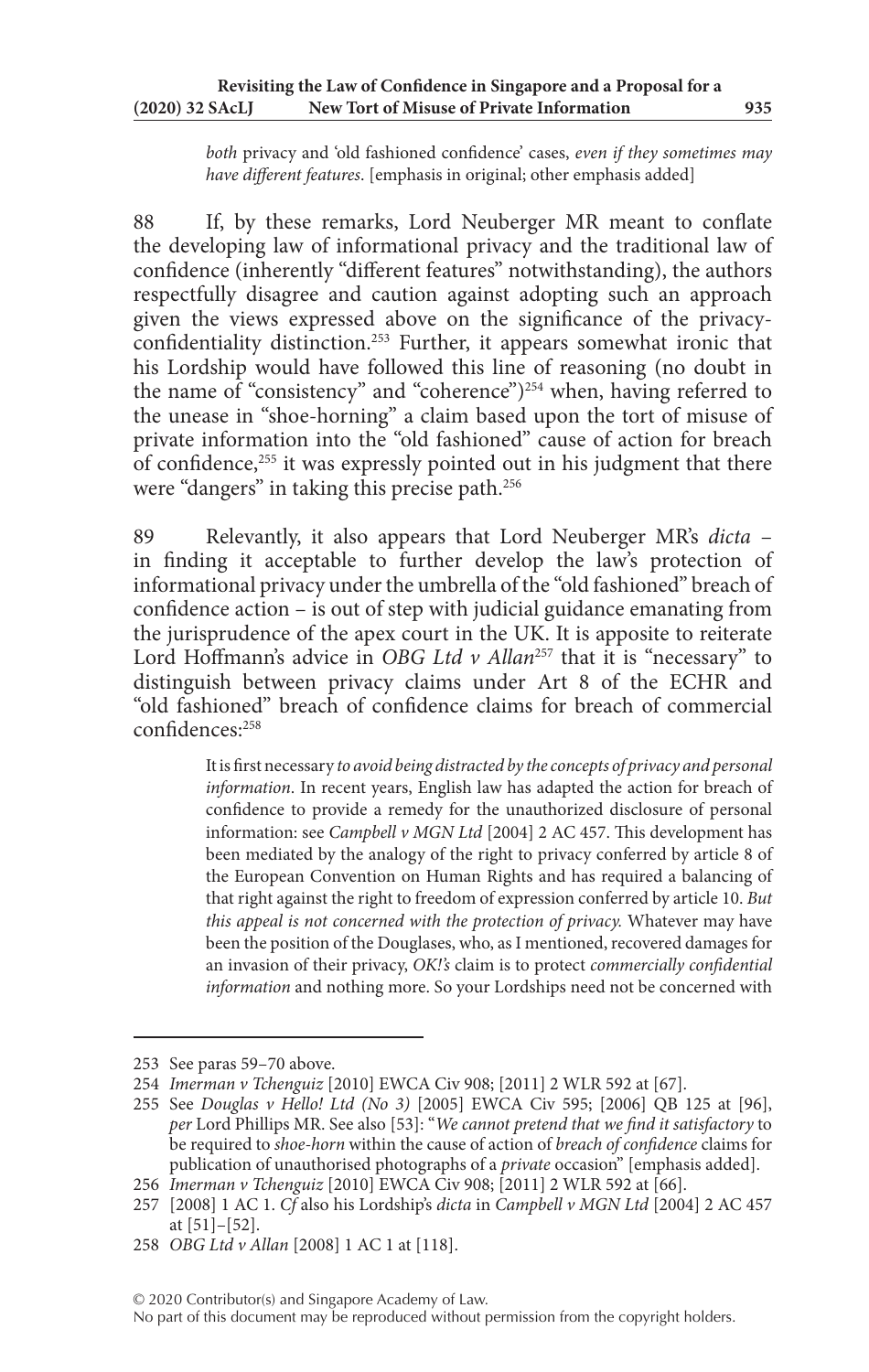Convention rights. *OK!* has *no claim to privacy under article 8* nor can it make a claim which is parasitic upon the Douglases' right to privacy. [emphasis added]

Lord Nicholls in the same case also made a similar (and equally compelling) point:259

> As the law has developed, breach of confidence, or misuse of confidential information, now covers two *distinct causes of action*, protecting two *different interests*: privacy, and secret ('confidential') information. *It is important to keep these two distinct.* In some instances information may qualify for protection both on grounds of privacy and confidentiality. In other instances information may be in the public domain, and not qualify for protection as confidential, and yet qualify for protection on the grounds of privacy. Privacy can be invaded by further publication of information or photographs already disclosed to the public. Conversely, and obviously, a trade secret may be protected as confidential information even though no question of personal privacy is involved. [emphasis added]

90 A more recent reminder of the bifurcated approach which the law of confidence in England has now adopted – to address a claimant's distinct interests in protecting informational *privacy* on the one hand and the *confidentiality* of his information on the other – can be gleaned from the following *dicta* by Briggs LJ (as he then was), with which the authors wholeheartedly agree:<sup>260</sup>

> By contrast with the law relating to *private confidences*, which has been *transformed* by the influence of the Human Rights Convention, the law relating to *mis-use of confidential information in a business context* has been well settled for very many years. The following well-known dictum of Megarry J in *Coco v A N Clark (Engineers) Limited* [1969] RPC 41, at 47 has *stood the test of time*: … [emphasis added]

91 Separately, in noting that the more contemporary incarnation of the law of confidence in England clearly recognises the action for "misuse of private information"261 as an actionable wrong, Lord Neuberger MR in *Imerman* said that this "does not mean that there has to be such misuse before a claim for breach of confidentiality can succeed".<sup>262</sup> With respect,

<sup>259</sup> *OBG Ltd v Allan* [2008] 1 AC 1 at [255], whose view of the matter was accepted as "obviously correct" by the English Court of Appeal in *Google Inc v Vidal-Hall* [2015] EWCA Civ 311 at [25]. *Cf* also his Lordship's *dicta* in *Campbell v MGN Ltd* [2004] 2 AC 457 at [14]. It appears that private/personal information may be more resilient and resistant to public exposure than in the case of confidential commercial information. See also, in this regard, *PJS v News Group Newspapers Ltd* [2016] UKSC 26; [2016] AC 1081.

<sup>260</sup> *Wade v British Sky Broadcasting Ltd* [2016] EWCA Civ 1214 at [2].

<sup>261</sup> *Campbell v MGN Ltd* [2004] 2 AC 457 at [14], *per* Lord Nicholls: "The essence of the tort is better encapsulated now as misuse of private information."

<sup>262</sup> *Imerman v Tchenguiz* [2010] EWCA Civ 908; [2011] 2 WLR 592 at [71].

No part of this document may be reproduced without permission from the copyright holders.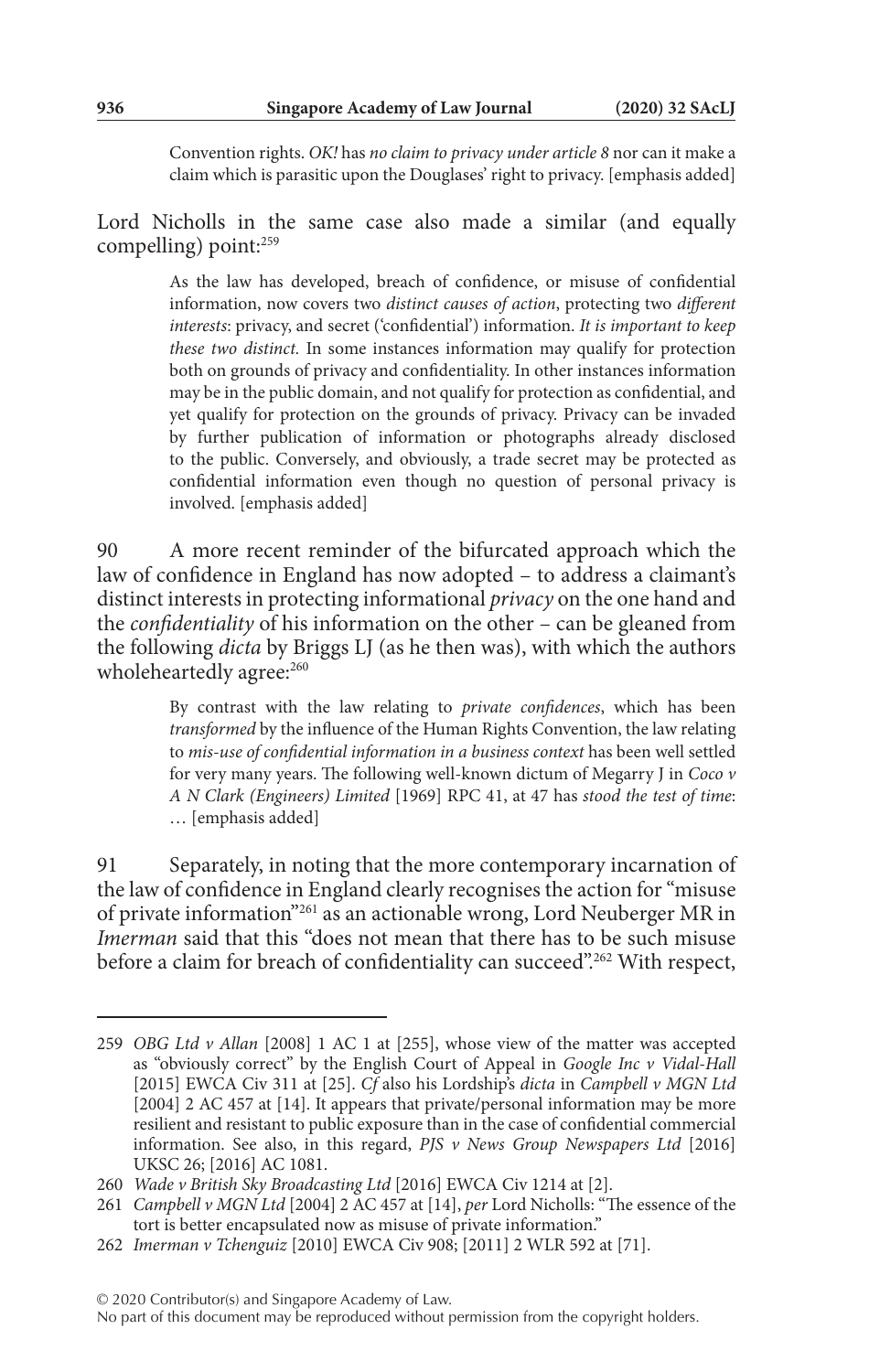the authors are somewhat sceptical of this "blanket" (and controversial) proposition *if* it is taken to mean that proof of misuse (whether actual or threatened) is *not* required under English law.263 After all, his Lordship had expressed the view that a defendant's unauthorised possession of and "looking at" the claimant's protected information – even if the defendant "did not intend to reveal the contents to any third party" – was sufficient to infringe the claimant's rights in confidence/privacy (because "there would be a *risk* of the information getting out") [emphasis added].<sup>264</sup> It is observed, parenthetically, that this "blanket" proposition appears to have influenced the Court of Appeal's deliberations for modifying the approach that should be taken in relation to breach of confidence claims in Singapore.<sup>265</sup>

92 The decision of the House of Lords in *Campbell* has traditionally been recognised to have extended the "old fashioned" breach of confidence action to embrace and give full effect to Art 8 of the ECHR in English law. However, it must be emphasised that the *Campbell* decision is *not* clear authority for the proposition that misuse on the part of the defendant is not a necessary ingredient in establishing the tort of misuse of private information. This is because there was ample evidence of *actual* misuse in that case – which, it is noted, is typical of cases involving the surreptitious taking of information – due to the unauthorised publication by the *Daily Mirror* of various pieces of information in which the claimant (Naomi Campbell) had a reasonable expectation of privacy.<sup>266</sup>

93 On facts that were largely similar to *Imerman*, the case of *White v Withers LLP*267 concerned, *inter alia*, the state of English law on misuse of private information (or the invasion of informational privacy). Crucially, for the purposes of this article, there was no evidence that the defendant

266 See *Campbell v MGN Ltd* [2004] 2 AC 457 at [15].

<sup>263</sup> Presumably under *both* the "old" and "new" law, given the authors' interpretation of Lord Neuberger MR's enigmatic observation as follows: "The fact that misuse of private information has … 'become recognised over the last few years as a wrong actionable in English law' does not mean that there has to be such misuse before a claim for breach of confidentiality [informational privacy?] can succeed, unless that was the position before the Human Rights Act 1998 came into force, which it was not": *Imerman v Tchenguiz* [2010] EWCA Civ 908; [2011] 2 WLR 592 at [71]. See also *ANB v ANC* [2015] 5 SLR 522 at [19]: "Further, with respect to the third [*Coco*] element, it was held in *Imerman* (at [71]) that there was no need to prove that there had been a misuse of the information for the claim to succeed (although this holding *purported to apply* to 'old fashioned breach of confidence' cases as well)." [emphasis added]

<sup>264</sup> See *Imerman v Tchenguiz* [2010] EWCA Civ 908; [2011] 2 WLR 592 at [72].

<sup>265</sup> See *I-Admin (Singapore) Pte Ltd v Hong Ying Ting* [2020] 1 SLR 1130 at [59], where the Court of Appeal observed that the court in *Imerman v Tchenguiz* [2010] EWCA Civ 908; [2011] 2 WLR 592 had "relaxed the prerequisite of use and detriment".

<sup>267</sup> [2008] EWHC 2821 (QB).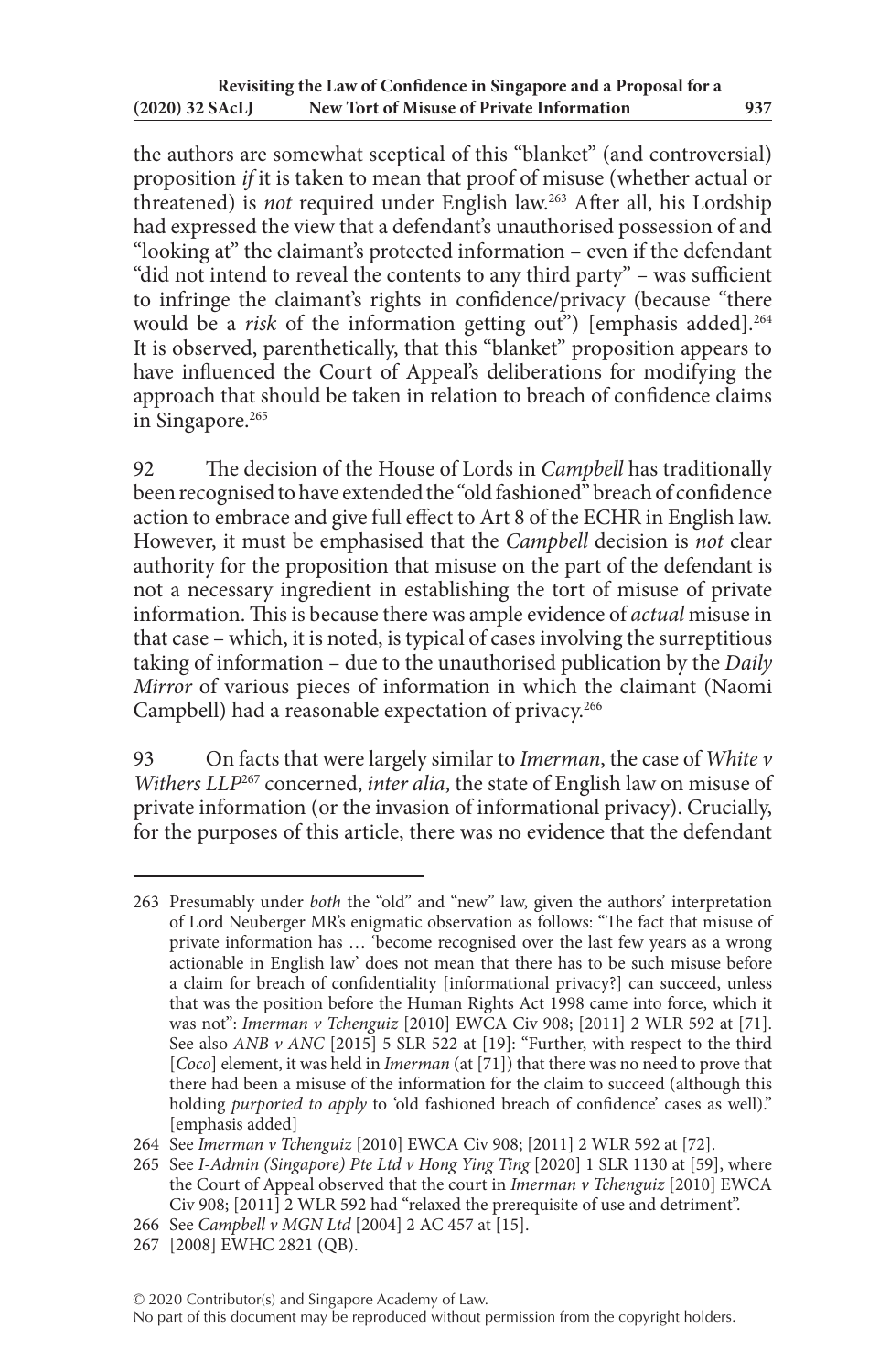firm of solicitors had disclosed any private information to third parties or that there was any *threat* or intention to do so in the future.<sup>268</sup> The claimant therefore did not seek an injunction to prevent onward disclosure of such information. Nevertheless, counsel for the defendant made the following submissions:<sup>269</sup>

> … that the mere *receipt* of documents by the solicitors from their client, and their continued *retention* in connection with the matrimonial proceedings, simply cannot give rise to a cause of action. Nor could the fact that such documents had been *read* and *noted* in connection with the litigation. [emphasis added]

Agreeing, Eady J in the English High Court held that there was no relevant "misuse" – which, in the authors' view, can be interpreted to mean both *actual* as well as *threatened* misuse – of any information on the part of the defendant solicitors to give rise to a cause of action for misuse of private information.270 Eady J's decision to strike out the claimant's action was upheld on appeal, where Ward LJ recorded his *obiter* concurrence with the trial judge's reasoning as follows:<sup>271</sup>

> Mrs White's communication of [the claimant's] confidential/private information to her solicitors [the defendant] for their use in the litigation could *never* be characterised as *misuse* of it. [emphasis added]

The English Court of Appeal accordingly ruled that "Eady J was quite right to dismiss the claim relating to the misuse of confidential or private information".272 This must necessarily suggest, contrary to Lord Neuberger MR's "blanket" proposition noted above,<sup>273</sup> that the "misuse" requirement is very much alive and well in the *corpus* of English law on breach of confidence and misuse of private information, however the cause of action is labelled and pleaded.

94 The reasoning of Eady J and Ward LJ appear to be at odds with that of Lord Neuberger MR in *Imerman*, who sought to confine Eady J's holding – in relation to the absence of any misuse (actual/threatened) by the defendant – to the specific facts of that case (that is, "as applying only to the receipt of documents by solicitors from their client").274 For the purposes of this article, what is notable about these contrasting decisions on largely

<sup>268</sup> Indeed, such information as the defendant firm of solicitors had been given was received, read/noted and retained by them *purely* for use in connection with matrimonial court proceedings and the protection of their client's interest in that context.

<sup>269</sup> *White v Withers LLP* [2008] EWHC 2821 (QB) at [8].

<sup>270</sup> See *White v Withers LLP* [2008] EWHC 2821 (QB) at [16].

<sup>271</sup> *White v Withers LLP* [2009] EWCA Civ 1122 at [23].

<sup>272</sup> *White v Withers LLP* [2009] EWCA Civ 1122 at [68].

<sup>273</sup> See para 91 above.

<sup>274</sup> See *Imerman v Tchenguiz* [2010] EWCA Civ 908; [2011] 2 WLR 592 at [70].

No part of this document may be reproduced without permission from the copyright holders.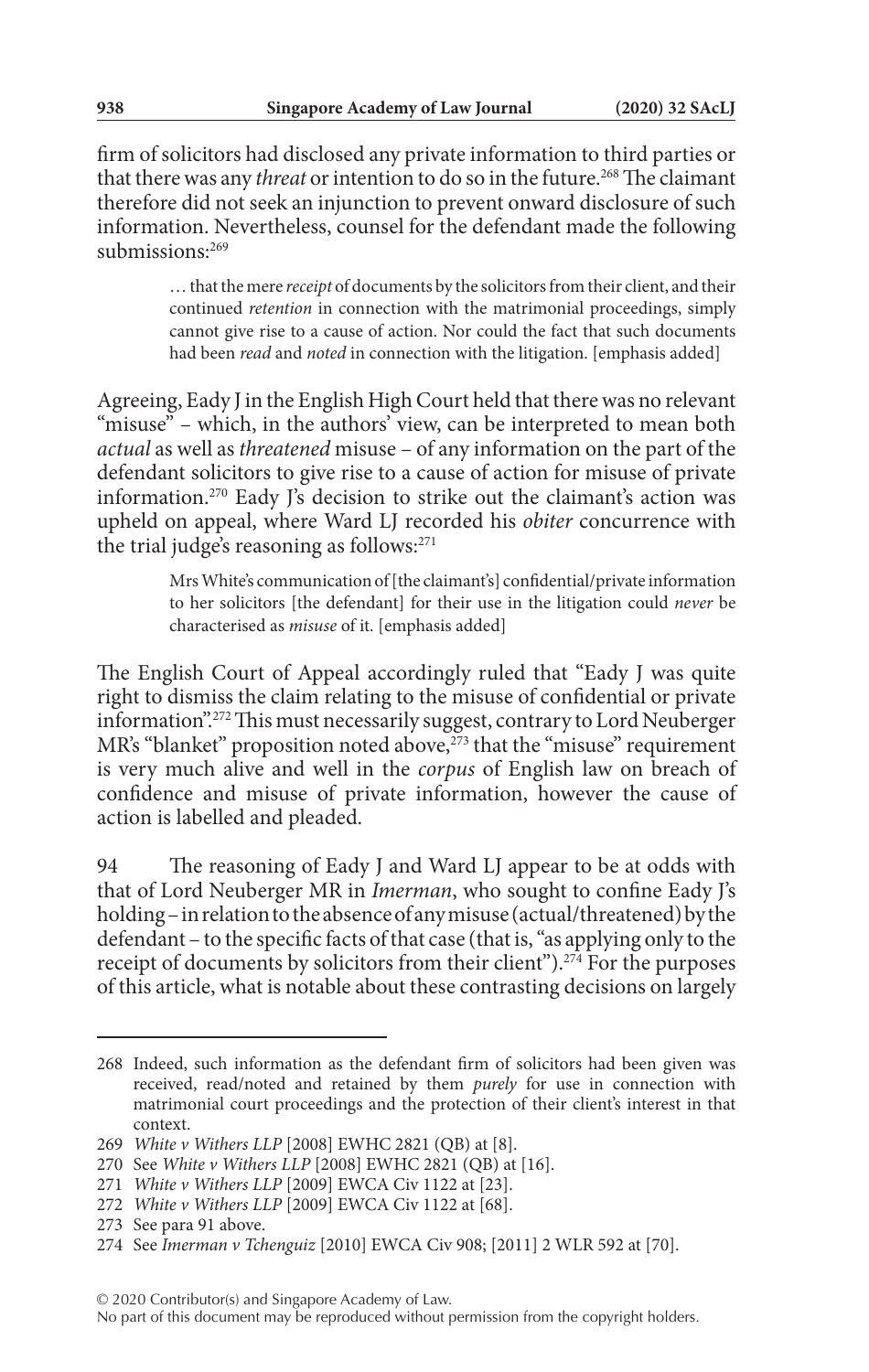similar facts is this – whereas Lord Neuberger MR was of the view that just because "the defendant did not intend to reveal the contents to any third party [did not mean that this] would not meet the claimant's concern [of a breach of confidentiality/privacy]",275 the fact that the defendant had not disclosed any private information to third parties and that there was no threat or intention to do so in the future proved entirely *fatal* to the claimant's action for misuse of private information in the *White v Withers LLP* litigation.<sup>276</sup> The authors further observe, in respectful disagreement with Lord Neuberger MR, that there is no indication whatsoever in both sets of judgments in *White v Withers LLP* that the "misuse" requirement in the English law of confidence (as extended to protect against the misuse of private information) ought to be confined *only* to situations that involve "the receipt of [confidential/private] documents by solicitors from their client".277 It is also in this context that the authors disagree with Lord Neuberger MR's "blanket" proposition that proof of misuse is *not* required under the "old" (or traditional) as well as "new" (or extended) action for breach of confidence in England.278

95 Finally, a brief survey of English case law on claims for breach of informational privacy under Art 8 of the ECHR reveals that a defendant's mere access to, or acquisition, possession or referencing of, the claimant's private/personal information may not suffice to constitute "misuse" of the information in question. For instance, Lord Woolf CJ said that "[w]hether a duty of confidence does exist which courts can protect … will depend on all the circumstances of the relationship between the parties at the time of the *threatened or actual breach* of the alleged duty of confidence" [emphasis added].<sup>279</sup> Similarly, Lord Phillips CJ was of the view that:<sup>280</sup>

> … [w]hether a publication, or *threatened publication*, involves a breach of a relationship of confidence, an interference with privacy or *both*, it is necessary to consider whether these matters justify the interference with Article 10 rights that will be involved if the publication is made the subject of a judicial sanction. [emphasis added]

Such *dicta* may therefore suggest that some form of "misuse" on the part of the defendant – either actual or at least threatened misuse, and certainly going beyond a mere "*risk* of the information getting out"  $[emphasis added]^{281}$  – might still be necessary to complete the cause of

<sup>275</sup> See *Imerman v Tchenguiz* [2010] EWCA Civ 908; [2011] 2 WLR 592 at [72].

<sup>276</sup> *White v Withers LLP* [2008] EWHC 2821 (QB); *White v Withers LLP* [2009] EWCA Civ 1122.

<sup>277</sup> See *Imerman v Tchenguiz* [2010] EWCA Civ 908; [2011] 2 WLR 592 at [70].

<sup>278</sup> See *Imerman v Tchenguiz* [2010] EWCA Civ 908; [2011] 2 WLR 592 at [71].

<sup>279</sup> *A v B plc* [2002] EWCA Civ 337; [2003] QB 195 at [11(ix)].

<sup>280</sup> *Associated Newspapers Ltd v HRH Prince of Wales* [2006] EWCA Civ 1776 at [65].

<sup>281</sup> *Imerman v Tchenguiz* [2010] EWCA Civ 908; [2011] 2 WLR 592 at [72].

No part of this document may be reproduced without permission from the copyright holders.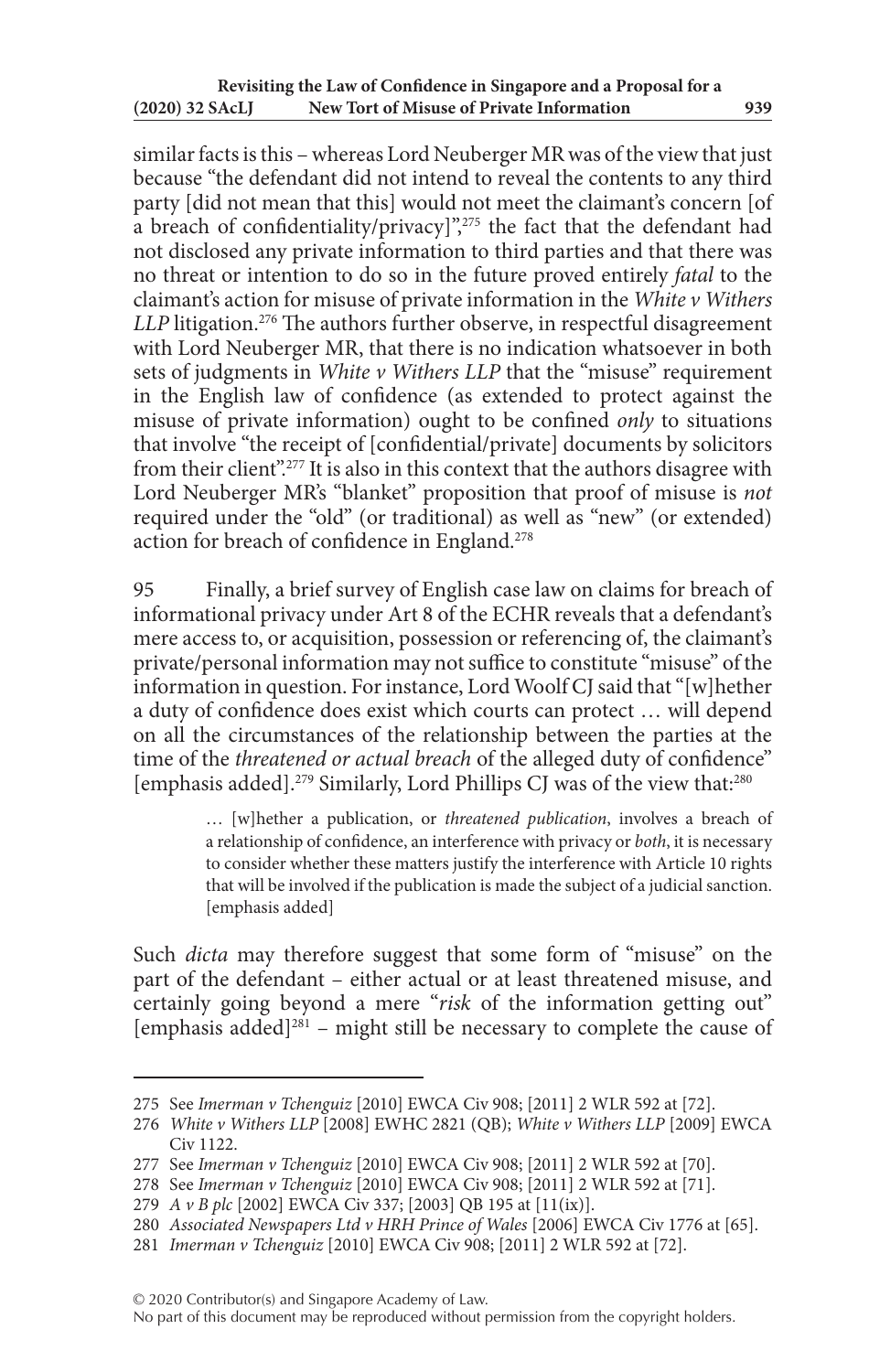action for breach of confidence/misuse of private information in the English context. For all these reasons, it remains doubtful (contrary to what Lord Neuberger MR had articulated in *Imerman*)<sup>282</sup> that the notion of misuse has been categorically rendered redundant by contemporary developments in the breach of confidence landscape in England.

## *(6) Coda on the requirement of "misuse"*

96 Arising from the privacy-confidentiality distinction which has been carefully studied above,<sup>283</sup> the authors remain of the view that the element of "misuse" enshrined in the third *Coco* requirement – and the accompanying wrongful gain interest of the plaintiff – should continue to have a meaningful role to play in the analytical framework for the breach of confidence action. It has been explained that this is principally because it is information that is "confidential" in nature (and not *per se* "private/ personal") that the "old fashioned" cause of action seeks to protect.

97 There is also another justification for the misuse requirement that is particularly pertinent to breach of confidence disputes in the commercial context. Where commercially valuable information or information of a commercially exploitable character is the subject of the dispute in question, the misuse requirement serves as a meaningful *policy lever*: to distinguish between instances of *fair competition* (where the defendant has accessed and retained the plaintiff's confidential information - for instance, in his head/memory because of his former employment – or has received confidential information as a consequence of a prior working relationship with the plaintiff but does not, and has no intention to, misuse such information (referencing and reviewing notwithstanding) in a competing business and/or to produce competing products) and instances of *unfair competition* (where the defendant has clearly taken "unfair advantage" of the plaintiff 's confidential information by using it – in a competing business and/or for purposes thereof – as a "springboard" to gain an unfair head-start over other trade competitors).284 As a matter of policy, liability for breach of confidence should only arise in the latter scenario where there is at least some tangible evidence of harm or damage suffered by the plaintiff (or, in the alternative, of the defendant having

<sup>282</sup> See *Imerman v Tchenguiz* [2010] EWCA Civ 908; [2011] 2 WLR 592 at [71].

<sup>283</sup> See paras 57–76 above.

<sup>284</sup> See generally *Morison v Moat* (1851) 68 ER 492; *Saltman Engineering Co Ltd v Campbell Engineering Co Ltd* (1948) 65 RPC 203; *Terrapin Ltd v Builders' Supply Co (Hayes) Ltd* [1967] RPC 375; *Seager v Copydex Ltd* [1967] 1 WLR 923; *Tang Siew Choy v Certact Pte Ltd* [1993] 1 SLR(R) 835; *Force India Formula One Team Ltd v 1 Malaysia Racing Team Sdn Bhd* [2012] EWHC 616 (Ch); [2012] RPC 29 (especially at [267]–[268]); *Clearlab SG Pte Ltd v Ting Chong Chai* [2015] 1 SLR 163; and *Adinop Co Ltd v Rovithai Ltd* [2019] 2 SLR 808.

No part of this document may be reproduced without permission from the copyright holders.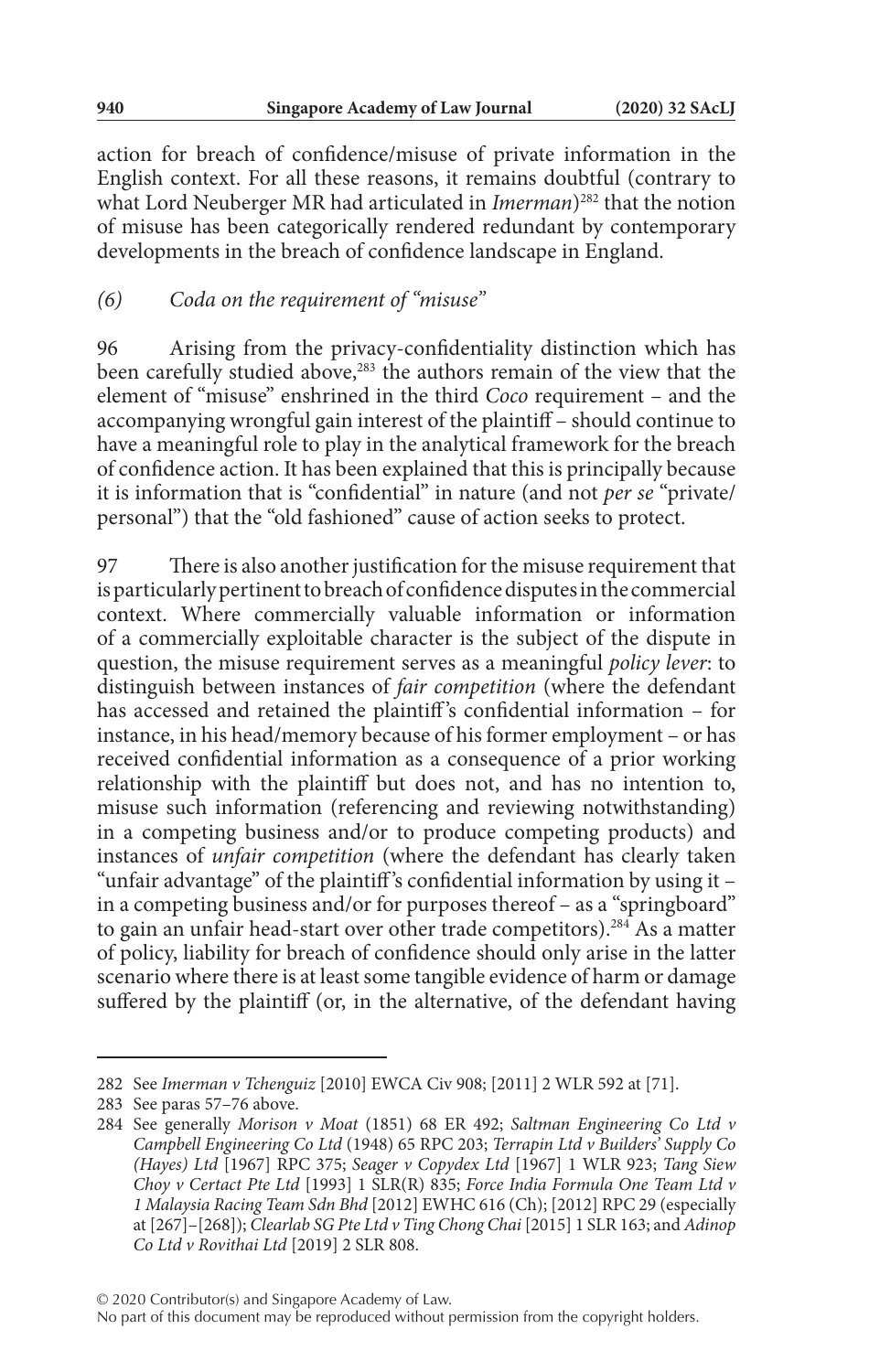wrongfully gained/benefited in some way at the plaintiff 's expense). The authors would argue that where unfair competition is made out, there is likely to be some measure of harm to the economic value of the plaintiff's commercial confidence – for instance, because the defendant has made an unauthorised use of the plaintiff's confidential information "without paying a reasonable sum for it".<sup>285</sup>

98 It is also in the context of the defendant's misuse of confidential information (and, on certain facts, resulting unfair competition) that the protection of the plaintiff 's wrongful gain interest through the action for breach of confidence would be triggered. For it is only when misuse on the part of the defendant is established that the plaintiff 's wrongful gain interest can be meaningfully engaged and compromised – such as when the defendant has wrongfully gained/profited from the unauthorised use or disclosure of the confidential information at the plaintiff 's expense. To the extent that the Court of Appeal's modified approach (and its triggering of the presumption of breach of confidence after the plaintiff 's wrongful loss interest has been engaged) does not leave any room for a court's consideration of the misuse requirement and hence the plaintiff 's wrongful gain interest, the authors respectfully disagree with its adoption for breach of confidence claims in Singapore.

# *D. Breach of confidence actions in Singapore: A suggested way forward*

99 For "old fashioned" breach of confidence actions in Singapore, the authors respectfully suggest retaining the three-element analytical framework famously set out in *Coco* – but in a modified fashion.<sup>286</sup> In the authors' view, the long-standing *Coco* test for breach of confidence is attractive from the doctrinal and policy perspectives because it embraces a balanced approach in protecting, at the appropriate stages of the test, both the wrongful loss and wrongful gain interests of the plaintiff.<sup>287</sup>

100 It may be thought that the recent *I-Admin (CA)* decision stands in the way of this proposal but the authors argue otherwise. Curiously, up until three days before judgment in *I-Admin (CA)* was handed down by Sundaresh Menon CJ, the test in *Coco* was still good law in Singapore

No part of this document may be reproduced without permission from the copyright holders.

<sup>285</sup> *Coco v A N Clark (Engineers) Ltd* [1969] RPC 41 at 50.

<sup>286</sup> Explained at paras 111–118 below.

<sup>287</sup> Whereas the second *Coco* requirement serves the purpose of protecting a plaintiff 's wrongful loss interest, the misuse requirement is principally concerned with protecting his wrongful gain interest. The authors therefore take the view that because the *Coco* framework pays due regard to the plaintiff 's wrongful loss interest without undermining the protection of his wrongful gain interest, it best accords with equity and fairness to both plaintiff and defendant.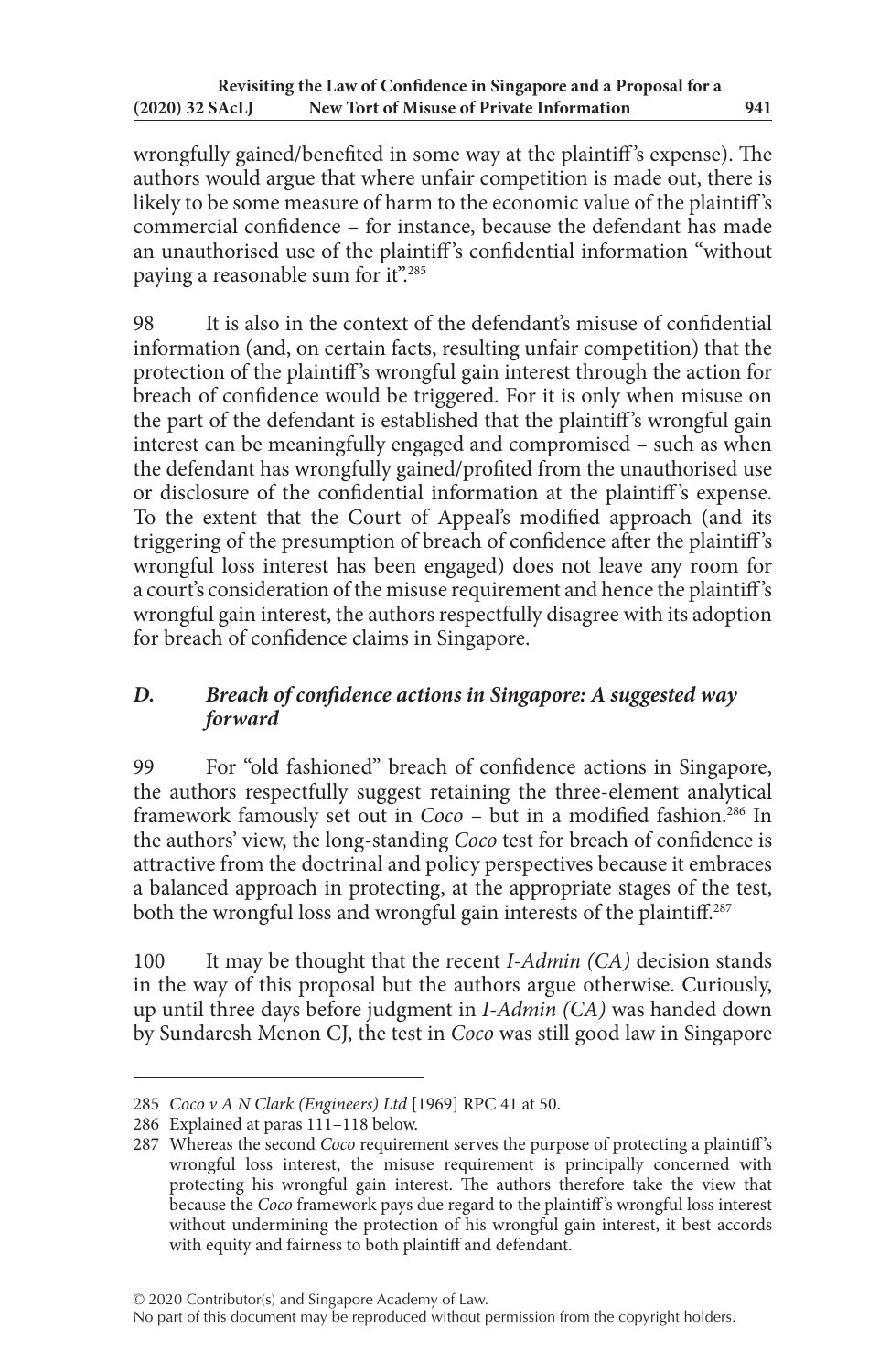and usefully adopted/endorsed (albeit with modification) by a similarly constituted Court of Appeal in *LVM Law Chambers LLC v Wan Hoe Keet*288 ("*LVM (CA)*") with Andrew Phang Boon Leong JA delivering the court's judgment.289 It is observed at the outset that (a) the court in *LVM (CA)*, in embracing a modified *Coco* test, did not refer to the thenimpending *I-Admin (CA)* decision; and (b) *I-Admin (CA)* did not at all cite the earlier decision and, more importantly, expressly overrule the application of the *Coco* framework – against the *acknowledged* backdrop of its very recent endorsement by the same court just three days earlier – to future breach of confidence actions in Singapore. Further, there is no indication in either case that their guidance on and application of the law of confidence ought only to be confined to the specific facts of each case – with the earlier decision on lawyer–client confidentiality and *I-Admin (CA)* concerning a breach of confidence dispute "arising out of erstwhile employer-employee relationships".<sup>290</sup> For these reasons, the authors are of the respectful view that a future Court of Appeal, in an appropriate case coming before it, has every opportunity to revisit its decision in *I-Admin (CA)* and seriously consider (and hopefully endorse) this proposal, which will now be discussed.

### *(1) Why modify the third* Coco *requirement?*

101 In the authors' view, in line with conventional wisdom and also the views expressed in *LVM (CA)*, 291 the legal burden of proof must remain on the plaintiff throughout to establish all three elements of the *Coco* test on a balance of probabilities. Indeed, "mere assertions or vague generalisations" of confidentiality would be insufficient to discharge this burden of proof.<sup>292</sup> However, the authors do recognise the necessity for a clarification and modification of the third limb of the test – namely, "there must be an unauthorised use of the information to the detriment of the person communicating it<sup> $"293$ </sup> – so as to (a) correct the misperception that proof of *actual* misuse of confidential information on the part of the defendant is required; and (b) jettison the additional requirement of "detriment" to the plaintiff, respectively.

<sup>288</sup> [2020] 1 SLR 1083. *Cf* also the reasoning in and outcome of this case with *White v Withers LLP* [2008] EWHC 2821 (QB) and *White v Withers LLP* [2009] EWCA Civ 1122.

<sup>289</sup> The only difference in the constitution of the Court of Appeal is that Quentin Loh J sat in *I-Admin (Singapore) Pte Ltd v Hong Ying Ting* [2020] 1 SLR 1130 whereas it was Judith Prakash JA who presided alongside the other two members of the apex court in the other appeal.

<sup>290</sup> *I-Admin (Singapore) Pte Ltd v Hong Ying Ting* [2020] 1 SLR 1130 at [3].

<sup>291</sup> See *LVM Law Chambers LLC v Wan Hoe Keet* [2020] 1 SLR 1083 at [23] *ff*.

<sup>292</sup> See *LVM Law Chambers LLC v Wan Hoe Keet* [2020] 1 SLR 1083 at [18] and [23].

<sup>293</sup> *Coco v A N Clark (Engineers) Ltd* [1969] RPC 41 at 48.

<sup>© 2020</sup> Contributor(s) and Singapore Academy of Law.

No part of this document may be reproduced without permission from the copyright holders.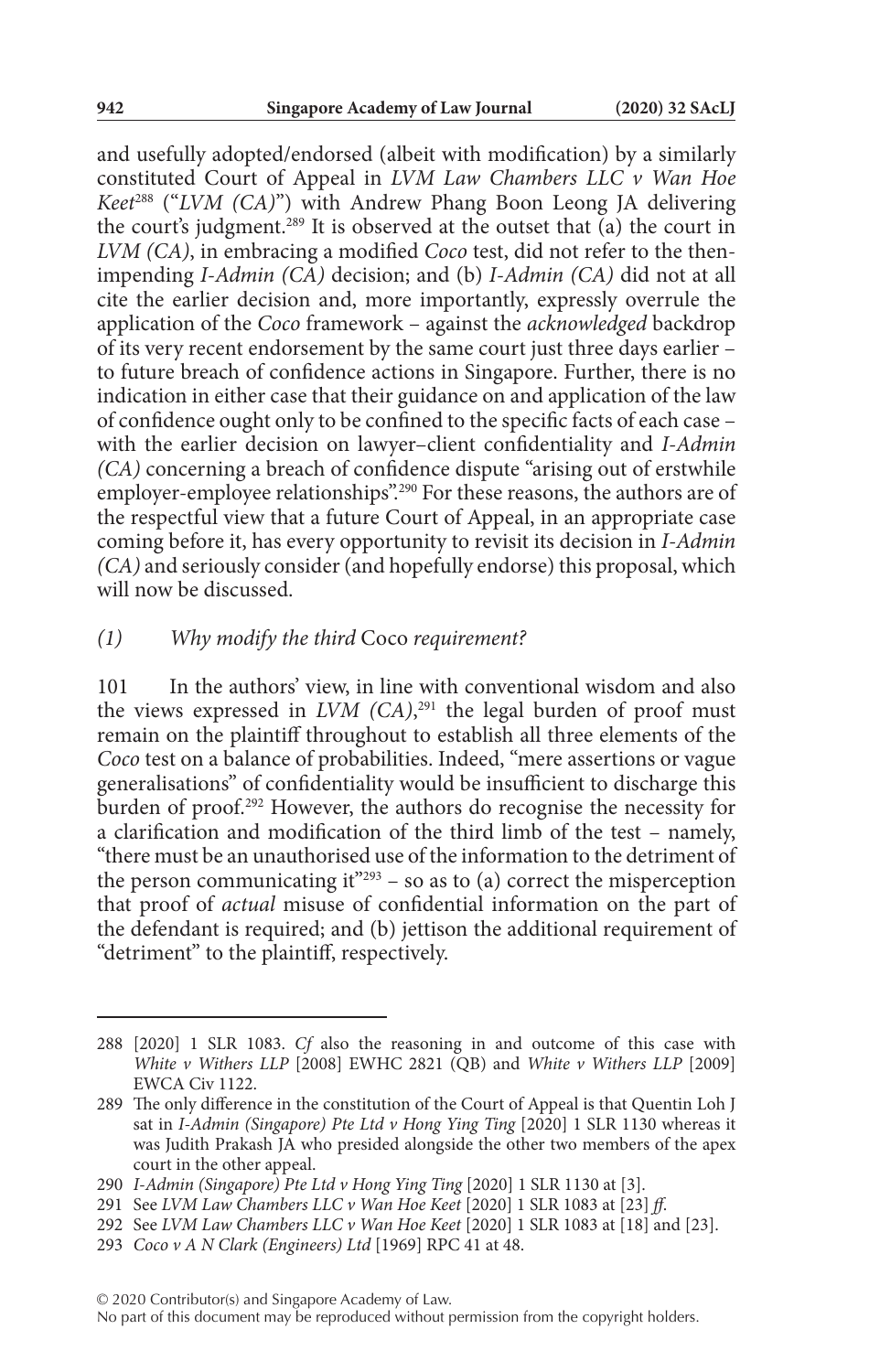102 With regard to "detriment", in laying down the third requirement for the breach of confidence action, it is true that Megarry  $\overline{J}$  spoke of an unauthorised use of confidential information to the "detriment" of the confider (plaintiff). Nevertheless, it is clear that the judge was equivocal as to the need for such a requirement – after citing the example of an abuse of confidential information which shows the plaintiff "in a favourable light but gravely injures some relation or friend of his whom he wishes to protect" $294$  – and ultimately decided to leave the question open. Similarly, Lord Goff in *Attorney-General v Guardian Newspapers Ltd (No 2)* also decided to "keep open the question whether detriment to the plaintiff is an essential ingredient of an action for breach of confidence",<sup>295</sup> although Lord Griffiths was of the opinion that "detriment, or potential detriment to the confider, is an element that must be established before a private individual is entitled to the remedy [of an injunction]".296 Over in Australia (where it appears that the position remains open), Gummow J in *Smith Kline & French Laboratories (Australia) Ltd v Secretary, Department of Community Services and Health*<sup>297</sup> was of the view thus:<sup>298</sup>

> The obligation of conscience is to respect the confidence, *not merely to refrain from causing detriment to the plaintiff*. The plaintiff comes to equity to vindicate his right to observance of the obligation, not necessarily to recover loss or to restrain infliction of apprehended loss. [emphasis added]

103 In the local case of *Vestwin Trading Pte Ltd v Obegi Melissa*, 299 Andrew Ang J in the High Court cited an example that was raised in academic commentary to illustrate why detriment may not always be necessary in breach of confidence scenarios: 300

> [O]ne situation (where detriment is not required) may be between a doctor and a celebrity patient suffering from AIDS. The authors opine that any intimate

<sup>294</sup> *Coco v A N Clark (Engineers) Ltd* [1969] RPC 41 at 48. *Cf Prince Albert v Strange* (1849) 2 De G & SM 293 at 312: "Everyone, however, has a right, I apprehend, to say that the produce of his private hours is not more liable to publication without his consent, because the publication must be *creditable or advantageous* to him, than it would be in *opposite* circumstances" [emphasis added].

<sup>295</sup> *Attorney-General v Guardian Newspapers Ltd (No 2)* [1990] 1 AC 109 at 281–282. Similar views were expressed by Lord Keith in *Attorney-General v Guardian Newspapers Ltd (No 2)* [1990] 1 AC 109 at 256.

<sup>296</sup> See *Attorney-General v Guardian Newspapers Ltd (No 2)* [1990] 1 AC 109 at 270.

<sup>297</sup> (1990) 17 IPR 545.

<sup>298</sup> *Smith Kline & French Laboratories (Australia) Ltd v Secretary, Department of Community Services and Health* (1990) 17 IPR 545 at 584.

<sup>299</sup> [2006] 3 SLR(R) 573.

<sup>300</sup> *Vestwin Trading Pte Ltd v Obegi Melissa* [2006] 3 SLR(R) 573 at [73], citing Roger G Toulson & Charles M Phipps, *Confidentiality* (Sweet & Maxwell, 1996) at p 72. Andrew Ang J went on to say (at [75]): "The circumstances of the case before me are such that to insist upon proof of detriment will send a wrong signal encouraging vigilantism."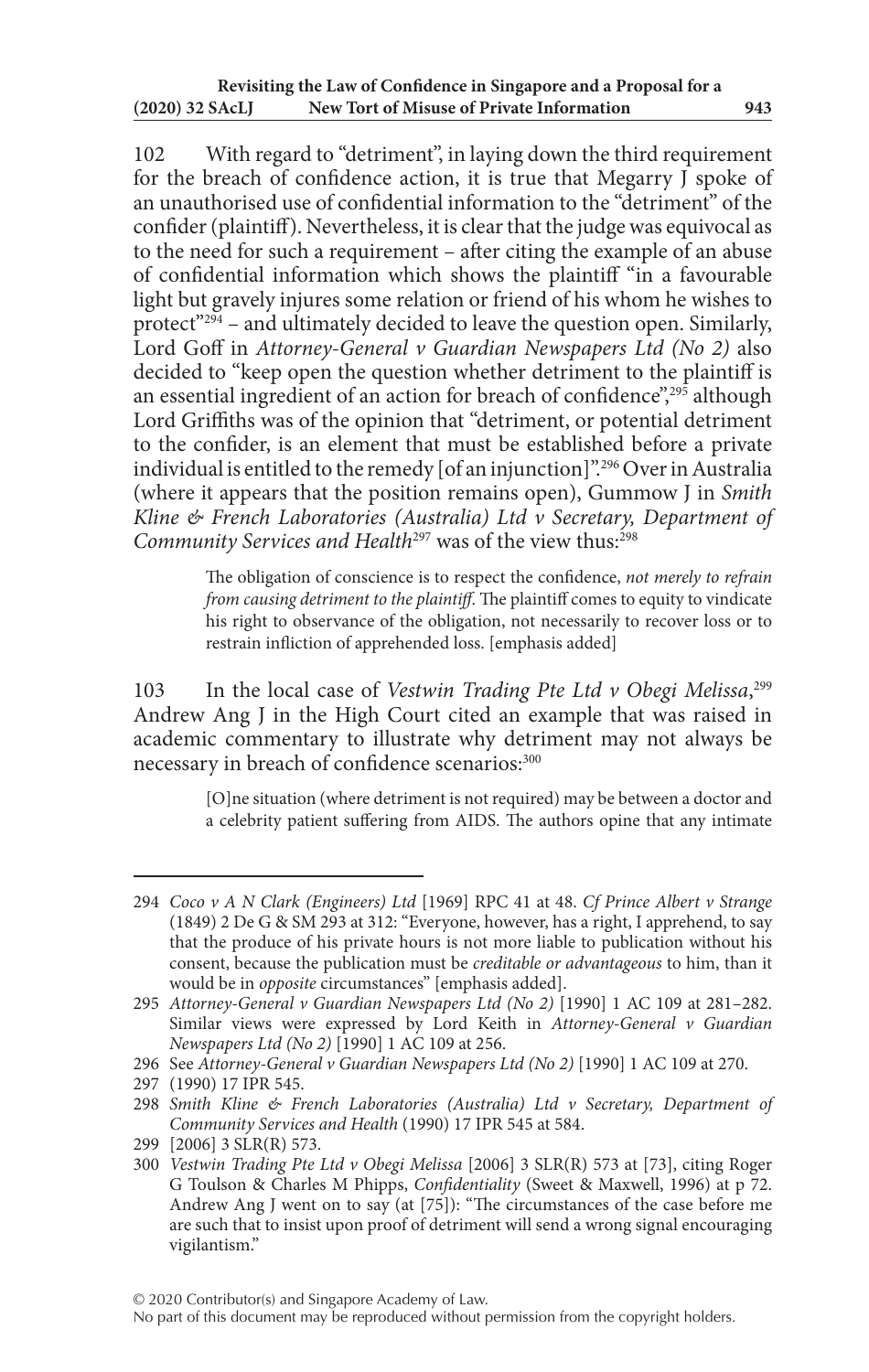details revealed in confidence by the patient to the doctor ought to be respected even after his death although it cannot be said that the deceased will suffer any detriment from the publication, and thus the estate should be able to obtain an injunction to enforce the obligation.

Finally, it has also been pointed out in *Gurry on Breach of Confidence* that $\cdot$ <sup>301</sup>

> … it is possible to conceive of cases (other than Megarry J's example [in *Coco*]) where no real detriment is suffered. In the case of technical secrets, there is no requirement that the information be used in order to compete with the claimant (and thus to cause him direct economic detriment in that sense) and so in such a case it might be suggested that there is liability without any real detriment.

From the foregoing account, the weight of judicial and academic authority appears to cast doubt on the element of "detriment" as a formal prerequisite under the third limb of the *Coco* formulation. Indeed, Ang J was firmly of the view that "there are at least some situations where the insistence upon the presence of detriment would be inappropriate if not unjust".302 The authors agree entirely with these perspectives.

104 When the requirement of "misuse" in the third stage of the *Coco* test is properly understood, it is apparent that there is no need for the plaintiff to be put to strict proof of detriment – if, by this, the plaintiff is required to establish that he has openly suffered economic damage as a result of the defendant's unfair trade practices – even in cases where the plaintiff's wrongful gain interest has been compromised. As explained above,<sup>303</sup> the main focus of the plaintiff's wrongful gain interest is on the *conduct of the defendant* who must be shown to have wrongfully gained/ benefited from the misuse at the plaintiff 's expense. Obviously, this sort of "unjust enrichment" may occur even where there is no direct evidence of economic harm or any prejudice suffered by the plaintiff.

105 Separately, but relatedly, the thinking that proof of *actual* misuse of confidential information on the part of the defendant is required in breach of confidence actions may well have arisen because of the perceived need to prove "detriment", a point already addressed above.<sup>304</sup> The argument goes that unless the defendant has actually misused confidential information, the plaintiff will not be able to prove that he

No part of this document may be reproduced without permission from the copyright holders.

<sup>301</sup> See Tanya Aplin *et al*, *Gurry on Breach of Confidence – The Protection of Confidential Information* (Oxford University Press, 2nd Ed, 2012) at para 15.43.

<sup>302</sup> *Vestwin Trading Pte Ltd v Obegi Melissa* [2006] 3 SLR(R) 573 at [70].

<sup>303</sup> See para 38 above.

<sup>304</sup> See paras 102–104 above.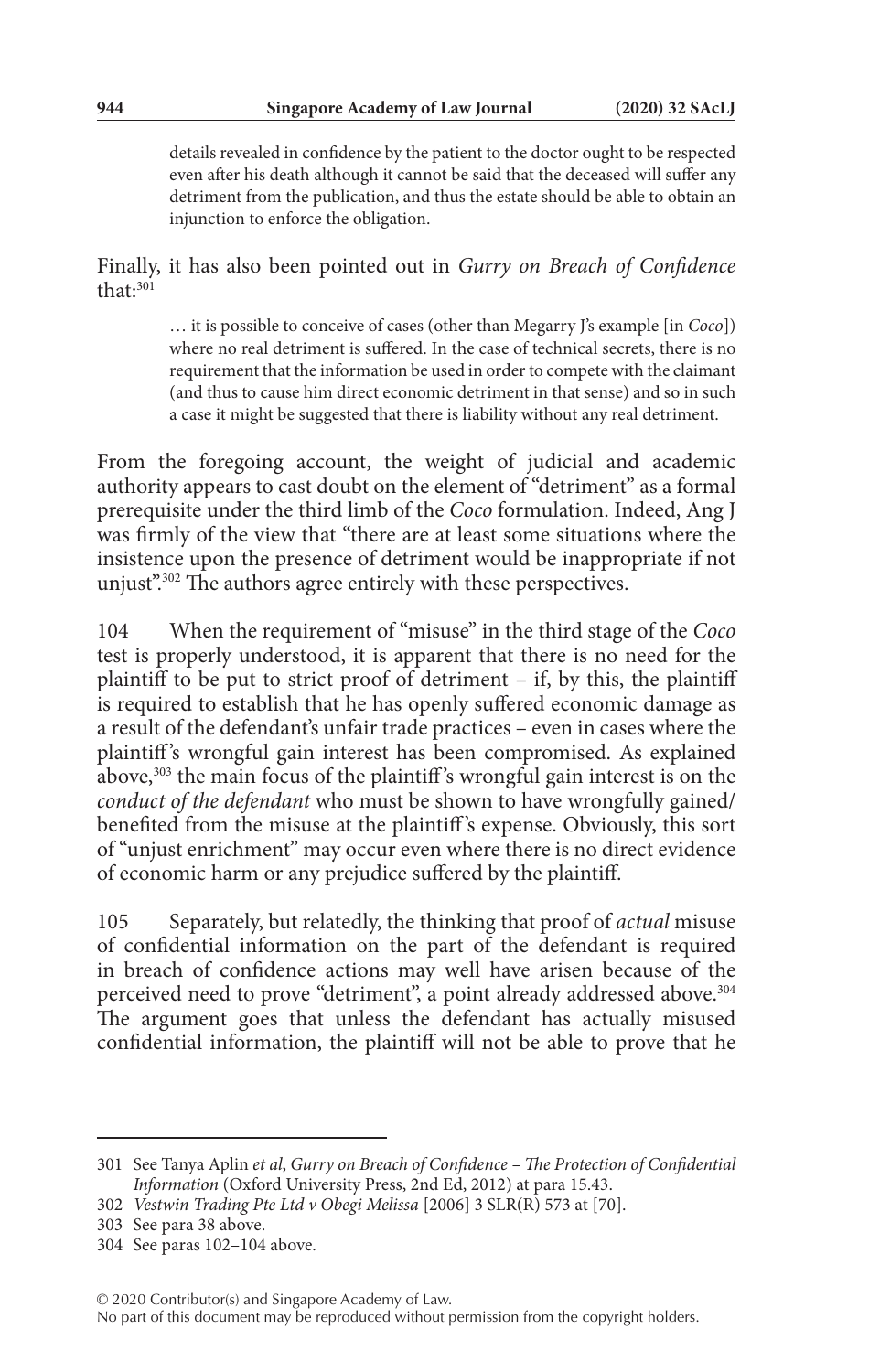has suffered any detriment as a consequence.<sup>305</sup> Such an argument may, in fact, have led the Court of Appeal in *I-Admin* to form the mistaken view that "[t]he requirement of unauthorised use and detriment has held back the development of the law by overemphasising the wrongful gain interest at the expense of the wrongful loss interest".306 It is submitted at once that this approach does not represent the state of the law. So much is clear from Lord Griffith's *dicta* in *Attorney-General v Guardian Newspapers Ltd (No 2)* where his Lordship expressed the view that "detriment, or *potential detriment* to the confider, is an element that must be established before a private individual is entitled to the remedy" [emphasis added].<sup>307</sup>

106 In any event, this question of "potential use" (or "potential detriment" for that matter) has been exhaustively examined, in *obiter*, by Lee Seiu Kin J in *Clearlab*. 308 The principal concern in this case was to restrain the defendants, who were proven to have wrongfully used some of the plaintiff 's confidential information, from committing further breaches of confidence in respect of a whole lot of remaining information and documents that they had wrongfully obtained. In deciding to leave the question open as to whether the mere taking of confidential information (in the absence of actual use or disclosure) can constitute a breach of confidence, Lee J nevertheless took the opportunity to review the authorities in Australia and the UK on the question of "threatened" misuse.

107 His Honour helpfully pointed out that the Australian courts have explicitly moved away from the concept that actual use or disclosure (or "misuse" by the authors' definition) was required to establish a breach of confidence. Instead, the courts now embrace the notion of a "threatened" misuse/abuse of confidential information.<sup>309</sup> In relation to

<sup>305</sup> See also *Clearlab SG Pte Ltd v Ting Chong Chai* [2015] 1 SLR 163 at [199]:

<sup>[</sup>M]any of the cases on breach of confidence are grounded on past unauthorised use or disclosure. Based on the consistent emphasis of breach being actual use or disclosure, and the vintage of *Coco's* formulation of the element of breach as 'an unauthorised use of that information to the detriment of the party communicating it' …, the opposing argument is that the defendants should not be liable if they are not actually shown to have used the confidential information.

<sup>306</sup> *I-Admin (Singapore) Pte Ltd v Hong Ying Ting* [2020] 1 SLR 1130 at [58].

<sup>307</sup> *Attorney-General v Guardian Newspapers Ltd (No 2)* [1990] 1 AC 109 at 270.

<sup>308</sup> *Clearlab SG Pte Ltd v Ting Chong Chai* [2015] 1 SLR 163.

<sup>309</sup> See *Clearlab SG Pte Ltd v Ting Chong Chai* [2015] 1 SLR 163 at [201], citing *Moorgate Tobacco Co Ltd v Philip Morris Ltd (No 2)* (1984) 156 CLR 414 at 438; *Smith Kline & French Laboratories (Australia) Ltd v Secretary, Department of Community Services and Health* (1990) 22 FCR 73 at 87; (1990) 17 IPR 545 at 593; and *AZPA Pty Ltd v Dogan* [2010] VSC 51 at [10]. See also *Australian Broadcasting Corp v Lenah Game Meats Pty Ltd* (2001) 208 CLR 199 at 222 as well as *I-Admin (Singapore) Pte Ltd v Hong Ying Ting* [2020] 1 SLR 1130 at [59].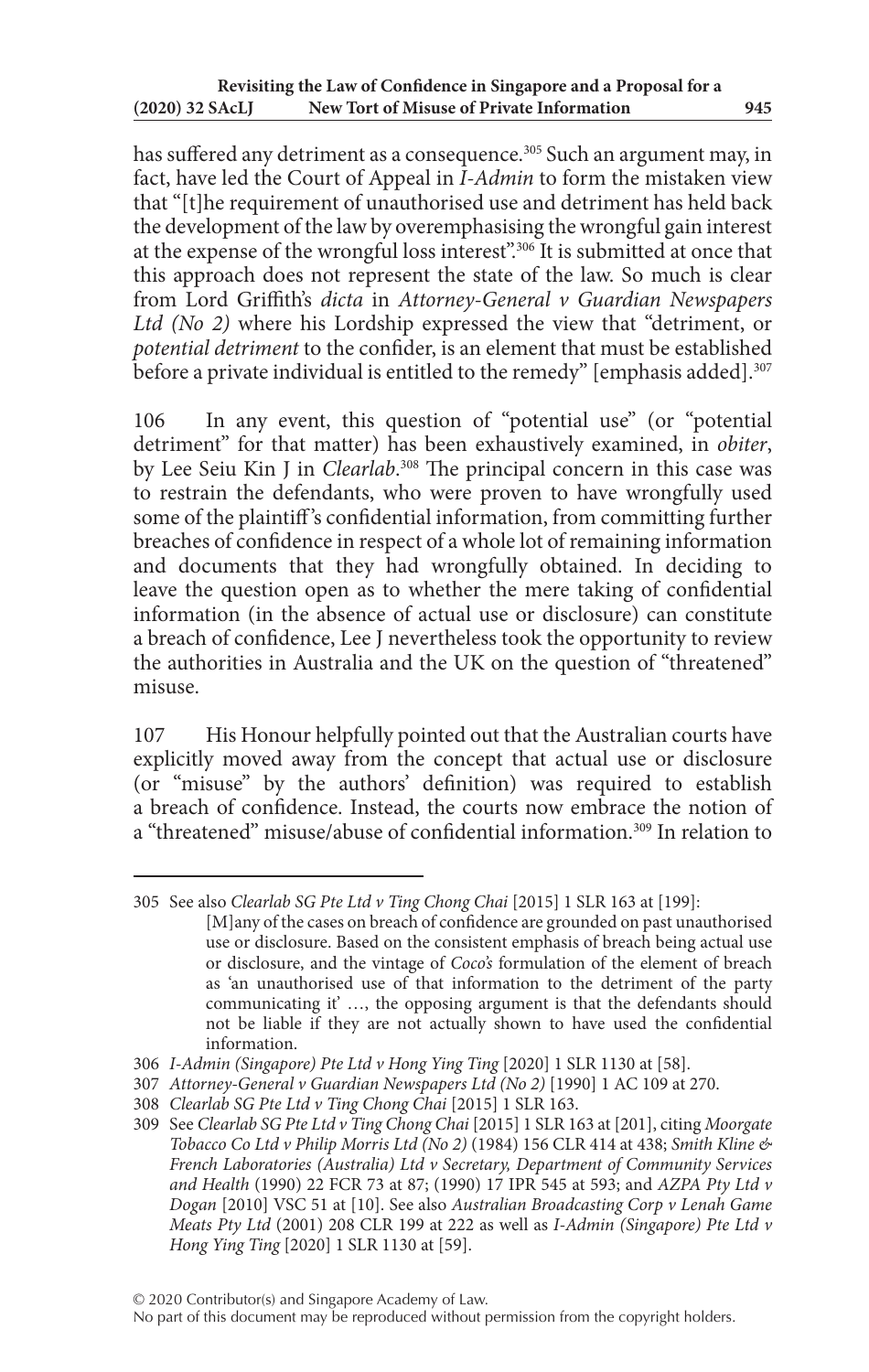English authorities, Lee J unsurprisingly relied on Lord Neuberger MR's decision in *Imerman* for the proposition that a "threat" by the defendant to use or disclose confidential information (that is, "imminent use or disclosure") appeared to be good enough for equity to intervene.<sup>310</sup>

108 On the facts in *Clearlab*, the defendants were found to have wrongfully used some of the plaintiff's confidential information and also taken thousands of documents belonging to the plaintiff – such conduct, additionally, being in "flagrant breach of contract".<sup>311</sup> Against this backdrop of proven (and multiple) instances of breach/misuse, it was not difficult for Lee J to form the view that the defendants' (especially future) conduct clearly satisfied the threshold of a "threatened" misuse.<sup>312</sup> But the same cannot be said of the facts and state of the evidence in *I-Admin* where the trial judge (Abdullah J) had made the express finding that the defendant's conduct, on the whole, was comparatively "not so egregious".<sup>313</sup> In other words, it was found that there was neither actual nor threatened misuse of confidential information in *I-Admin (HC)*. This therefore suggests that whether or not there has been a *breach* of the plaintiff 's confidence because of the defendant's *misuse* ultimately depends on the particular facts and circumstances of each case.

109 There are some further observations on "threatened" misuse. Apart from the *Imerman* decision,<sup>314</sup> several other English authorities have also adopted the language of "threatened" misuse (or any of its variants). This only goes to show that the third *Coco* requirement was never intended to be confined only to instances of "actual" use or disclosure without consent. Here are three additional examples in the case law:

> (a) In deciding whether the defendant had "threatened" to breach a duty of confidence, the court held that "for present purposes, if the first two elements [of the *Coco* test] are satisfied, *threatened unauthorised use* would constitute a threat to the integrity of the 11+ exams and thereby be detrimental" [emphasis added<sup>1315</sup>

<sup>310</sup> See *Clearlab SG Pte Ltd v Ting Chong Chai* [2015] 1 SLR 163 at [202]–[203].

<sup>311</sup> *Clearlab SG Pte Ltd v Ting Chong Chai* [2015] 1 SLR 163 at [206]. See also [197].

<sup>312</sup> See *Clearlab SG Pte Ltd v Ting Chong Chai* [2015] 1 SLR 163 at [206]–[207]. See also *I-Admin (Singapore) Pte Ltd v Hong Ying Ting* [2020] 1 SLR 1130 at [29].

<sup>313</sup> *I-Admin (Singapore) Pte Ltd v Hong Ying Ting* [2020] 3 SLR 615 at [125]. See also [124].

<sup>314</sup> See *Imerman v Tchenguiz* [2010] EWCA Civ 908; [2011] 2 WLR 592 at [69], [71] and [72].

<sup>315</sup> *Warwickshire County Council v Matalia* [2018] EWHC 1340 (Ch) at [45], *per* Judge Simon Barker QC.

No part of this document may be reproduced without permission from the copyright holders.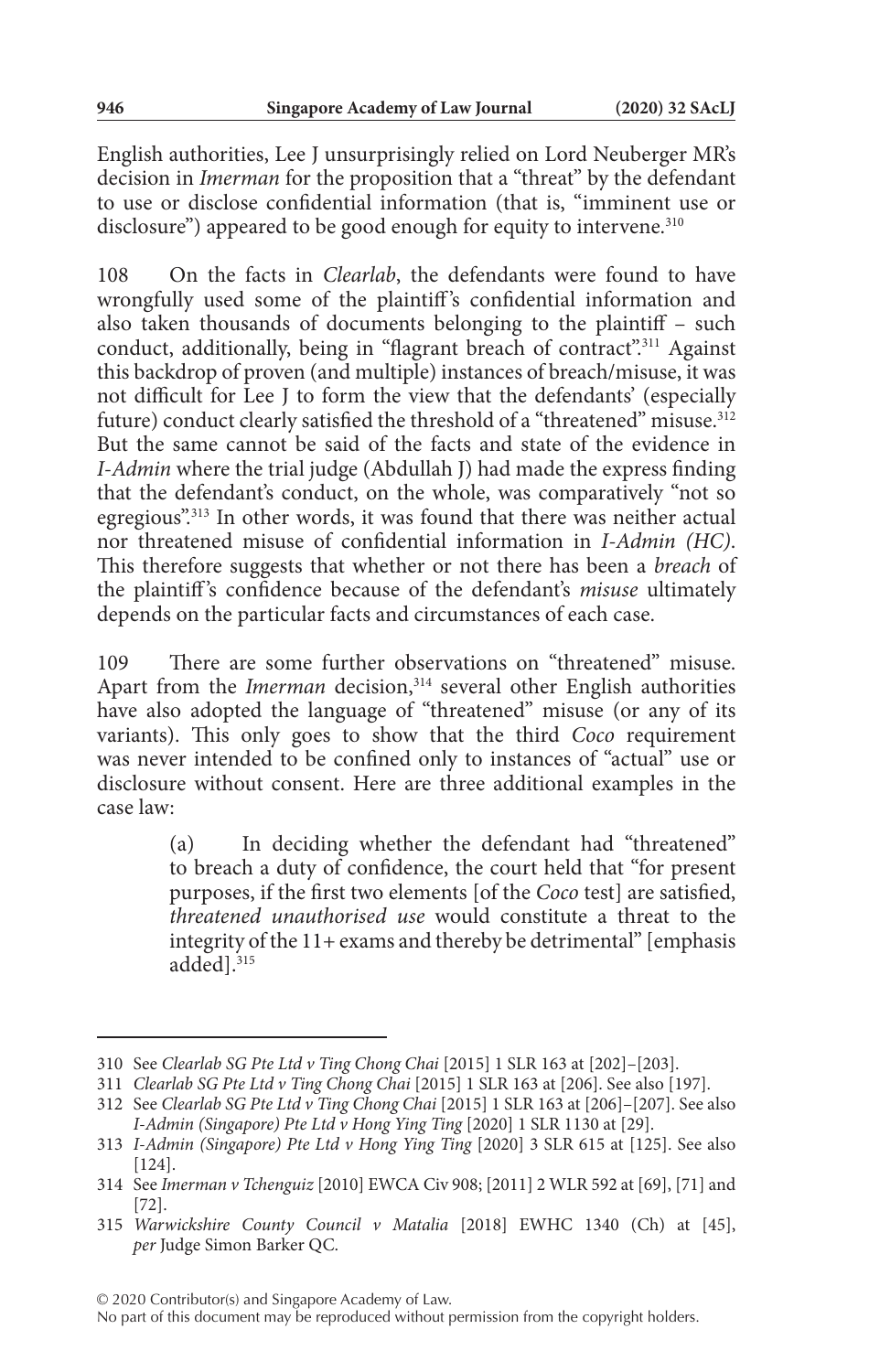(b) "Whether a publication, or *threatened publication*, involves a breach of a relationship of confidence, an interference with privacy or both, it is necessary to consider whether these matters justify the interference with Article 10 rights that will be involved if the publication is made the subject of a judicial sanction" [emphasis added].<sup>316</sup>

(c) "If the information in question can fairly be regarded as a separate part of the employee's stock of knowledge which a man of ordinary honesty and intelligence would recognise to be the property of his old employer and not his own to do as he likes with, then the court, if it thinks that there is a *danger* of the information being used by the ex-employee to the detriment of the old employer will do what it can to prevent the result by granting an injunction" [emphasis added].317

110 It should further be mentioned that the notion of "threatened" – as opposed to "actual" – misuse is also to be found in breach of confidence/ invasion of (informational) privacy cases in England that were concerned with applications for interim or interlocutory injunctions.<sup>318</sup> In the fairly recent decision of the UK Supreme Court in *PJS v News Group Newspapers Ltd*, 319 Lord Mance expressed the view that "whether an interim injunction should be granted to restrain an *anticipated* tortious invasion of privacy raises different considerations from those involved in the simple question whether disclosure or publication would constitute a tortious act" [emphasis added].

# *(2) Reformulating the third* Coco *requirement and the suggested approach for the breach of confidence action*

111 In what manner then should the third *Coco* requirement be modified? Given the arguments above<sup>320</sup> that the "threatened" misuse concept is very much alive and well in other jurisdictions (such as the UK and Australia) and there is no sensible need for the defendant's misuse to amount to "detriment" suffered by the plaintiff, a reformulation of

<sup>316</sup> *Associated Newspapers Ltd v HRH Prince of Wales* [2006] EWCA Civ 1776 at [65], *per* Lord Phillips CJ.

<sup>317</sup> *Printers & Finishers v Holloway* [1965] RPC 239 at 255, *per* Cross J.

<sup>318</sup> See, *eg*, *Merryweather v Moore* [1892] 2 Ch 518; *G D Searle & Co Ltd v Celltech Ltd* [1982] FSR 92; and *McKenna Breen Ltd v James* [2002] 6 WLUK 190; 2002 WL 31422186. See also *Cream Holdings Ltd v Banerjee* [2005] 1 AC 253 and *Caterpillar Logistics Services (UK) Ltd v Paula Huesca de Crean* [2012] EWCA Civ 156; [2012] FSR 33.

<sup>319</sup> *PJS v News Group Newspapers Ltd* [2016] UKSC 26; [2016] AC 1081 at [33].

<sup>320</sup> See paras 105–110 above.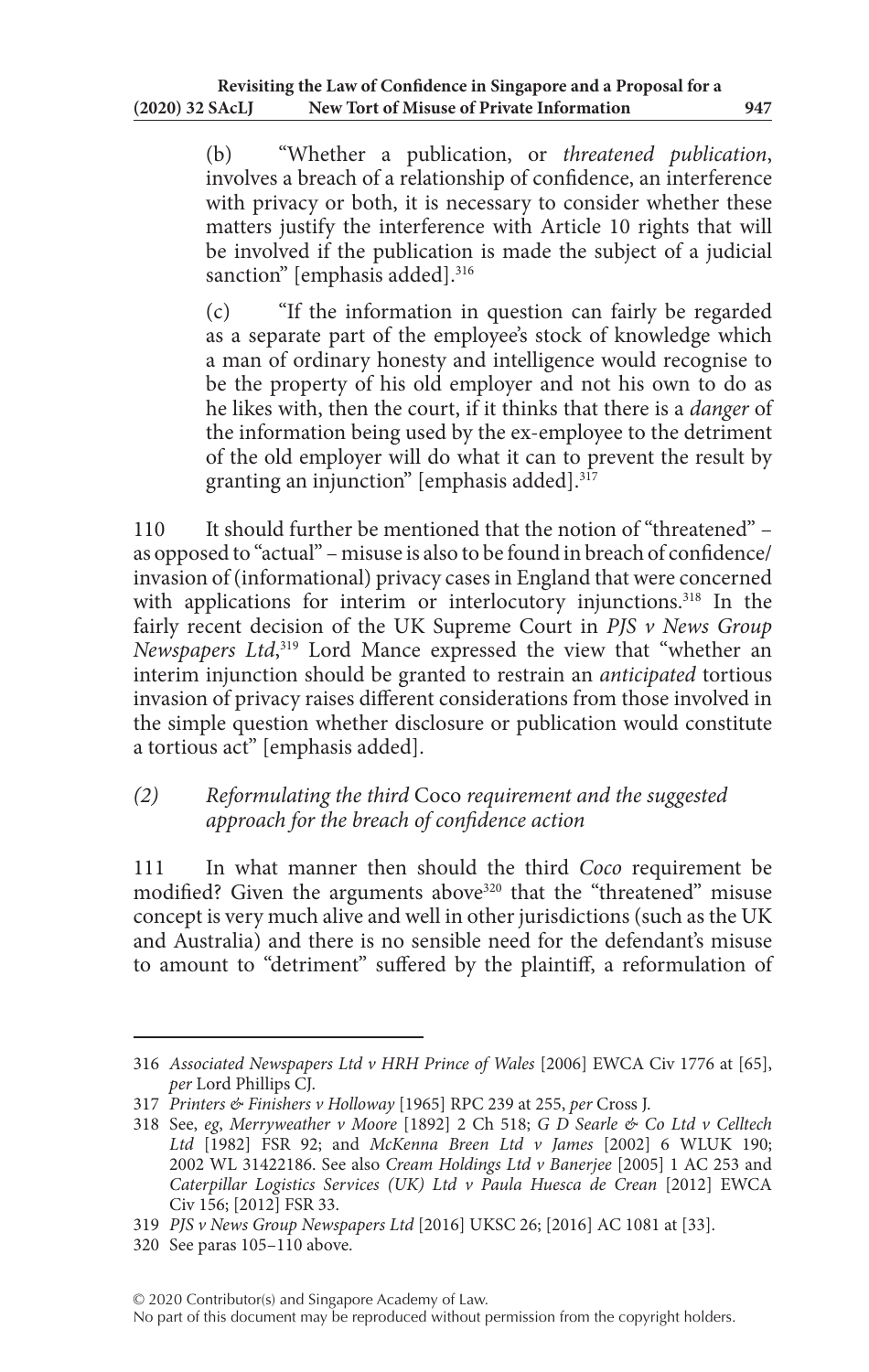the third limb of the *Coco* test by looking to the *LVM (CA)* decision for guidance is proposed.

112 In connection with an application for an injunction against a firm of solicitors<sup>321</sup> and the related plea that the lawyer in question owed the applicant equitable obligations of confidentiality,<sup>322</sup> the Court of Appeal, in disagreeing with the trial judge that there was a sufficient threat of misuse to justify the grant of an injunction, $323$  dealt with the *Coco* precedent in the following terms:<sup>324</sup>

> In our view, a good starting-point would be the test for breach of confidence laid down by Megarry J in the seminal English High Court decision in *Coco* … albeit *modified* slightly having regard to the nature of the precise issue before this court and the relevant case law which will be considered briefly below. … Put simply, the counterparty in the previous set of proceedings [that is, the applicant] must establish that:

> > (a) the information concerned must have the necessary quality of confidence about it;

> > (b) that information must have been received by the lawyer (or law firm) concerned in circumstances importing an obligation of confidence; and

> > (c) there is a real and sensible possibility of the information being misused.

[emphasis in original]

113 There may be a certain desire to restrain lawyers in possession of information impressed with an obligation of confidentiality from acting (for a different party in subsequent proceedings) due simply to the risk/ possibility of an accidental, "unconscious or subconscious misuse of the confidential information concerned".325 However, Phang JA ruled that the third *Coco* requirement "entails that there must be evidence that there is *a real and sensible possibility* of the information concerned being *misused* in the subsequent proceedings" [emphasis added].<sup>326</sup> His Honour observed that the "real and sensible possibility" test, which was said to be well

<sup>321</sup> To enjoin the lawyer concerned – who had intimate knowledge of the confidential terms of a settlement agreement entered into by litigants in a separate action – from acting for his client.

<sup>322</sup> On the basis that there was a real risk that confidential information would be misused/disclosed if the law firm were not restrained from acting.

<sup>323</sup> See *Wan Hoe Keet v LVM Law Chambers LLC* [2020] 3 SLR 568.

<sup>324</sup> *LVM Law Chambers LLC v Wan Hoe Keet* [2020] 1 SLR 1083 at [15].

<sup>325</sup> *LVM Law Chambers LLC v Wan Hoe Keet* [2020] 1 SLR 1083 at [19].

<sup>326</sup> *LVM Law Chambers LLC v Wan Hoe Keet* [2020] 1 SLR 1083 at [21]. In the UK, the equivalent test in a similar context is that of a "real risk of prejudice": see *Glencairn IP Holdings Ltd v Product Specialities Inc* [2020] EWCA Civ 609 at [69].

No part of this document may be reproduced without permission from the copyright holders.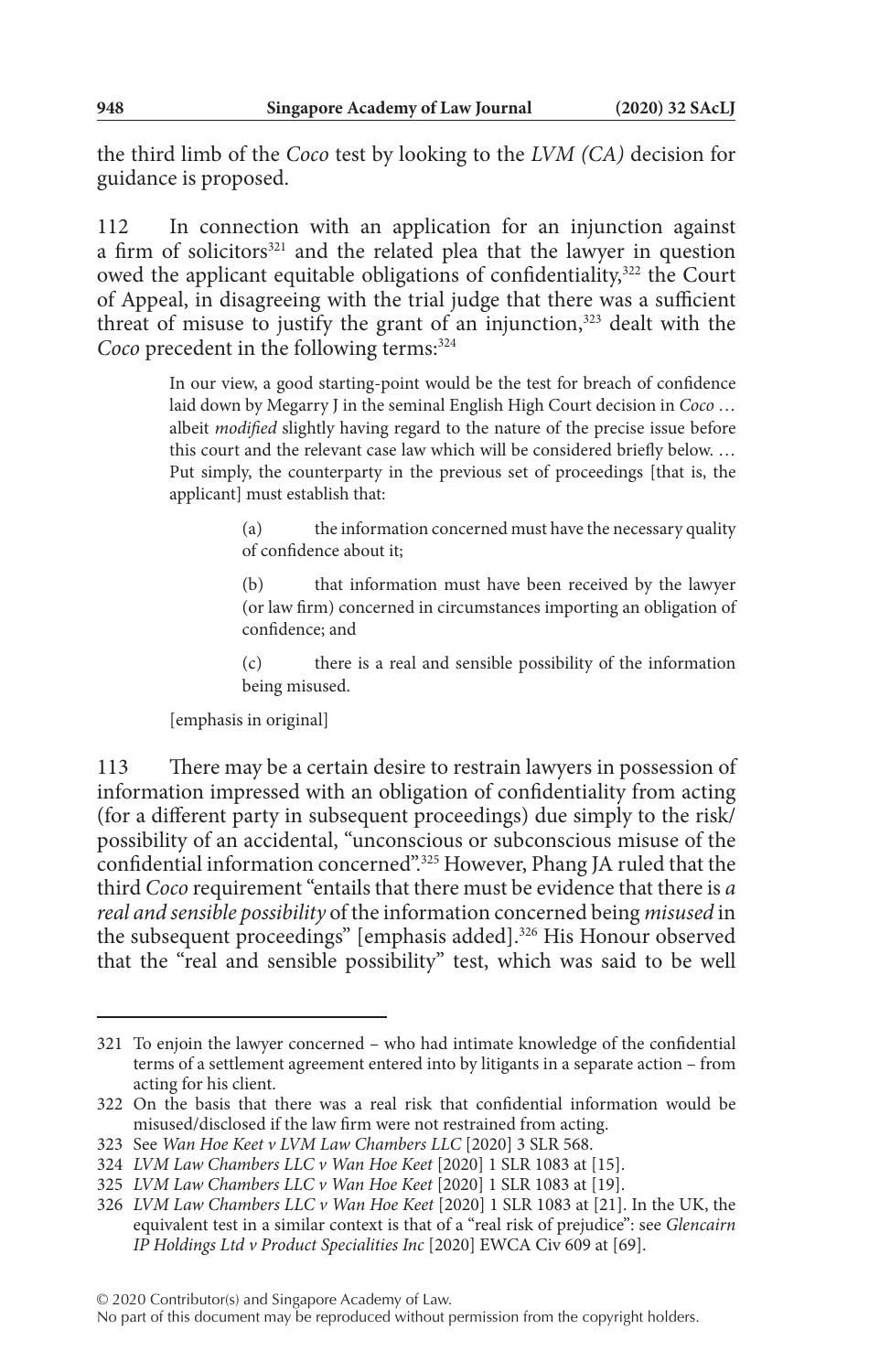established in the case law, must be applied on an "objective basis"327 – that is, through the perspective of "a fair-minded reasonably informed member of the public".<sup>328</sup>

114 Crucially, it would not have been acceptable to apply a legal test where the appearance of risk of misuse of the information concerned was "remote or merely fanciful".<sup>329</sup> In some instances, "the risk of misuse is patently obvious, such as where there is clear evidence of an intention to use information contrary to the obligation of confidence" but there might also be other instances where "the [real and sensible possibility] test could be satisfied by circumstances falling short of this high threshold".<sup>330</sup> But certainly, a mere "suspicion" of misuse will not do.<sup>331</sup>

115 For plaintiffs who bear the burden of establishing the misuse requirement in breach of confidence actions, what matters, in the final analysis, is the court's holistic assessment of the weight to be accorded to all the evidence available, with the court having regard also to the facts and circumstances of the case at hand in order to ascertain whether there would be a real and sensible possibility of the confidential information being misused by the defendant. This is obviously a fact-sensitive inquiry (that typically involves the court's drawing of inferences from the evidence) but it bears repeating that the *legal* burden of proof nevertheless falls squarely on the plaintiff. $332$ 

116 In the authors' respectful view, the "real and sensible possibility" test propounded in *LVM (CA)* is an eminently sensible test to adopt in the proposed modification of the third *Coco* requirement. It echoes, in substance, the "threatened" misuse concept well entrenched in the law of confidence in the UK and Australia. The authors are also of the view that the "real and sensible possibility" test is of wider import than to be

<sup>327</sup> *LVM Law Chambers LLC v Wan Hoe Keet* [2020] 1 SLR 1083 at [21].

<sup>328</sup> Citing *Grimwade v Meagher* [1995] 1 VR 446 at 455, *per* Mandie J.

<sup>329</sup> *LVM Law Chambers LLC v Wan Hoe Keet* [2020] 1 SLR 1083 at [21], citing *Carter Holt Harvey Forests Ltd v Sunnex Logging Ltd* [2001] 3 NZLR 343 at [26]. *Cf* the threshold for "risk" adopted by Lord Neuberger MR in *Imerman v Tchenguiz* [2010] EWCA Civ 908; [2011] 2 WLR 592 at [69] and [72].

<sup>330</sup> *LVM Law Chambers LLC v Wan Hoe Keet* [2020] 1 SLR 1083 at [22].

<sup>331</sup> See *I-Admin (Singapore) Pte Ltd v Hong Ying Ting* [2020] 3 SLR 615 at [27]: "I was not satisfied that the plaintiff 's claims had been made out on the balance of probabilities. While there were perhaps strands of evidence that pointed to a suspicion of breaches by the defendants in the Suits, this was not enough to bring the plaintiff over the requisite evidential threshold." See also *Invenpro (M) Sdn Bhd v JCS Automation Pte Ltd* [2014] 2 SLR 1045 at [181]: "The Plaintiff must still prove its case against the Defendants on a balance of probabilities. The fact that there exists a suspicion of access and copying is not enough."

<sup>332</sup> See *LVM Law Chambers LLC v Wan Hoe Keet* [2020] 1 SLR 1083 at [24].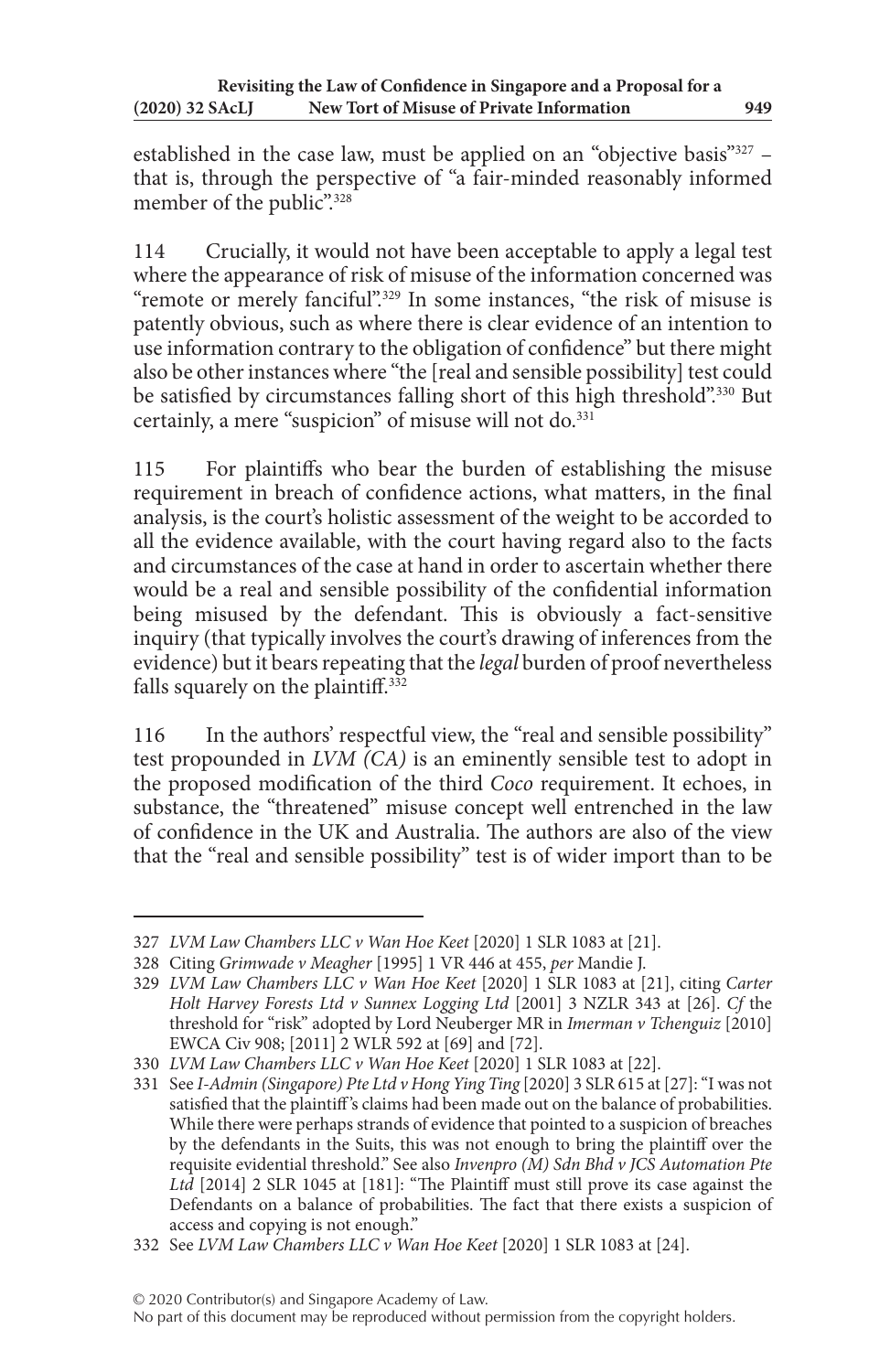applied only to cases involving a litigant's right to instruct/retain the lawyer of his choice. Indeed, there is no good reason why it cannot apply more generally to all breach of confidence cases.

117 In summary, the suggested approach for breach of confidence actions in Singapore entails proof by the plaintiff of all three elements of the *Coco* test. However, in so far as the third *Coco* requirement is concerned, it is incumbent on the plaintiff to establish either *actual* misuse of confidential information on the part of the defendant or that there is a *real and sensible possibility* of the information concerned being misused by the defendant. As has been argued above,<sup>333</sup> there is no need for the plaintiff to further prove that the defendant's alleged misuse had caused him any "detriment".

118 Once the plaintiff has discharged this legal burden of proof, the burden then shifts to the defendant to raise potential defences – for example, that the misuse of confidential information on his part was justified in the public interest.<sup>334</sup> It is noted, parenthetically, that although the overall *legal* burden of proof lies squarely on the plaintiff, the *evidential* burden may well shift as between the parties throughout the course of the proceedings,<sup>335</sup> a point which has also been raised above.<sup>336</sup>

## **IV. A new cause of action for "misuse of private information"?**

119 Although the authors do not agree with the application of the modified approach to breach of confidence actions in Singapore, the authors are of the respectful view that the analytical framework adopted by the Court of Appeal in *I-Admin* (that is, the raising of a presumption and shifting of the legal burden) can nevertheless play a useful role in the context of a *new* cause of action for "misuse of private information" which will now be proposed.

120 The starting point for this proposal must be the Court of Appeal's decision in *ANB v ANC*. 337 Arising from an application for an interlocutory injunction in the context of a family law dispute (not unlike the facts in

<sup>333</sup> See paras 102–104 above.

<sup>334</sup> The reader will recall that this is also the third example provided by the Court of Appeal through which the defendant may be able to displace the *prima facie* presumption after the legal burden of proof has shifted to him: see *I-Admin (Singapore) Pte Ltd v Hong Ying Ting* [2020] 1 SLR 1130 at [61].

<sup>335</sup> See *Britestone Pte Ltd v Smith & Associates Far East, Ltd* [2007] 4 SLR(R) 855 at [58] *ff*. See also the discussion in *Sim Poh Ping v Winsta Holding Pte Ltd* [2020] 1 SLR 1199.

<sup>336</sup> See para 24 above.

<sup>337</sup> [2015] 5 SLR 522.

<sup>© 2020</sup> Contributor(s) and Singapore Academy of Law.

No part of this document may be reproduced without permission from the copyright holders.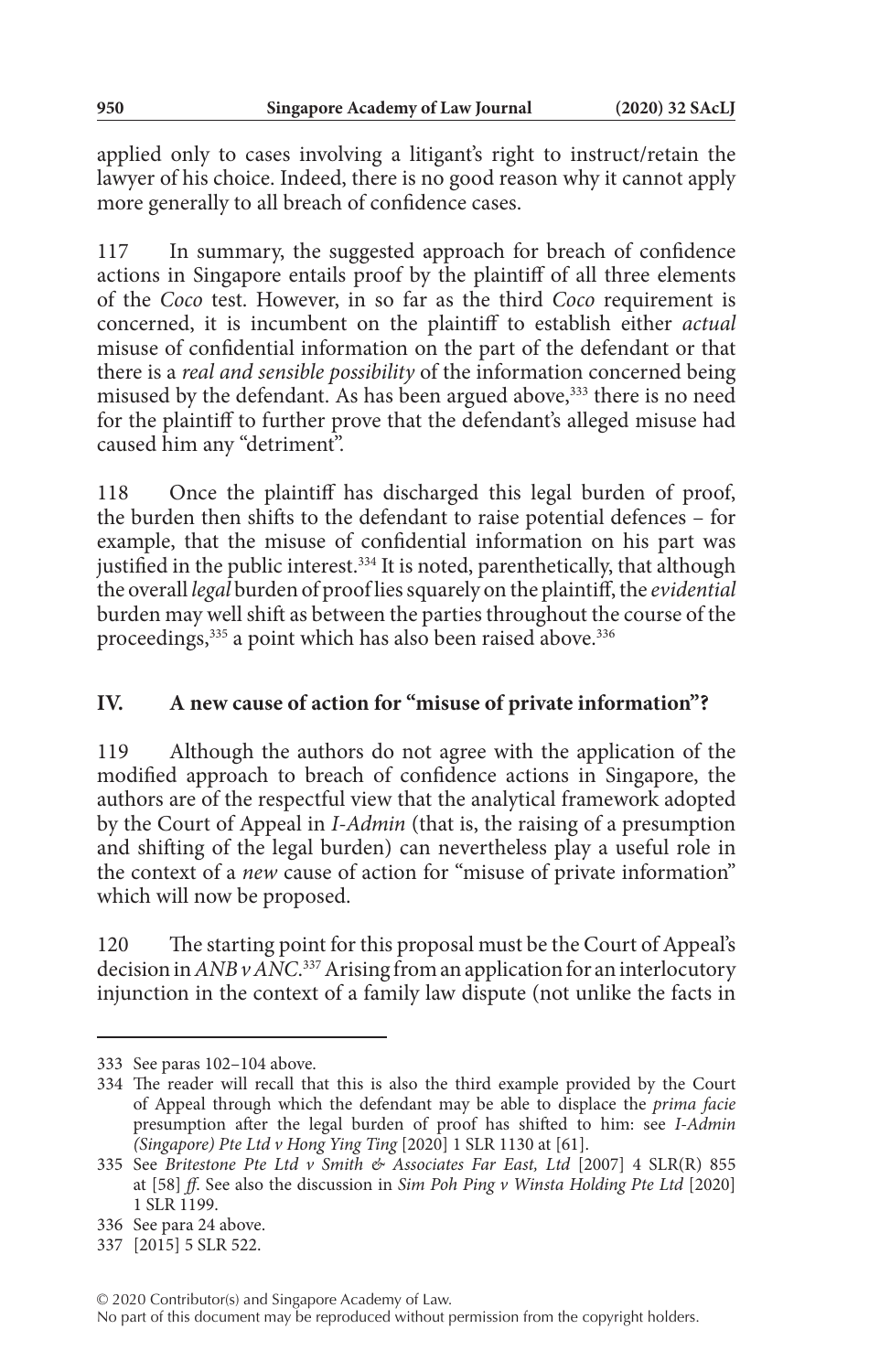*Imerman*), the Court of Appeal made several *obiter* but tentative remarks on whether the law of confidence in Singapore should be extended, at some point in time, to also protect private/personal information that (on the facts) had been surreptitiously obtained.

121 Phang JA cautioned that under such factual circumstances, the rigid application of the *Coco* test "must be viewed with at least some circumspection".<sup>338</sup> Notwithstanding the absence of any express guarantee of the right to privacy under the Constitution of the Republic of Singapore,339 his Honour observed that legal developments elsewhere – for instance, through an extension of the breach of confidence action in the UK and a common law right to privacy in New Zealand – have clearly demonstrated the prowess of the common law to fill this lacuna in the protection of private/personal information.

122 Above all, it was also pointed out that recent legislative developments in Singapore – such as the enactment of the Personal Data Protection Act 2012<sup>340</sup> and Protection from Harassment Act<sup>341</sup> – may well have paved the way for similar developments under the common law. The authors respectfully agree with Phang JA that the time is indeed ripe for the Singapore courts to expressly and robustly recognise the need for the protection of informational privacy in Singapore.<sup>342</sup>

123 If the call for reform in this area of the law is sensible and accepted, how should Singapore fashion a common law cause of action for misuse of private information? As we know, the protection accorded to private/personal information in the UK appears, at least from the earlier decisions, to have been "shoe-horned" into the law of confidence, 343 given the need for the English courts to give effect to the relevant provisions of the UK Human Rights Act 1998.<sup>344</sup> This "shoe-horning" practice is also due, in large part, to the fact that there is no independent tort for

#### © 2020 Contributor(s) and Singapore Academy of Law. No part of this document may be reproduced without permission from the copyright holders.

<sup>338</sup> *ANB v ANC* [2015] 5 SLR 522 at [18].

<sup>339</sup> 1999 Reprint.

<sup>340</sup> Act 26 of 2012.

<sup>341</sup> Cap 256A, 2015 Rev Ed.

<sup>342</sup> See also *Re My Digital Lock Pte Ltd* [2018] PDP Digest 334 at [35] *ff* (especially at [40]).

<sup>343</sup> *Douglas v Hello! Ltd (No 3)* [2005] EWCA Civ 595; [2006] QB 125 at [96], *per* Lord Phillips MR. See also Lord Woolf CJ in *A v B plc* [2002] EWCA Civ 337; [2003] QB 195 at [4] and Dingemans J in *Weller v Associated Newspapers Ltd* [2014] EWHC 1163 (QB) at [36]; and see generally Nicole Moreham, "Privacy in the Common Law: A Doctrinal and Theoretical Analysis" (2005) 121 LQR 628.

<sup>344</sup> c 42. This piece of legislation, in turn, embraced the right to privacy enshrined in Art 8 of the European Convention on Human Rights, in addition to the Art 10 right to freedom of expression.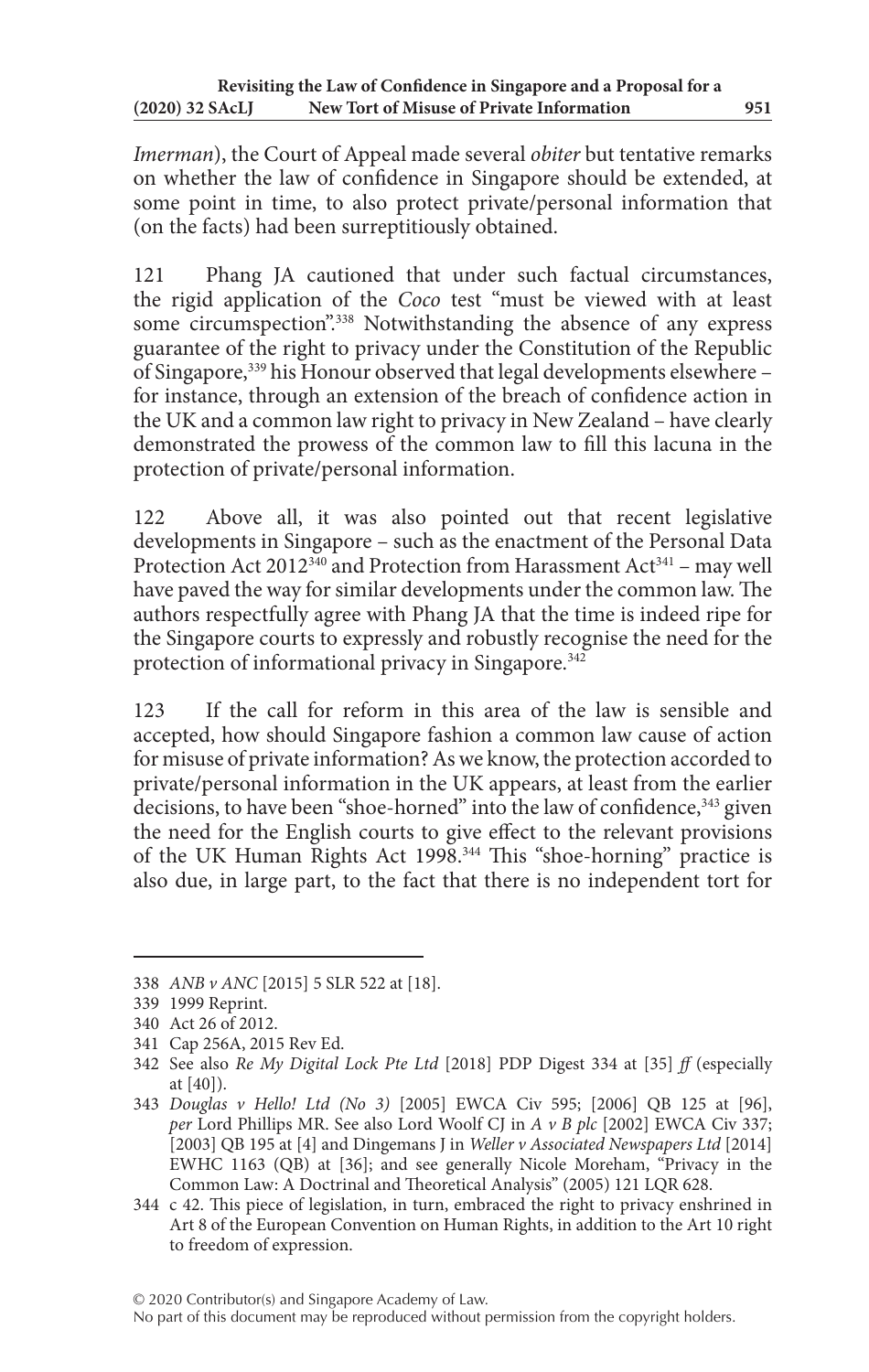the invasion of privacy in the English context.<sup>345</sup> It is, of course, open to question whether such a "shoe-horning" practice still represents English law today in light of the decision of the UK Supreme Court in *PJS v News Group Newspapers Ltd* which appears to have treated the "tort of invasion of [informational] privacy" as having finally broken free from its roots in breach of confidence<sup>346</sup>

124 Regardless of what the current judicial thinking is in the UK, it would be preferable *not* to base a legal claim for the misuse of private information on the juridical foundations of the "old fashioned" law of confidence. The reasons for this have already been canvassed above, 347 particularly in view of the importance of keeping the concepts of "privacy" and "confidentiality" distinct. For emphasis, Lord Nicholls' advice in *OBG Ltd v Allan* is reiterated:<sup>348</sup>

> As the law has developed, breach of confidence, or misuse of confidential information, now covers two *distinct causes of action*, protecting two *different interests*: privacy, and secret ('confidential') information. *It is important to keep these two distinct.* [emphasis added]

Pursuant to the proposed model, whereas the focus of the traditional action for breach of confidence is on preserving the "confidentiality" of the information concerned and the binding of the defendant's "conscience" in equity via the imposition of the obligation of confidentiality, the *standalone* action to safeguard informational privacy focuses instead on the protection of *private/personal* information against (especially emotional and psychological) harm caused by the defendant's conduct to an individual's personal autonomy, dignity and self-esteem. It is respectfully submitted that the time has now come for the judges in Singapore – as "bold spirits" and not "timorous souls"349 – to recognise that the privacy of personal information is "something worthy of protection in its own right".<sup>350</sup>

<sup>345</sup> See *Wainwright v Home Office* [2004] 2 AC 406 at [35] and *Campbell v MGN Ltd* [2004] 2 AC 457 at [43].

<sup>346</sup> See *PJS v News Group Newspapers Ltd* [2016] UKSC 26; [2016] AC 1081 at [25] *ff*. See also *Google Inc v Vidal-Hall* [2015] EWCA Civ 311.

<sup>347</sup> See the discussion at paras 57–76 above.

<sup>348</sup> *OBG Ltd v Allan* [2008] 1 AC 1 at [255]. *Cf* his Lordship's *dicta* in *Campbell v MGN Ltd* [2004] 2 AC 457 at [14] and see also *Wade v British Sky Broadcasting Ltd* [2016] EWCA Civ 1214 at [2], *per* Briggs LJ. See further *Hosking v Runting* [2005] 1 NZLR 1 at [48] and [246]; *Google Inc v Vidal-Hall* [2015] EWCA Civ 311 at [25]; and *PJS v News Group Newspapers Ltd* [2016] UKSC 26; [2016] AC 1081.

<sup>349</sup> *Candler v Crane, Christmas & Co* [1951] 2 KB 164 at 178, *per* Denning LJ (dissenting).

<sup>350</sup> *Campbell v MGN Ltd* [2004] 2 AC 457 at [46], *per* Lord Hoffmann. See also the Law Commission of England and Wales (Law Com No 110), *Breach of Confidence: Report on a Reference under Section 3(1)(e) of the Law Commissions Act 1965* (Cmnd 8388, 1981) at para 2.3: "By contrast, a right of privacy in respect of information would *(cont'd on the next page)*

No part of this document may be reproduced without permission from the copyright holders.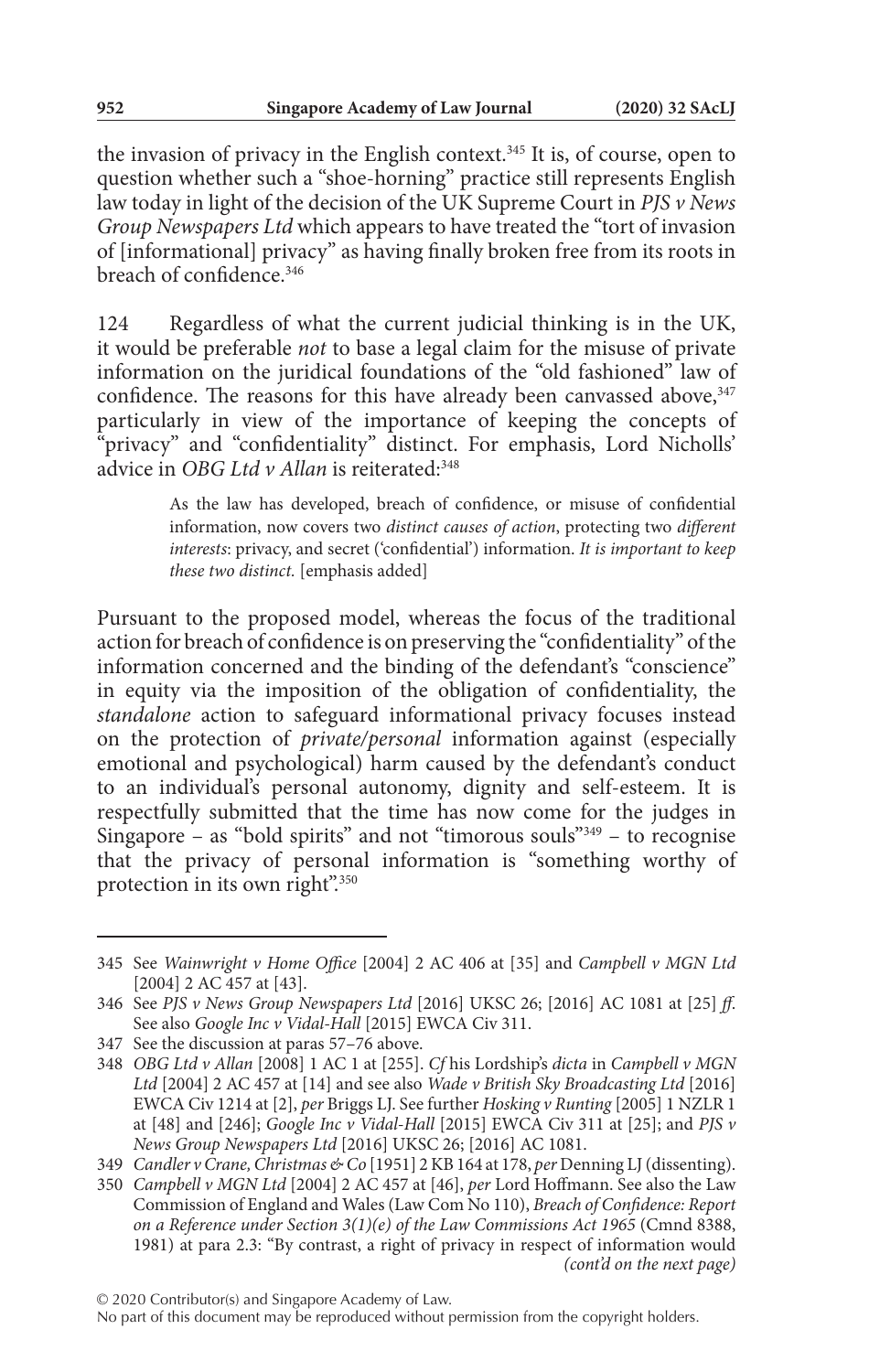### *A. Juridical basis for this new cause of action*

125 In order to distinguish this new cause of action from the traditional action for breach of confidence, it is clear – at least at the conceptual level – that the juridical basis for the action for misuse of private information cannot lie in equity, for fear of violating the very principles upon which the breach of confidence action was founded (for example, to protect relationships of trust and confidence). It bears repeating that misuse of private information is an *independent* cause of action at common law that does *not* import the customary indicia of a duty of confidence.

126 Instead, the authors would like to pay deference to Lord Nicholls' speech in *Campbell* where his Lordship expressed the view that the "essence of the *tort* is better encapsulated now as misuse of private information" [emphasis added].351 *Prima facie*, there does not appear to be any harm in classifying the extended action for breach of confidence/ misuse of private information as a "tort" in the English context given that it is but a subset of a much broader and general *tort* of invasion of privacy (had the existence of this latter tort been accepted in the authorities).<sup>352</sup>

127 In *Douglas v Hello! Ltd (No 3)*, 353 Lord Phillips MR was of the view that "[t]he Douglases' claim in relation to invasion of their privacy might seem most appropriately to fall within the ambit of the law of delict", but "that the effect of shoe-horning this type of claim into the cause of action of breach of confidence means that it does not fall to be treated as a tort under English law".<sup>354</sup> It is abundantly clear that Lord Phillips MR would have had no hesitation in treating the cause of action for breach of informational privacy as a "tort" under English law *but for* the fact that this sort of claim had, in his *obiter* opinion,<sup>355</sup> already been "shoe-horned" into the "equitable" action for breach of confidence. Eady J in *Mosley v News Group Newspapers Ltd*356 has also acknowledged

No part of this document may be reproduced without permission from the copyright holders.

arise from the nature of the information itself: it would be based on the principle that certain kinds of information are categorised as private and for that reason alone ought not to be disclosed."

<sup>351</sup> *Campbell v MGN Ltd* [2004] 2 AC 457 at [14].

<sup>352</sup> See *Wainwright v Home Office* [2004] 2 AC 406 at [35] and *Campbell v MGN Ltd* [2004] 2 AC 457 at [43].

<sup>353</sup> [2005] EWCA Civ 595; [2006] QB 125.

<sup>354</sup> *Douglas v Hello! Ltd (No 3)* [2005] EWCA Civ 595; [2006] QB 125 at [96]. *Cf* also Lord Phillips MR's *dicta* in *Campbell v MGN Ltd* [2002] EWCA Civ 1373; [2003] QB 633 at [61] where his Lordship referred to the "protection of privacy by expanding the scope of breach of confidence" as a "tort".

<sup>355</sup> See *Google Inc v Vidal-Hall* [2015] EWCA Civ 311 at [38].

<sup>356</sup> [2008] EWHC 1777 (QB).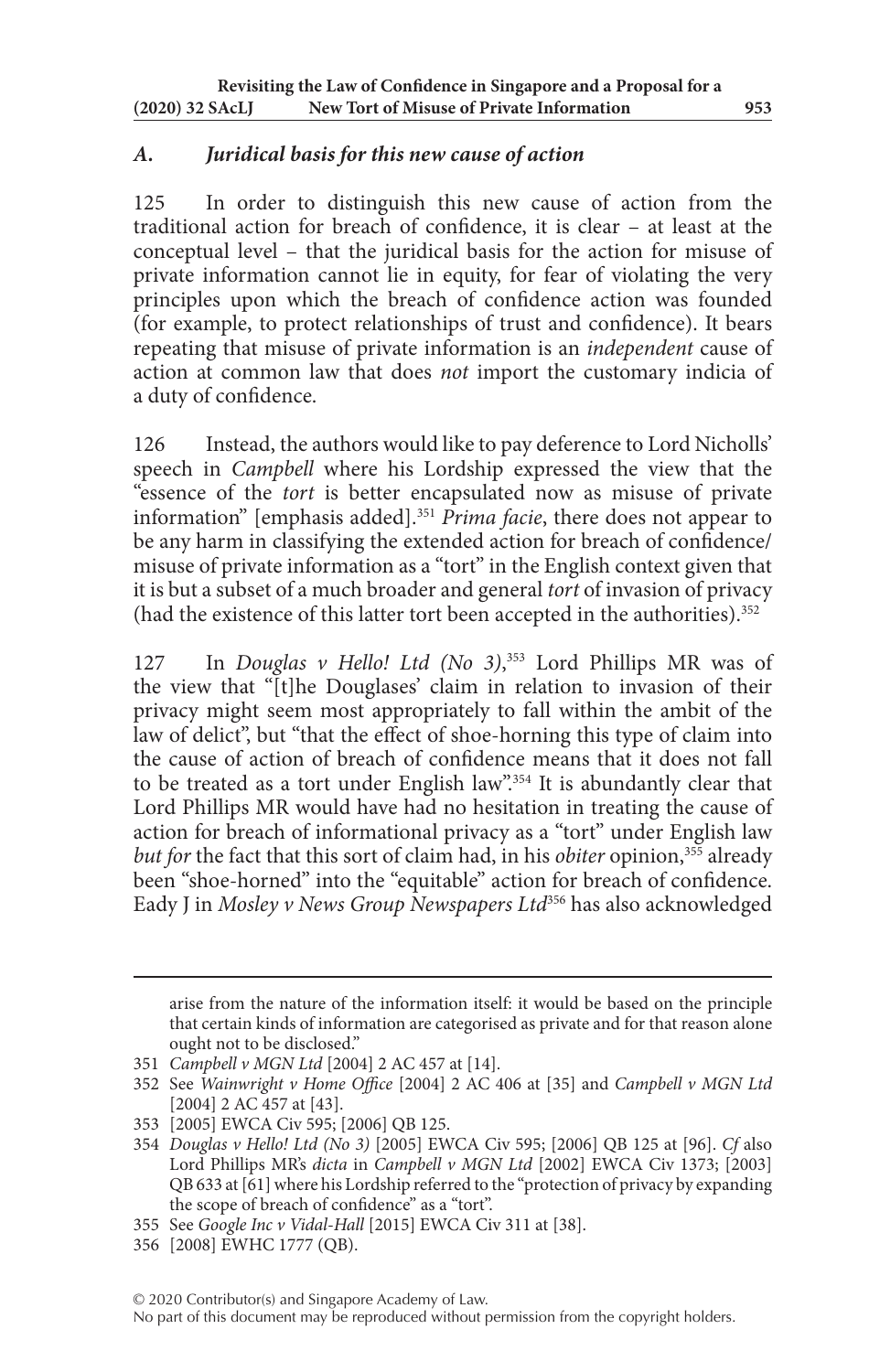that (leading) "textbooks dealing with the law of tort … do address the subject as being within their remit".<sup>357</sup>

128 Crucially, a survey of the relevant jurisprudence clearly suggests that the action for misuse of private information in the UK ought rightly to be characterised as a "tort".<sup>358</sup> As the English Court of Appeal aptly observed in *Google Inc v Vidal-Hall*: 359

> … [m]isuse of private information is a civil wrong without any equitable characteristics. We do not need to attempt to define a tort here. But if one puts aside the circumstances of its 'birth', there is nothing in the nature of the claim itself to suggest that the more natural classification of it as a tort is wrong.

129 The UK Supreme Court in its fairly recent decision in *PJS v News Group Newspapers Ltd* also referred to the claim for misuse of private information as being based on the "tort of invasion of privacy".360 On balance, therefore, the authors are of the view that it is legally permissible to label the proposed cause of action at common law as the "tort" of misuse of private information.361

## *B. Analytical framework and requirements for the new tort of "misuse of private information"*

130 By gratefully drawing on the modified approach in *I-Admin (CA)* as well as taking guidance from the decision of the House of Lords in *Campbell*, this is how the authors envision the new common law tort in Singapore for the "misuse of private information". However, before setting out the analytical framework and constituent elements for the new tort, some substantive differences between the approach that will be proposed for Singapore and the contemporary position under English law (on the scope of the expanded cause of action for breach of confidence/ infringement of informational privacy) will be highlighted.

131 First, it is stating the obvious that Singapore is not bound by the provisions in the ECHR; therefore, the proposed cause of action does not involve the court's balancing of competing Convention rights (typically

<sup>357</sup> *Mosley v News Group Newspapers Ltd* [2008] EWHC 1777 (QB) at [181].

<sup>358</sup> See, *eg*, *McKennitt v Ash* [2006] EWCA Civ 1714; [2008] QB 73 at [11]; *Lord Browne of Madingley v Associated Newspapers Ltd* [2008] QB 103 at [21]–[22]; *Murray v Express Newspapers plc* [2008] EWCA Civ 446; [2009] Ch 481 at [24]; *Google Inc v Vidal-Hall* [2015] EWCA Civ 311 at [21], [43] and [51].

<sup>359</sup> *Google Inc v Vidal-Hall* [2015] EWCA Civ 311 at [43].

<sup>360</sup> *PJS v News Group Newspapers Ltd* [2016] UKSC 26; [2016] AC 1081 at [32].

<sup>361</sup> In further support of this proposition, see *Google Inc v Vidal-Hall* [2015] EWCA Civ 311 at [51].

No part of this document may be reproduced without permission from the copyright holders.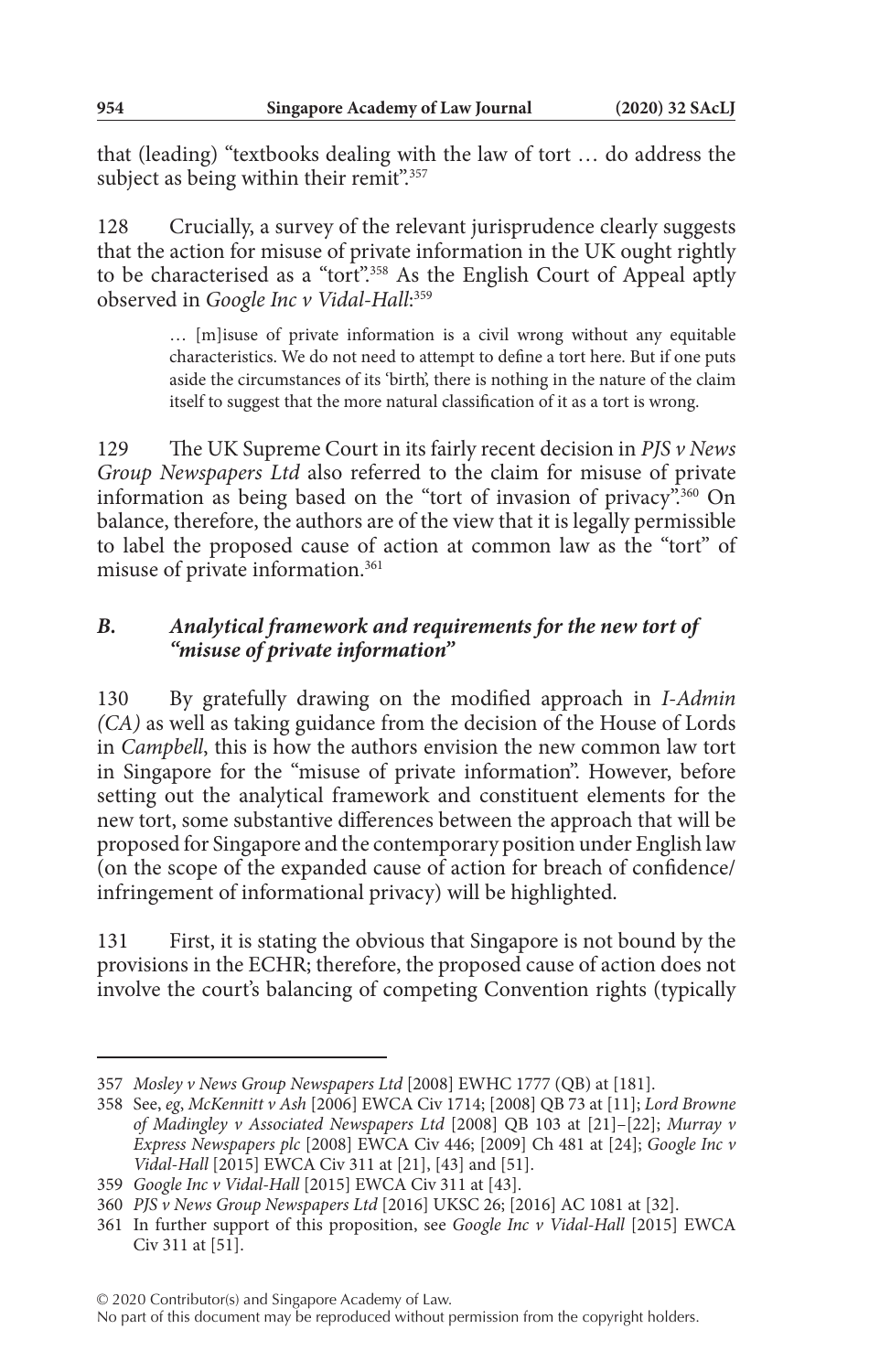those embodied in Arts 8 and 10 of the ECHR).<sup>362</sup> Second, while it is helpful to adopt the "reasonable expectation of privacy" test propounded by their Lordships in *Campbell* for the purposes of the new tort, it should be emphasised at this juncture that the application of this test will necessarily be different in the local context. This is explained below.

132 Apart from having to establish a "reasonable expectation of privacy" (or "legitimate expectation of protection") $363$  in relation to the matter of complaint at stage 1 of the enquiry in England, it is also incumbent on the claimant to prove – so as to engage Art 8 of the ECHR and trigger the obligation of confidentiality (because of the shoe-horning effect, recognised at least in the earlier cases) – that the alleged defendant *knows or ought to know* that the claimant had a reasonable expectation that the information concerned would remain private (*or* "knows or ought to know" that there is a "reasonable expectation of privacy").<sup>364</sup>

133 In the local context, however, the *sole* enquiry should be whether the information in question is private/personal in nature, the relevant test for which is also proof of a "reasonable expectation of privacy". Crucially, in order to discharge the legal burden of proof, there is no need for the plaintiff to also establish that the defendant did possess either actual or imputed knowledge that the information concerned was private. This must necessarily be the right approach to take for Singapore once it is appreciated that (a) a right of privacy in respect of information will arise from the very *nature* of the information itself and be protected by the new tort on that basis (and for that reason) alone; and (b) misuse of private information in the local context is truly an *independent* cause of action that is uncluttered by any limitations deriving from the equitable,

<sup>362</sup> For a recent exposition of the English position on the "balancing exercise" or "proportionality test" that courts must undertake at stages 1 and 2 of the enquiry, see *ZXC v Bloomberg LP* [2020] EWCA Civ 611 at [46].

<sup>363</sup> According to Simon LJ in *ZXC v Bloomberg LP* [2020] EWCA Civ 611 at [46], the two tests are "synonymous".

<sup>364</sup> See *Campbell v MGN Ltd* [2004] 2 AC 457 at [85] and [134]; *Douglas v Hello! Ltd (No 3)* [2005] EWCA Civ 595; [2006] QB 125 at [82]; *A v B plc* [2002] EWCA Civ 337; [2003] QB 195 at [11(ix)]; and *Weller v Associated Newspapers Ltd* [2014] EWHC 1163 (QB) at [36]–[38]. See also Nicole Moreham, "Privacy in the Common Law: A Doctrinal and Theoretical Analysis" (2005) 121 LQR 628 at 631–632. It is, however, questionable whether such knowledge is still relevant to the assessment at stage 1 of the enquiry today in light of the decision of the UK Supreme Court in *PJS v News Group Newspapers Ltd* [2016] UKSC 26; [2016] AC 1081 which appears to have treated the "tort of invasion of [informational] privacy" as having finally broken free from its roots in breach of confidence (at [25] *ff*); and see also *Google Inc v Vidal-Hall* [2015] EWCA Civ 311.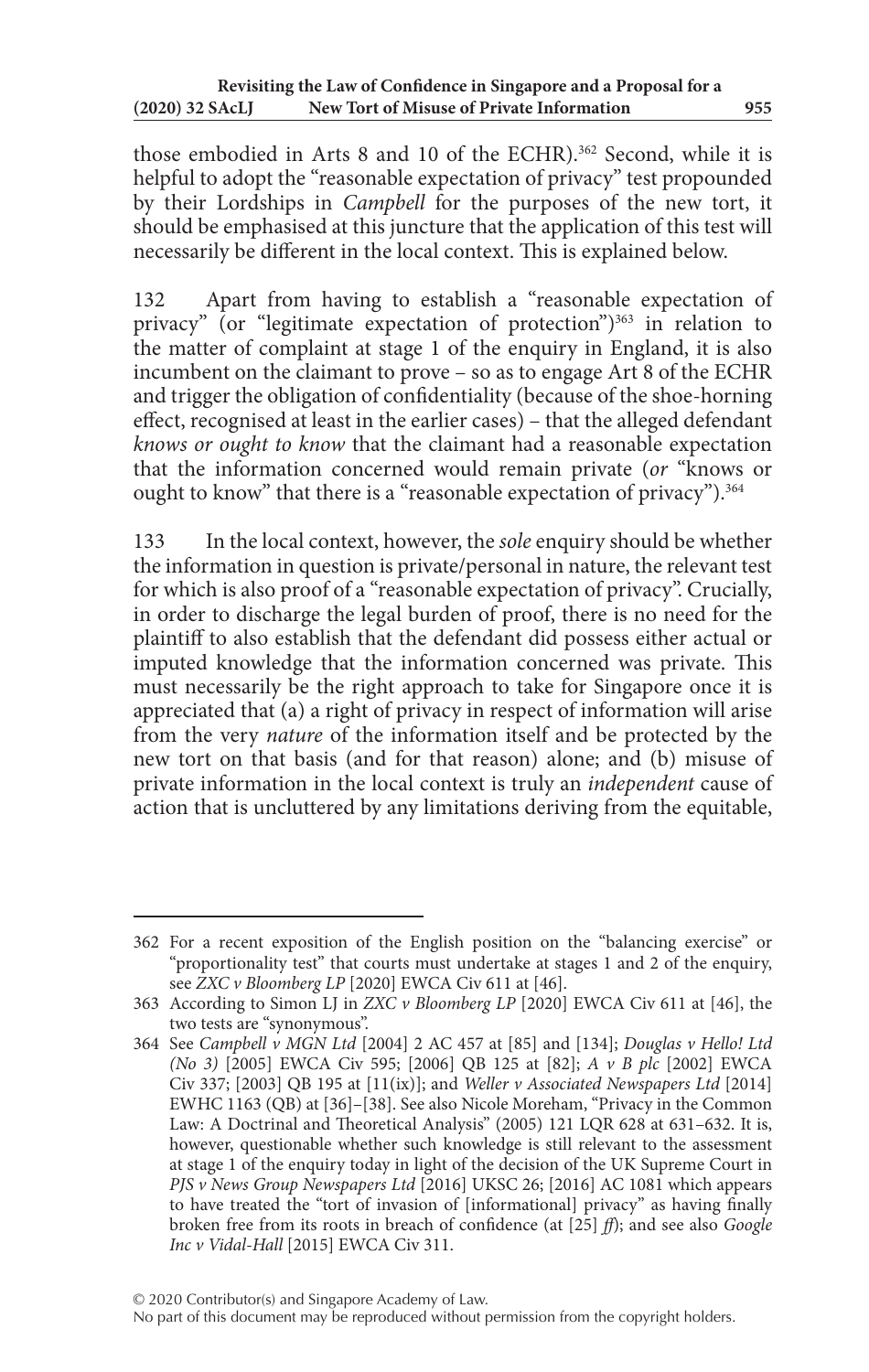conscience-based origins of the "old fashioned" action for breach of confidence.365

134 With these considerations in mind, the authors respectfully set out the approach that should be taken in relation to the proposed tort for "misuse of private information". First, the legal burden falls squarely on the plaintiff to prove – on an *objective* basis – that he has a "reasonable expectation of privacy" in respect of the information concerned.<sup>366</sup> In applying this test, "there must be an objective assessment of what a reasonable person of ordinary sensibilities would feel if he or she were placed in the same position as the claimant and faced with the same publicity".367 Helpfully, Sir Anthony Clarke MR in *Murray v Express Newspapers plc* provided the following (non-exhaustive) list of factors that might be relevant in determining whether a reasonable expectation of privacy is established on the facts:<sup>368</sup>

> the attributes of the claimant, the nature of the activity in which the claimant was engaged, the place at which it was happening, the nature and purpose of the intrusion, the absence of consent and whether it was known or could be inferred, the effect on the claimant and the circumstances in which and the purposes for which the information came into the hands of the [defendant].

Reference may also be usefully made to the following observations by Gleeson CJ in the High Court of Australia in *Australian Broadcasting Corp v Lenah Game Meats Pty Ltd*: 369

> There is no bright line which can be drawn between what is private and what is not. Use of the term 'public' is often a convenient method of contrast, but there is a large area in between what is necessarily public and what is necessarily private. An activity is not private simply because it is not done in public. It does not suffice to make an act private that, because it occurs on private property, it has such measure of protection from the public gaze as the characteristics of the property, the nature of the activity, the locality, and the disposition of the property owner combine to afford. Certain kinds of information about

<sup>365</sup> See generally Nicole Moreham, "Privacy in the Common Law: A Doctrinal and Theoretical Analysis" (2005) 121 LQR 628.

<sup>366</sup> *Cf Campbell v MGN Ltd* [2004] 2 AC 457 ("*Campbell*") at [21], [85] and [134]–[135]. Significantly, Lord Nicholls in [21] referred to a "reasonable expectation of privacy" as the "touchstone of private life". It should also be noted that their Lordships in *Campbell* clearly preferred the "reasonable expectation of privacy" test to the somewhat stricter test suggested by Gleeson CJ of what private information is in *Australian Broadcasting Corp v Lenah Game Meats Pty Ltd* (2001) 185 ALR 1 at [42] (namely, whether "disclosure or observation of information or conduct would be highly offensive to a reasonable person of ordinary sensibilities").

<sup>367</sup> *ZXC v Bloomberg LP* [2020] EWCA Civ 611 at [43], *per* Simon LJ, referring to Lord Hope's *dicta* in *Campbell v MGN Ltd* [2004] 2 AC 457 at [99].

<sup>368</sup> *Murray v Express Newspapers plc* [2008] EWCA Civ 446; [2009] Ch 481 at [36].

<sup>369</sup> *Australian Broadcasting Corp v Lenah Game Meats Pty Ltd* (2001) 185 ALR 1 at [42].

No part of this document may be reproduced without permission from the copyright holders.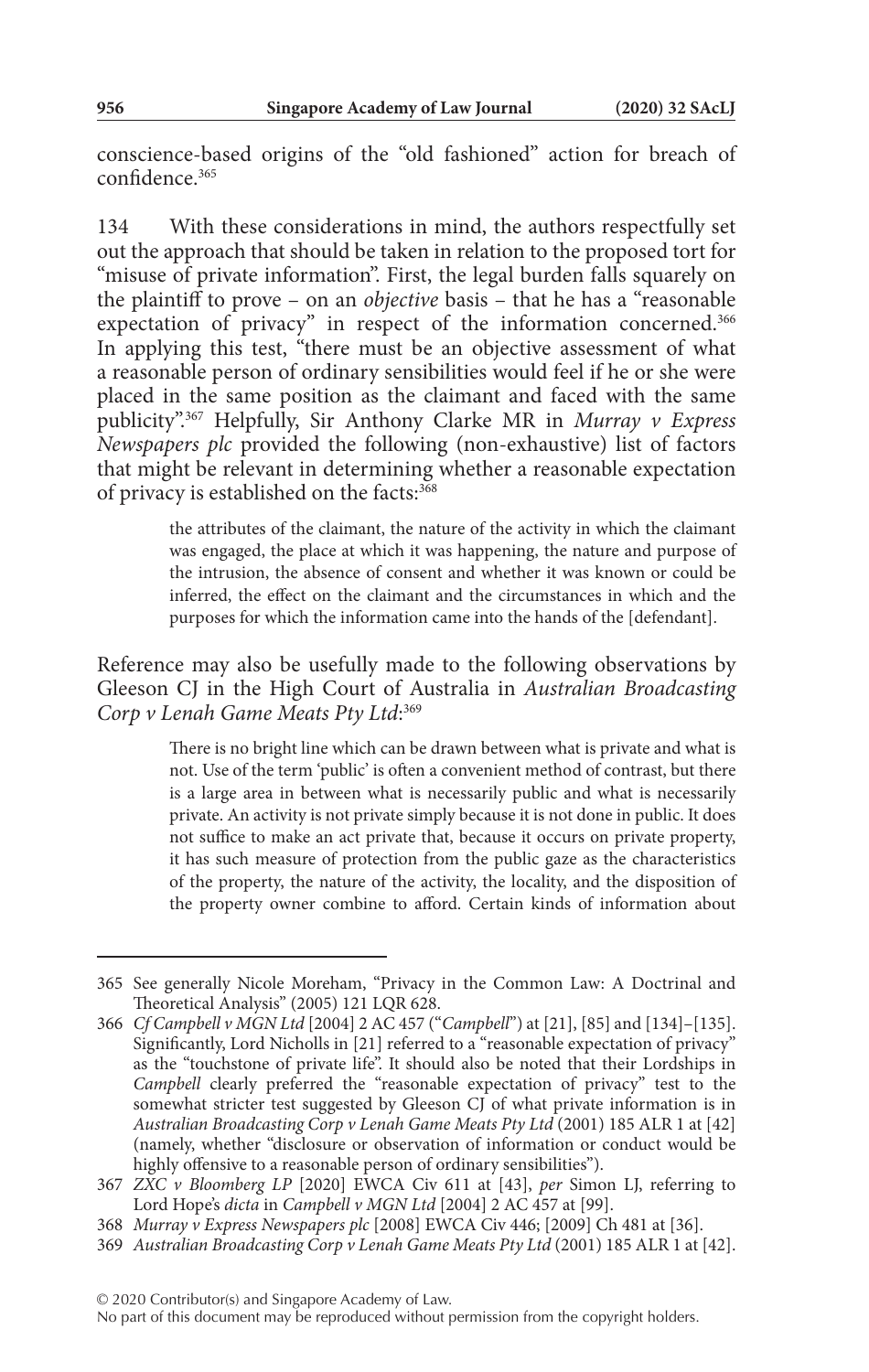a person, such as information relating to health, personal relationships, or finances, may be easy to identify as private; as may certain kinds of activity, which a reasonable person, applying contemporary standards of morals and behaviour, would understand to be meant to be unobserved.

135 Once the plaintiff has discharged the legal burden of proof (that there is a "reasonable expectation" that the information in question will be kept private), a *prima facie* presumption of misuse of private information arises in the plaintiff 's favour.

136 The legal burden then shifts to the defendant to displace this presumption. For example, the defendant may be able to adduce evidence to show that although he has come upon – or is now in possession of – the information without consent (whether as an indirect recipient, accidental finder or surreptitious taker of information):

> (a) he had *no actual or constructive knowledge* that the information concerned was private in nature (or that the plaintiff had a reasonable expectation that the information concerned would remain private); or

> (b) there was a legitimate *public interest* in his access to and/ or possession of such information.

Notably, this new cause of action – unlike other property-based torts such as trespass, conversion and infringement of copyright – does not take on the complexion of a strict liability tort.

137 Finally, because of the potential overlaps in the two causes of action (namely, the traditional breach of confidence action and the tort for misuse of private information), it is suggested that a plaintiff who initiates proceedings for the infringement of informational privacy ought to be able to avail himself of the same suite of remedies as someone who seeks relief for "old fashioned" breach of confidence.<sup>370</sup> Apart from the familiar remedy of an injunction, it appears that damages (and even aggravated damages where appropriate) are also available as compensation for the misuse of private information.371

<sup>370</sup> It is envisaged that in so far as the tort for misuse of private information is concerned, the primary remedy sought will be that of an injunction: see Megarry J's *dicta* in *Coco v A N Clark (Engineers) Ltd* [1969] RPC 41 at 50 ("If the duty is a duty not to use the information without consent, then it may be the proper subject of an injunction restraining its use, even if there is an offer to pay a reasonable sum for that use."). A deeper consideration and more extensive discussion of the whole area of remedies is unfortunately beyond the scope of this article.

<sup>371</sup> See *Weller v Associated Newspapers Ltd* [2014] EWHC 1163 (QB) at [192].

No part of this document may be reproduced without permission from the copyright holders.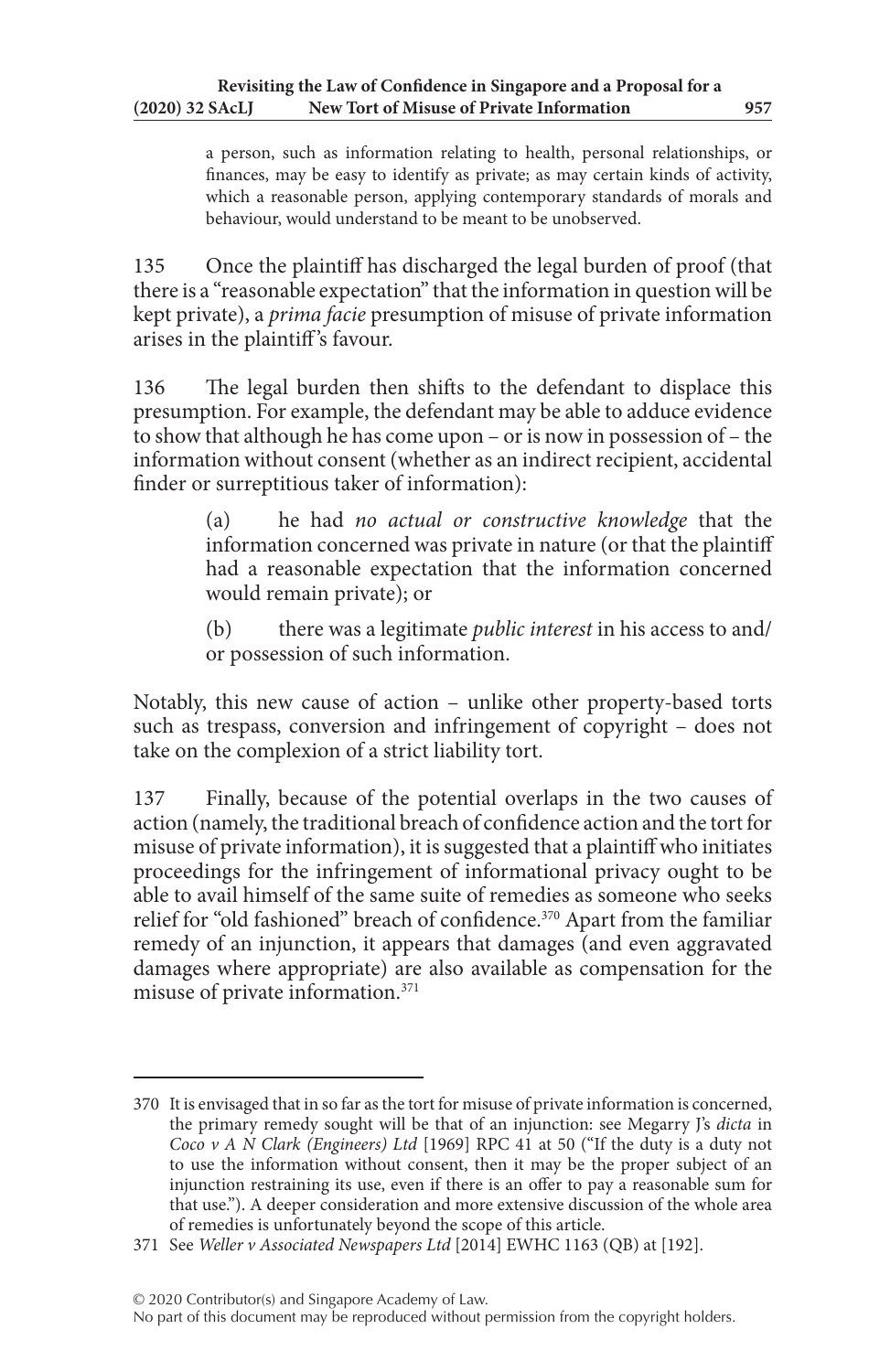138 There are three further observations to be made regarding the proposed tort for "misuse of private information". First, it is important to point out that the protection afforded to private/personal information by the new tort is comparatively *broader* in scope than that provided by the traditional law of confidence (as exemplified in *Coco*) as well as the modified approach in *I-Admin* (CA). As highlighted above,<sup>372</sup> the new tort focuses squarely on the protection of private/personal information and does not, strictly speaking, protect the claimant's confidentiality interests in the information concerned. To further elucidate the differences in the scope of protection afforded to private/personal information and confidential information by the two respective causes of action, Lord Nicholls' observations in *OBG Ltd v Allan* bear repeating for their instructive value: 373

> In some instances information may qualify for protection both on grounds of privacy and confidentiality. In other instances information may be in the public domain, and not qualify for protection as confidential, and yet qualify for protection on the grounds of privacy. Privacy can be invaded by further publication of information or photographs already disclosed to the public.

139 This therefore suggests that private/personal information may, in appropriate circumstances, be more resilient and resistant to public exposure than in the case of confidential commercial information. In other words, a piece of private information may well retain its "private" character even after its release into the public domain<sup>374</sup> and it appears that this is particularly true where photographs are concerned.<sup>375</sup> This may explain why informational privacy justly deserves a broader and more robust scope of protection under the common law, through an independent cause of action which goes *further* than the protection currently afforded to private/personal information by the traditional law of confidence as well as the modified approach in *I-Admin (CA)*.

140 Second, in applying this analytical framework to the new tort, it is apparent that there is no need for the plaintiff, in establishing a breach of informational privacy, to prove that the defendant has made (or threatened to make) an unauthorised use or disclosure of the protected information. This is clearly in line with the thesis of this

<sup>372</sup> See paras 124 and 133 above.

<sup>373</sup> *OBG Ltd v Allan* [2008] 1 AC 1 at [255]. See also *Re My Digital Lock Pte Ltd* [2018] PDP Digest 334 at [35]: "The key development in this tort is, to my mind, the availability of remedies even where the private communication does not have the necessary quality of confidence, which had hitherto been the death knell to any action based on the breach of confidentiality".

<sup>374</sup> See *PJS v News Group Newspapers Ltd* [2016] UKSC 26; [2016] AC 1081.

<sup>375</sup> See *Douglas v Hello! Ltd (No 3)* [2005] EWCA Civ 595; [2006] QB 125 at [84] *ff* and *Campbell v MGN Ltd* [2004] 2 AC 457 at [75].

No part of this document may be reproduced without permission from the copyright holders.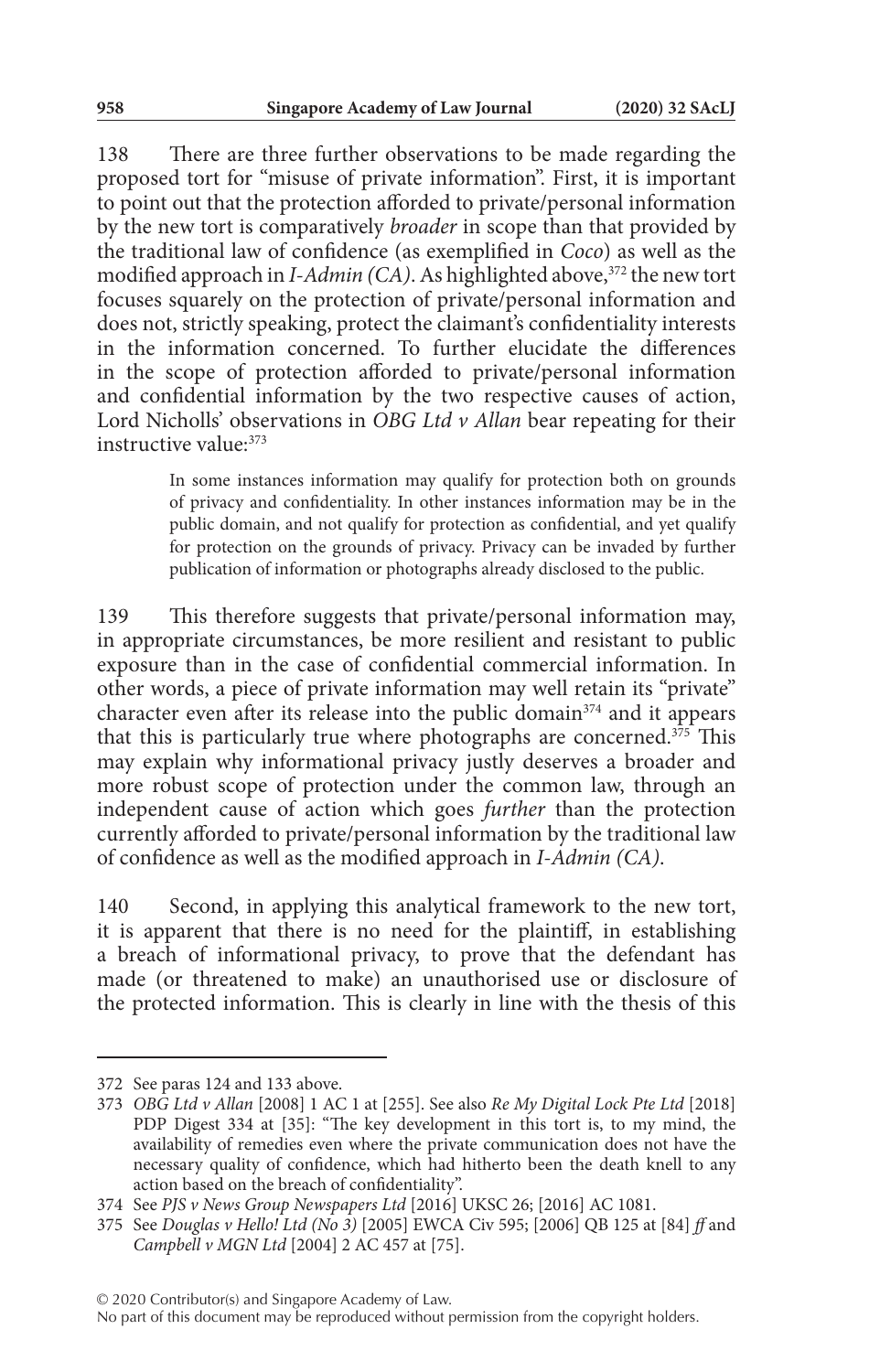article since the defendant's unauthorised access to and/or possession of private/personal information *per se* – on account of, *inter alia*, the level of distress and/or embarrassment caused to the plaintiff – is sufficient to compromise the privacy rights of the latter in respect of the information concerned. It is observed, parenthetically, that the question of misuse under English law and, in particular, the equivalent action for misuse of private information still remains unresolved because it is by no means clear that the reservations expressed by Lord Neuberger MR in *Imerman* – on whether there is any need for "such misuse before a claim for breach of confidentiality can succeed"376 – have been unequivocally and universally endorsed by the English courts in subsequent breach of confidence/ invasion of informational privacy cases. In the local context, however, if the tort for misuse of private information is indeed recognised by the courts as an actionable wrong in its own right, then, despite its name, it is submitted that there does not have to be "such misuse" before a claim can succeed.

141 Finally, it must be emphasised that in proposing this new tort of misuse of private information, the authors are in no way advocating a "blockbuster" common law tort to protect against the invasion of privacy generally – or what Lord Nicholls described as an "over-arching, all-embracing cause of action for 'invasion of privacy".<sup>377</sup> Although case law developments in New Zealand appear to have been more promising in the field of privacy (first, in the guise of an independent common law tort of invasion of privacy that was recognised in *Hosking v Runting*, 378

<sup>376</sup> *Imerman v Tchenguiz* [2010] EWCA Civ 908; [2011] 2 WLR 592 at [71].

<sup>377</sup> *Campbell v MGN Ltd* [2004] 2 AC 457 at [11]. It may be usefully noted that Andrew Phang Boon Leong JA's allusion to a "common law right to privacy" in *ANB v ANC* [2015] 5 SLR 522 at [22] could not have been in relation to this "over-arching, all-embracing cause of action for 'invasion of privacy'". Indeed, such a "blockbuster" tort had itself been categorically rejected by the House of Lords in *Wainwright v Home Office* [2004] 2 AC 406 at [35] and *Campbell v MGN Ltd* [2004] 2 AC 457 at [43]. Instead, it is suggested that Phang JA was likely referring to a common law action to safeguard informational privacy *within* the framework of the law of confidence: see *ANB v ANC* [2015] 5 SLR 522 at [23].

<sup>378</sup> See *Hosking v Runting* [2005] 1 NZLR 1 at [246]:

Breach of confidence, being an equitable concept, is conscience-based. Invasion of privacy is a common law wrong which is founded on the harm done to the plaintiff by conduct which can reasonably be regarded as offensive to human values. While it may be possible to achieve the same substantive result by developing the equitable cause of action [for breach of confidence], I consider it legally preferable and better for society's understanding of what the Courts are doing to achieve the appropriate substantive outcome under a self-contained and stand-alone common law cause of action to be known as invasion of privacy.

See also [117] for the two fundamental requirements for a successful claim for interference with privacy: (a) the existence of facts in respect of which there is a *(cont'd on the next page)*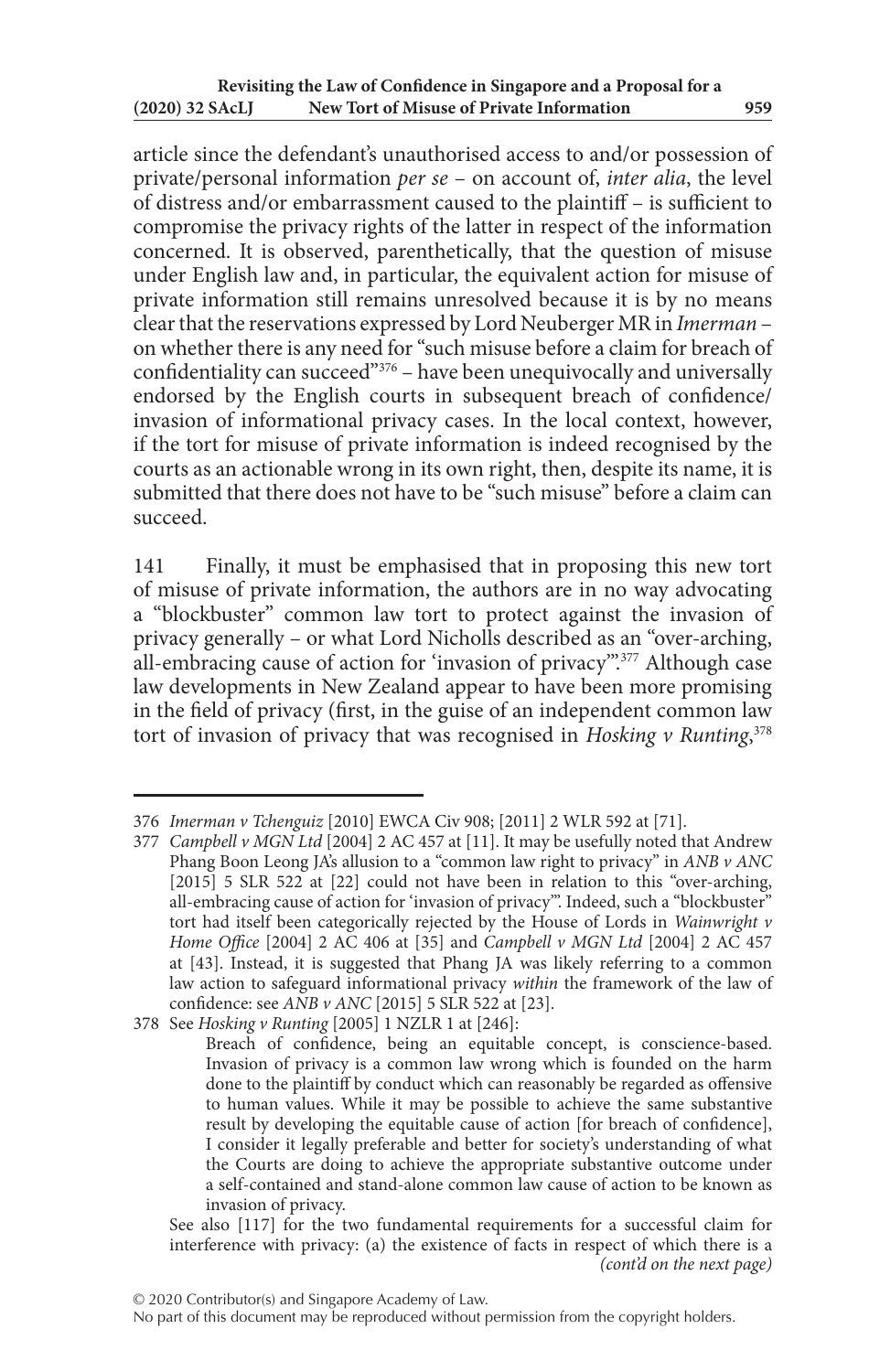followed by incremental changes to the law in subsequent cases before culminating in the adoption of a separate tort of "intrusion upon seclusion" in  $C$  v Holland),<sup>379</sup> the authors remain somewhat sceptical of its evolution in the local context. Given that this "blockbuster" concept had been categorically rejected by the House of Lords in the UK many years ago,<sup>380</sup> the authors are of the view that this is probably a matter best left to Parliament<sup>381</sup>

### **V. Conclusion**

142 Granted, the facts in *I-Admin* intuitively leave one with the sense that some *wrong* has occurred, and that this wrong *must* be put right. The Court of Appeal hinted as much through its rhetorical proclamation: "[i]n such circumstances, why should the courts not have the power to grant relief "?382 Although the remedial outcome in *I-Admin (CA)* seems fair, how this was achieved reflects the extent to which the domestic law of confidence had been contorted in order to fashion a remedy for the plaintiff. On the other hand, the so-called challenges faced by I-Admin (the plaintiff) in this suit may well have been overstated. For instance, it may be posited that relief was *always* available for copyright infringement; the plaintiff simply decided to pitch its case too "high".<sup>383</sup>

143 In any event, the court's modified approach fails, with respect, to accord sufficient sensitivity to the conceptual premise undergirding each stage of the old *Coco* framework, in particular the specific interests protected by the obligation of confidentiality and the element of

reasonable expectation of privacy; and (b) publicity given to those private facts that would be considered highly offensive to an objective reasonable person.

<sup>379</sup> *C v Holland* [2012] 3 NZLR 672. See also *Re My Digital Lock Pte Ltd* [2018] PDP Digest 334 at [28]  $f$  (especially at [34]).

<sup>380</sup> See *Wainwright v Home Office* [2004] 2 AC 406 at [35] and *Campbell v MGN Ltd* [2004] 2 AC 457 at [43].

<sup>381</sup> See generally *Kaye v Robertson* [1991] FSR 62 (especially at 66).

<sup>382</sup> *I-Admin (Singapore) Pte Ltd v Hong Ying Ting* [2020] 1 SLR 1130 at [43].

<sup>383</sup> The plaintiff in *I-Admin (Singapore) Pte Ltd v Hong Ying Ting* [2020] 3 SLR 615 (HC); [2020] 1 SLR 1130 (CA) would presumably have been entitled to a remedy for infringement of copyright had it decided to pursue a different litigation strategy. On the facts, there was clear evidence that the defendants had downloaded, possessed and circulated unauthorised copies of the plaintiff 's materials. However, this "lower level" claim of copyright infringement was not meaningfully pursued before the trial judge, which therefore led the apex court to reject this claim on appeal – observing in *I-Admin (Singapore) Pte Ltd v Hong Ying Ting* [2020] 1 SLR 1130 at [35] that "had that alternative case been signposted, the trial would have proceeded quite differently", with the question of infringement "resolved simply by examining what materials were in the [defendants'] possession and where those materials came from".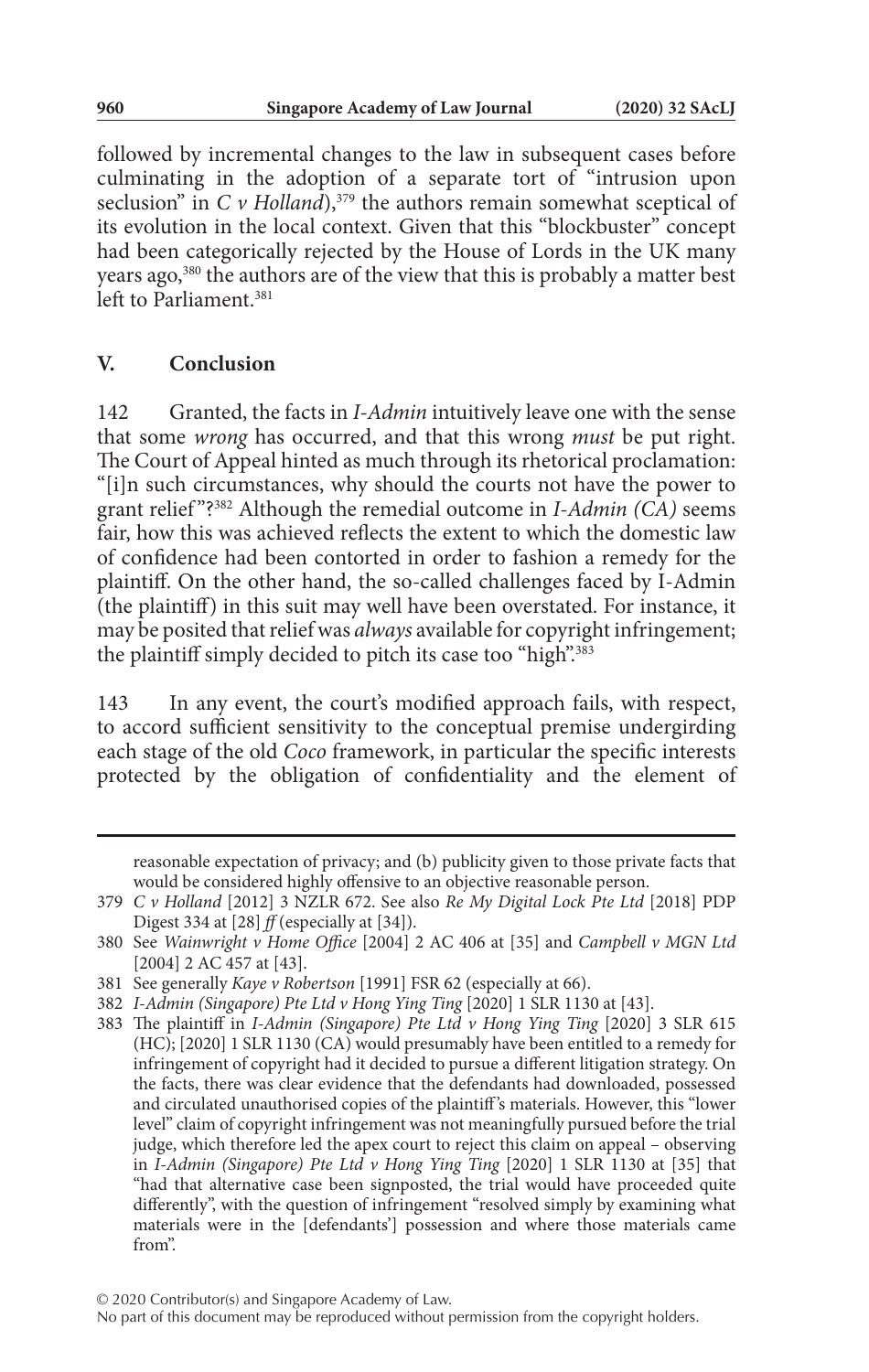unauthorised use. The new framework also appears to have been heavily influenced by foreign, and in particular English, jurisprudence, the latter of which has had a long (but unhelpful) history of conflating the distinct concepts of "privacy" and "confidentiality".

144 Going forward, it would be prudent to distinguish between these two unhappy bedfellows, such that each may, particularly in distinct circumstances, attain the desired degree of protection that it rightly deserves. To that end, the authors suggest that the time has now come for the Singapore courts to boldly advance the law and recognise that informational privacy is a human value that has *always* been worthy of independent protection. The law of confidence in Singapore will, until then, simply have to amble along, with privacy interests uncomfortably in tow.

145 The authors have one parting thought on *I-Admin (CA)*. As mentioned, it is clear that the sympathies of the Court of Appeal lay with I-Admin, the former employer.<sup>384</sup> The authors also allude to the possibility that the court, on the facts of this litigation, may have deemed the defendant former employees (in particular, Hong and Liu) – being surreptitious takers of confidential information belonging to I-Admin – as *wrongdoers*<sup>385</sup> "by virtue of [their] unconscionable conduct".<sup>386</sup> Indeed, such a perspective calls to mind what Hoffmann J (as he then was) had to say in *Lock International plc v Beswick*: 387 "Some employers seem to regard competition from former employees as presumptive evidence of dishonesty".<sup>388</sup> Through this article, the authors have sought to impress upon the reader that the Court of Appeal's modified approach taken in relation to the law of confidence – for a variety of (mostly doctrinal) reasons – may not have been the most appropriate tool to regulate (and perhaps deter) such post-employment conduct and address predicaments of this nature. There is one other important explanation for this.

146 Although it is widely acknowledged that there is "lingering uncertainty" over the conceptual basis of the action to protect confidential information,389 it is also widely accepted that information *per se* is not property and the law has generally refused to recognise a property right

<sup>384</sup> See *I-Admin (Singapore) Pte Ltd v Hong Ying Ting* [2020] 1 SLR 1130 at [55] and [62].

<sup>385</sup> See *I-Admin (Singapore) Pte Ltd v Hong Ying Ting* [2020] 1 SLR 1130 at [64] ("this does not absolve the respondents from wrongdoing").

<sup>386</sup> *I-Admin (Singapore) Pte Ltd v Hong Ying Ting* [2020] 1 SLR 1130 at [71].

<sup>387</sup> [1989] 3 All ER 373.

<sup>388</sup> *Lock International plc v Beswick* [1989] 3 All ER 373 at 383.

<sup>389</sup> See *Invenpro (M) Sdn Bhd v JCS Automation Pte Ltd* [2014] 2 SLR 1045 at [129]. A more detailed discussion of the debate surrounding the various doctrinal bases for the breach of confidence action is unfortunately beyond the scope of this article.

No part of this document may be reproduced without permission from the copyright holders.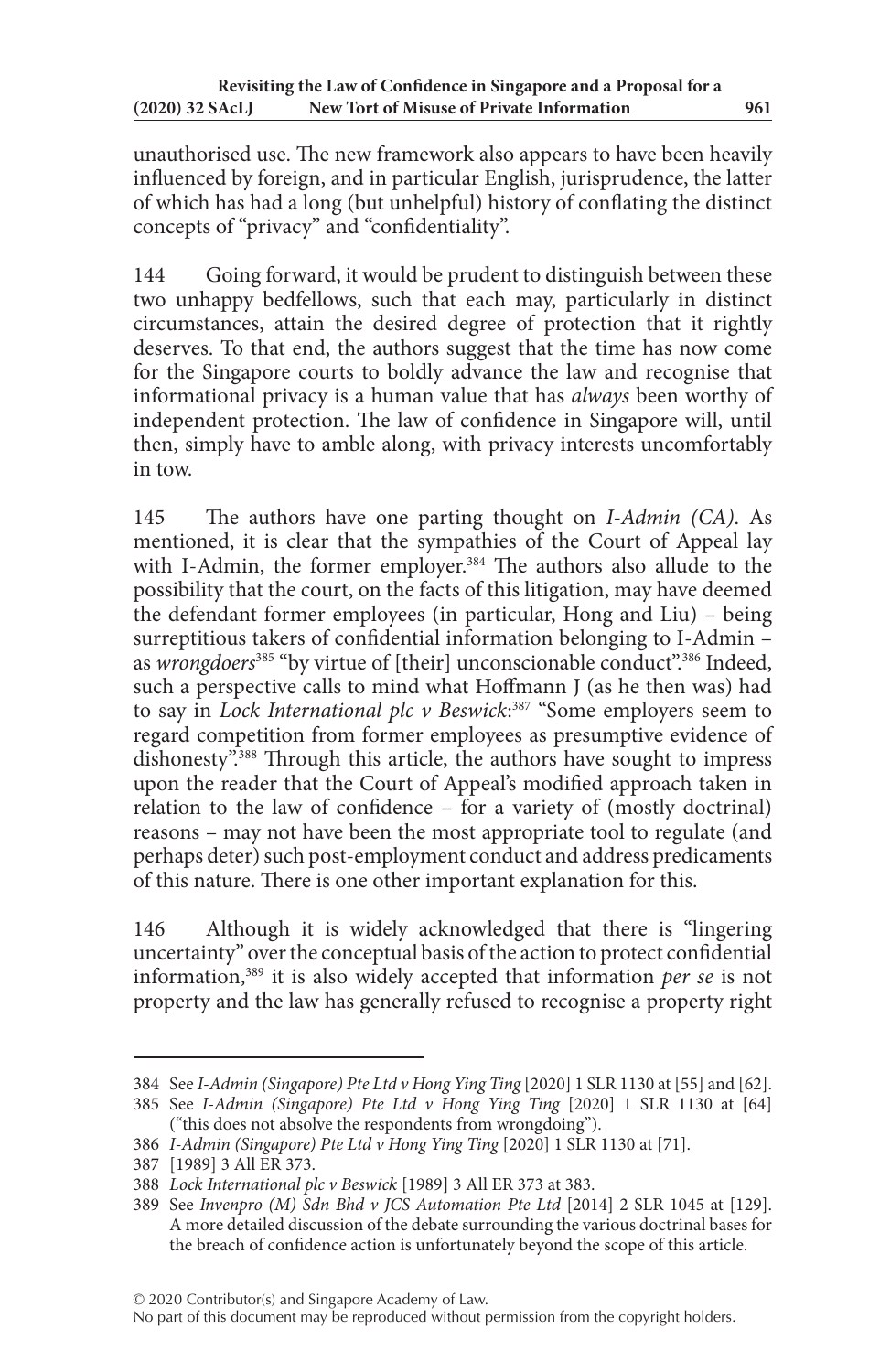(or a right *in rem*) in pure ideas and information.390 Accordingly, it is imperative that extreme caution be exercised before attempts are made to (a) elevate the status of confidential information (or information generally) to that of property; as well as (b) suggest that the mere unauthorised taking, retention and/or referencing of the plaintiff's confidential information would be sufficient – in the absence of any further misuse by the defendant – to give rise to liability (or a *presumption* of liability) under the equitable framework for the law of confidence. In this regard, it has been perceptively observed (and the authors respectfully agree) that "[i]f confidential information does not create proprietary rights, then the mere fact of a [surreptitious] taking cannot be a ground for liability".<sup>391</sup>

147 Relevantly, as against the equitable action for breach of confidence with fairly malleable notions for imposing liability and where the grant of relief ultimately remains discretionary, there are alternative causes of action (with stronger juridical and conceptual underpinnings) that an employer can rely upon if its former employee(s) were to clandestinely purloin the company's confidential information. This strategy is particularly apposite in respect of areas of the law which do not require a court's judicious balancing of competing interests, such as those between ex-employers and ex-employees. Some examples of these alternative causes of action include conversion,392 trespass to goods/chattels,<sup>393</sup> wrongful interference with property<sup>394</sup> and copyright infringement (already alluded to above),<sup>395</sup> in addition to the use of the criminal law for offences like theft and against cybercrime and/or other forms of computer crime under the Computer Misuse Act.<sup>396</sup>

<sup>390</sup> See, *eg*, *Boardman v Phipps* [1967] 2 AC 46 at 127–128, *per* Lord Upjohn ("In general, information is not property at all. … But in the end the real truth is that it is not property in any normal sense but Equity will restrain its transmission to another if in breach of some confidential relationship"); *OBG Ltd v Allan* [2008] 1 AC 1 at [275]; *Force India Formula One Team Ltd v 1 Malaysia Racing Team Sdn Bhd* [2012] EWHC 616 (Ch) at [376]; *Phillips v Mulcaire* [2013] 1 AC 1 at [27] (Lord Walker expressed the view, in *obiter*, that confidential *private/personal* information is not strictly "intellectual property"); and *Clearlab SG Pte Ltd v Ting Chong Chai* [2015] 1 SLR 163 at [85] and [308]. See also *Seager v Copydex Ltd (No 2)* [1969] 1 WLR 809 at 813 where Lord Denning MR referred to "property" in confidential information only "so far as there is property in it".

<sup>391</sup> George Wei, "Surreptitious Takings of Confidential Information" (1992) 12 *Legal Studies* 302 at 305.

<sup>392</sup> See, *eg*, *Tat Seng Machine Movers Pte Ltd v Orix Leasing Singapore Ltd* [2009] 4 SLR(R) 1101 at [45]; *OBG Ltd v Allan* [2008] 1 AC 1 at [95] and [308]; and *White v Withers LLP* [2009] EWCA Civ 1122 at [51]–[52].

<sup>393</sup> See, *eg*, *White v Withers LLP* [2009] EWCA Civ 1122.

<sup>394</sup> See, *eg*, *White v Withers LLP* [2008] EWHC 2821 (QB); [2009] EWCA Civ 1122.

<sup>395</sup> See *I-Admin (Singapore) Pte Ltd v Hong Ying Ting* [2020] 1 SLR 1130 at [30]–[35], [55] and [65].

<sup>396</sup> Cap 50A, 2007 Rev Ed.

No part of this document may be reproduced without permission from the copyright holders.